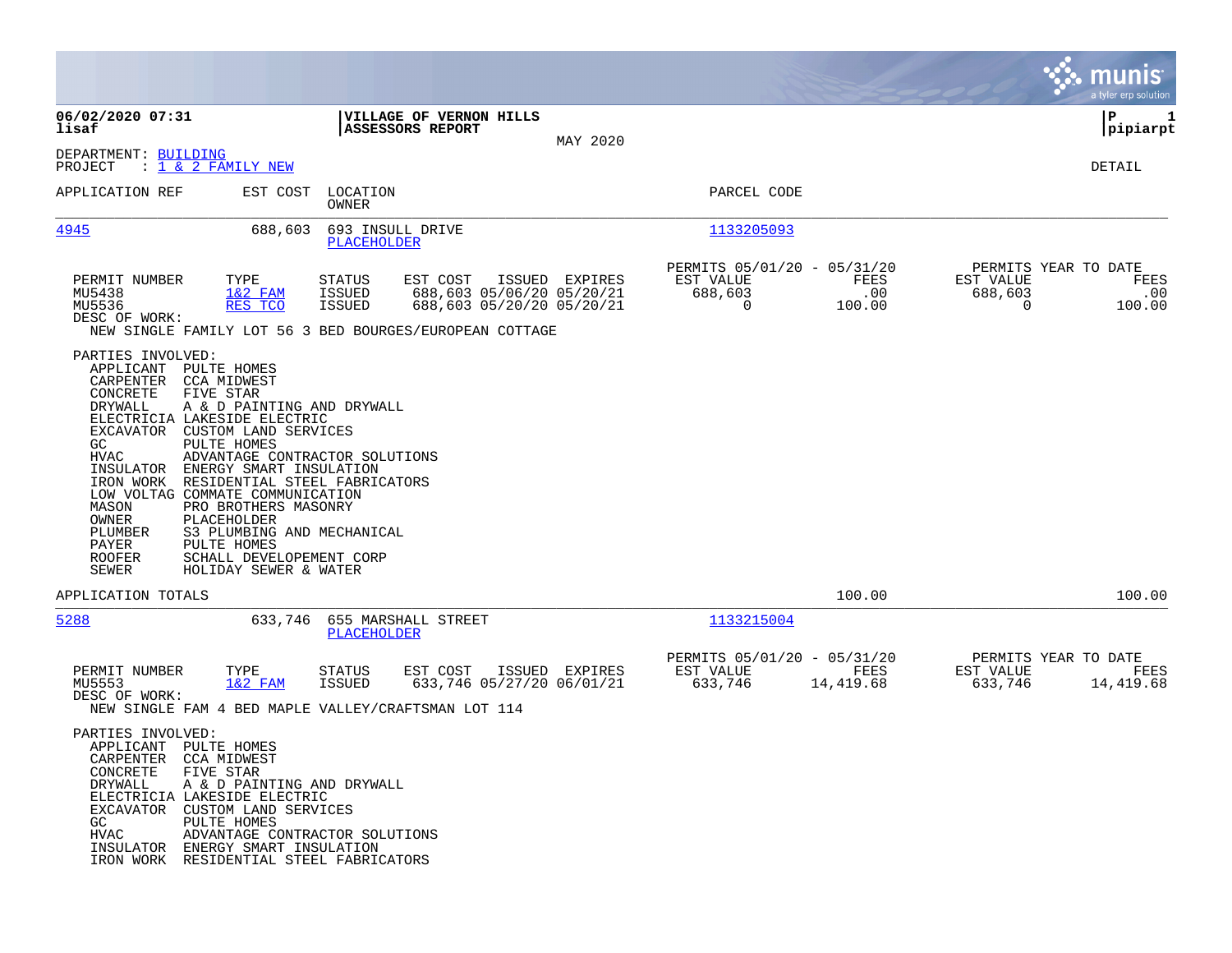|                                                                                                                                                                                                                                                                                                                                                                                                                                                                                                                                                                                                                                                                                                                |                                                                  | munis<br>a tyler erp solution                                             |
|----------------------------------------------------------------------------------------------------------------------------------------------------------------------------------------------------------------------------------------------------------------------------------------------------------------------------------------------------------------------------------------------------------------------------------------------------------------------------------------------------------------------------------------------------------------------------------------------------------------------------------------------------------------------------------------------------------------|------------------------------------------------------------------|---------------------------------------------------------------------------|
| 06/02/2020 07:31<br>VILLAGE OF VERNON HILLS<br>lisaf<br><b>ASSESSORS REPORT</b>                                                                                                                                                                                                                                                                                                                                                                                                                                                                                                                                                                                                                                |                                                                  | $\mathbf{P}$<br> pipiarpt                                                 |
| MAY 2020<br>DEPARTMENT: BUILDING<br>: 1 & 2 FAMILY NEW<br>PROJECT                                                                                                                                                                                                                                                                                                                                                                                                                                                                                                                                                                                                                                              |                                                                  | DETAIL                                                                    |
| EST COST<br>APPLICATION REF<br>LOCATION<br>OWNER<br>LOW VOLTAG COMMATE COMMUNICATION<br>MASON<br>PRO BROTHERS MASONRY<br>OWNER<br>PLACEHOLDER<br>PLUMBER<br>S3 PLUMBING AND MECHANICAL<br><b>ROOFER</b><br>SCHALL DEVELOPEMENT CORP<br>SEWER<br>HOLIDAY SEWER & WATER                                                                                                                                                                                                                                                                                                                                                                                                                                          | PARCEL CODE                                                      |                                                                           |
| APPLICATION TOTALS                                                                                                                                                                                                                                                                                                                                                                                                                                                                                                                                                                                                                                                                                             | 14,419.68                                                        | 14,419.68                                                                 |
| 5289<br>779,900<br>385 SISLOW LANE<br>PLACEHOLDER                                                                                                                                                                                                                                                                                                                                                                                                                                                                                                                                                                                                                                                              | 1509319003                                                       |                                                                           |
| EST COST<br>PERMIT NUMBER<br>TYPE<br>STATUS<br>ISSUED EXPIRES<br>MU5522<br>779,900 05/18/20 05/29/21<br>$1&2$ FAM<br>ISSUED<br>DESC OF WORK:<br>SINGLE FAMILY LOT 51 4 BEDROOMS                                                                                                                                                                                                                                                                                                                                                                                                                                                                                                                                | PERMITS 05/01/20 - 05/31/20<br>EST VALUE<br>779,900<br>17,737.95 | PERMITS YEAR TO DATE<br>FEES<br>EST VALUE<br>FEES<br>779,900<br>17,737.95 |
| PARTIES INVOLVED:<br>APPLICANT<br>ICON BUILDING GROUP<br>CARPENTER<br>DELTA CARPENTRY CONTRACTORS INC<br>CONCRETE<br>UPLAND CONCRETE<br><b>DRYWALL</b><br>DECICCO PAINTING & DRYWALL<br>ELECTRICIA INDEPENDENT ELECTRIC<br>EXCAVATOR<br>KEVIN WALSH EXCAVATING INC<br>FENCE<br>UNITED RENT A FENCE<br>ICON BUILDING GROUP<br>GC<br><b>HVAC</b><br>TEMPCO HEATING & AIR CONDTIONING COMPANY<br>INSULATOR<br>ENERGY SMART INSULATION<br>LOW VOLTAG INDEPENDENT ELECTRIC<br>MASON<br>NORTHERN ILLINOIS CONSTRUCTION<br><b>OWNER</b><br>PLACEHOLDER<br>BASSWOOD MECHANICAL LLC<br>PLUMBER<br>WOODLAND CHASE PARTNERS, LLC<br>PAYER<br><b>ROOFER</b><br>TIM COTE, INC<br><b>SEWER</b><br>KEVIN WALSH EXCAVATING INC |                                                                  |                                                                           |
| APPLICATION TOTALS<br>PROJECT TOTALS                                                                                                                                                                                                                                                                                                                                                                                                                                                                                                                                                                                                                                                                           | 17,737.95<br>2,102,249<br>32, 257.63                             | 17,737.95<br>2,102,249<br>32, 257.63                                      |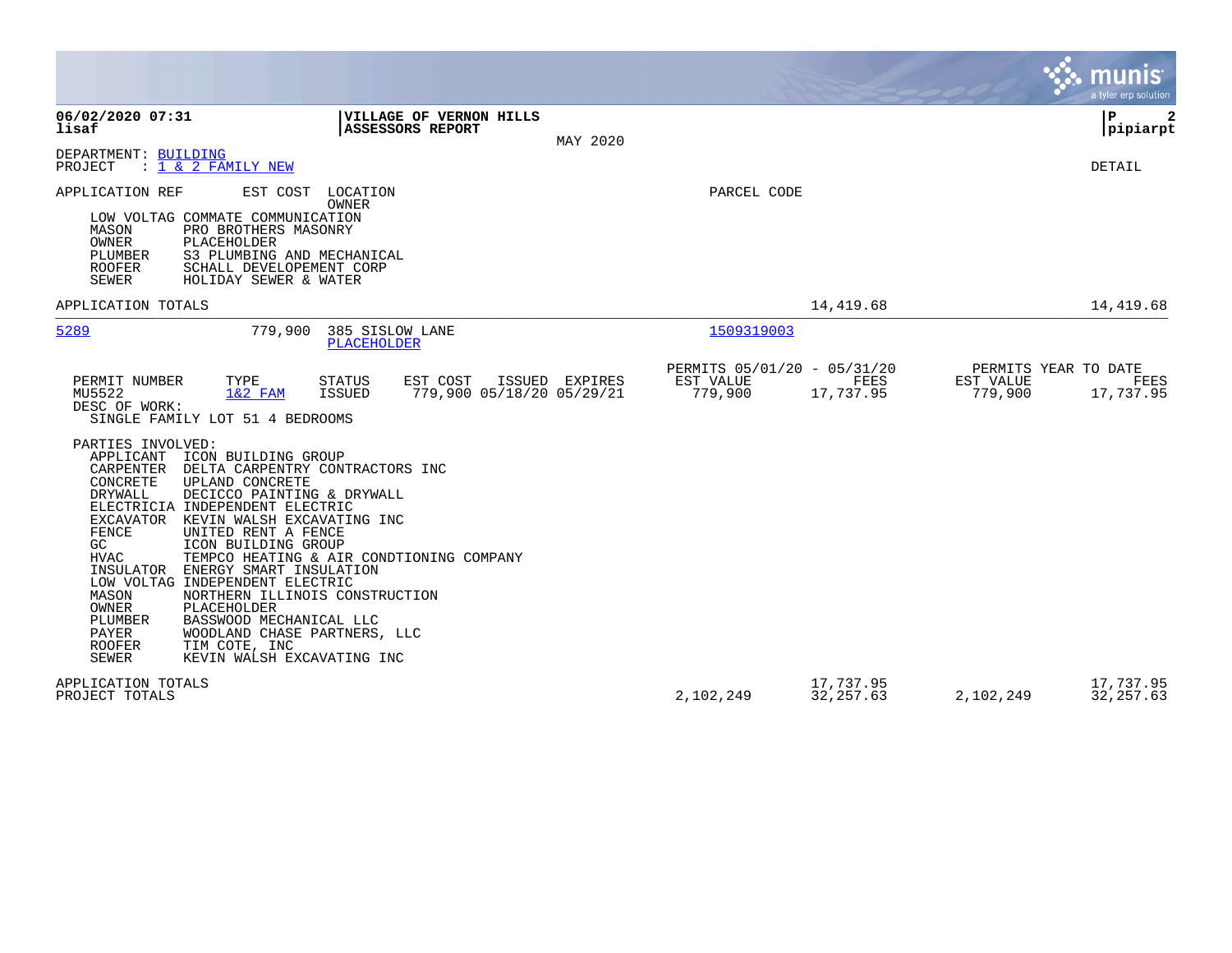|                                                                                                                                                                                                                                                                                                                                                                                                                                                                     |                                                                                                                      |                |                                               |             | munis<br>a tyler erp solution                    |             |
|---------------------------------------------------------------------------------------------------------------------------------------------------------------------------------------------------------------------------------------------------------------------------------------------------------------------------------------------------------------------------------------------------------------------------------------------------------------------|----------------------------------------------------------------------------------------------------------------------|----------------|-----------------------------------------------|-------------|--------------------------------------------------|-------------|
| 06/02/2020 07:31<br>lisaf                                                                                                                                                                                                                                                                                                                                                                                                                                           | VILLAGE OF VERNON HILLS<br><b>ASSESSORS REPORT</b>                                                                   | MAY 2020       |                                               |             | IΡ<br> pipiarpt                                  | 3           |
| DEPARTMENT: BUILDING<br>PROJECT<br>: COMMERCIAL ALTERATION                                                                                                                                                                                                                                                                                                                                                                                                          |                                                                                                                      |                |                                               |             | DETAIL                                           |             |
| APPLICATION REF                                                                                                                                                                                                                                                                                                                                                                                                                                                     | EST COST LOCATION<br>OWNER                                                                                           |                | PARCEL CODE                                   |             |                                                  |             |
| 3997<br>4,617,580                                                                                                                                                                                                                                                                                                                                                                                                                                                   | 122 HAWTHORN CENTER<br>CENTENNIAL                                                                                    |                | 1133401086                                    |             |                                                  |             |
| PERMIT NUMBER<br>TYPE<br>MU5550<br>CO NO FEE<br>DESC OF WORK:<br>REMODEL OF THE CENTER OF HAWTHORN MALL                                                                                                                                                                                                                                                                                                                                                             | <b>STATUS</b><br>EST COST<br>4,617,580 05/27/20 05/27/21<br>COMPLT                                                   | ISSUED EXPIRES | PERMITS 05/01/20 - 05/31/20<br>EST VALUE<br>0 | FEES<br>.00 | PERMITS YEAR TO DATE<br>EST VALUE<br>$\mathbf 0$ | FEES<br>.00 |
| PARTIES INVOLVED:<br>ALARM<br>ESSCOE , LLC<br>APPLICANT<br>GRAYCOR<br>CARPENTER<br><b>JADE CARPENTRY</b><br>CONCRETE<br>TOR CONSTRUCTION<br>DRYWALL<br>OPC CONSTRUCTION INC<br>ELECTRICIA CAREY ELECTRIC<br>FIRE SPRIN SHAMROCK FIRE PROTECTION<br>GC<br>GRAYCOR<br>GLASS<br>SG METAL AND GLASS<br>HVAC<br>GT MECHANICAL<br>LOW VOLTAG CAREY ELECTRIC<br>OCCUPANT<br>HAWTHORN COMMON AREAS<br>OWNER<br>CENTENNIAL<br>PLUMBER<br>TRITON PLUMBING<br>PAYER<br>GRAYCOR |                                                                                                                      |                |                                               |             |                                                  |             |
| APPLICATION TOTALS                                                                                                                                                                                                                                                                                                                                                                                                                                                  |                                                                                                                      |                |                                               | .00         |                                                  | .00         |
| 4330<br>750,000                                                                                                                                                                                                                                                                                                                                                                                                                                                     | 925 NORTH MILWAUKEE AVENUE 500<br><b>VOLTA</b>                                                                       |                | 1134302008                                    |             |                                                  |             |
| PERMIT NUMBER<br>TYPE<br>MU5444<br>CO NO FEE<br>DESC OF WORK:<br>COMMERCIAL ALTERATION                                                                                                                                                                                                                                                                                                                                                                              | EST COST<br><b>STATUS</b><br>750,000 05/07/20 05/07/21<br>COMPLT                                                     | ISSUED EXPIRES | PERMITS 05/01/20 - 05/31/20<br>EST VALUE<br>0 | FEES<br>.00 | PERMITS YEAR TO DATE<br>EST VALUE<br>0           | FEES<br>.00 |
| PARTIES INVOLVED:<br>APPLICANT<br>CARPENTER J GUNNAR CONSTRUCTION MANAGEMENT INC<br>DRYWALL<br>ELECTRICIA SCOTT KUROWSKI<br>FIRE SPRIN ABSOLUTE FIRE PROTECTION<br>GC<br>GC<br>BM VERNON<br>GLASS<br>CARDINAL GLASS<br>HVAC<br>MODEM AIR SOLUTIONS<br>INSULATOR ANI<br>IRON WORK<br>CHI TOWN STEEL<br>OCCUPANT<br>BUTTERMILK CAFE<br>OWNER<br>VOLTA                                                                                                                 | J GUNNAR CONSTRUCTION MANAGEMENT INC<br>J GUNNAR CONSTRUCTION MANAGEMENT INC<br>J GUNNAR CONSTRUCTION MANAGEMENT INC |                |                                               |             |                                                  |             |

**Contract**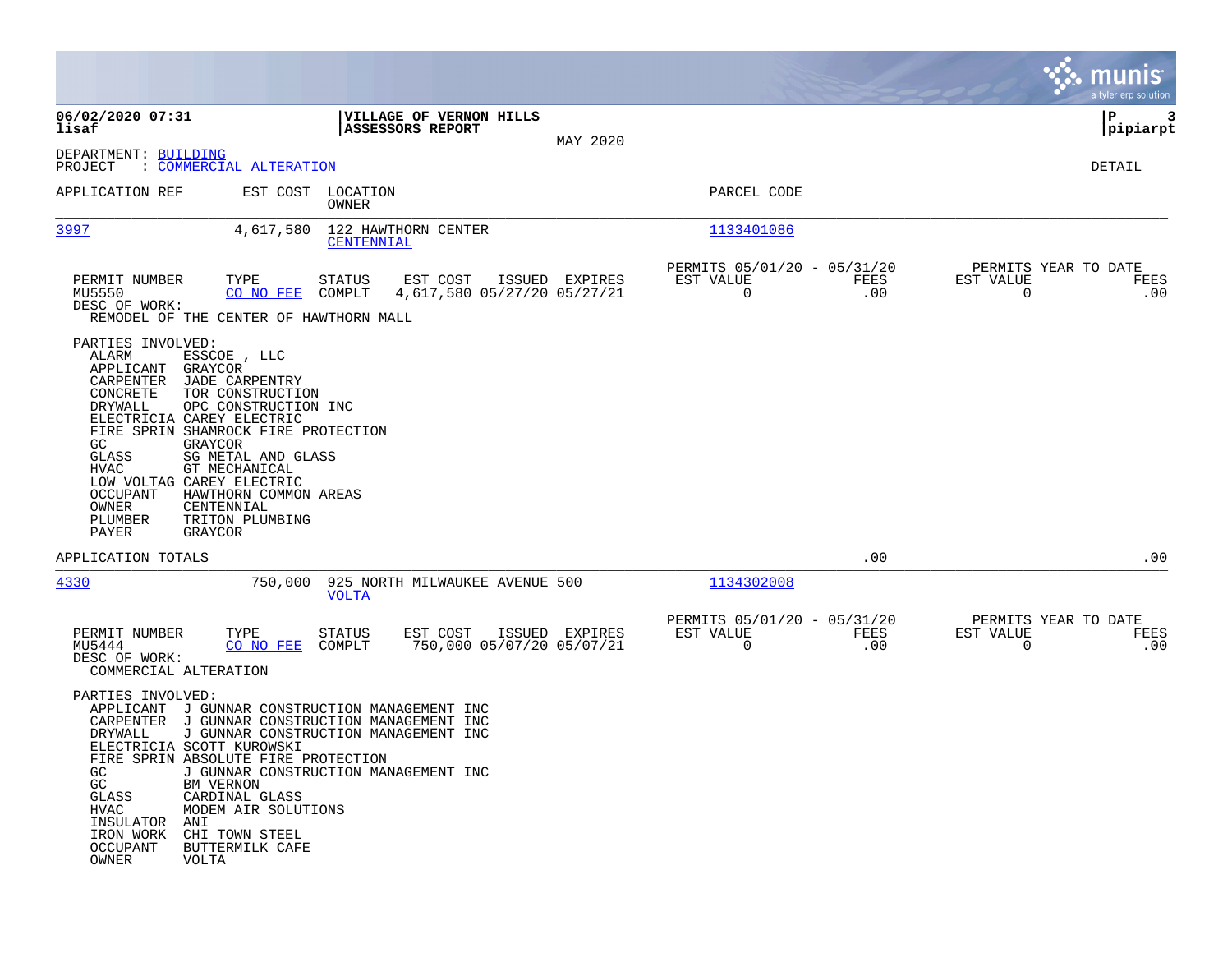|                                                                                                                                                                                                                                                                                                                                                                             |                                                                         | munis<br>a tyler erp solution                                    |
|-----------------------------------------------------------------------------------------------------------------------------------------------------------------------------------------------------------------------------------------------------------------------------------------------------------------------------------------------------------------------------|-------------------------------------------------------------------------|------------------------------------------------------------------|
| 06/02/2020 07:31<br>VILLAGE OF VERNON HILLS<br>lisaf<br><b>ASSESSORS REPORT</b><br>MAY 2020                                                                                                                                                                                                                                                                                 |                                                                         | l P<br>4<br> pipiarpt                                            |
| DEPARTMENT: BUILDING<br><u>COMMERCIAL ALTERATION</u><br>PROJECT                                                                                                                                                                                                                                                                                                             |                                                                         | <b>DETAIL</b>                                                    |
| APPLICATION REF<br>EST COST LOCATION<br>OWNER<br>PLUMBER<br>RK COMPANY CONTRACTING LLC<br>PAYER<br>J GUNNAR CONSTRUCTION MANAGEMENT INC<br><b>ROOFER</b><br>OLSSON ROOFING CO INC<br>SIGN<br>AURORA SIGN CO                                                                                                                                                                 | PARCEL CODE                                                             |                                                                  |
| APPLICATION TOTALS                                                                                                                                                                                                                                                                                                                                                          | .00                                                                     | .00                                                              |
| 4371<br>100,000<br>931 NORTH MILWAUKEE AVENUE 100<br>REGENCY CENTERS                                                                                                                                                                                                                                                                                                        | 1134302008                                                              |                                                                  |
| PERMIT NUMBER<br>TYPE<br>STATUS<br>EST COST<br>ISSUED EXPIRES<br>MU5566<br>CO NO FEE<br>COMPLT<br>100,000 05/28/20 05/28/21<br>DESC OF WORK:<br>INTERIOR BUILD OUT -CLASSY NAILS                                                                                                                                                                                            | PERMITS 05/01/20 - 05/31/20<br><b>FEES</b><br>EST VALUE<br>0<br>.00     | PERMITS YEAR TO DATE<br>EST VALUE<br>FEES<br>0<br>.00            |
| PARTIES INVOLVED:<br>ALARM<br>OMEGA PRO SYSTEMS<br>APPLICANT GENSBURG LTD<br>ELECTRICIA ELECTRICAL POWER SERVICE<br>FIRE SPRIN OMEGA PRO SYSTEMS<br>GC.<br>DND CONSTRUCTION GROUP<br>GLASS<br>GALAXY GLASS & MIRROR<br>C & K ENGINEERING<br>HVAC<br>OCCUPANT<br>CLASSY NAILS AND SPA<br>REGENCY CENTERS<br>OWNER<br>PERMIDT ENGINEERING<br>PLUMBER<br>GENSBURG LTD<br>PAYER |                                                                         |                                                                  |
| APPLICATION TOTALS                                                                                                                                                                                                                                                                                                                                                          | .00                                                                     | .00                                                              |
| 5278<br>133,291<br>616 ATRIUM DR 400<br>EQUITRUST LIFE INSURANCE COMPANY                                                                                                                                                                                                                                                                                                    | 1505202027                                                              |                                                                  |
| PERMIT NUMBER<br>TYPE<br>STATUS<br>EST COST<br>ISSUED EXPIRES<br><b>ISSUED</b><br>133,291 05/12/20 05/29/21<br>MU5501<br><b>COM ALT</b><br>DESC OF WORK:<br>COMMERCIAL ALTERATION                                                                                                                                                                                           | PERMITS 05/01/20 - 05/31/20<br>EST VALUE<br>FEES<br>133,291<br>1,532.91 | PERMITS YEAR TO DATE<br>EST VALUE<br>FEES<br>133,291<br>1,532.91 |
| PARTIES INVOLVED:<br>ALARM<br>BATTAGLIA INDUSTRIES<br>APPLICANT<br>ARCO/MURRAY NATIONAL CONSTRUCTION<br>ELECTRICIA BATTAGLIA INDUSTRIES<br>GC<br>ARCO/MURRAY NATIONAL CONSTRUCTION<br>HVAC<br>BATTAGLIA INDUSTRIES<br>OWNER<br>EQUITRUST LIFE INSURANCE COMPANY<br>PLUMBER<br>PRAIRIE PLUMBING<br>PAYER<br>ARCO/MURRAY NATIONAL CONSTRUCTION                                |                                                                         |                                                                  |
| APPLICATION TOTALS                                                                                                                                                                                                                                                                                                                                                          | 1,532.91                                                                | 1,532.91                                                         |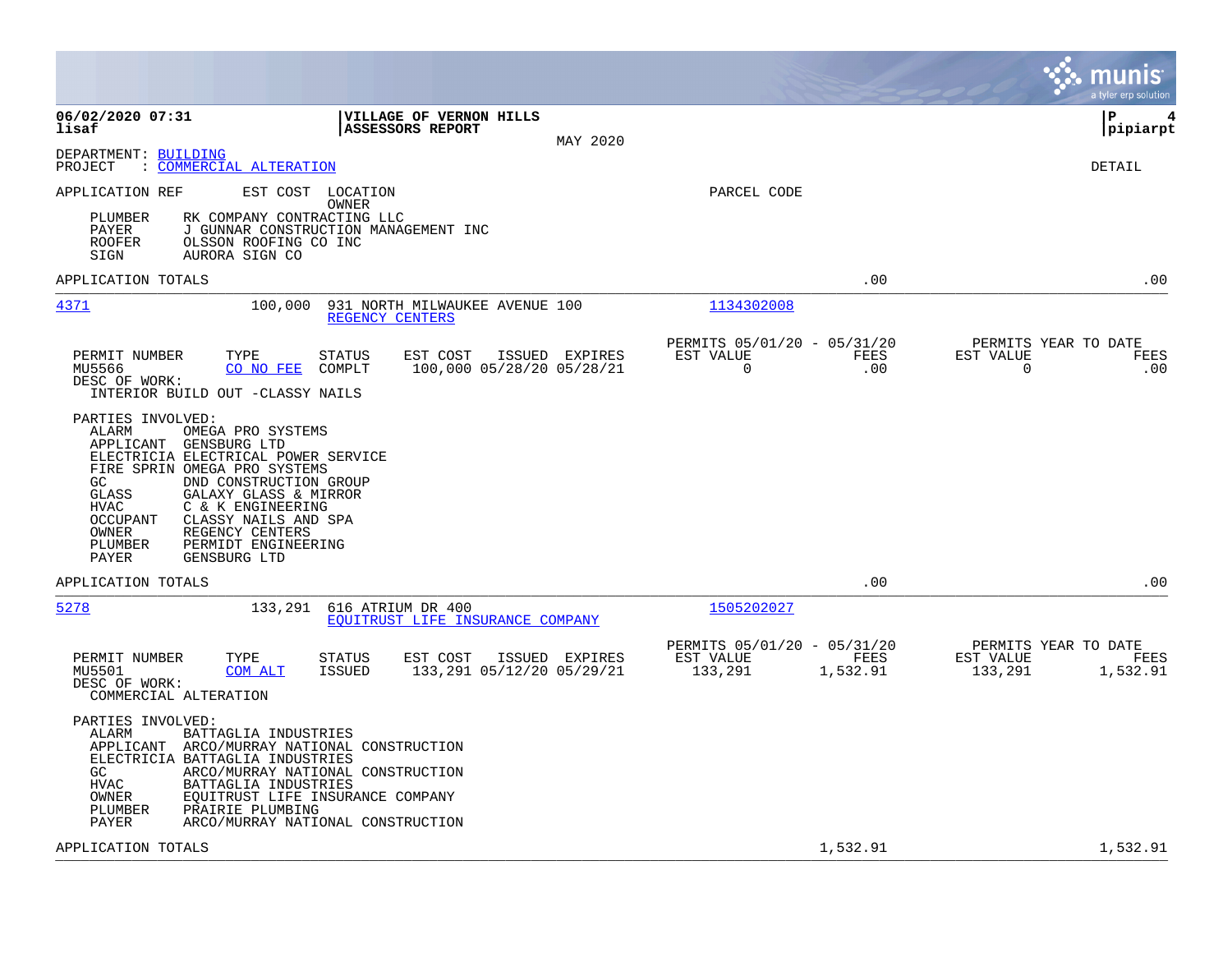|                                                                     |                                                                               |                                   |                                                    |                     |                          |                                          |                    |           | <u>munis</u><br>a tyler erp solution |
|---------------------------------------------------------------------|-------------------------------------------------------------------------------|-----------------------------------|----------------------------------------------------|---------------------|--------------------------|------------------------------------------|--------------------|-----------|--------------------------------------|
| 06/02/2020 07:31<br>lisaf<br>5292                                   | 45,000                                                                        | <b>VILLAGE OF</b><br>KIMCO REALTY | <b>ASSESSORS REPORT</b><br>700 NORTH MILWAUKEE AVE | <b>VERNON HILLS</b> |                          | 1504201051                               |                    |           | P<br> pipiarpt                       |
| PERMIT NUMBER                                                       | TYPE                                                                          | STATUS                            | EST COST                                           | ISSUED              | EXPIRES<br>MAY 2020      | PERMITS 05/01/20 - 05/31/20<br>EST VALUE | FEES               | EST VALUE | PERMITS YEAR TO DATE<br>FEES         |
| DEPARTMENT: BUILDING<br>PROJECT                                     | : COMMERCIAL ALTERATION                                                       |                                   |                                                    |                     |                          |                                          |                    |           | DETAIL                               |
| APPLICATION REF                                                     | EST COST                                                                      | LOCATION<br>OWNER                 |                                                    |                     |                          | PARCEL CODE                              |                    |           |                                      |
| MU5372<br>DESC OF WORK:                                             | COM ALT<br>FRONT COUNTER REMODEL                                              | ISSUED                            |                                                    |                     | 45,000 05/01/20 05/01/21 | 45,000                                   | 450.00             | 45,000    | 450.00                               |
| PARTIES INVOLVED:<br>APPLICANT<br>GC.<br>OCCUPANT<br>OWNER<br>PAYER | STATE PERMITS<br>STATE PERMITS<br>MCDONALD'S<br>KIMCO REALTY<br>STATE PERMITS |                                   |                                                    |                     |                          |                                          |                    |           |                                      |
| APPLICATION TOTALS<br>PROJECT TOTALS                                |                                                                               |                                   |                                                    |                     |                          | 178,291                                  | 450.00<br>1,982.91 | 178,291   | 450.00<br>1,982.91                   |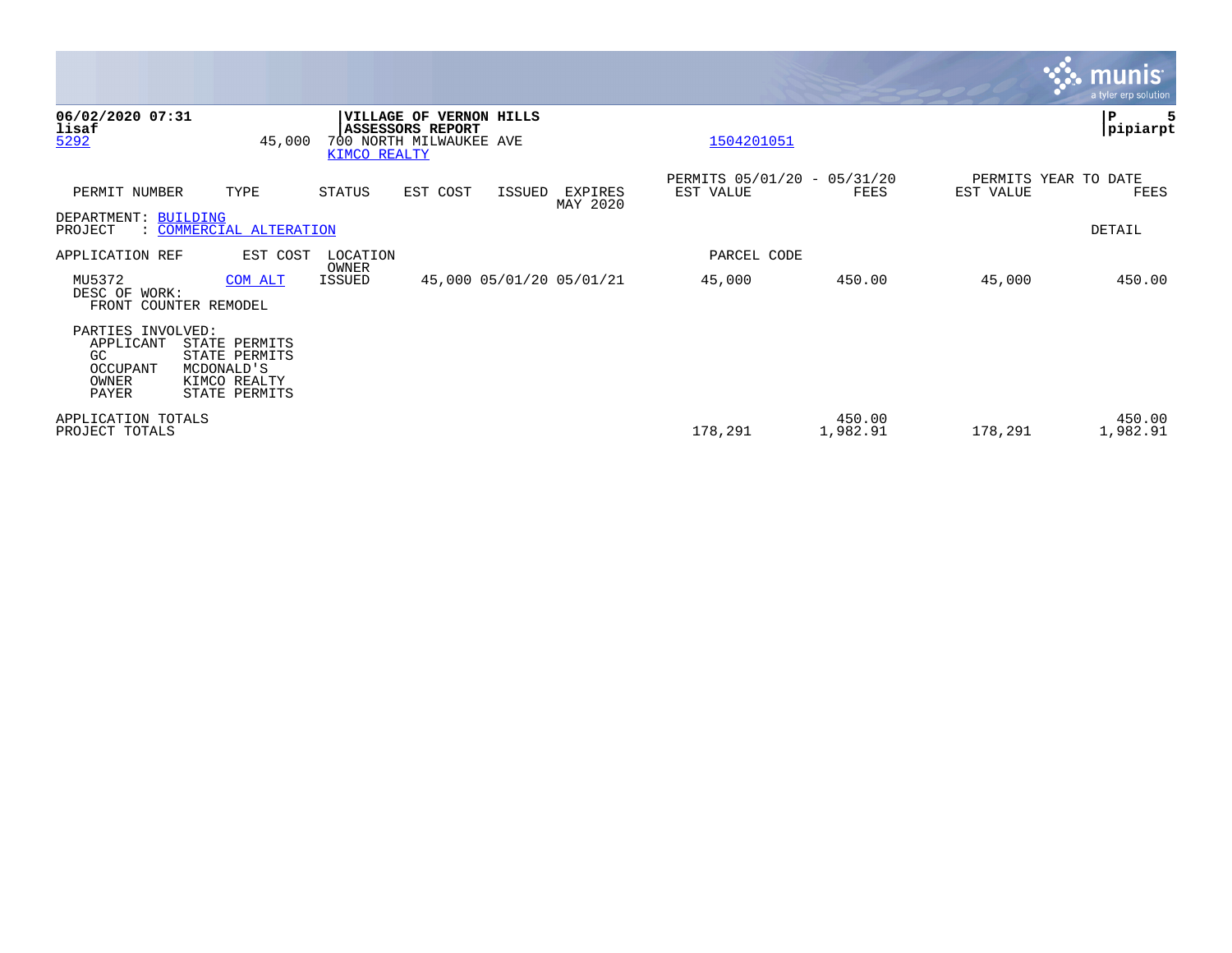|                                                                                                                                                                    |                                                                                                                                                                                        |                                                                           | munis<br>a tyler erp solution                                      |
|--------------------------------------------------------------------------------------------------------------------------------------------------------------------|----------------------------------------------------------------------------------------------------------------------------------------------------------------------------------------|---------------------------------------------------------------------------|--------------------------------------------------------------------|
| 06/02/2020 07:31<br>lisaf                                                                                                                                          | VILLAGE OF VERNON HILLS<br>ASSESSORS REPORT<br>MAY 2020                                                                                                                                |                                                                           | P<br>6<br> pipiarpt                                                |
| DEPARTMENT: BUILDING<br>: AC/FURNACE<br>PROJECT                                                                                                                    |                                                                                                                                                                                        |                                                                           | DETAIL                                                             |
| APPLICATION REF                                                                                                                                                    | EST COST LOCATION<br>OWNER                                                                                                                                                             | PARCEL CODE                                                               |                                                                    |
| 5348                                                                                                                                                               | 12,900<br>2148 BEAVER CREEK DR<br>MICHAEL S SOLHEIM                                                                                                                                    | 1129201073                                                                |                                                                    |
| TYPE<br>PERMIT NUMBER<br>MU5418<br><b>AC/FURN</b><br>DESC OF WORK:<br>AC/FURNACE                                                                                   | EST COST<br>ISSUED EXPIRES<br><b>STATUS</b><br><b>ISSUED</b><br>12,900 05/01/20 05/01/21                                                                                               | PERMITS 05/01/20 - 05/31/20<br>EST VALUE<br>FEES<br>0<br>129.00           | PERMITS YEAR TO DATE<br>EST VALUE<br>FEES<br>$\mathbf 0$<br>129.00 |
| PARTIES INVOLVED:<br>APPLICANT MICHAEL S SOLHEIM<br>GC.<br>ALL TEMP HEATING<br>GC<br>MICHAEL S SOLHEIM<br>OWNER<br>MICHAEL S SOLHEIM<br>PAYER<br>MICHAEL S SOLHEIM |                                                                                                                                                                                        |                                                                           |                                                                    |
| APPLICATION TOTALS                                                                                                                                                 |                                                                                                                                                                                        | 129.00                                                                    | 129.00                                                             |
| 5350                                                                                                                                                               | 7,000<br>1686 HAIG POINT LANE<br><b>HASSIB BLAN</b>                                                                                                                                    | 1128304014                                                                |                                                                    |
| PERMIT NUMBER<br>TYPE<br>MU5419<br>AC/FURN<br>DESC OF WORK:<br>AC/FURNACE & REPLACE 3 TOILETS                                                                      | <b>STATUS</b><br>EST COST<br>ISSUED EXPIRES<br>7,000 05/01/20 05/01/21<br>ISSUED                                                                                                       | PERMITS 05/01/20 - 05/31/20<br>EST VALUE<br>FEES<br>$\mathbf 0$<br>70.00  | PERMITS YEAR TO DATE<br>EST VALUE<br>FEES<br>$\mathbf 0$<br>70.00  |
| PARTIES INVOLVED:<br>APPLICANT<br>GC.<br>HASSIB BLAN<br>OWNER<br>PLUMBER<br>PAYER                                                                                  | TOP TEC HEATING, PL & ELEC<br>TOP TEC HEATING, PL & ELEC<br>TOP TEC HEATING, PL & ELEC<br>TOP TEC HEATING, PL & ELEC                                                                   |                                                                           |                                                                    |
| APPLICATION TOTALS                                                                                                                                                 |                                                                                                                                                                                        | 70.00                                                                     | 70.00                                                              |
| 5381                                                                                                                                                               | 17,740<br>260S SOUTHGATE DR<br><b>BRANDON STEC</b>                                                                                                                                     | 1508218006                                                                |                                                                    |
| PERMIT NUMBER<br>TYPE<br>MU5442<br>AC/FURN<br>DESC OF WORK:<br>AC/FURNACE                                                                                          | <b>STATUS</b><br>EST COST<br>ISSUED EXPIRES<br>ISSUED<br>17,740 05/07/20 05/07/21                                                                                                      | PERMITS 05/01/20 - 05/31/20<br>EST VALUE<br>FEES<br>$\mathbf 0$<br>177.40 | PERMITS YEAR TO DATE<br>EST VALUE<br>FEES<br>177.40<br>$\mathbf 0$ |
| PARTIES INVOLVED:<br>GC<br><b>HVAC</b><br>OWNER<br>BRANDON STEC<br>PAYER                                                                                           | APPLICANT ABC PLUMBING, HEATING, COOLING, ELECTRIC<br>ABC PLUMBING, HEATING, COOLING, ELECTRIC<br>ABC PLUMBING, HEATING, COOLING, ELECTRIC<br>ABC PLUMBING, HEATING, COOLING, ELECTRIC |                                                                           |                                                                    |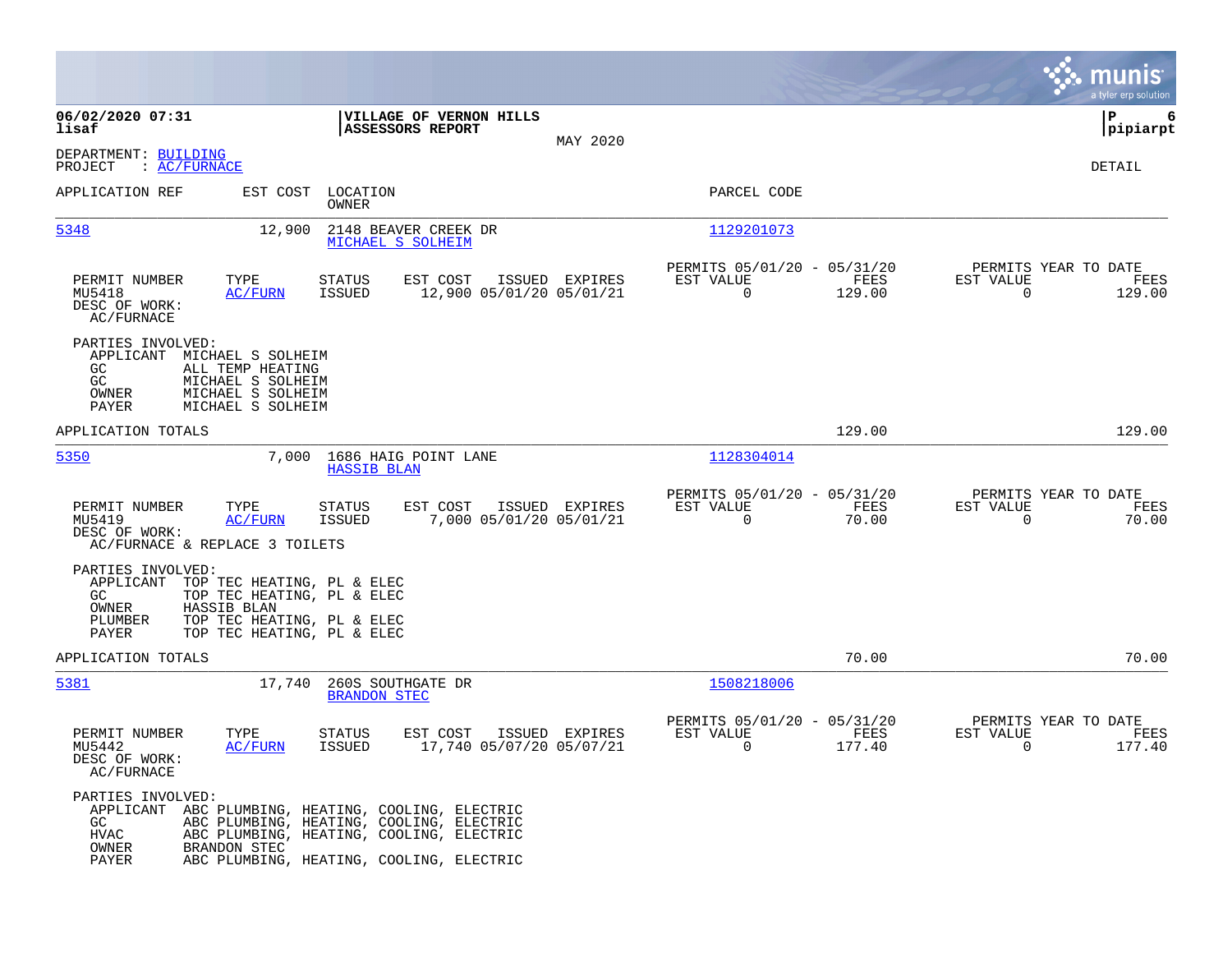|                                                                                                                    |                                                                                                                                            |                         |                                                             |                |                                               |                      |                                                     | munis<br>a tyler erp solution |
|--------------------------------------------------------------------------------------------------------------------|--------------------------------------------------------------------------------------------------------------------------------------------|-------------------------|-------------------------------------------------------------|----------------|-----------------------------------------------|----------------------|-----------------------------------------------------|-------------------------------|
| 06/02/2020 07:31<br>lisaf                                                                                          |                                                                                                                                            |                         | VILLAGE OF VERNON HILLS<br>ASSESSORS REPORT                 | MAY 2020       |                                               |                      |                                                     | IΡ<br> pipiarpt               |
| DEPARTMENT: BUILDING<br>PROJECT<br>: AC/FURNACE                                                                    |                                                                                                                                            |                         |                                                             |                |                                               |                      |                                                     | DETAIL                        |
| APPLICATION REF                                                                                                    | EST COST                                                                                                                                   | LOCATION<br>OWNER       |                                                             |                | PARCEL CODE                                   |                      |                                                     |                               |
| APPLICATION TOTALS                                                                                                 |                                                                                                                                            |                         |                                                             |                |                                               | 177.40               |                                                     | 177.40                        |
| 5446                                                                                                               | 183,000                                                                                                                                    |                         | 75 NORTH FAIRWAY DR<br><b>JANKO ALCION VERNON HILLS LLC</b> |                | 1504402016                                    |                      |                                                     |                               |
| PERMIT NUMBER<br>MU5502<br>DESC OF WORK:<br>RTU ROOFTOP                                                            | TYPE<br>SEWER REP                                                                                                                          | STATUS<br>ISSUED        | EST COST<br>ISSUED<br>183,000 05/12/20 05/12/21             | EXPIRES        | PERMITS 05/01/20 - 05/31/20<br>EST VALUE<br>0 | FEES<br>1,830.00     | PERMITS YEAR TO DATE<br>EST VALUE<br>0              | FEES<br>1,830.00              |
| PARTIES INVOLVED:<br>APPLICANT<br>GC<br>OWNER<br>PAYER                                                             | KROESCHELL<br>KROESCHELL<br>JANKO ALCION VERNON HILLS LLC<br>KROESCHELL                                                                    |                         |                                                             |                |                                               |                      |                                                     |                               |
| APPLICATION TOTALS                                                                                                 |                                                                                                                                            |                         |                                                             |                |                                               | 1,830.00             |                                                     | 1,830.00                      |
| <u>5447</u>                                                                                                        | 24,955                                                                                                                                     |                         | 1240 EAST USHY 45<br>SHAKER APARTMENTS LLC                  |                | 1515410006                                    |                      |                                                     |                               |
| PERMIT NUMBER<br>MU5503<br>DESC OF WORK:<br>REPLACEMENT OF UNITS                                                   | TYPE<br>AC/FURN                                                                                                                            | STATUS<br><b>ISSUED</b> | EST COST<br>24,955 05/12/20 05/12/21                        | ISSUED EXPIRES | PERMITS 05/01/20 - 05/31/20<br>EST VALUE<br>0 | FEES<br>249.55       | PERMITS YEAR TO DATE<br>EST VALUE<br>$\overline{0}$ | FEES<br>249.55                |
| PARTIES INVOLVED:<br>APPLICANT<br>ALLIANCE<br>GC.<br>ALLIANCE<br>OWNER<br>PAYER<br>ALLIANCE                        | SHAKER APARTMENTS LLC                                                                                                                      |                         |                                                             |                |                                               |                      |                                                     |                               |
| APPLICATION TOTALS                                                                                                 |                                                                                                                                            |                         |                                                             |                |                                               | 249.55               |                                                     | 249.55                        |
| 5472                                                                                                               | 8,800                                                                                                                                      |                         | 645 FOREST EDGE DR<br>ALTERNATIVE SOURCE MEDICAL LLC        |                | 1515103046                                    |                      |                                                     |                               |
| PERMIT NUMBER<br>MU5518<br>DESC OF WORK:<br>AC/FURNACE                                                             | TYPE<br>AC/FURN                                                                                                                            | <b>STATUS</b><br>ISSUED | EST COST<br>8,800 05/18/20 05/18/21                         | ISSUED EXPIRES | PERMITS 05/01/20 - 05/31/20<br>EST VALUE<br>0 | <b>FEES</b><br>88.00 | PERMITS YEAR TO DATE<br>EST VALUE<br>0              | FEES<br>88.00                 |
| PARTIES INVOLVED:<br>APPLICANT ALLIED AIR CONDITIONING & HEATING<br>GC.<br><b>HVAC</b><br><b>OCCUPANT</b><br>OWNER | ALLIED AIR CONDITIONING & HEATING<br>ALLIED AIR CONDITIONING & HEATING<br>ALTERNATIVE SOURCE MEDICAL LLC<br>ALTERNATIVE SOURCE MEDICAL LLC |                         |                                                             |                |                                               |                      |                                                     |                               |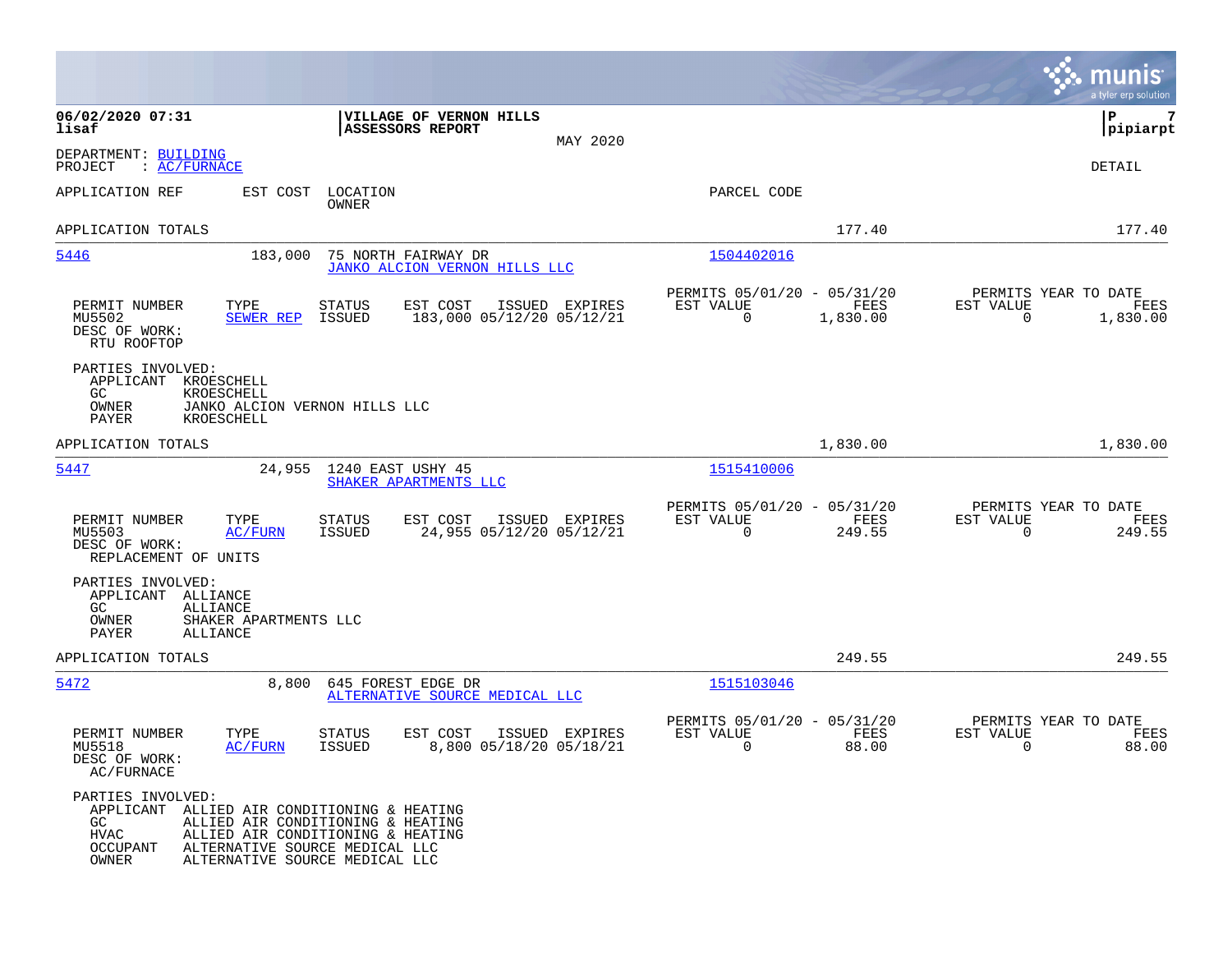|                                                                                                                                                                                                                                        |                                                                                         |                                                                           | munis<br>a tyler erp solution                                      |
|----------------------------------------------------------------------------------------------------------------------------------------------------------------------------------------------------------------------------------------|-----------------------------------------------------------------------------------------|---------------------------------------------------------------------------|--------------------------------------------------------------------|
| 06/02/2020 07:31<br>lisaf                                                                                                                                                                                                              | VILLAGE OF VERNON HILLS<br><b>ASSESSORS REPORT</b><br>MAY 2020                          |                                                                           | l P<br>8<br> pipiarpt                                              |
| DEPARTMENT: BUILDING<br>PROJECT<br>: AC/FURNACE                                                                                                                                                                                        |                                                                                         |                                                                           | DETAIL                                                             |
| APPLICATION REF<br>EST COST LOCATION                                                                                                                                                                                                   |                                                                                         | PARCEL CODE                                                               |                                                                    |
| PAYER<br>ALLIED AIR CONDITIONING & HEATING                                                                                                                                                                                             | OWNER                                                                                   |                                                                           |                                                                    |
| APPLICATION TOTALS                                                                                                                                                                                                                     |                                                                                         | 88.00                                                                     | 88.00                                                              |
| 5481<br>4,000                                                                                                                                                                                                                          | 34 SOUTH FIORE PKY<br>ROBERT ZELLER                                                     | 1507210003                                                                |                                                                    |
| TYPE<br>PERMIT NUMBER<br><b>AC/FURN</b><br>MU5531<br>DESC OF WORK:<br>AC/FURNACE                                                                                                                                                       | <b>STATUS</b><br>EST COST<br>ISSUED EXPIRES<br><b>ISSUED</b><br>4,000 05/20/20 05/20/21 | PERMITS 05/01/20 - 05/31/20<br>EST VALUE<br>FEES<br>$\mathbf 0$<br>50.00  | PERMITS YEAR TO DATE<br>EST VALUE<br>FEES<br>$\mathbf 0$<br>50.00  |
| PARTIES INVOLVED:<br>APPLICANT<br>ALL TEMP HEATING<br>GC.<br>ALL TEMP HEATING<br><b>HVAC</b><br>ALL TEMP HEATING<br>OWNER<br>ROBERT ZELLER<br>PAYER<br>ALL TEMP HEATING                                                                |                                                                                         |                                                                           |                                                                    |
| APPLICATION TOTALS                                                                                                                                                                                                                     |                                                                                         | 50.00                                                                     | 50.00                                                              |
| 5502<br>4,152                                                                                                                                                                                                                          | 267 SHADOW CREEK CIR<br>PLACEHOLDER                                                     | 1129201117                                                                |                                                                    |
| PERMIT NUMBER<br>TYPE<br>MU5551<br>AC/FURN<br>DESC OF WORK:<br>AC/FURNACE                                                                                                                                                              | EST COST<br>ISSUED EXPIRES<br><b>STATUS</b><br>4,152 05/27/20 05/27/21<br>ISSUED        | PERMITS 05/01/20 - 05/31/20<br>EST VALUE<br>FEES<br>$\mathbf 0$<br>50.00  | PERMITS YEAR TO DATE<br>EST VALUE<br>FEES<br>$\mathbf 0$<br>50.00  |
| PARTIES INVOLVED:<br>APPLICANT ALLIED AIR CONDITIONING & HEATING<br>GC.<br>ALLIED AIR CONDITIONING & HEATING<br><b>HVAC</b><br>ALLIED AIR CONDITIONING & HEATING<br>OWNER<br>PLACEHOLDER<br>PAYER<br>ALLIED AIR CONDITIONING & HEATING |                                                                                         |                                                                           |                                                                    |
| APPLICATION TOTALS                                                                                                                                                                                                                     |                                                                                         | 50.00                                                                     | 50.00                                                              |
| 5503<br>11,310                                                                                                                                                                                                                         | 184 RANNEY AVE<br>LENNY NIEVES                                                          | 1509301017                                                                |                                                                    |
| PERMIT NUMBER<br>TYPE<br>MU5552<br><b>AC/FURN</b><br>DESC OF WORK:<br>AC/FURNACE                                                                                                                                                       | EST COST<br>ISSUED EXPIRES<br><b>STATUS</b><br>ISSUED<br>11,310 05/27/20 05/27/21       | PERMITS 05/01/20 - 05/31/20<br>EST VALUE<br>FEES<br>$\mathbf 0$<br>113.00 | PERMITS YEAR TO DATE<br>EST VALUE<br>FEES<br>$\mathbf 0$<br>113.00 |
| PARTIES INVOLVED:<br>APPLICANT ALLIED AIR CONDITIONING & HEATING<br>GC.<br>ALLIED AIR CONDITIONING & HEATING                                                                                                                           |                                                                                         |                                                                           |                                                                    |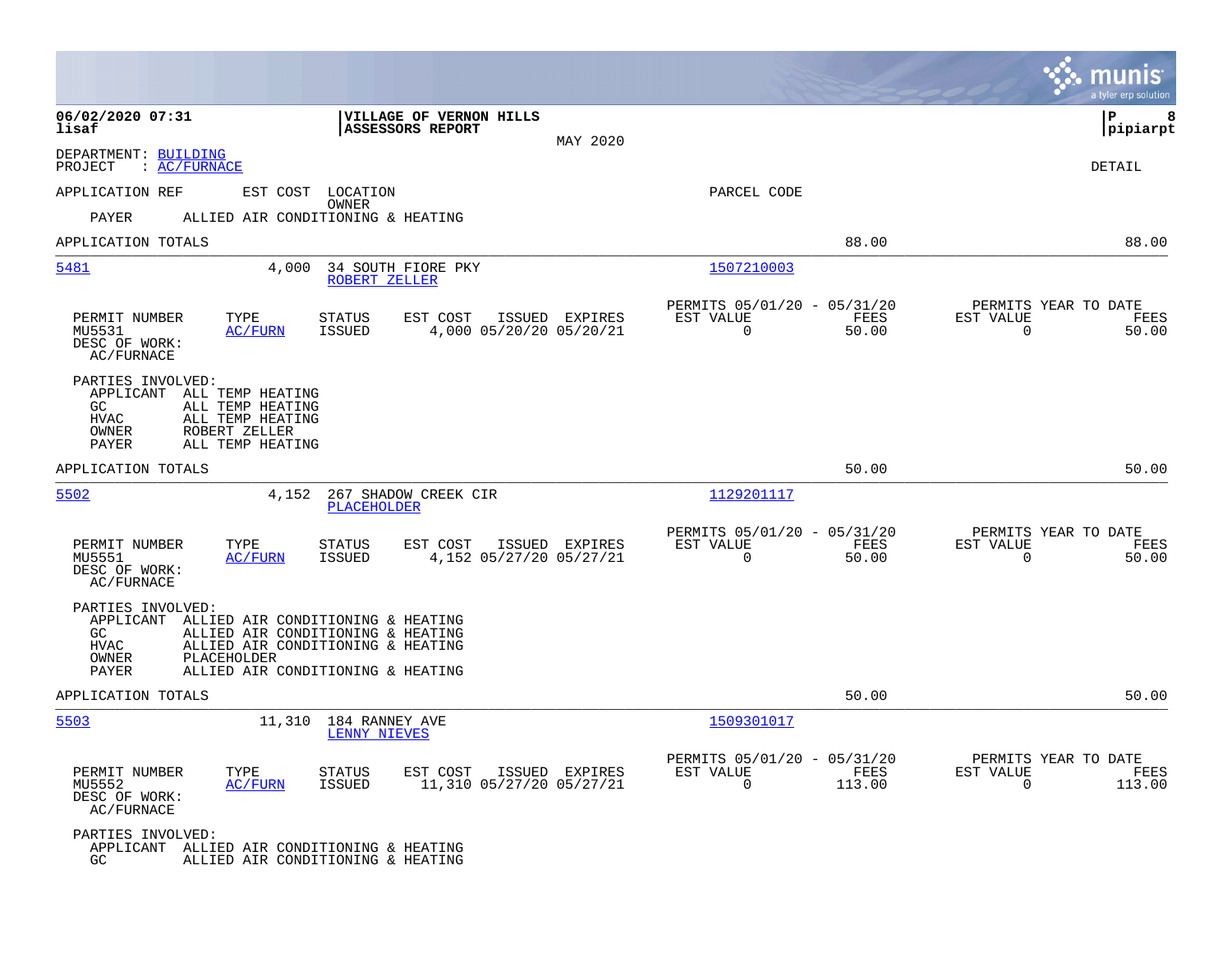|                                                        |                           |                                                                                                             |                                    |          |                                               |                    |                                   | <b>munis</b><br>a tyler erp solution |
|--------------------------------------------------------|---------------------------|-------------------------------------------------------------------------------------------------------------|------------------------------------|----------|-----------------------------------------------|--------------------|-----------------------------------|--------------------------------------|
| 06/02/2020 07:31<br>lisaf                              |                           | VILLAGE OF VERNON HILLS<br>ASSESSORS REPORT                                                                 |                                    | MAY 2020 |                                               |                    |                                   | ${\bf P}$<br> pipiarpt               |
| DEPARTMENT: BUILDING<br>PROJECT                        | : AC/FURNACE              |                                                                                                             |                                    |          |                                               |                    |                                   | <b>DETAIL</b>                        |
| APPLICATION REF<br>OWNER<br>PAYER                      | EST COST<br>LENNY NIEVES  | LOCATION<br>OWNER<br>ALLIED AIR CONDITIONING & HEATING                                                      |                                    |          | PARCEL CODE                                   |                    |                                   |                                      |
| APPLICATION TOTALS                                     |                           |                                                                                                             |                                    |          |                                               | 113.00             |                                   | 113.00                               |
| 5513                                                   | 10,139                    | 344 SYCAMORE ST<br>KEVIN M & CYNTHIA BRENNAN                                                                |                                    |          | 1132208008                                    |                    |                                   |                                      |
| PERMIT NUMBER<br>MU5562<br>DESC OF WORK:<br>AC/FURNACE | TYPE<br><b>AC/FURN</b>    | EST COST<br><b>STATUS</b><br><b>ISSUED</b>                                                                  | ISSUED<br>10,139 05/28/20 05/28/21 | EXPIRES  | PERMITS 05/01/20 - 05/31/20<br>EST VALUE<br>0 | FEES<br>101.39     | PERMITS YEAR TO DATE<br>EST VALUE | FEES<br>101.39                       |
| PARTIES INVOLVED:<br>APPLICANT<br>GC<br>OWNER<br>PAYER | KEVIN M & CYNTHIA BRENNAN | ALLIED AIR CONDITIONING & HEATING<br>ALLIED AIR CONDITIONING & HEATING<br>ALLIED AIR CONDITIONING & HEATING |                                    |          |                                               |                    |                                   |                                      |
| APPLICATION TOTALS<br>PROJECT TOTALS                   |                           |                                                                                                             |                                    |          | 0                                             | 101.39<br>2,858.34 | 0                                 | 101.39<br>2,858.34                   |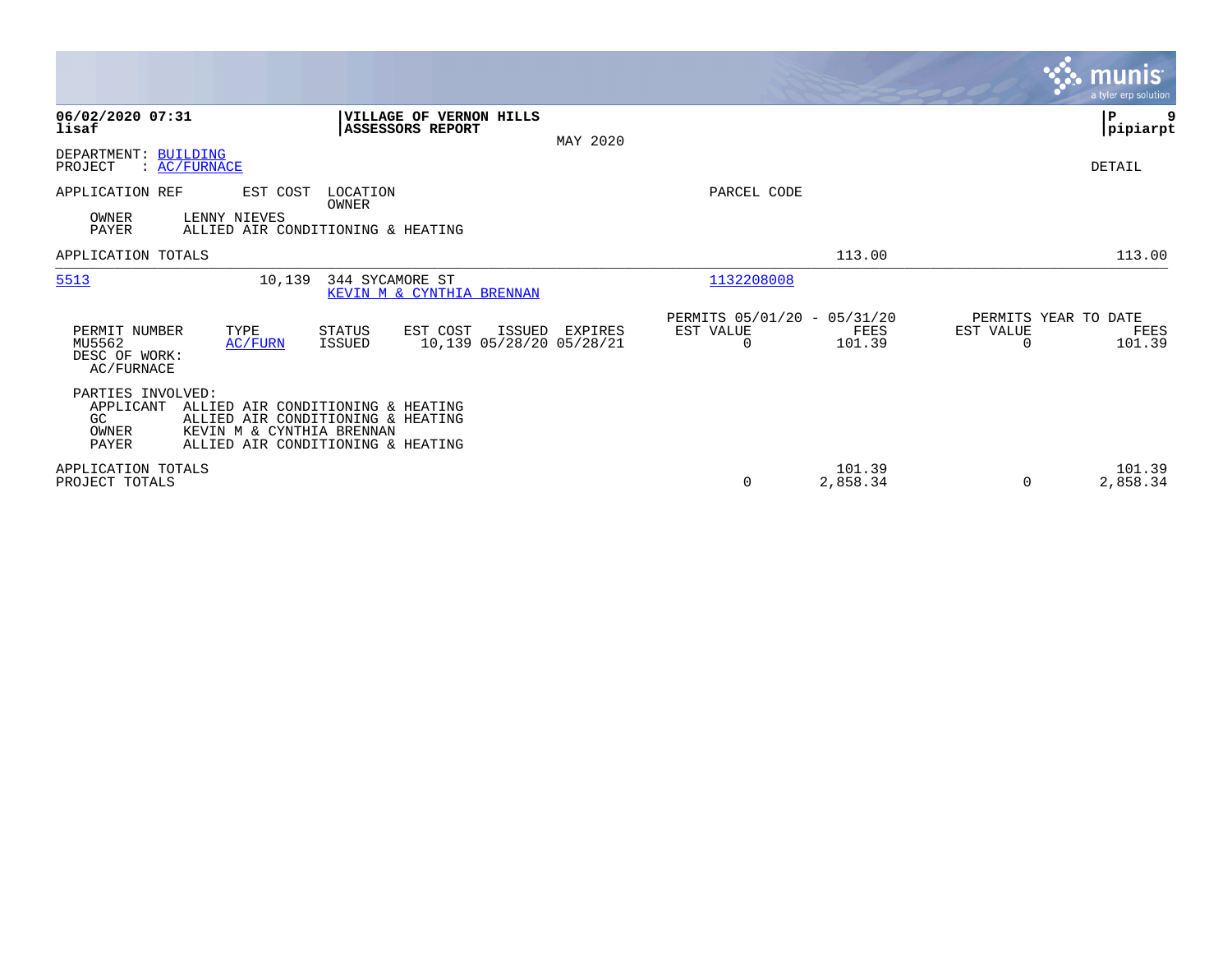|                                                                    |                                                                                                                                                                                             |                                                |                                             |          |                                                      |                  |                                   | <b>munis</b><br>a tyler erp solution |
|--------------------------------------------------------------------|---------------------------------------------------------------------------------------------------------------------------------------------------------------------------------------------|------------------------------------------------|---------------------------------------------|----------|------------------------------------------------------|------------------|-----------------------------------|--------------------------------------|
| 06/02/2020 07:31<br>lisaf                                          |                                                                                                                                                                                             | ASSESSORS REPORT                               | VILLAGE OF VERNON HILLS                     | MAY 2020 |                                                      |                  |                                   | ∣P<br>10<br> pipiarpt                |
| DEPARTMENT: BUILDING<br>PROJECT                                    | : NEW BUSINESS NO REMODEL                                                                                                                                                                   |                                                |                                             |          |                                                      |                  |                                   | DETAIL                               |
| APPLICATION REF                                                    | EST COST                                                                                                                                                                                    | LOCATION<br>OWNER                              |                                             |          | PARCEL CODE                                          |                  |                                   |                                      |
| 5450                                                               | $\Omega$                                                                                                                                                                                    | 145 WEST TOWNLINE RD<br><b>JOSEPH Z WASCOW</b> |                                             |          | 1505200032                                           |                  |                                   |                                      |
| PERMIT NUMBER<br>MU5506<br>DESC OF WORK:                           | TYPE<br>NO REMODEL ISSUED<br>NEW BUSINESS. NO REMODEL CERT OF OCC                                                                                                                           | STATUS                                         | EST COST<br>ISSUED<br>$0$ 05/13/20 05/15/21 | EXPIRES  | PERMITS 05/01/20 - 05/31/20<br>EST VALUE<br>$\Omega$ | FEES<br>150.00   | PERMITS YEAR TO DATE<br>EST VALUE | FEES<br>150.00                       |
| PARTIES INVOLVED:<br>APPLICANT<br>GC<br>OCCUPANT<br>OWNER<br>PAYER | RUTVI ENTERPRISES DBA VERNON CONVENIENT<br>RUTVI ENTERPRISES DBA VERNON CONVENIENT<br>RUTVI ENTERPRISES DBA VERNON CONVENIENT<br>JOSEPH Z WASCOW<br>RUTVI ENTERPRISES DBA VERNON CONVENIENT |                                                |                                             |          |                                                      |                  |                                   |                                      |
| APPLICATION TOTALS<br>PROJECT TOTALS                               |                                                                                                                                                                                             |                                                |                                             |          | $\mathbf 0$                                          | 150.00<br>150.00 |                                   | 150.00<br>150.00                     |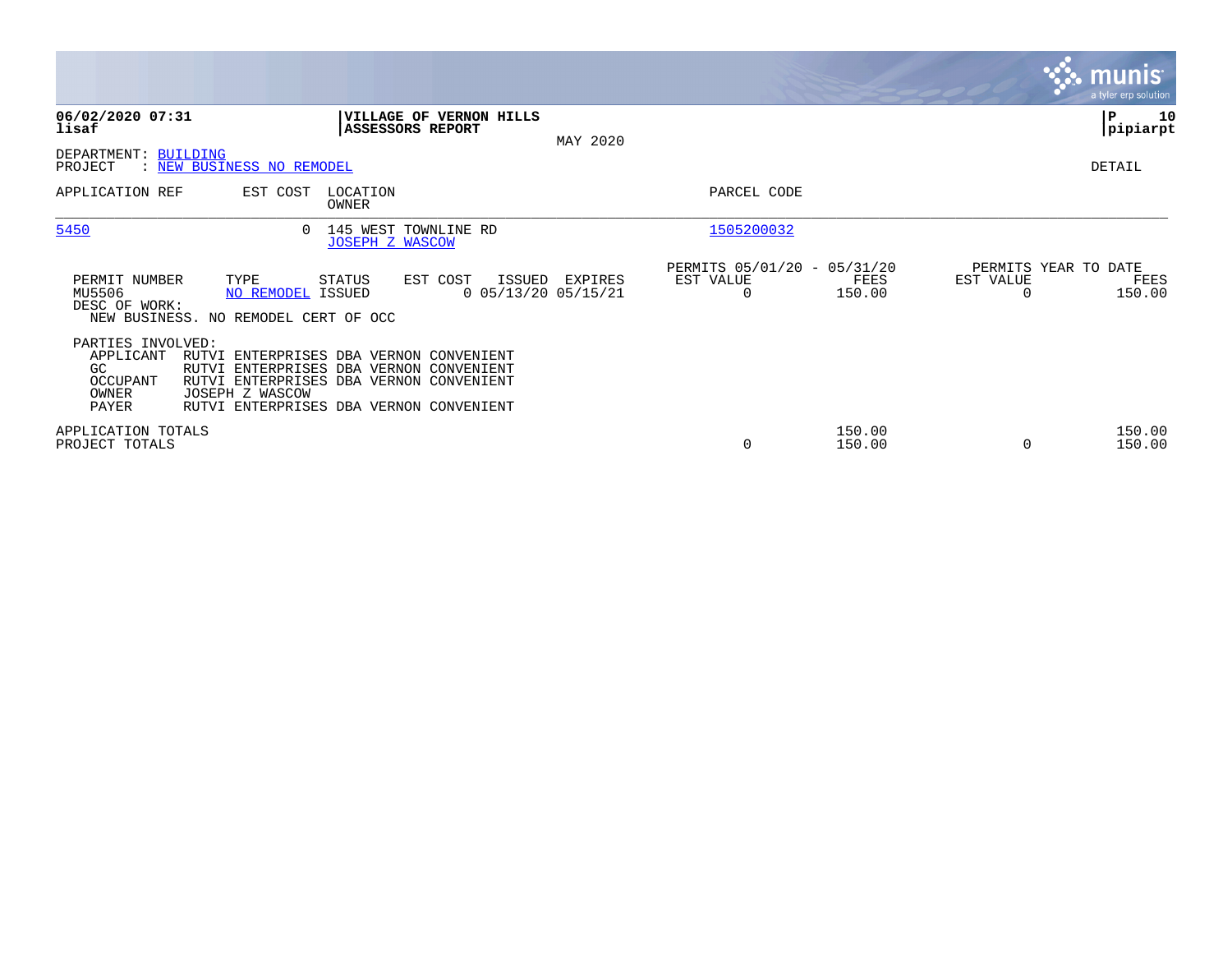|                                                                                                                                                                                                |                                                                       | munis<br>a tyler erp solution                                     |
|------------------------------------------------------------------------------------------------------------------------------------------------------------------------------------------------|-----------------------------------------------------------------------|-------------------------------------------------------------------|
| 06/02/2020 07:31<br>VILLAGE OF VERNON HILLS<br><b>ASSESSORS REPORT</b><br>lisaf<br>MAY 2020                                                                                                    |                                                                       | l P<br>11<br> pipiarpt                                            |
| DEPARTMENT: BUILDING<br>PROJECT<br>$\therefore$ DECK                                                                                                                                           |                                                                       | <b>DETAIL</b>                                                     |
| APPLICATION REF<br>EST COST LOCATION<br>OWNER                                                                                                                                                  | PARCEL CODE                                                           |                                                                   |
| 4535<br>4,500<br>337 SUTCLIFFE CIR<br>JEFFREY & VICKIE SUE STEINGART                                                                                                                           | 1508401017                                                            |                                                                   |
| PERMIT NUMBER<br>TYPE<br>EST COST<br>ISSUED EXPIRES<br>STATUS<br>MU5443<br><b>DECK</b><br><b>ISSUED</b><br>4,500 05/07/20 05/07/21<br>DESC OF WORK:<br>DECK                                    | PERMITS 05/01/20 - 05/31/20<br>EST VALUE<br>FEES<br>$\Omega$<br>50.00 | PERMITS YEAR TO DATE<br>EST VALUE<br>FEES<br>$\Omega$<br>50.00    |
| PARTIES INVOLVED:<br>APPLICANT<br>JEFFREY & VICKIE SUE STEINGART<br>JEFFREY & VICKIE SUE STEINGART<br>GC<br>OWNER<br>JEFFREY & VICKIE SUE STEINGART<br>PAYER<br>JEFFREY & VICKIE SUE STEINGART |                                                                       |                                                                   |
| APPLICATION TOTALS                                                                                                                                                                             | 50.00                                                                 | 50.00                                                             |
| 5309<br>3,800<br>455 BAY TREE CIR<br>ROBERT H SORENSEN                                                                                                                                         | 1133209014                                                            |                                                                   |
| EST COST<br>PERMIT NUMBER<br>TYPE<br><b>STATUS</b><br>ISSUED EXPIRES<br>MU5449<br><b>DECK</b><br>3,800 05/11/20 05/11/21<br>ISSUED<br>DESC OF WORK:<br>DOUBLE TIER DECK                        | PERMITS 05/01/20 - 05/31/20<br>EST VALUE<br>FEES<br>0<br>50.00        | PERMITS YEAR TO DATE<br>EST VALUE<br>FEES<br>$\mathbf 0$<br>50.00 |
| PARTIES INVOLVED:<br>APPLICANT PRO HOME 1<br>PRO HOME 1<br>GC.<br>ROBERT H SORENSEN<br>OWNER<br>PAYER<br>PRO HOME 1                                                                            |                                                                       |                                                                   |
| APPLICATION TOTALS                                                                                                                                                                             | 50.00                                                                 | 50.00                                                             |
| 5310<br>2,200<br>463 BAY TREE CIR<br>ROBERT H SORENSEN                                                                                                                                         | 1133209018                                                            |                                                                   |
| PERMIT NUMBER<br>TYPE<br><b>STATUS</b><br>EST COST<br>ISSUED EXPIRES<br>2,200 05/11/20 05/11/21<br>MU5460<br><b>DECK</b><br><b>ISSUED</b><br>DESC OF WORK:<br>SINGLE TIER DECK                 | PERMITS 05/01/20 - 05/31/20<br>EST VALUE<br>FEES<br>$\Omega$<br>50.00 | PERMITS YEAR TO DATE<br>EST VALUE<br>FEES<br>$\Omega$<br>50.00    |
| PARTIES INVOLVED:<br>APPLICANT PRO HOME 1<br>GC.<br>PRO HOME 1<br>ROBERT H SORENSEN<br>OWNER<br>PAYER<br>PRO HOME 1                                                                            |                                                                       |                                                                   |
| APPLICATION TOTALS                                                                                                                                                                             | 50.00                                                                 | 50.00                                                             |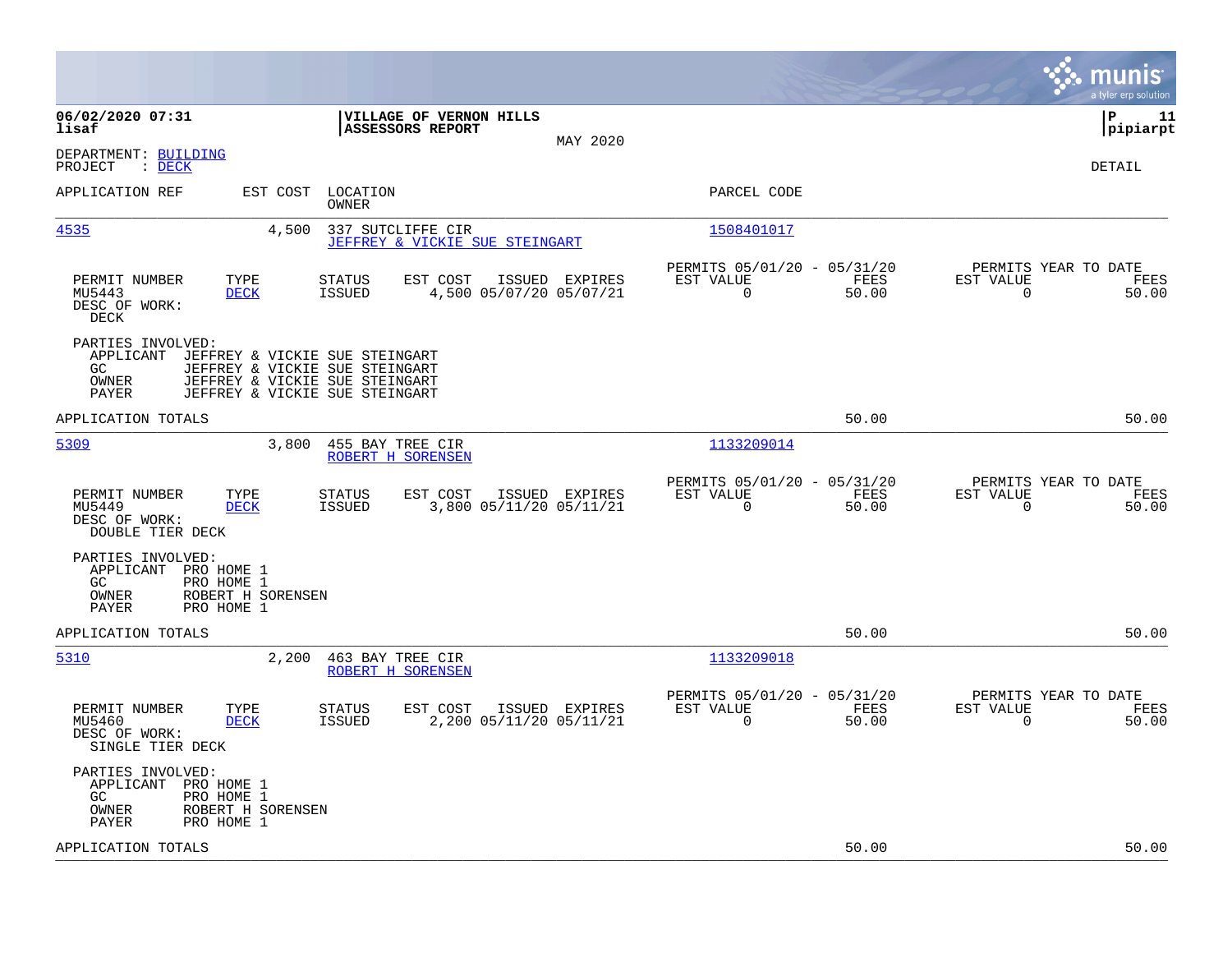|                                                                                                                |       |                                                                                        |                            |                                                          |               |                                               | munis<br>a tyler erp solution |
|----------------------------------------------------------------------------------------------------------------|-------|----------------------------------------------------------------------------------------|----------------------------|----------------------------------------------------------|---------------|-----------------------------------------------|-------------------------------|
| 06/02/2020 07:31<br>lisaf<br>5387                                                                              | 3,800 | <b>VILLAGE OF VERNON HILLS</b><br>ASSESSORS REPORT<br>426 BAY TREE CT<br>PANKAJ CHOPRA |                            | 1133208013                                               |               |                                               | lР<br>12<br> pipiarpt         |
| PERMIT NUMBER<br>TYPE                                                                                          |       | <b>STATUS</b><br>EST COST                                                              | ISSUED EXPIRES<br>MAY 2020 | PERMITS 05/01/20 - 05/31/20<br>EST VALUE                 | <b>FEES</b>   | PERMITS YEAR TO DATE<br>EST VALUE             | FEES                          |
| DEPARTMENT: BUILDING<br>PROJECT<br>$\mathcal{L}$ $\mathcal{L}$ $\mathcal{L}$ $\mathcal{L}$ $\mathcal{L}$       |       |                                                                                        |                            |                                                          |               |                                               | DETAIL                        |
| APPLICATION REF                                                                                                |       | EST COST LOCATION<br>OWNER                                                             |                            | PARCEL CODE                                              |               |                                               |                               |
| MU5450<br><b>DECK</b><br>DESC OF WORK:<br>DOUBLE TIER DECK                                                     |       | <b>ISSUED</b><br>3,800 05/11/20 05/11/21                                               |                            | 0                                                        | 50.00         | $\mathbf 0$                                   | 50.00                         |
| PARTIES INVOLVED:<br>APPLICANT PRO HOME 1<br>GC<br>PRO HOME 1<br>OWNER<br>PANKAJ CHOPRA<br>PRO HOME 1<br>PAYER |       |                                                                                        |                            |                                                          |               |                                               |                               |
| APPLICATION TOTALS                                                                                             |       |                                                                                        |                            |                                                          | 50.00         |                                               | 50.00                         |
| 5388                                                                                                           | 3,800 | 434 BAY TREE CT<br>SAMEER DUBEY & DEVINA DIXIT                                         |                            | 1133208021                                               |               |                                               |                               |
| PERMIT NUMBER<br>TYPE<br>MU5451<br><b>DECK</b><br>DESC OF WORK:<br>DOUBLE TIER DECK                            |       | EST COST<br><b>STATUS</b><br>ISSUED<br>3,800 05/11/20 05/11/21                         | ISSUED EXPIRES             | PERMITS 05/01/20 - 05/31/20<br>EST VALUE<br>$\mathsf{O}$ | FEES<br>50.00 | PERMITS YEAR TO DATE<br>EST VALUE<br>0        | FEES<br>50.00                 |
| PARTIES INVOLVED:<br>APPLICANT PRO HOME 1<br>GC.<br>PRO HOME 1<br>OWNER<br>PAYER<br>PRO HOME 1                 |       | SAMEER DUBEY & DEVINA DIXIT                                                            |                            |                                                          |               |                                               |                               |
| APPLICATION TOTALS                                                                                             |       |                                                                                        |                            |                                                          | 50.00         |                                               | 50.00                         |
| 5389                                                                                                           | 3,800 | 322 BAY TREE CIR<br>YONG GANG FENG & LI CHEN                                           |                            | 1133104025                                               |               |                                               |                               |
| PERMIT NUMBER<br>TYPE<br>MU5452<br><b>DECK</b><br>DESC OF WORK:<br>DOUBLE TIER DECK                            |       | EST COST<br><b>STATUS</b><br><b>ISSUED</b><br>3,800 05/11/20 05/11/21                  | ISSUED EXPIRES             | PERMITS 05/01/20 - 05/31/20<br>EST VALUE<br>$\Omega$     | FEES<br>50.00 | PERMITS YEAR TO DATE<br>EST VALUE<br>$\Omega$ | FEES<br>50.00                 |
| PARTIES INVOLVED:<br>APPLICANT PRO HOME 1<br>GC.<br>PRO HOME 1<br>OWNER<br>PAYER<br>PRO HOME 1                 |       | YONG GANG FENG & LI CHEN                                                               |                            |                                                          |               |                                               |                               |
| APPLICATION TOTALS                                                                                             |       |                                                                                        |                            |                                                          | 50.00         |                                               | 50.00                         |
| 5390                                                                                                           |       | 3,800 312 BAY TREE CIR                                                                 |                            | 1133104030                                               |               |                                               |                               |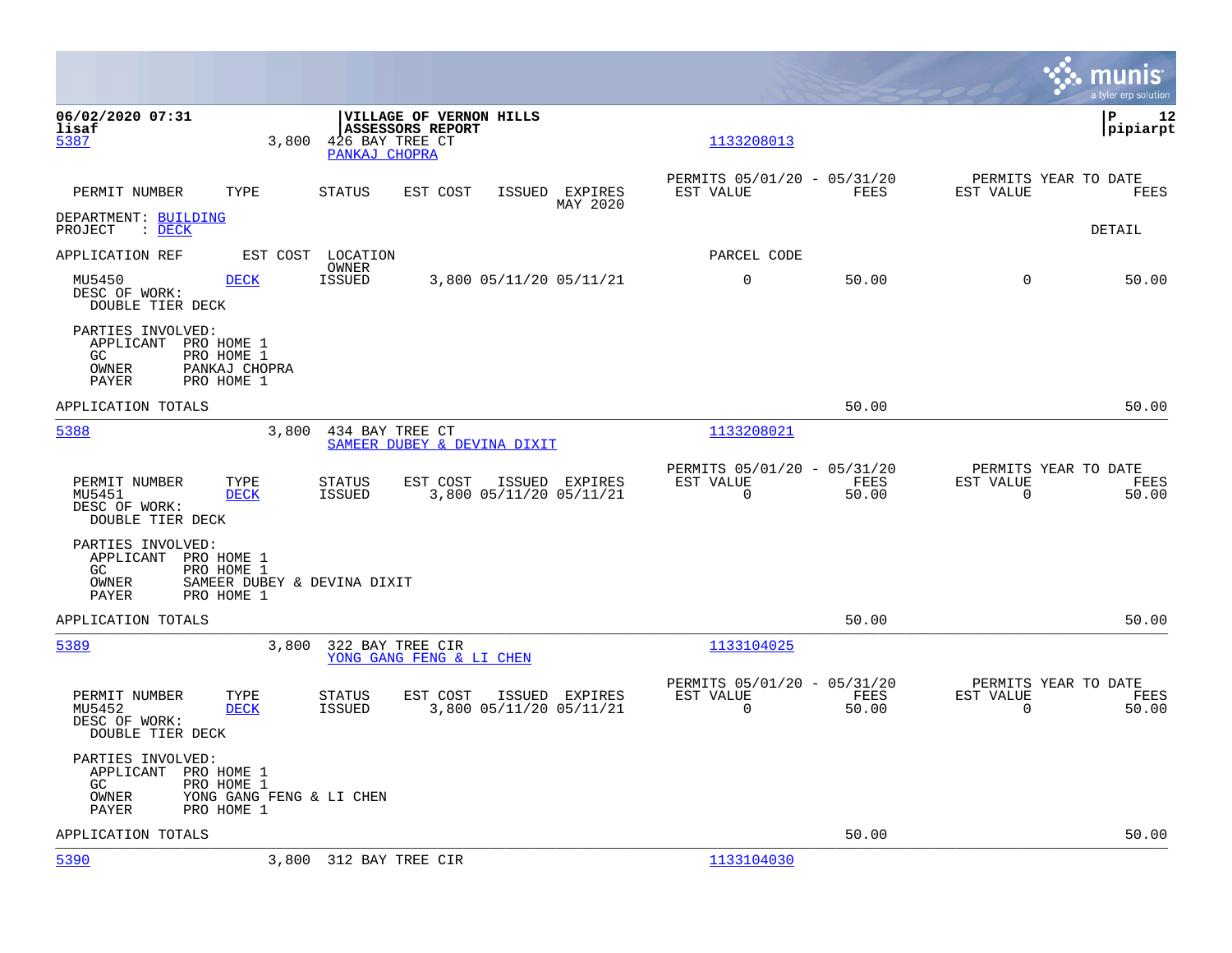|                                                                                                                                                                         |                                                                          | munis<br>a tyler erp solution                                     |
|-------------------------------------------------------------------------------------------------------------------------------------------------------------------------|--------------------------------------------------------------------------|-------------------------------------------------------------------|
| 06/02/2020 07:31<br>VILLAGE OF VERNON HILLS<br>lisaf<br><b>ASSESSORS REPORT</b><br>C TSAI S LIU                                                                         |                                                                          | l P<br>13<br> pipiarpt                                            |
| PERMIT NUMBER<br>TYPE<br>ISSUED EXPIRES<br><b>STATUS</b><br>EST COST<br>MAY 2020                                                                                        | PERMITS 05/01/20 - 05/31/20<br>EST VALUE<br>FEES                         | PERMITS YEAR TO DATE<br>EST VALUE<br>FEES                         |
| DEPARTMENT: BUILDING<br>PROJECT : DECK                                                                                                                                  |                                                                          | <b>DETAIL</b>                                                     |
| APPLICATION REF<br>EST COST LOCATION<br>OWNER                                                                                                                           | PARCEL CODE                                                              |                                                                   |
| <b>DECK</b><br><b>ISSUED</b><br>3,800 05/11/20 05/11/21<br>MU5453<br>DESC OF WORK:<br>ODUBLE TIER DECK                                                                  | 0<br>50.00                                                               | $\Omega$<br>50.00                                                 |
| PARTIES INVOLVED:<br>GC<br>PRO HOME 1<br>OWNER<br>C TSAI S LIU                                                                                                          |                                                                          |                                                                   |
| APPLICATION TOTALS                                                                                                                                                      | 50.00                                                                    | 50.00                                                             |
| 5391<br>3,800<br>412 BAY TREE CIR<br><b>GWYN CUTSFORTH</b>                                                                                                              | 1133208016                                                               |                                                                   |
| PERMIT NUMBER<br>TYPE<br><b>STATUS</b><br>EST COST<br>ISSUED EXPIRES<br>3,800 05/11/20 05/11/21<br>MU5454<br><b>DECK</b><br>ISSUED<br>DESC OF WORK:<br>DOUBLE TIER DECK | PERMITS 05/01/20 - 05/31/20<br>EST VALUE<br>FEES<br>$\mathbf 0$<br>50.00 | PERMITS YEAR TO DATE<br>EST VALUE<br>FEES<br>$\mathbf 0$<br>50.00 |
| PARTIES INVOLVED:<br>APPLICANT PRO HOME 1<br>GC<br>PRO HOME 1<br>OWNER<br><b>GWYN CUTSFORTH</b><br>PRO HOME 1<br>PAYER                                                  |                                                                          |                                                                   |
| APPLICATION TOTALS                                                                                                                                                      | 50.00                                                                    | 50.00                                                             |
| 5392<br>3,800<br>435 BAY TREE CIR<br>MR & MRS STEVE NOVAKOVSKY                                                                                                          | 1133209006                                                               |                                                                   |
| PERMIT NUMBER<br>TYPE<br><b>STATUS</b><br>EST COST<br>ISSUED EXPIRES<br>3,800 05/11/20 05/11/21<br>MU5455<br><b>DECK</b><br>ISSUED<br>DESC OF WORK:<br>DOUBLE TIER DECK | PERMITS 05/01/20 - 05/31/20<br>EST VALUE<br>FEES<br>$\mathbf 0$<br>50.00 | PERMITS YEAR TO DATE<br>EST VALUE<br>FEES<br>$\mathbf 0$<br>50.00 |
| PARTIES INVOLVED:<br>APPLICANT PRO HOME 1<br>GC<br>PRO HOME 1<br>MR & MRS STEVE NOVAKOVSKY<br>OWNER<br>PAYER<br>PRO HOME 1                                              |                                                                          |                                                                   |
| APPLICATION TOTALS                                                                                                                                                      | 50.00                                                                    | 50.00                                                             |
| 5393<br>3,800<br>433 BAY TREE CIR<br><b>JASON &amp; HANNAH LEE</b>                                                                                                      | 1133209005                                                               |                                                                   |
|                                                                                                                                                                         | PERMITS 05/01/20 - 05/31/20                                              | PERMITS YEAR TO DATE                                              |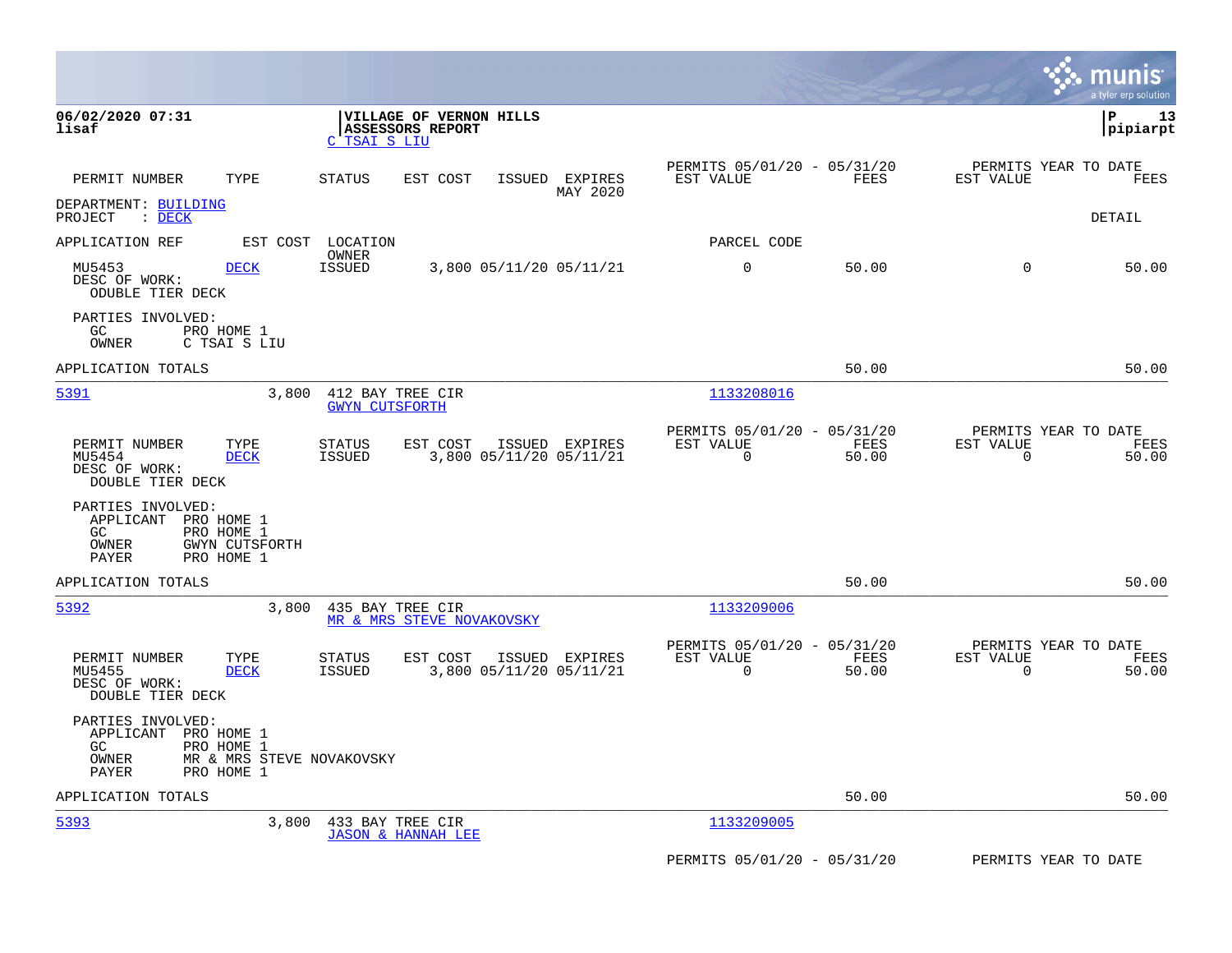|                                                              |                                                              |                         |                                                         |               |                                           |                                                         |               |                          | munis<br>a tyler erp solution         |
|--------------------------------------------------------------|--------------------------------------------------------------|-------------------------|---------------------------------------------------------|---------------|-------------------------------------------|---------------------------------------------------------|---------------|--------------------------|---------------------------------------|
| 06/02/2020 07:31<br>lisaf<br>PERMIT NUMBER                   | TYPE                                                         | <b>STATUS</b>           | VILLAGE OF VERNON HILLS<br>ASSESSORS REPORT<br>EST COST | <b>ISSUED</b> | EXPIRES                                   | EST VALUE                                               | FEES          | EST VALUE                | l P<br>14<br> pipiarpt<br>FEES        |
| DEPARTMENT: BUILDING<br>PROJECT<br>$\therefore$ DECK         |                                                              |                         |                                                         |               | MAY 2020                                  |                                                         |               |                          | DETAIL                                |
| APPLICATION REF                                              | EST COST                                                     | LOCATION                |                                                         |               |                                           | PARCEL CODE                                             |               |                          |                                       |
| MU5456<br>DESC OF WORK:<br><b>DOUBLE TIER DECK</b>           | <b>DECK</b>                                                  | OWNER<br><b>ISSUED</b>  |                                                         |               | 3,800 05/11/20 05/11/21                   | 0                                                       | 50.00         | 0                        | 50.00                                 |
| PARTIES INVOLVED:<br>APPLICANT<br>GC<br>OWNER<br>PAYER       | PRO HOME 1<br>PRO HOME 1<br>JASON & HANNAH LEE<br>PRO HOME 1 |                         |                                                         |               |                                           |                                                         |               |                          |                                       |
| APPLICATION TOTALS                                           |                                                              |                         |                                                         |               |                                           |                                                         | 50.00         |                          | 50.00                                 |
| 5394                                                         | 3,800                                                        |                         | 449 BAY TREE CIR<br><b>JAMES &amp; BEA YAPP</b>         |               |                                           | 1133209012                                              |               |                          |                                       |
| PERMIT NUMBER<br>MU5457<br>DESC OF WORK:<br>DOUBLE TIER DECK | TYPE<br>DECK                                                 | <b>STATUS</b><br>ISSUED | EST COST                                                |               | ISSUED EXPIRES<br>3,800 05/11/20 05/11/21 | PERMITS 05/01/20 - 05/31/20<br>EST VALUE<br>0           | FEES<br>50.00 | EST VALUE<br>$\mathbf 0$ | PERMITS YEAR TO DATE<br>FEES<br>50.00 |
| PARTIES INVOLVED:<br>APPLICANT<br>GC.<br>OWNER<br>PAYER      | PRO HOME 1<br>PRO HOME 1<br>JAMES & BEA YAPP<br>PRO HOME 1   |                         |                                                         |               |                                           |                                                         |               |                          |                                       |
| APPLICATION TOTALS                                           |                                                              |                         |                                                         |               |                                           |                                                         | 50.00         |                          | 50.00                                 |
| 5395                                                         | 3,800                                                        | OLEG DANILOV            | 457 BAY TREE CIR                                        |               |                                           | 1133209016                                              |               |                          |                                       |
| PERMIT NUMBER<br>MU5458<br>DESC OF WORK:<br>DOUBLE TIER DECK | TYPE<br><b>DECK</b>                                          | STATUS<br><b>ISSUED</b> | EST COST                                                |               | ISSUED EXPIRES<br>3,800 05/11/20 05/11/21 | PERMITS 05/01/20 - 05/31/20<br>EST VALUE<br>$\mathbf 0$ | FEES<br>50.00 | EST VALUE<br>0           | PERMITS YEAR TO DATE<br>FEES<br>50.00 |
| PARTIES INVOLVED:<br>APPLICANT<br>GC<br>OWNER<br>PAYER       | PRO HOME 1<br>PRO HOME 1<br>OLEG DANILOV<br>PRO HOME 1       |                         |                                                         |               |                                           |                                                         |               |                          |                                       |
| APPLICATION TOTALS                                           |                                                              |                         |                                                         |               |                                           |                                                         | 50.00         |                          | 50.00                                 |
| 5396                                                         | 3,800                                                        |                         | 471 BAY TREE CIR<br>ALEXANDER & SOFYA SHNIPER           |               |                                           | 1133401080                                              |               |                          |                                       |
| PERMIT NUMBER                                                | TYPE                                                         | STATUS                  | EST COST                                                |               | ISSUED EXPIRES                            | PERMITS 05/01/20 - 05/31/20<br>EST VALUE                | FEES          | EST VALUE                | PERMITS YEAR TO DATE<br>FEES          |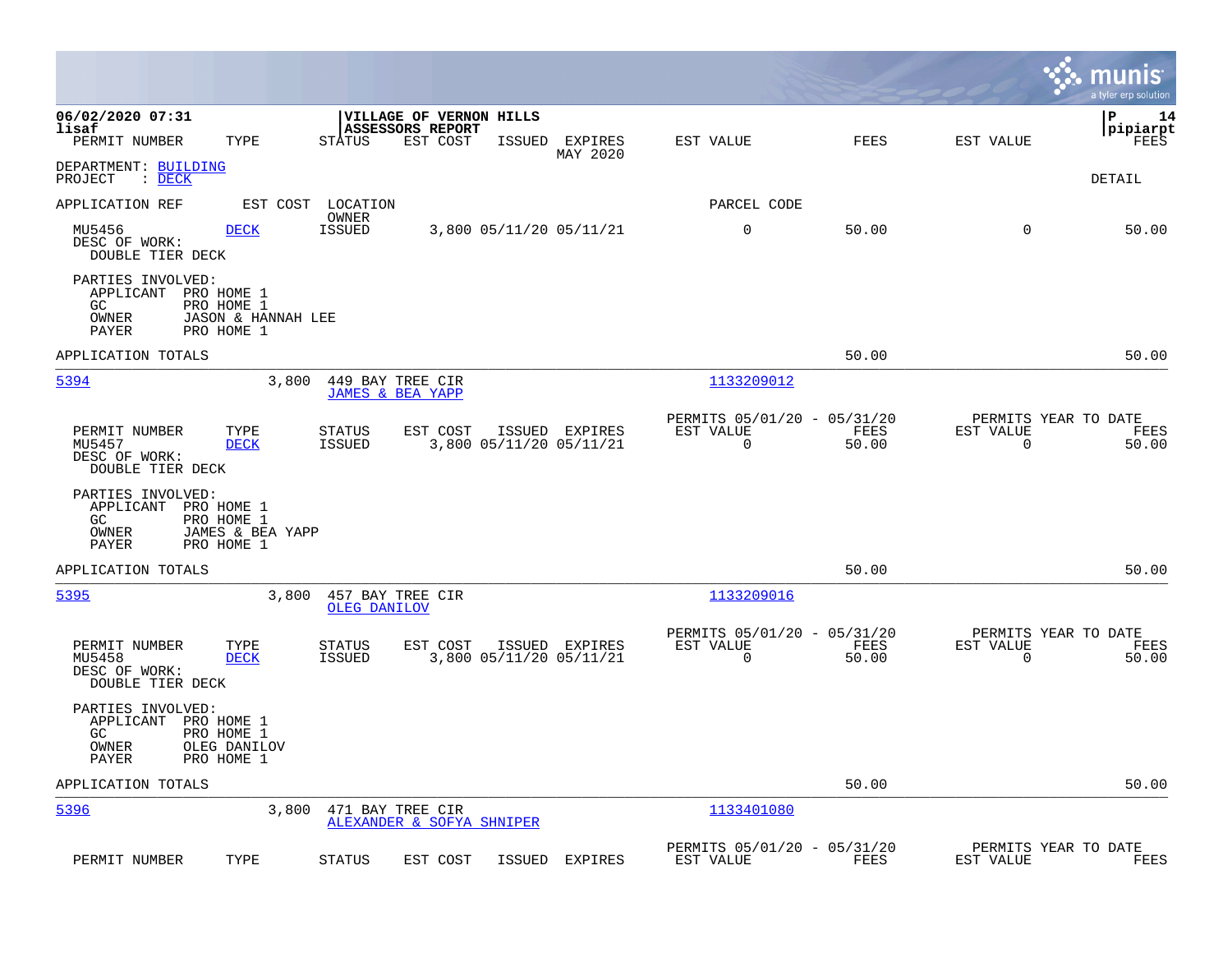|                                                                                                                                                                                |                                                                          | munis<br>a tyler erp solution                                     |
|--------------------------------------------------------------------------------------------------------------------------------------------------------------------------------|--------------------------------------------------------------------------|-------------------------------------------------------------------|
| 06/02/2020 07:31<br>VILLAGE OF VERNON HILLS<br>lisaf<br><b>ASSESSORS REPORT</b><br>MAY 2020                                                                                    |                                                                          | 15<br>∣P<br> pipiarpt                                             |
| DEPARTMENT: BUILDING<br>PROJECT<br>: <u>DECK</u>                                                                                                                               |                                                                          | DETAIL                                                            |
| APPLICATION REF<br>EST COST<br>LOCATION                                                                                                                                        | PARCEL CODE                                                              |                                                                   |
| OWNER<br>MU5459<br><b>DECK</b><br><b>ISSUED</b><br>3,800 05/11/20 05/11/21<br>DESC OF WORK:<br>DOUBLE TIER DECK                                                                | 0<br>50.00                                                               | $\mathbf 0$<br>50.00                                              |
| PARTIES INVOLVED:<br>APPLICANT PRO HOME 1<br>GC<br>PRO HOME 1<br>OWNER<br>ALEXANDER & SOFYA SHNIPER<br>PAYER<br>PRO HOME 1                                                     |                                                                          |                                                                   |
| APPLICATION TOTALS                                                                                                                                                             | 50.00                                                                    | 50.00                                                             |
| 5398<br>2,200<br>428 BAY TREE CT<br>JUNG RAK LEE & SUSAN CHUNG                                                                                                                 | 1133208014                                                               |                                                                   |
| PERMIT NUMBER<br>TYPE<br><b>STATUS</b><br>EST COST<br>ISSUED EXPIRES<br>MU5461<br><b>ISSUED</b><br>2,200 05/11/20 05/11/21<br><b>DECK</b><br>DESC OF WORK:<br>SINGLE TIER DECK | PERMITS 05/01/20 - 05/31/20<br>EST VALUE<br>FEES<br>$\mathbf 0$<br>50.00 | PERMITS YEAR TO DATE<br>EST VALUE<br>FEES<br>$\mathbf 0$<br>50.00 |
| PARTIES INVOLVED:<br>APPLICANT PRO HOME 1<br>GC<br>PRO HOME 1<br>OWNER<br>JUNG RAK LEE & SUSAN CHUNG<br>PAYER<br>PRO HOME 1                                                    |                                                                          |                                                                   |
| APPLICATION TOTALS                                                                                                                                                             | 50.00                                                                    | 50.00                                                             |
| <u>5399</u><br>2,200<br>432 BAY TREE CT<br><b>DIANA NATSCH</b>                                                                                                                 | 1133208020                                                               |                                                                   |
| PERMIT NUMBER<br>TYPE<br><b>STATUS</b><br>EST COST<br>ISSUED EXPIRES<br>2,200 05/11/20 05/11/21<br>MU5462<br><b>DECK</b><br><b>ISSUED</b><br>DESC OF WORK:<br>SINGLE TIER DECK | PERMITS 05/01/20 - 05/31/20<br>EST VALUE<br>FEES<br>$\Omega$<br>50.00    | PERMITS YEAR TO DATE<br>EST VALUE<br>FEES<br>$\Omega$<br>50.00    |
| PARTIES INVOLVED:<br>APPLICANT<br>PRO HOME 1<br>GC.<br>PRO HOME 1<br>OWNER<br>DIANA NATSCH<br>PAYER<br>PRO HOME 1                                                              |                                                                          |                                                                   |
| APPLICATION TOTALS                                                                                                                                                             | 50.00                                                                    | 50.00                                                             |
| 5400<br>2,200<br>436 BAY TREE CT<br><b>ANDREI ANDREEV</b>                                                                                                                      | 1133208022                                                               |                                                                   |
| PERMIT NUMBER<br>TYPE<br>EST COST<br>STATUS<br>ISSUED EXPIRES<br>2,200 05/11/20 05/11/21<br>MU5463<br><b>DECK</b><br><b>ISSUED</b>                                             | PERMITS 05/01/20 - 05/31/20<br>EST VALUE<br>FEES<br>$\Omega$<br>50.00    | PERMITS YEAR TO DATE<br>EST VALUE<br>FEES<br>50.00<br>0           |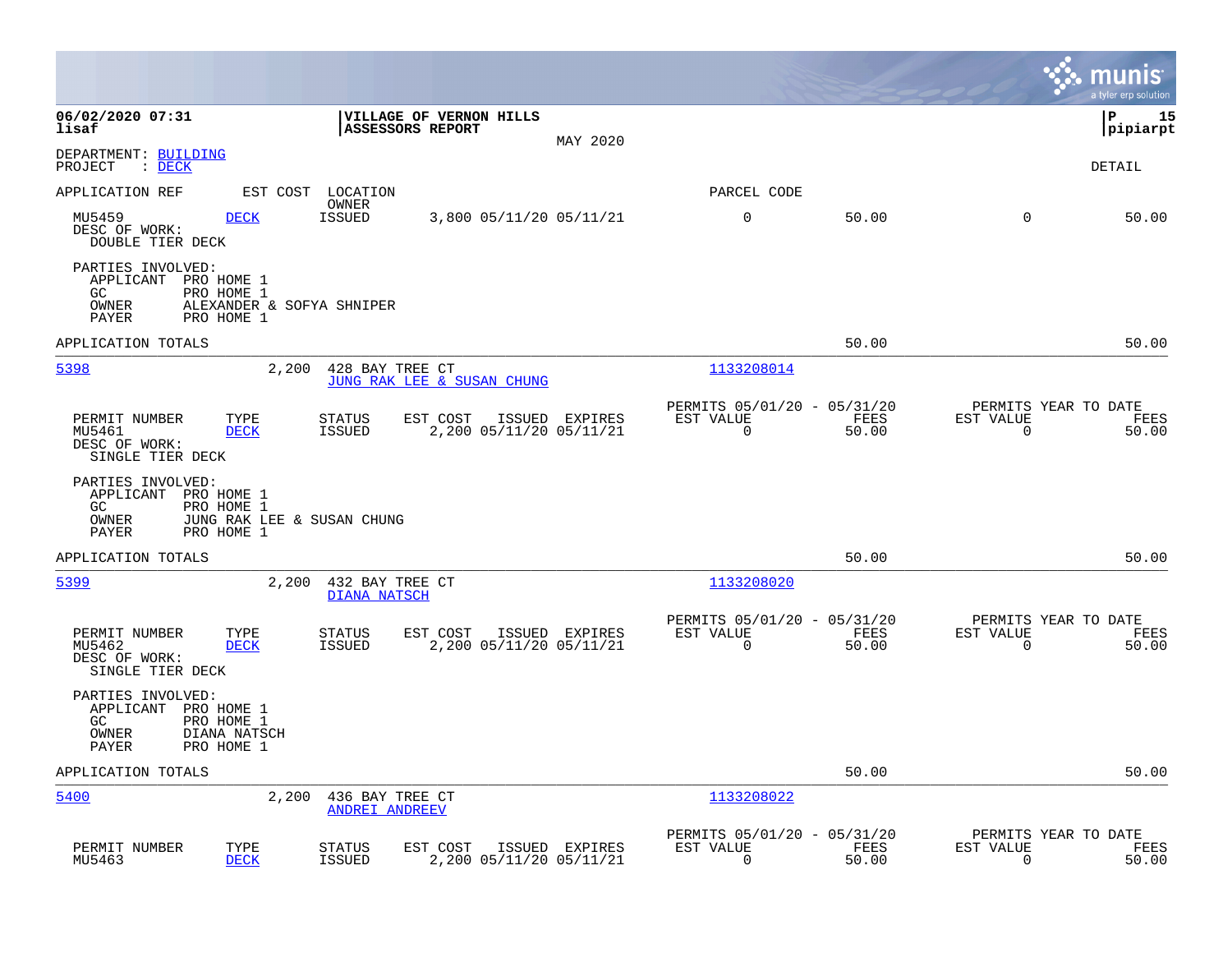|                                                                                                                          |                                                                                         |                                                         |                                           | munis<br>a tyler erp solution         |
|--------------------------------------------------------------------------------------------------------------------------|-----------------------------------------------------------------------------------------|---------------------------------------------------------|-------------------------------------------|---------------------------------------|
| 06/02/2020 07:31<br>lisaf                                                                                                | VILLAGE OF VERNON HILLS<br>ASSESSORS REPORT                                             | MAY 2020                                                |                                           | l P<br>16<br> pipiarpt                |
| DEPARTMENT: BUILDING<br>PROJECT<br>$\therefore$ DECK                                                                     |                                                                                         |                                                         |                                           | DETAIL                                |
| APPLICATION REF<br>EST COST                                                                                              | LOCATION<br>OWNER                                                                       | PARCEL CODE                                             |                                           |                                       |
| DESC OF WORK:<br>SINGLE TIER DECK                                                                                        |                                                                                         |                                                         |                                           |                                       |
| PARTIES INVOLVED:<br>APPLICANT PRO HOME 1<br>PRO HOME 1<br>GC<br>OWNER<br>ANDREI ANDREEV<br>PAYER<br>PRO HOME 1          |                                                                                         |                                                         |                                           |                                       |
| APPLICATION TOTALS                                                                                                       |                                                                                         |                                                         | 50.00                                     | 50.00                                 |
| 5401<br>2,200                                                                                                            | 438 BAY TREE CT<br><b>JOSEPH B. WILSON</b>                                              | 1133208023                                              |                                           |                                       |
| PERMIT NUMBER<br>TYPE<br>MU5464<br><b>DECK</b><br>DESC OF WORK:<br>SINGLE TIER DECK                                      | <b>STATUS</b><br>EST COST<br>ISSUED EXPIRES<br><b>ISSUED</b><br>2,200 05/11/20 05/11/21 | PERMITS 05/01/20 - 05/31/20<br>EST VALUE<br>$\Omega$    | FEES<br>EST VALUE<br>50.00<br>$\Omega$    | PERMITS YEAR TO DATE<br>FEES<br>50.00 |
| PARTIES INVOLVED:<br>APPLICANT<br>PRO HOME 1<br>PRO HOME 1<br>GC<br>OWNER<br>JOSEPH B. WILSON<br>PAYER<br>PRO HOME 1     |                                                                                         |                                                         |                                           |                                       |
| APPLICATION TOTALS                                                                                                       |                                                                                         |                                                         | 50.00                                     | 50.00                                 |
| 5402<br>2,200                                                                                                            | 444 BAY TREE CT<br>ALEXANDER & TATYANA GUZ                                              | 1133208043                                              |                                           |                                       |
| PERMIT NUMBER<br>TYPE<br>MU5465<br><b>DECK</b><br>DESC OF WORK:<br>SINGLE TIER DECK                                      | <b>STATUS</b><br>EST COST<br>ISSUED EXPIRES<br><b>ISSUED</b><br>2,200 05/11/20 05/11/21 | PERMITS 05/01/20 - 05/31/20<br>EST VALUE<br>$\mathbf 0$ | FEES<br>EST VALUE<br>50.00<br>$\mathbf 0$ | PERMITS YEAR TO DATE<br>FEES<br>50.00 |
| PARTIES INVOLVED:<br>APPLICANT PRO HOME 1<br>GC<br>PRO HOME 1<br>ALEXANDER & TATYANA GUZ<br>OWNER<br>PRO HOME 1<br>PAYER |                                                                                         |                                                         |                                           |                                       |
| APPLICATION TOTALS                                                                                                       |                                                                                         |                                                         | 50.00                                     | 50.00                                 |
| 5403<br>2,200                                                                                                            | 372 BAY TREE CIR<br><b>MORRIS ARON</b>                                                  | 1133104044                                              |                                           |                                       |
| PERMIT NUMBER<br>TYPE<br><b>DECK</b><br>MU5466<br>DESC OF WORK:                                                          | <b>STATUS</b><br>EST COST<br>ISSUED EXPIRES<br><b>ISSUED</b><br>2,200 05/11/20 05/11/21 | PERMITS 05/01/20 - 05/31/20<br>EST VALUE<br>$\mathbf 0$ | EST VALUE<br>FEES<br>$\mathbf 0$<br>50.00 | PERMITS YEAR TO DATE<br>FEES<br>50.00 |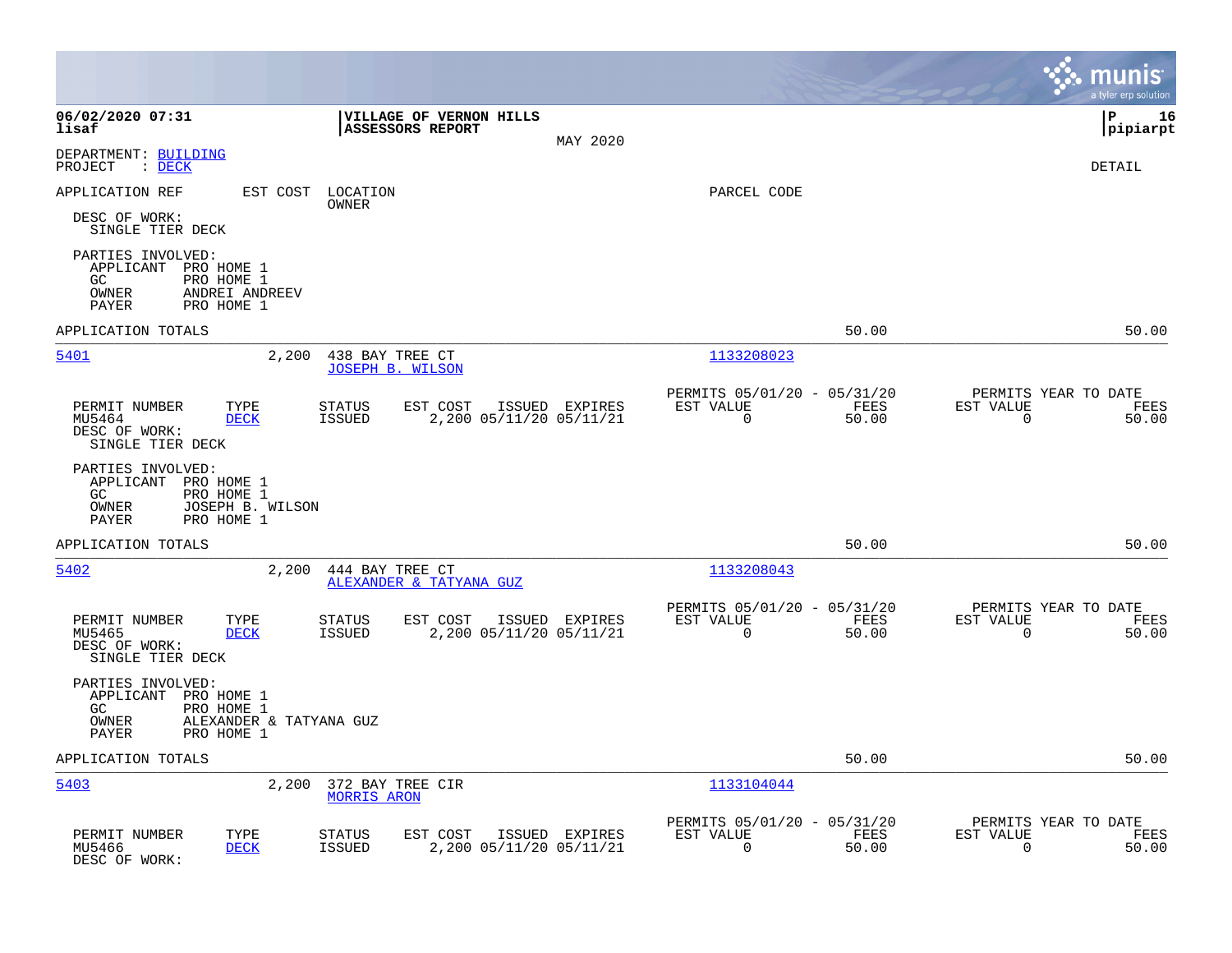|                                                                                                                      |                                                                                         |                                                                          | munis<br>a tyler erp solution                                     |
|----------------------------------------------------------------------------------------------------------------------|-----------------------------------------------------------------------------------------|--------------------------------------------------------------------------|-------------------------------------------------------------------|
| 06/02/2020 07:31<br>lisaf                                                                                            | VILLAGE OF VERNON HILLS<br><b>ASSESSORS REPORT</b>                                      |                                                                          | l P<br>17<br> pipiarpt                                            |
| SINGLE TIER DECK                                                                                                     |                                                                                         |                                                                          |                                                                   |
| DEPARTMENT: BUILDING<br>PROJECT<br>: DECK                                                                            | MAY 2020                                                                                |                                                                          | <b>DETAIL</b>                                                     |
| APPLICATION REF<br>EST COST                                                                                          | LOCATION                                                                                | PARCEL CODE                                                              |                                                                   |
| PARTIES INVOLVED:<br>APPLICANT PRO HOME 1<br>GC.<br>PRO HOME 1<br>OWNER<br>MORRIS ARON<br>PRO HOME 1<br>PAYER        | OWNER                                                                                   |                                                                          |                                                                   |
| APPLICATION TOTALS                                                                                                   |                                                                                         | 50.00                                                                    | 50.00                                                             |
| 5404<br>2,200                                                                                                        | 374 BAY TREE CIR<br>YURI TER-SAAKYANTS                                                  | 1133104045                                                               |                                                                   |
| TYPE<br>PERMIT NUMBER<br>MU5467<br><b>DECK</b><br>DESC OF WORK:<br>SINGLE TIER DECK                                  | EST COST<br>STATUS<br>ISSUED EXPIRES<br>ISSUED<br>2,200 05/11/20 05/21/21               | PERMITS 05/01/20 - 05/31/20<br>EST VALUE<br>FEES<br>0<br>50.00           | PERMITS YEAR TO DATE<br>EST VALUE<br>FEES<br>0<br>50.00           |
| PARTIES INVOLVED:<br>APPLICANT PRO HOME 1<br>GC.<br>PRO HOME 1<br>OWNER<br>YURI TER-SAAKYANTS<br>PAYER<br>PRO HOME 1 |                                                                                         |                                                                          |                                                                   |
| APPLICATION TOTALS                                                                                                   |                                                                                         | 50.00                                                                    | 50.00                                                             |
| 5405<br>2,200                                                                                                        | 358 BAY TREE CIR<br><b>RAISA BUMAR</b>                                                  | 1133104038                                                               |                                                                   |
| PERMIT NUMBER<br>TYPE<br>MU5468<br><b>DECK</b><br>DESC OF WORK:<br>SINGLE TIER DECK                                  | EST COST<br><b>STATUS</b><br>ISSUED EXPIRES<br>2,200 05/11/20 05/11/21<br>ISSUED        | PERMITS 05/01/20 - 05/31/20<br>EST VALUE<br>FEES<br>0<br>50.00           | PERMITS YEAR TO DATE<br>EST VALUE<br>FEES<br>$\mathbf 0$<br>50.00 |
| PARTIES INVOLVED:<br>APPLICANT PRO HOME 1<br>GC<br>PRO HOME 1<br>RAISA BUMAR<br>OWNER<br>PAYER<br>PRO HOME 1         |                                                                                         |                                                                          |                                                                   |
| APPLICATION TOTALS                                                                                                   |                                                                                         | 50.00                                                                    | 50.00                                                             |
| 5406<br>2,200                                                                                                        | 360 BAY TREE CIR<br>IRENA ZIVKOVIC                                                      | 1133104039                                                               |                                                                   |
| PERMIT NUMBER<br>TYPE<br>MU5469<br><b>DECK</b><br>DESC OF WORK:<br>SINGLE TIER DECK                                  | <b>STATUS</b><br>EST COST<br>ISSUED EXPIRES<br>2,200 05/11/20 05/11/21<br><b>ISSUED</b> | PERMITS 05/01/20 - 05/31/20<br>EST VALUE<br>FEES<br>$\mathbf 0$<br>50.00 | PERMITS YEAR TO DATE<br>EST VALUE<br>FEES<br>$\mathbf 0$<br>50.00 |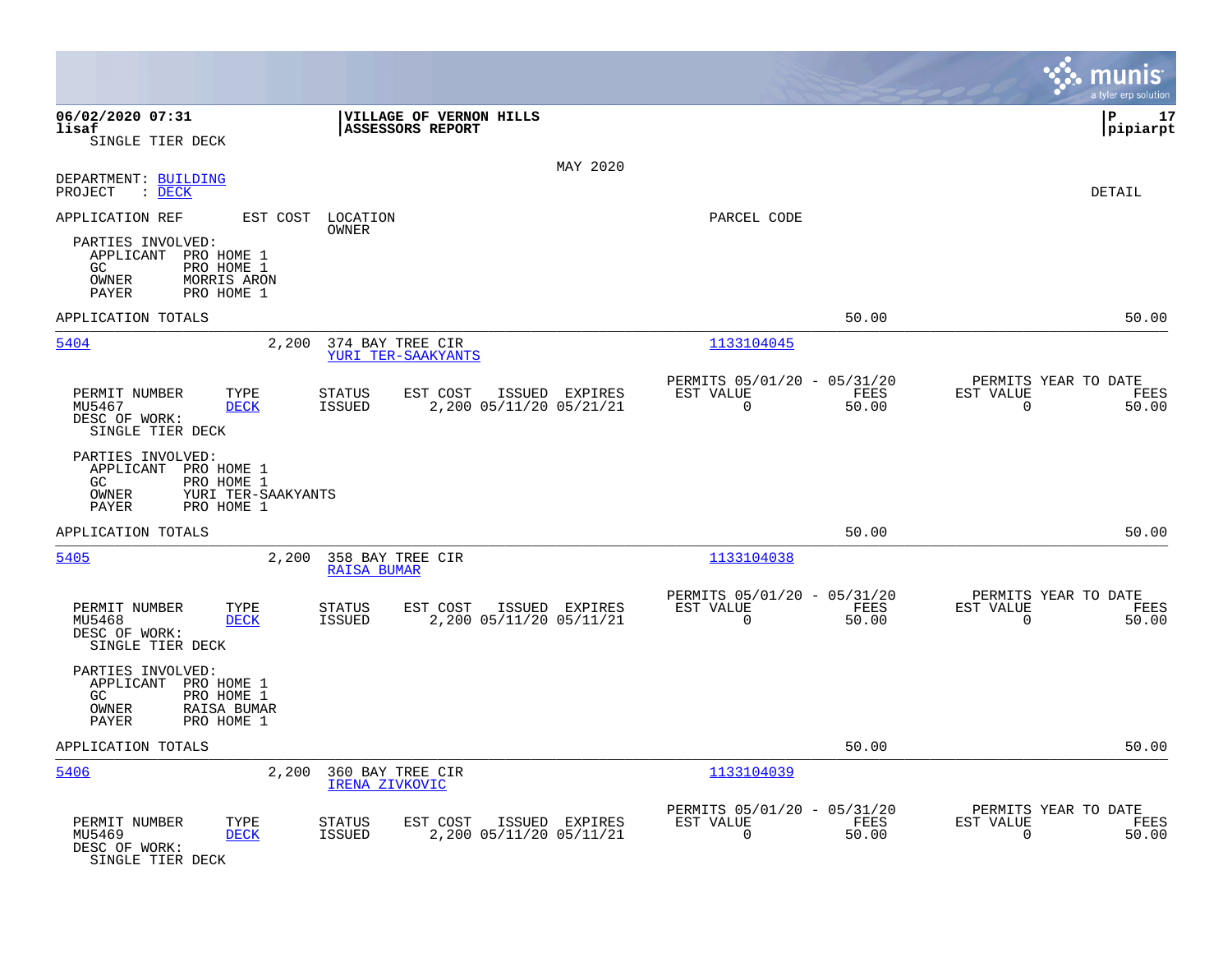|                                                                                                                      |                                                                                         |                                                                          | a tyler erp solution                                              |
|----------------------------------------------------------------------------------------------------------------------|-----------------------------------------------------------------------------------------|--------------------------------------------------------------------------|-------------------------------------------------------------------|
| 06/02/2020 07:31<br>lisaf                                                                                            | VILLAGE OF VERNON HILLS<br>ASSESSORS REPORT                                             |                                                                          | l P<br>18<br> pipiarpt                                            |
|                                                                                                                      | MAY 2020                                                                                |                                                                          |                                                                   |
| DEPARTMENT: BUILDING<br>PROJECT<br>: DECK                                                                            |                                                                                         |                                                                          | <b>DETAIL</b>                                                     |
| APPLICATION REF                                                                                                      | EST COST LOCATION<br><b>OWNER</b>                                                       | PARCEL CODE                                                              |                                                                   |
| PARTIES INVOLVED:<br>APPLICANT PRO HOME 1<br>GC.<br>PRO HOME 1<br>OWNER<br>IRENA ZIVKOVIC<br>PAYER<br>PRO HOME 1     |                                                                                         |                                                                          |                                                                   |
| APPLICATION TOTALS                                                                                                   |                                                                                         | 50.00                                                                    | 50.00                                                             |
| 5407<br>2,200                                                                                                        | 344 BAY TREE CIR<br>P ARCHAYAGOPAL K PUGAZENTHI                                         | 1133104036                                                               |                                                                   |
| PERMIT NUMBER<br>TYPE<br>MU5470<br><b>DECK</b><br>DESC OF WORK:<br>SINGLE TIER DECK                                  | <b>STATUS</b><br>EST COST<br>ISSUED EXPIRES<br><b>ISSUED</b><br>2,200 05/11/20 05/11/21 | PERMITS 05/01/20 - 05/31/20<br>EST VALUE<br>FEES<br>$\Omega$<br>50.00    | PERMITS YEAR TO DATE<br>EST VALUE<br>FEES<br>$\mathbf 0$<br>50.00 |
| PARTIES INVOLVED:<br>APPLICANT PRO HOME 1<br>GC.<br>PRO HOME 1<br>OWNER<br>PAYER<br>PRO HOME 1                       | P ARCHAYAGOPAL K PUGAZENTHI                                                             |                                                                          |                                                                   |
| APPLICATION TOTALS                                                                                                   |                                                                                         | 50.00                                                                    | 50.00                                                             |
| 5408<br>2,200                                                                                                        | 346 BAY TREE CIR<br><b>ARMIDA ALENITCHEVA</b>                                           | 1133104035                                                               |                                                                   |
| PERMIT NUMBER<br>TYPE<br>MU5471<br><b>DECK</b><br>DESC OF WORK:<br>SINGLE TIER DECK                                  | EST COST<br><b>STATUS</b><br>ISSUED EXPIRES<br><b>ISSUED</b><br>2,200 05/11/20 05/11/21 | PERMITS 05/01/20 - 05/31/20<br>EST VALUE<br>FEES<br>$\mathbf 0$<br>50.00 | PERMITS YEAR TO DATE<br>EST VALUE<br>FEES<br>50.00<br>$\mathbf 0$ |
| PARTIES INVOLVED:<br>APPLICANT PRO HOME 1<br>PRO HOME 1<br>GC.<br>OWNER<br>ARMIDA ALENITCHEVA<br>PAYER<br>PRO HOME 1 |                                                                                         |                                                                          |                                                                   |
| APPLICATION TOTALS                                                                                                   |                                                                                         | 50.00                                                                    | 50.00                                                             |
| 5409<br>2,200                                                                                                        | 330 BAY TREE CIR<br><b>GUO YING TANG</b>                                                | 1133104022                                                               |                                                                   |
| PERMIT NUMBER<br>TYPE<br>MU5472<br><b>DECK</b><br>DESC OF WORK:<br>SINGLE TIER DECK                                  | <b>STATUS</b><br>EST COST<br>ISSUED EXPIRES<br>2,200 05/11/20 05/11/21<br><b>ISSUED</b> | PERMITS 05/01/20 - 05/31/20<br>EST VALUE<br>FEES<br>$\mathbf 0$<br>50.00 | PERMITS YEAR TO DATE<br>EST VALUE<br>FEES<br>50.00<br>$\mathbf 0$ |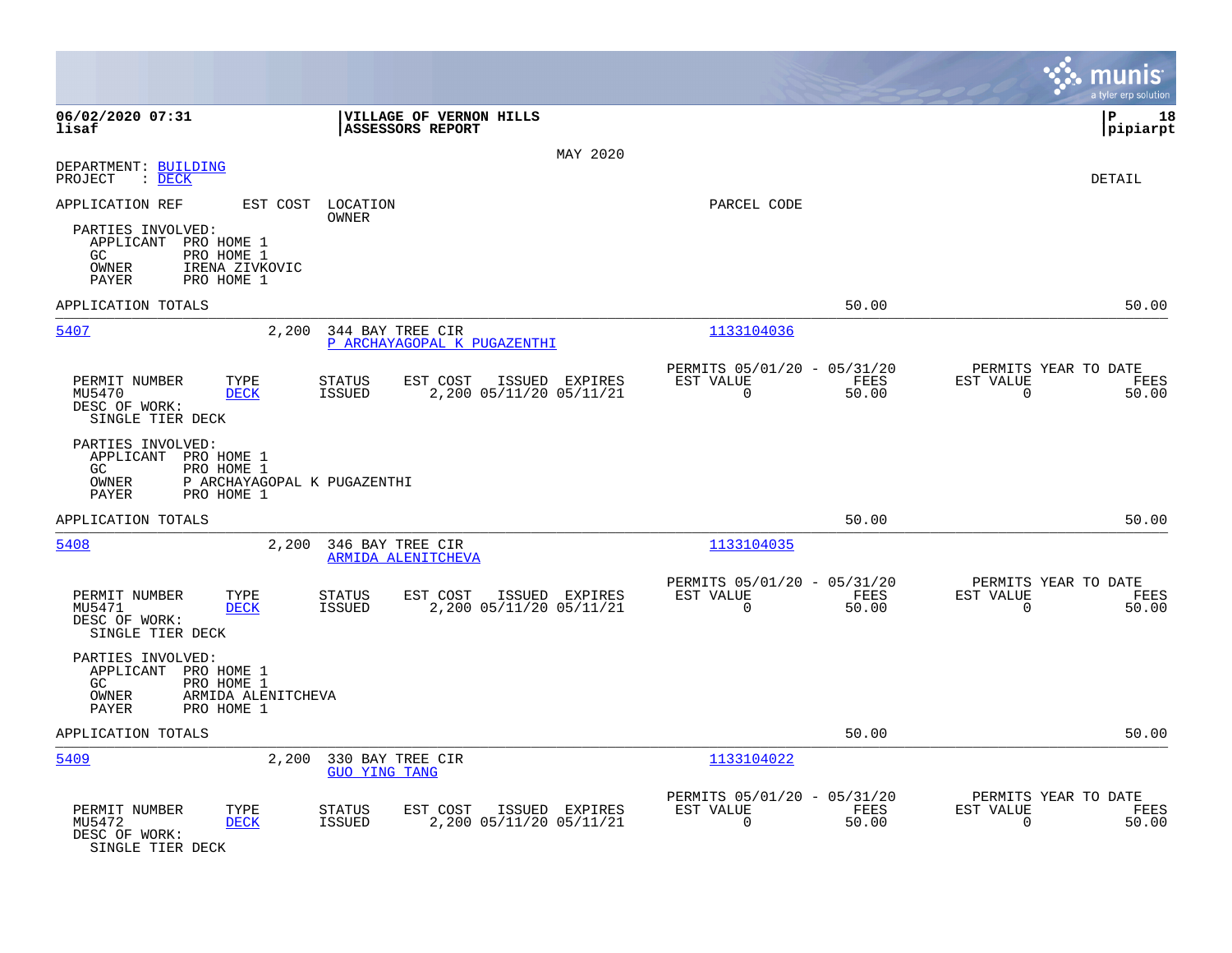|                                                                                                                                     |                                                                                         |                                                                          | munis<br>a tyler erp solution                                     |
|-------------------------------------------------------------------------------------------------------------------------------------|-----------------------------------------------------------------------------------------|--------------------------------------------------------------------------|-------------------------------------------------------------------|
| 06/02/2020 07:31<br>lisaf                                                                                                           | VILLAGE OF VERNON HILLS<br><b>ASSESSORS REPORT</b><br>MAY 2020                          |                                                                          | l P<br>19<br> pipiarpt                                            |
| DEPARTMENT: BUILDING<br>PROJECT<br>$:$ DECK                                                                                         |                                                                                         |                                                                          | <b>DETAIL</b>                                                     |
| APPLICATION REF                                                                                                                     | EST COST LOCATION<br>OWNER                                                              | PARCEL CODE                                                              |                                                                   |
| PARTIES INVOLVED:<br>APPLICANT<br>PRO HOME 1<br>GC.<br>PRO HOME 1<br>OWNER<br>GUO YING TANG<br>PRO HOME 1<br>PAYER                  |                                                                                         |                                                                          |                                                                   |
| APPLICATION TOTALS                                                                                                                  |                                                                                         | 50.00                                                                    | 50.00                                                             |
| 5410<br>2,200                                                                                                                       | 332 BAY TREE CIR<br>LEO & HELEN KRIVITSKY                                               | 1133104021                                                               |                                                                   |
| PERMIT NUMBER<br>TYPE<br>MU5473<br><b>DECK</b><br>DESC OF WORK:<br>SINGLE TIER DECK                                                 | <b>STATUS</b><br>EST COST<br>ISSUED EXPIRES<br>2,200 05/11/20 05/11/21<br><b>ISSUED</b> | PERMITS 05/01/20 - 05/31/20<br>EST VALUE<br>FEES<br>$\mathbf 0$<br>50.00 | PERMITS YEAR TO DATE<br>EST VALUE<br>FEES<br>$\mathbf 0$<br>50.00 |
| PARTIES INVOLVED:<br>APPLICANT<br>PRO HOME 1<br>GC<br>PRO HOME 1<br>LEO & HELEN KRIVITSKY<br>OWNER<br>PAYER<br>PRO HOME 1           |                                                                                         |                                                                          |                                                                   |
| APPLICATION TOTALS                                                                                                                  |                                                                                         | 50.00                                                                    | 50.00                                                             |
| 5411<br>2,200                                                                                                                       | 327 BAY TREE CIR<br>BHUSHAN NAIK AND SHALAKA PRABHU                                     | 1133118028                                                               |                                                                   |
| PERMIT NUMBER<br>TYPE<br>MU5474<br><b>DECK</b><br>DESC OF WORK:<br>SINGLE TIER DECK                                                 | <b>STATUS</b><br>EST COST<br>ISSUED EXPIRES<br>2,200 05/11/20 05/11/21<br><b>ISSUED</b> | PERMITS 05/01/20 - 05/31/20<br>EST VALUE<br>FEES<br>$\mathbf 0$<br>50.00 | PERMITS YEAR TO DATE<br>EST VALUE<br>FEES<br>$\mathbf 0$<br>50.00 |
| PARTIES INVOLVED:<br>APPLICANT<br>PRO HOME 1<br>PRO HOME 1<br>GC<br>OWNER<br>BHUSHAN NAIK AND SHALAKA PRABHU<br>PAYER<br>PRO HOME 1 |                                                                                         |                                                                          |                                                                   |
| APPLICATION TOTALS                                                                                                                  |                                                                                         | 50.00                                                                    | 50.00                                                             |
| 2,200<br>5412                                                                                                                       | 318 BAY TREE CIR<br><b>VLADIMIR ZASLAVSKY</b>                                           | 1133104027                                                               |                                                                   |
| PERMIT NUMBER<br>TYPE<br>MU5476<br><b>DECK</b><br>DESC OF WORK:<br>SINGLE TIER DECK                                                 | <b>STATUS</b><br>EST COST<br>ISSUED EXPIRES<br>2,200 05/11/20 05/11/21<br><b>ISSUED</b> | PERMITS 05/01/20 - 05/31/20<br>EST VALUE<br>FEES<br>$\Omega$<br>50.00    | PERMITS YEAR TO DATE<br>EST VALUE<br>FEES<br>$\Omega$<br>50.00    |

PARTIES INVOLVED: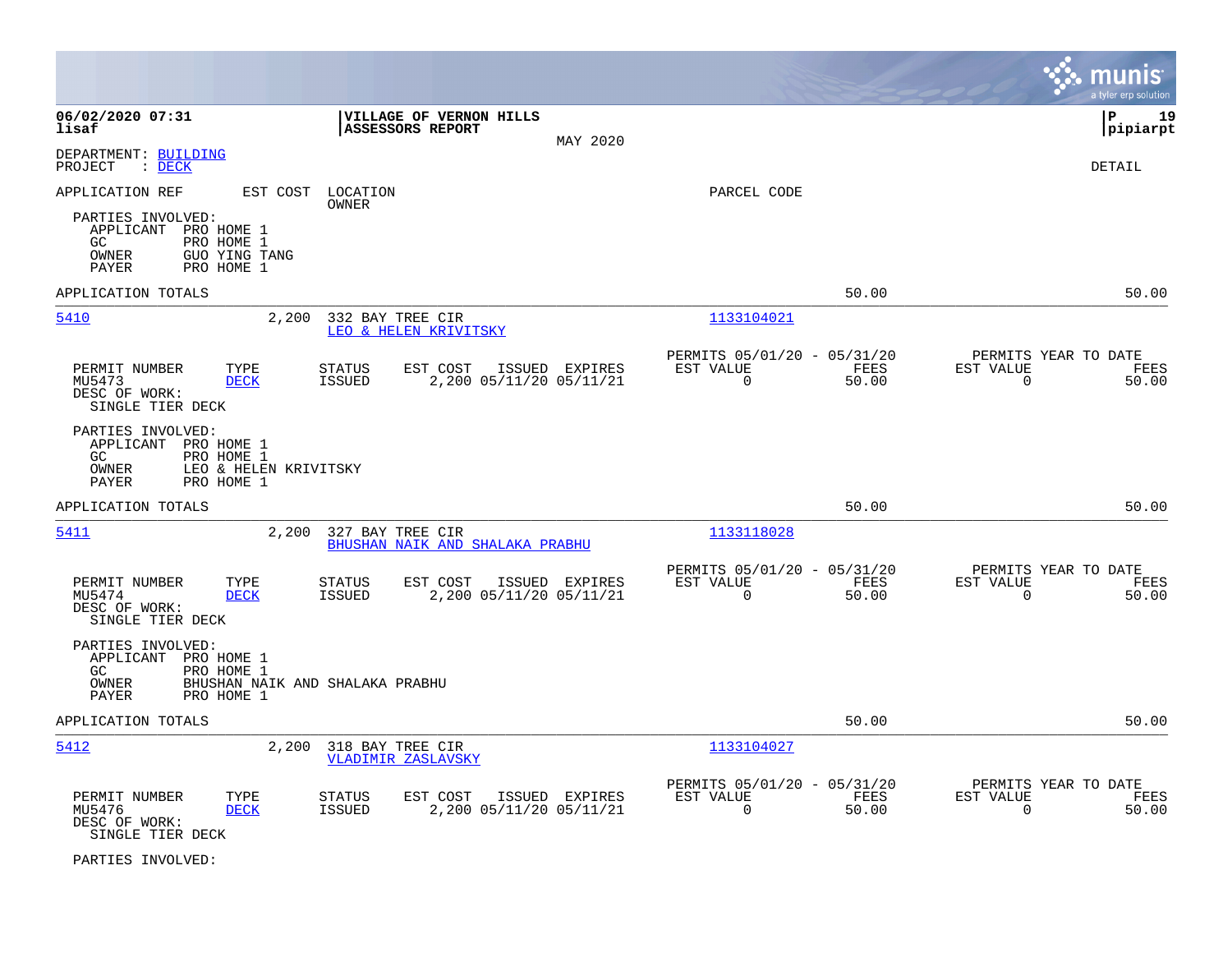|                                                                                                                                   |                                                                                         |                                                                             | munis<br>a tyler erp solution                                     |
|-----------------------------------------------------------------------------------------------------------------------------------|-----------------------------------------------------------------------------------------|-----------------------------------------------------------------------------|-------------------------------------------------------------------|
| 06/02/2020 07:31<br>lisaf                                                                                                         | VILLAGE OF VERNON HILLS<br><b>ASSESSORS REPORT</b><br>MAY 2020                          |                                                                             | lР<br>20<br> pipiarpt                                             |
| DEPARTMENT: BUILDING<br>PROJECT<br>$\therefore$ DECK                                                                              |                                                                                         |                                                                             | <b>DETAIL</b>                                                     |
| APPLICATION REF<br>EST COST<br>APPLICANT<br>PRO HOME 1<br>PRO HOME 1<br>GC.<br>OWNER<br>VLADIMIR ZASLAVSKY<br>PAYER<br>PRO HOME 1 | LOCATION<br>OWNER                                                                       | PARCEL CODE                                                                 |                                                                   |
| APPLICATION TOTALS                                                                                                                |                                                                                         | 50.00                                                                       | 50.00                                                             |
| 5413<br>2,200                                                                                                                     | 320 BAY TREE CIR<br><b>VALERI OPANASSENKO</b>                                           | 1133104026                                                                  |                                                                   |
| PERMIT NUMBER<br>TYPE<br>MU5477<br><b>DECK</b><br>DESC OF WORK:<br>SINGLE TIER DECK                                               | ISSUED EXPIRES<br><b>STATUS</b><br>EST COST<br><b>ISSUED</b><br>2,200 05/11/20 05/11/21 | PERMITS 05/01/20 - 05/31/20<br>FEES<br>EST VALUE<br>$\mathbf 0$<br>50.00    | PERMITS YEAR TO DATE<br>EST VALUE<br>FEES<br>$\mathbf 0$<br>50.00 |
| PARTIES INVOLVED:<br>APPLICANT PRO HOME 1<br>GC<br>PRO HOME 1<br>OWNER<br>VALERI OPANASSENKO<br>PAYER<br>PRO HOME 1               |                                                                                         |                                                                             |                                                                   |
| APPLICATION TOTALS                                                                                                                |                                                                                         | 50.00                                                                       | 50.00                                                             |
| 5414<br>2,200                                                                                                                     | 324 BAY TREE CIR<br><b>MEI SHEE</b>                                                     | 1133104024                                                                  |                                                                   |
| PERMIT NUMBER<br>TYPE<br><b>DECK</b><br>MU5478<br>DESC OF WORK:<br>SINGLE TIER DECK                                               | EST COST<br>ISSUED EXPIRES<br>STATUS<br><b>ISSUED</b><br>2,200 05/11/20 05/11/21        | PERMITS 05/01/20 - 05/31/20<br>EST VALUE<br>FEES<br>$\mathbf 0$<br>50.00    | PERMITS YEAR TO DATE<br>EST VALUE<br>FEES<br>50.00<br>$\mathbf 0$ |
| PARTIES INVOLVED:<br>APPLICANT<br>PRO HOME 1<br>GC<br>PRO HOME 1<br>OWNER<br>MEI SHEE<br>PAYER<br>PRO HOME 1                      |                                                                                         |                                                                             |                                                                   |
| APPLICATION TOTALS                                                                                                                |                                                                                         | 50.00                                                                       | 50.00                                                             |
| 5415<br>2,200                                                                                                                     | 310 BAY TREE CIR<br>ERIC LADROR & SHIGEKO MIKI                                          | 1133104031                                                                  |                                                                   |
| PERMIT NUMBER<br>TYPE<br>MU5479<br><b>DECK</b><br>DESC OF WORK:<br>SINGLE TIER DECK                                               | EST COST<br>STATUS<br>ISSUED EXPIRES<br><b>ISSUED</b><br>2,200 05/11/20 05/11/21        | PERMITS 05/01/20 - 05/31/20<br>EST VALUE<br>FEES<br>$\overline{0}$<br>50.00 | PERMITS YEAR TO DATE<br>EST VALUE<br>FEES<br>$\mathbf 0$<br>50.00 |
| PARTIES INVOLVED:<br>APPLICANT PRO HOME 1                                                                                         |                                                                                         |                                                                             |                                                                   |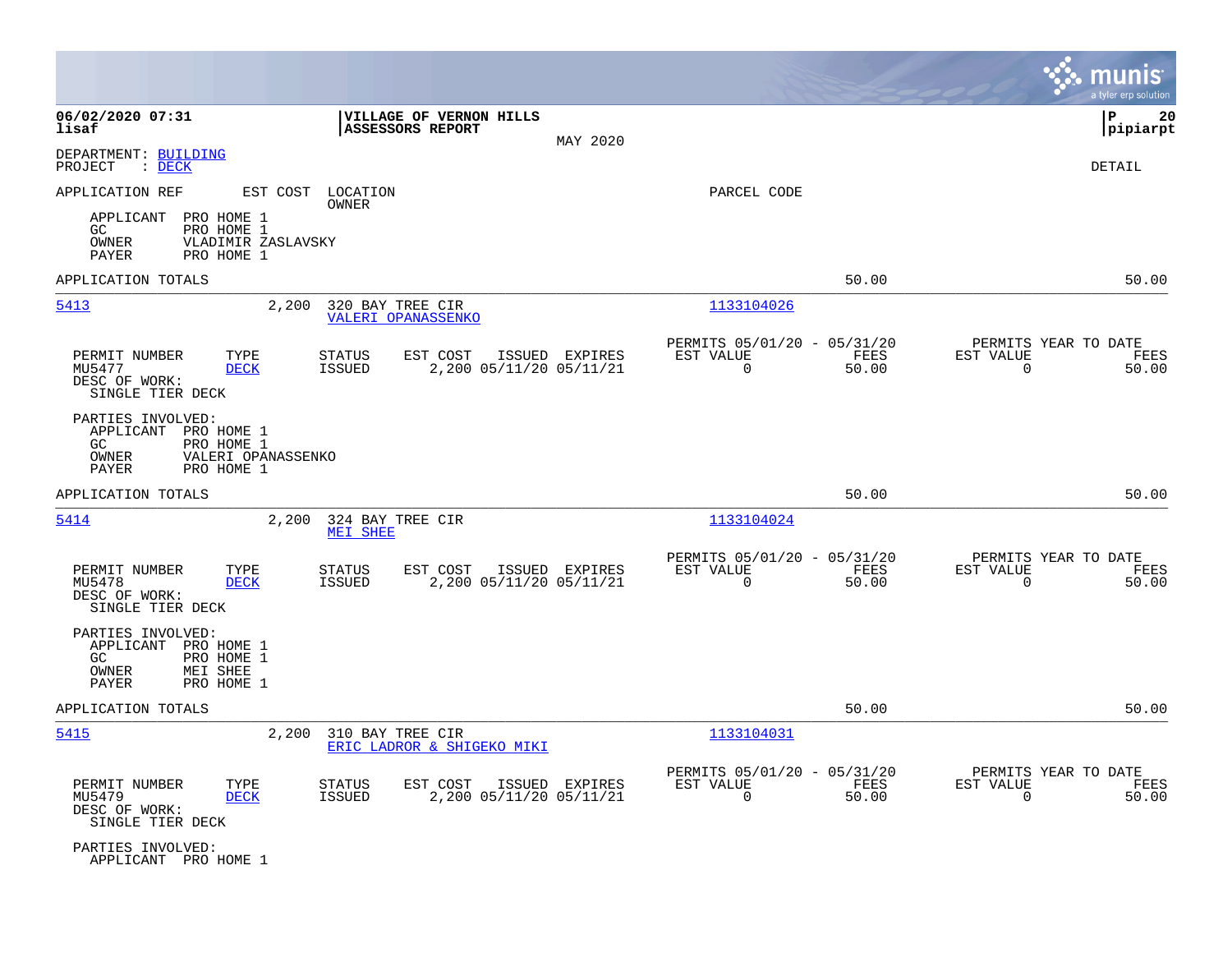|                                                              |                                                                  |                                             |                                                    |                |                                                         |               |                                                  | munis<br>a tyler erp solution |
|--------------------------------------------------------------|------------------------------------------------------------------|---------------------------------------------|----------------------------------------------------|----------------|---------------------------------------------------------|---------------|--------------------------------------------------|-------------------------------|
| 06/02/2020 07:31<br>lisaf                                    |                                                                  | VILLAGE OF VERNON HILLS<br>ASSESSORS REPORT |                                                    | MAY 2020       |                                                         |               |                                                  | P<br>21<br> pipiarpt          |
| DEPARTMENT: BUILDING<br>PROJECT<br>: DECK                    |                                                                  |                                             |                                                    |                |                                                         |               |                                                  | DETAIL                        |
| APPLICATION REF                                              | EST COST LOCATION                                                | OWNER                                       |                                                    |                | PARCEL CODE                                             |               |                                                  |                               |
| GC.<br>OWNER<br>PAYER                                        | PRO HOME 1<br>ERIC LADROR & SHIGEKO MIKI<br>PRO HOME 1           |                                             |                                                    |                |                                                         |               |                                                  |                               |
| APPLICATION TOTALS                                           |                                                                  |                                             |                                                    |                |                                                         | 50.00         |                                                  | 50.00                         |
| 5416                                                         | 2,200                                                            | 314 BAY TREE CIR<br>ROGER & MINA ZIMMERMAN  |                                                    |                | 1133104029                                              |               |                                                  |                               |
| PERMIT NUMBER<br>MU5480<br>DESC OF WORK:<br>SINGLE TIER DECK | TYPE<br><b>DECK</b>                                              | EST COST<br>STATUS<br>ISSUED                | 2,200 05/11/20 05/11/21                            | ISSUED EXPIRES | PERMITS 05/01/20 - 05/31/20<br>EST VALUE<br>0           | FEES<br>50.00 | PERMITS YEAR TO DATE<br>EST VALUE<br>$\mathbf 0$ | FEES<br>50.00                 |
| PARTIES INVOLVED:<br>APPLICANT<br>GC.<br>OWNER<br>PAYER      | PRO HOME 1<br>PRO HOME 1<br>ROGER & MINA ZIMMERMAN<br>PRO HOME 1 |                                             |                                                    |                |                                                         |               |                                                  |                               |
| APPLICATION TOTALS                                           |                                                                  |                                             |                                                    |                |                                                         | 50.00         |                                                  | 50.00                         |
| 5424                                                         | 2,200                                                            | 316 BAY TREE CIR<br>FINPA TRADING USA INC   |                                                    |                | 1133104028                                              |               |                                                  |                               |
| PERMIT NUMBER<br>MU5482<br>DESC OF WORK:<br>SINGLE TIER DECK | TYPE<br><b>DECK</b>                                              | EST COST<br>STATUS<br>ISSUED                | 2,200 05/12/20 05/12/21                            | ISSUED EXPIRES | PERMITS 05/01/20 - 05/31/20<br>EST VALUE<br>$\mathbf 0$ | FEES<br>50.00 | PERMITS YEAR TO DATE<br>EST VALUE<br>$\mathbf 0$ | FEES<br>50.00                 |
| PARTIES INVOLVED:<br>APPLICANT<br>GC.<br>OWNER<br>PAYER      | PRO HOME 1<br>PRO HOME 1<br>FINPA TRADING USA INC<br>PRO HOME 1  |                                             |                                                    |                |                                                         |               |                                                  |                               |
| APPLICATION TOTALS                                           |                                                                  |                                             |                                                    |                |                                                         | 50.00         |                                                  | 50.00                         |
| 5425                                                         | 2,200                                                            | 303 BAY TREE CIRCLE<br>IL SOOK HAN          |                                                    |                | 1133118035                                              |               |                                                  |                               |
| PERMIT NUMBER<br>MU5483<br>DESC OF WORK:<br>SINGLE TIER DECK | TYPE<br><b>DECK</b>                                              | STATUS<br>ISSUED                            | EST COST ISSUED EXPIRES<br>2,200 05/12/20 05/12/21 |                | PERMITS 05/01/20 - 05/31/20<br>EST VALUE<br>$\Omega$    | FEES<br>50.00 | PERMITS YEAR TO DATE<br>EST VALUE<br>$\Omega$    | FEES<br>50.00                 |
| PARTIES INVOLVED:<br>APPLICANT PRO HOME 1<br>GC.             | PRO HOME 1                                                       |                                             |                                                    |                |                                                         |               |                                                  |                               |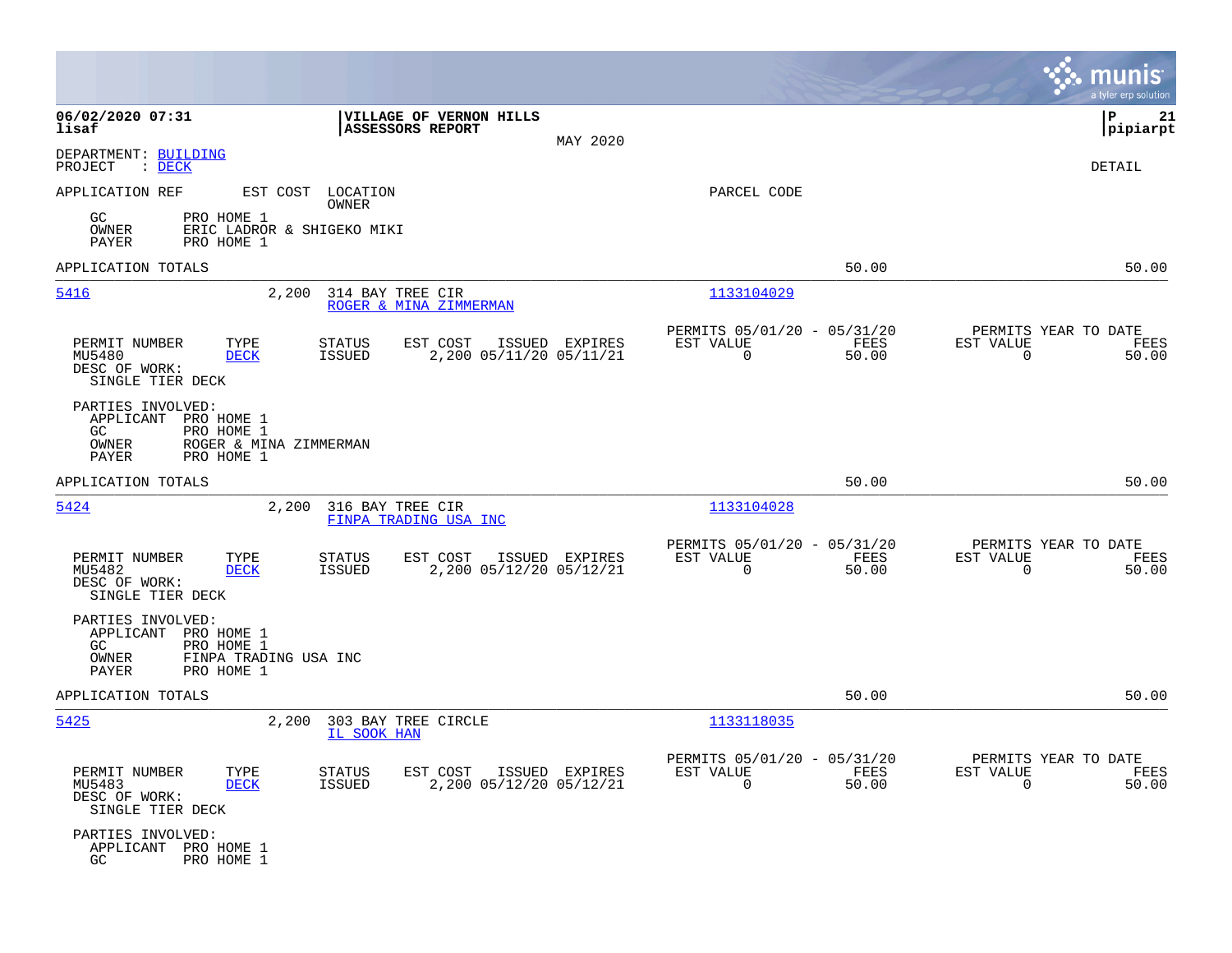|                                                                                                                 |                                                                                         |                                                                          | munis<br>a tyler erp solution                                     |
|-----------------------------------------------------------------------------------------------------------------|-----------------------------------------------------------------------------------------|--------------------------------------------------------------------------|-------------------------------------------------------------------|
| 06/02/2020 07:31<br>lisaf                                                                                       | VILLAGE OF VERNON HILLS<br>ASSESSORS REPORT<br>MAY 2020                                 |                                                                          | P<br>22<br> pipiarpt                                              |
| DEPARTMENT: BUILDING<br>PROJECT<br>$\mathcal{L}$ DECK                                                           |                                                                                         |                                                                          | DETAIL                                                            |
| APPLICATION REF<br>EST COST                                                                                     | LOCATION<br>OWNER                                                                       | PARCEL CODE                                                              |                                                                   |
| OWNER<br>IL SOOK HAN<br>PAYER<br>PRO HOME 1                                                                     |                                                                                         |                                                                          |                                                                   |
| APPLICATION TOTALS                                                                                              |                                                                                         | 50.00                                                                    | 50.00                                                             |
| 5426<br>2,200                                                                                                   | 413 BAY TREE CIR<br><b>MIKE WANG</b>                                                    | 1133207004                                                               |                                                                   |
| PERMIT NUMBER<br>TYPE<br>MU5484<br>DECK<br>DESC OF WORK:<br>SINGLE TIER DECK                                    | <b>STATUS</b><br>EST COST<br>ISSUED EXPIRES<br>2,200 05/12/20 05/12/21<br>ISSUED        | PERMITS 05/01/20 - 05/31/20<br>EST VALUE<br>FEES<br>$\mathbf 0$<br>50.00 | PERMITS YEAR TO DATE<br>EST VALUE<br>FEES<br>$\mathbf 0$<br>50.00 |
| PARTIES INVOLVED:<br>APPLICANT PRO HOME 1<br>GC.<br>PRO HOME 1<br>OWNER<br>MIKE WANG<br>PAYER<br>PRO HOME 1     |                                                                                         |                                                                          |                                                                   |
| APPLICATION TOTALS                                                                                              |                                                                                         | 50.00                                                                    | 50.00                                                             |
| 5427<br>2,200                                                                                                   | 410 BAY TREE CIR<br><b>SUELLEN WILSON</b>                                               | 1133208015                                                               |                                                                   |
| PERMIT NUMBER<br>TYPE<br>MU5485<br>DECK<br>DESC OF WORK:<br>SINGLE TIER DECK                                    | <b>STATUS</b><br>EST COST<br>ISSUED EXPIRES<br>2,200 05/12/20 05/12/21<br><b>ISSUED</b> | PERMITS 05/01/20 - 05/31/20<br>EST VALUE<br>FEES<br>0<br>50.00           | PERMITS YEAR TO DATE<br>EST VALUE<br>FEES<br>$\mathbf 0$<br>50.00 |
| PARTIES INVOLVED:<br>APPLICANT PRO HOME 1<br>GC<br>PRO HOME 1<br>OWNER<br>SUELLEN WILSON<br>PRO HOME 1<br>PAYER |                                                                                         |                                                                          |                                                                   |
| APPLICATION TOTALS                                                                                              |                                                                                         | 50.00                                                                    | 50.00                                                             |
| 5428<br>2,200                                                                                                   | 414 BAY TREE CIRCLE<br>MARK & JILL SZUBA                                                | 1133208017                                                               |                                                                   |
| PERMIT NUMBER<br>TYPE<br>MU5486<br><b>DECK</b><br>DESC OF WORK:<br>SINGLE TIER DECK                             | STATUS<br>EST COST ISSUED EXPIRES<br>ISSUED<br>2,200 05/12/20 05/12/21                  | PERMITS 05/01/20 - 05/31/20<br>EST VALUE<br>FEES<br>$\mathbf 0$<br>50.00 | PERMITS YEAR TO DATE<br>EST VALUE<br>FEES<br>$\Omega$<br>50.00    |
| PARTIES INVOLVED:<br>APPLICANT PRO HOME 1<br>GC<br>PRO HOME 1<br>OWNER<br>MARK & JILL SZUBA                     |                                                                                         |                                                                          |                                                                   |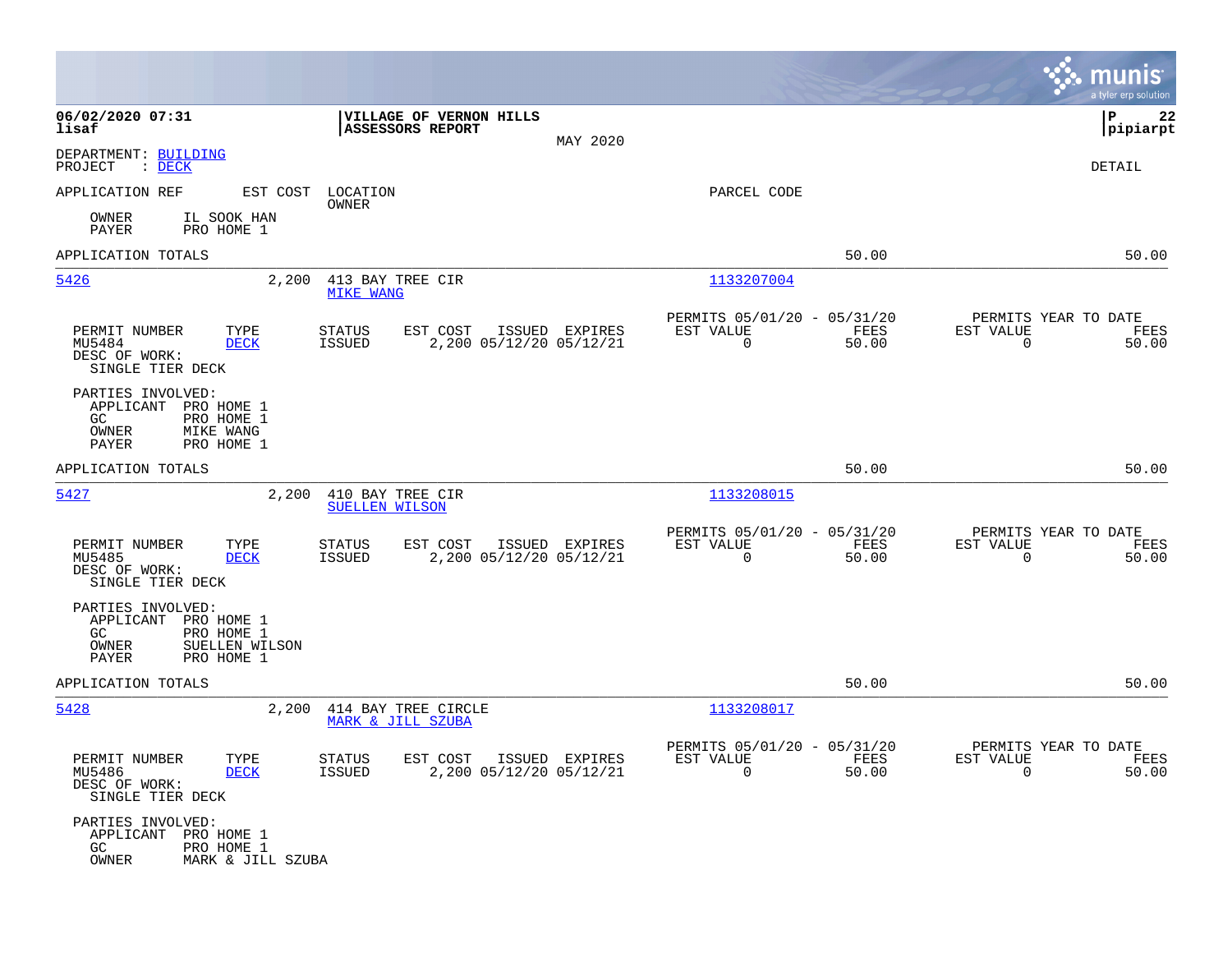|                                                                                                                                  |                                                                                         |                                                                          | munis<br>a tyler erp solution                                     |
|----------------------------------------------------------------------------------------------------------------------------------|-----------------------------------------------------------------------------------------|--------------------------------------------------------------------------|-------------------------------------------------------------------|
| 06/02/2020 07:31<br>lisaf                                                                                                        | VILLAGE OF VERNON HILLS<br><b>ASSESSORS REPORT</b><br>MAY 2020                          |                                                                          | l P<br>23<br> pipiarpt                                            |
| DEPARTMENT: BUILDING<br>PROJECT<br>$\therefore$ DECK                                                                             |                                                                                         |                                                                          | DETAIL                                                            |
| APPLICATION REF<br>EST COST                                                                                                      | LOCATION                                                                                | PARCEL CODE                                                              |                                                                   |
| PAYER<br>PRO HOME 1                                                                                                              | OWNER                                                                                   |                                                                          |                                                                   |
| APPLICATION TOTALS                                                                                                               |                                                                                         | 50.00                                                                    | 50.00                                                             |
| 5429<br>2,200                                                                                                                    | 416 BAY TREE CIR<br><b>JULIET DAWSON</b>                                                | 1133208018                                                               |                                                                   |
| PERMIT NUMBER<br>TYPE<br>MU5487<br><b>DECK</b><br>DESC OF WORK:<br>SINGLE TIER DECK                                              | EST COST<br>ISSUED EXPIRES<br>STATUS<br><b>ISSUED</b><br>2,200 05/12/20 05/12/21        | PERMITS 05/01/20 - 05/31/20<br>EST VALUE<br>FEES<br>$\mathbf 0$<br>50.00 | PERMITS YEAR TO DATE<br>EST VALUE<br>FEES<br>$\mathbf 0$<br>50.00 |
| PARTIES INVOLVED:<br>GC<br>PRO HOME 1<br>OWNER<br><b>JULIET DAWSON</b>                                                           |                                                                                         |                                                                          |                                                                   |
| APPLICATION TOTALS                                                                                                               |                                                                                         | 50.00                                                                    | 50.00                                                             |
| 5430<br>2,200                                                                                                                    | 418 BAY TREE CIR<br>RAMANA & PRASANNA DIVAKARUNI                                        | 1133208019                                                               |                                                                   |
| PERMIT NUMBER<br>TYPE<br>MU5488<br><b>DECK</b><br>DESC OF WORK:<br>SINGLE TIER DECK                                              | EST COST<br><b>STATUS</b><br>ISSUED EXPIRES<br>ISSUED<br>2,200 05/12/20 05/12/21        | PERMITS 05/01/20 - 05/31/20<br>EST VALUE<br>FEES<br>$\mathbf 0$<br>50.00 | PERMITS YEAR TO DATE<br>EST VALUE<br>FEES<br>$\mathbf 0$<br>50.00 |
| PARTIES INVOLVED:<br>APPLICANT<br>PRO HOME 1<br>PRO HOME 1<br>GC<br>OWNER<br>RAMANA & PRASANNA DIVAKARUNI<br>PAYER<br>PRO HOME 1 |                                                                                         |                                                                          |                                                                   |
| APPLICATION TOTALS                                                                                                               |                                                                                         | 50.00                                                                    | 50.00                                                             |
| 5431<br>2,200                                                                                                                    | 441 BAY TREE CIR<br>RICHARD E GAUTHIER                                                  | 1133209009                                                               |                                                                   |
| PERMIT NUMBER<br>TYPE<br>MU5489<br><b>DECK</b><br>DESC OF WORK:<br>SINGLE TIER DECK                                              | <b>STATUS</b><br>EST COST<br>ISSUED EXPIRES<br>2,200 05/12/20 05/12/21<br><b>ISSUED</b> | PERMITS 05/01/20 - 05/31/20<br>EST VALUE<br>FEES<br>$\mathbf 0$<br>50.00 | PERMITS YEAR TO DATE<br>EST VALUE<br>FEES<br>$\mathbf 0$<br>50.00 |
| PARTIES INVOLVED:<br>APPLICANT<br>PRO HOME 1<br>GC.<br>PRO HOME 1<br>OWNER<br>RICHARD E GAUTHIER<br>PAYER<br>PRO HOME 1          |                                                                                         |                                                                          |                                                                   |
| APPLICATION TOTALS                                                                                                               |                                                                                         | 50.00                                                                    | 50.00                                                             |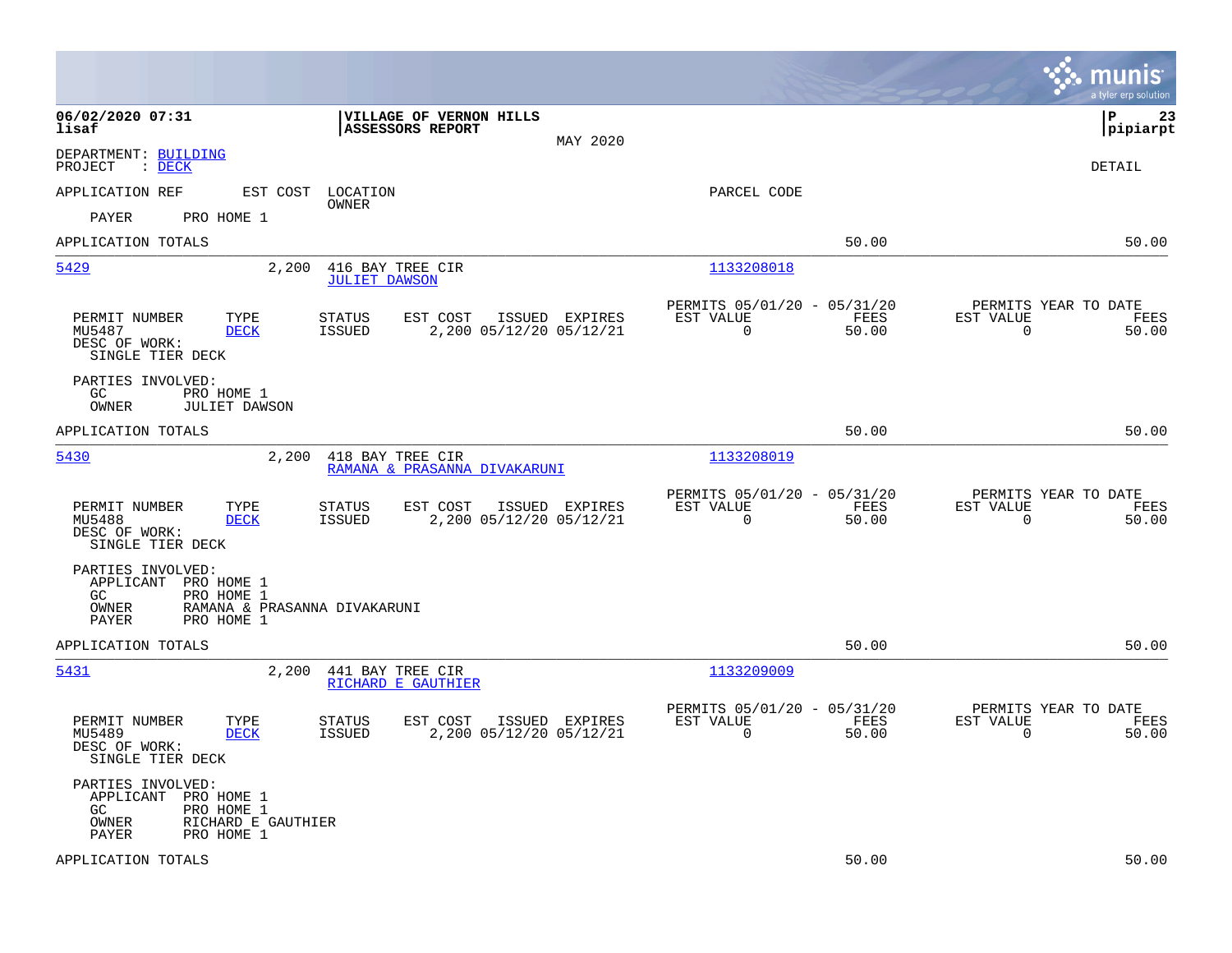|                                                                                                                         |                                                                       |                |                                                         |               |                                                  | munis<br>a tyler erp solution |
|-------------------------------------------------------------------------------------------------------------------------|-----------------------------------------------------------------------|----------------|---------------------------------------------------------|---------------|--------------------------------------------------|-------------------------------|
| 06/02/2020 07:31<br>lisaf                                                                                               | VILLAGE OF VERNON HILLS<br><b>ASSESSORS REPORT</b>                    | MAY 2020       |                                                         |               |                                                  | lР<br>24<br> pipiarpt         |
| DEPARTMENT: BUILDING<br>PROJECT<br>$\therefore$ DECK                                                                    |                                                                       |                |                                                         |               |                                                  | DETAIL                        |
| APPLICATION REF                                                                                                         | EST COST LOCATION<br>OWNER                                            |                | PARCEL CODE                                             |               |                                                  |                               |
| 5432<br>2,200                                                                                                           | 439 BAY TREE CIR<br>APARNA Y VIRKAR                                   |                | 1133209008                                              |               |                                                  |                               |
| PERMIT NUMBER<br>TYPE<br>MU5490<br><b>DECK</b><br>DESC OF WORK:<br>SINGLE TIER DECK                                     | STATUS<br>EST COST<br><b>ISSUED</b><br>2,200 05/12/20 05/12/21        | ISSUED EXPIRES | PERMITS 05/01/20 - 05/31/20<br>EST VALUE<br>$\mathbf 0$ | FEES<br>50.00 | PERMITS YEAR TO DATE<br>EST VALUE<br>$\mathbf 0$ | FEES<br>50.00                 |
| PARTIES INVOLVED:<br>APPLICANT PRO HOME 1<br>GC.<br>PRO HOME 1<br>OWNER<br>APARNA Y VIRKAR<br>PAYER<br>PRO HOME 1       |                                                                       |                |                                                         |               |                                                  |                               |
| APPLICATION TOTALS                                                                                                      |                                                                       |                |                                                         | 50.00         |                                                  | 50.00                         |
| 5433<br>2,200                                                                                                           | 437 BAY TREE CIR<br>SOWAH ANYETEI                                     |                | 1133209007                                              |               |                                                  |                               |
| TYPE<br>PERMIT NUMBER<br>MU5491<br><b>DECK</b><br>DESC OF WORK:<br>SINGLE TIER DECK                                     | EST COST<br><b>STATUS</b><br>2,200 05/12/20 05/12/21<br>ISSUED        | ISSUED EXPIRES | PERMITS 05/01/20 - 05/31/20<br>EST VALUE<br>0           | FEES<br>50.00 | PERMITS YEAR TO DATE<br>EST VALUE<br>0           | FEES<br>50.00                 |
| PARTIES INVOLVED:<br>APPLICANT PRO HOME 1<br>GC.<br>PRO HOME 1<br>SOWAH ANYETEI<br>OWNER<br>PAYER<br>PRO HOME 1         |                                                                       |                |                                                         |               |                                                  |                               |
| APPLICATION TOTALS                                                                                                      |                                                                       |                |                                                         | 50.00         |                                                  | 50.00                         |
| 5434<br>2,200                                                                                                           | 451 BAY TREE CIR<br>PETER & SANDRA EDMONDS                            |                | 1133209013                                              |               |                                                  |                               |
| PERMIT NUMBER<br>TYPE<br>MU5492<br><b>DECK</b><br>DESC OF WORK:<br>SINGLE TIER DECK                                     | EST COST<br><b>STATUS</b><br>2,200 05/12/20 05/12/21<br><b>ISSUED</b> | ISSUED EXPIRES | PERMITS 05/01/20 - 05/31/20<br>EST VALUE<br>$\mathbf 0$ | FEES<br>50.00 | PERMITS YEAR TO DATE<br>EST VALUE<br>$\mathbf 0$ | FEES<br>50.00                 |
| PARTIES INVOLVED:<br>APPLICANT PRO HOME 1<br>GC<br>PRO HOME 1<br>PETER & SANDRA EDMONDS<br>OWNER<br>PAYER<br>PRO HOME 1 |                                                                       |                |                                                         |               |                                                  |                               |
| APPLICATION TOTALS                                                                                                      |                                                                       |                |                                                         | 50.00         |                                                  | 50.00                         |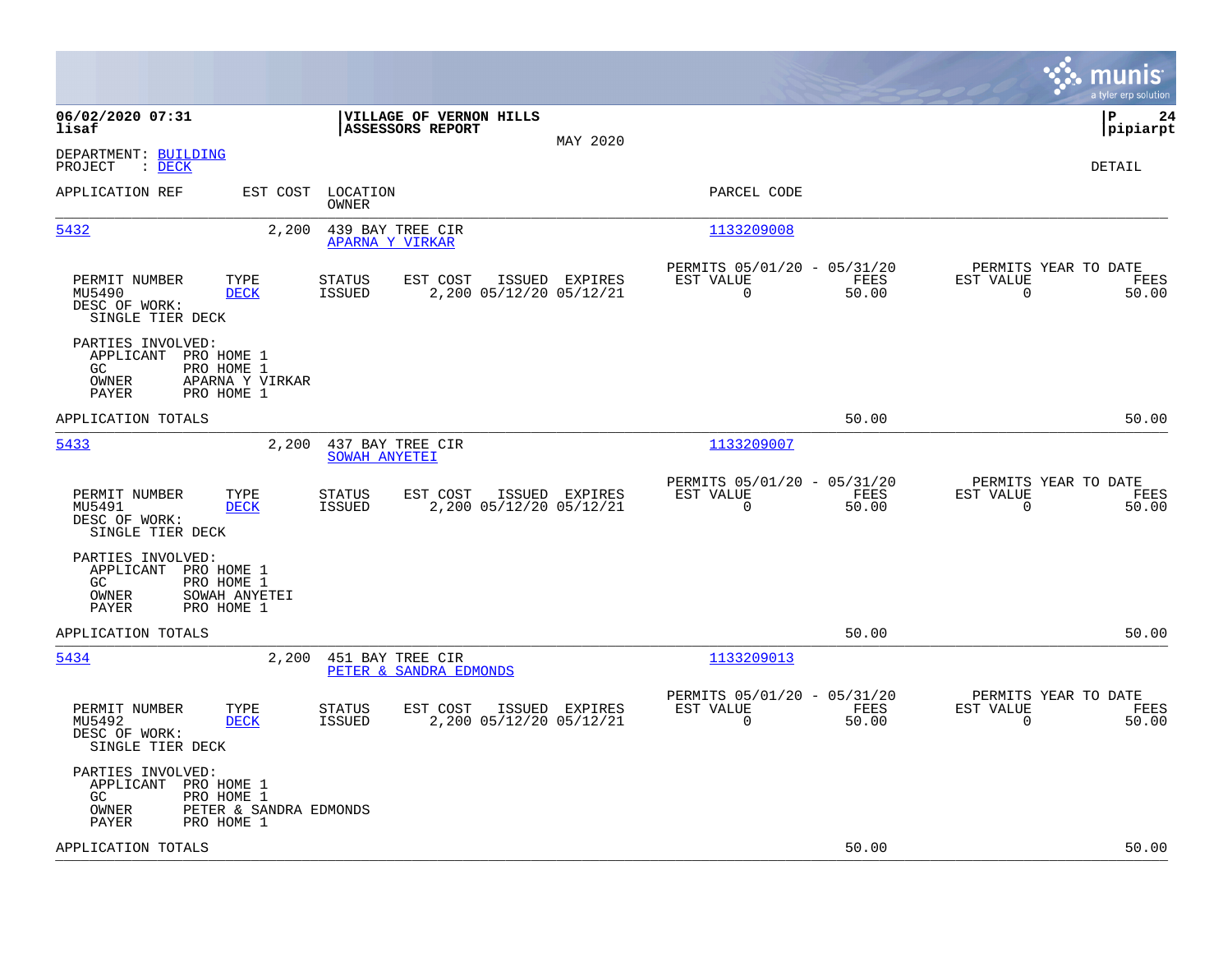|                                                                                                                                                                  | munis<br>a tyler erp solution                                                                                                                    |
|------------------------------------------------------------------------------------------------------------------------------------------------------------------|--------------------------------------------------------------------------------------------------------------------------------------------------|
| 06/02/2020 07:31<br><b>VILLAGE OF VERNON HILLS</b><br><b>ASSESSORS REPORT</b><br>lisaf<br>5435<br>2,200<br>447 BAY TREE CIR<br>JESSE G ZHOU & JOAN R LI          | lР<br>25<br> pipiarpt<br>1133209011                                                                                                              |
| PERMIT NUMBER<br>TYPE<br><b>STATUS</b><br>EST COST<br>ISSUED EXPIRES                                                                                             | PERMITS 05/01/20 - 05/31/20<br>PERMITS YEAR TO DATE<br>FEES<br>EST VALUE<br>EST VALUE<br>FEES<br>MAY 2020                                        |
| DEPARTMENT: BUILDING<br>PROJECT : DECK                                                                                                                           | <b>DETAIL</b>                                                                                                                                    |
| APPLICATION REF<br>EST COST LOCATION<br>OWNER                                                                                                                    | PARCEL CODE                                                                                                                                      |
| MU5493<br><b>DECK</b><br>2,200 05/12/20 05/12/21<br><b>ISSUED</b><br>DESC OF WORK:<br>SINGLE TIER DECK                                                           | $\mathbf 0$<br>50.00<br>50.00<br>$\Omega$                                                                                                        |
| PARTIES INVOLVED:<br>APPLICANT PRO HOME 1<br>GC.<br>PRO HOME 1<br>OWNER<br>JESSE G ZHOU & JOAN R LI<br>PAYER<br>PRO HOME 1                                       |                                                                                                                                                  |
| APPLICATION TOTALS                                                                                                                                               | 50.00<br>50.00                                                                                                                                   |
| 5436<br>2,200<br>445 BAY TREE CIR<br>DANIEL & SUSAN MILHIZER                                                                                                     | 1133209010                                                                                                                                       |
| PERMIT NUMBER<br>STATUS<br>EST COST<br>ISSUED EXPIRES<br>TYPE<br>2,200 05/12/20 05/12/21<br>MU5494<br><b>DECK</b><br>ISSUED<br>DESC OF WORK:<br>SINGLE TIER DECK | PERMITS 05/01/20 - 05/31/20<br>PERMITS YEAR TO DATE<br>EST VALUE<br>FEES<br>EST VALUE<br>FEES<br>$\mathbf 0$<br>$\mathbf 0$<br>50.00<br>50.00    |
| PARTIES INVOLVED:<br>APPLICANT PRO HOME 1<br>GC<br>PRO HOME 1<br>DANIEL & SUSAN MILHIZER<br>OWNER<br>PAYER<br>PRO HOME 1                                         |                                                                                                                                                  |
| APPLICATION TOTALS                                                                                                                                               | 50.00<br>50.00                                                                                                                                   |
| 5437<br>461 BAY TREE CIR<br>2,200<br><b>SUSAN M OSTER</b>                                                                                                        | 1133209017                                                                                                                                       |
| PERMIT NUMBER<br>TYPE<br>STATUS<br>EST COST<br>ISSUED EXPIRES<br>MU5495<br><b>DECK</b><br>2,200 05/12/20 05/12/21<br>ISSUED<br>DESC OF WORK:<br>SINGLE TIER DECK | PERMITS 05/01/20 - 05/31/20<br>PERMITS YEAR TO DATE<br>FEES<br>EST VALUE<br>EST VALUE<br>FEES<br>$\overline{0}$<br>50.00<br>$\mathbf 0$<br>50.00 |
| PARTIES INVOLVED:<br>APPLICANT<br>PRO HOME 1<br>PRO HOME 1<br>GC.<br>OWNER<br>SUSAN M OSTER<br>PRO HOME 1<br>PAYER                                               |                                                                                                                                                  |
| APPLICATION TOTALS                                                                                                                                               | 50.00<br>50.00                                                                                                                                   |
| 5438<br>2,200 459 BAY TREE CIR                                                                                                                                   | 1133209015                                                                                                                                       |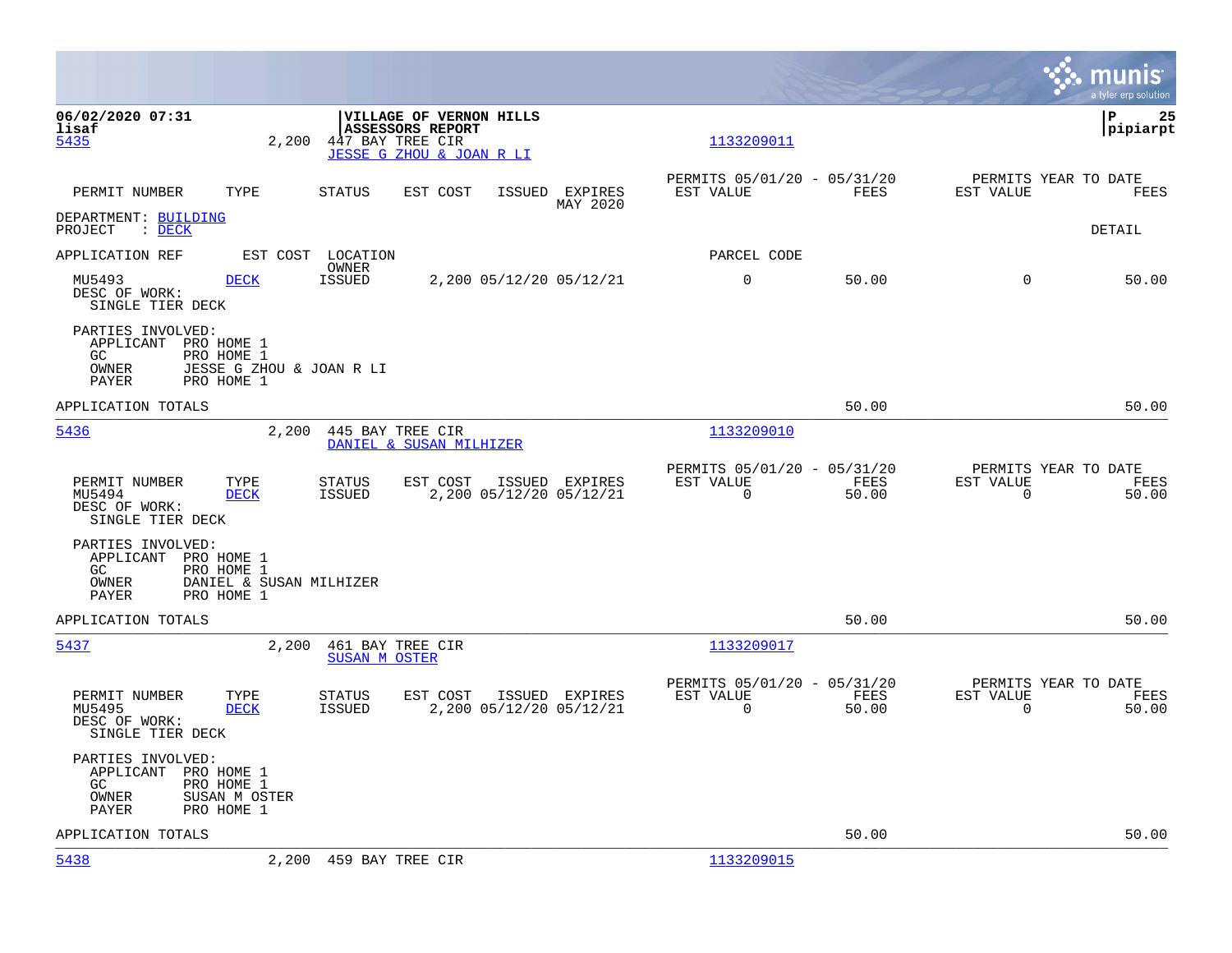|                                                                                                                                  |                                                                                         |                                                                              | a tyler erp solution                                                 |
|----------------------------------------------------------------------------------------------------------------------------------|-----------------------------------------------------------------------------------------|------------------------------------------------------------------------------|----------------------------------------------------------------------|
| 06/02/2020 07:31<br>lisaf                                                                                                        | VILLAGE OF VERNON HILLS<br>ASSESSORS REPORT<br>YONGGANG FENG & LI CHEN                  |                                                                              | lР<br>26<br> pipiarpt                                                |
| PERMIT NUMBER<br>TYPE                                                                                                            | <b>STATUS</b><br>EST COST<br>ISSUED EXPIRES<br>MAY 2020                                 | PERMITS 05/01/20 - 05/31/20<br>FEES<br>EST VALUE                             | PERMITS YEAR TO DATE<br>EST VALUE<br>FEES                            |
| DEPARTMENT: BUILDING<br>PROJECT : DECK                                                                                           |                                                                                         |                                                                              | DETAIL                                                               |
| APPLICATION REF                                                                                                                  | EST COST LOCATION<br>OWNER                                                              | PARCEL CODE                                                                  |                                                                      |
| MU5496<br><b>DECK</b><br>DESC OF WORK:<br>SINGLE TIER DECK                                                                       | <b>ISSUED</b><br>2,200 05/12/20 05/12/21                                                | $\Omega$<br>50.00                                                            | $\Omega$<br>50.00                                                    |
| PARTIES INVOLVED:<br>APPLICANT PRO HOME 1<br>PRO HOME 1<br>GC.<br><b>OWNER</b><br>YONGGANG FENG & LI CHEN<br>PRO HOME 1<br>PAYER |                                                                                         |                                                                              |                                                                      |
| APPLICATION TOTALS                                                                                                               |                                                                                         | 50.00                                                                        | 50.00                                                                |
| 2,200<br>5439                                                                                                                    | 467 BAY TREE CIR<br>SUSHILKUMAR & DEVAKI TIWARI                                         | 1133209019                                                                   |                                                                      |
| PERMIT NUMBER<br>TYPE<br>MU5497<br><b>DECK</b><br>DESC OF WORK:<br>SINGLE TIER DECK                                              | EST COST<br>ISSUED EXPIRES<br><b>STATUS</b><br><b>ISSUED</b><br>2,200 05/12/20 05/12/21 | PERMITS 05/01/20 - 05/31/20<br><b>EST VALUE</b><br>FEES<br>$\Omega$<br>50.00 | PERMITS YEAR TO DATE<br>EST VALUE<br>FEES<br>$\overline{0}$<br>50.00 |
| PARTIES INVOLVED:<br>APPLICANT PRO HOME 1<br>GC<br>PRO HOME 1<br>OWNER<br>SUSHILKUMAR & DEVAKI TIWARI<br>PAYER<br>PRO HOME 1     |                                                                                         |                                                                              |                                                                      |
| APPLICATION TOTALS                                                                                                               |                                                                                         | 50.00                                                                        | 50.00                                                                |
| 5440                                                                                                                             | 2,200 473 BAY TREE CIR<br>KHALED ATUA & FATMA ASSEF                                     | 1133401070                                                                   |                                                                      |
| PERMIT NUMBER<br>TYPE<br>MU5498<br><b>DECK</b><br>DESC OF WORK:<br>SINGLE TIER DECK                                              | STATUS<br>EST COST<br>ISSUED EXPIRES<br>2,200 05/12/20 05/12/21<br>ISSUED               | PERMITS 05/01/20 - 05/31/20<br>EST VALUE<br>FEES<br>$\Omega$<br>50.00        | PERMITS YEAR TO DATE<br>EST VALUE<br>FEES<br>$\Omega$<br>50.00       |
| PARTIES INVOLVED:<br>APPLICANT PRO HOME 1<br>GC<br>PRO HOME 1<br>OWNER<br>KHALED ATUA & FATMA ASSEF<br>PAYER<br>PRO HOME 1       |                                                                                         |                                                                              |                                                                      |
| APPLICATION TOTALS                                                                                                               |                                                                                         | 50.00                                                                        | 50.00                                                                |
| 5441                                                                                                                             | 2,200 469 BAY TREE CIR<br>LYNN B IMAI TRUSTEE                                           | 1133401079                                                                   |                                                                      |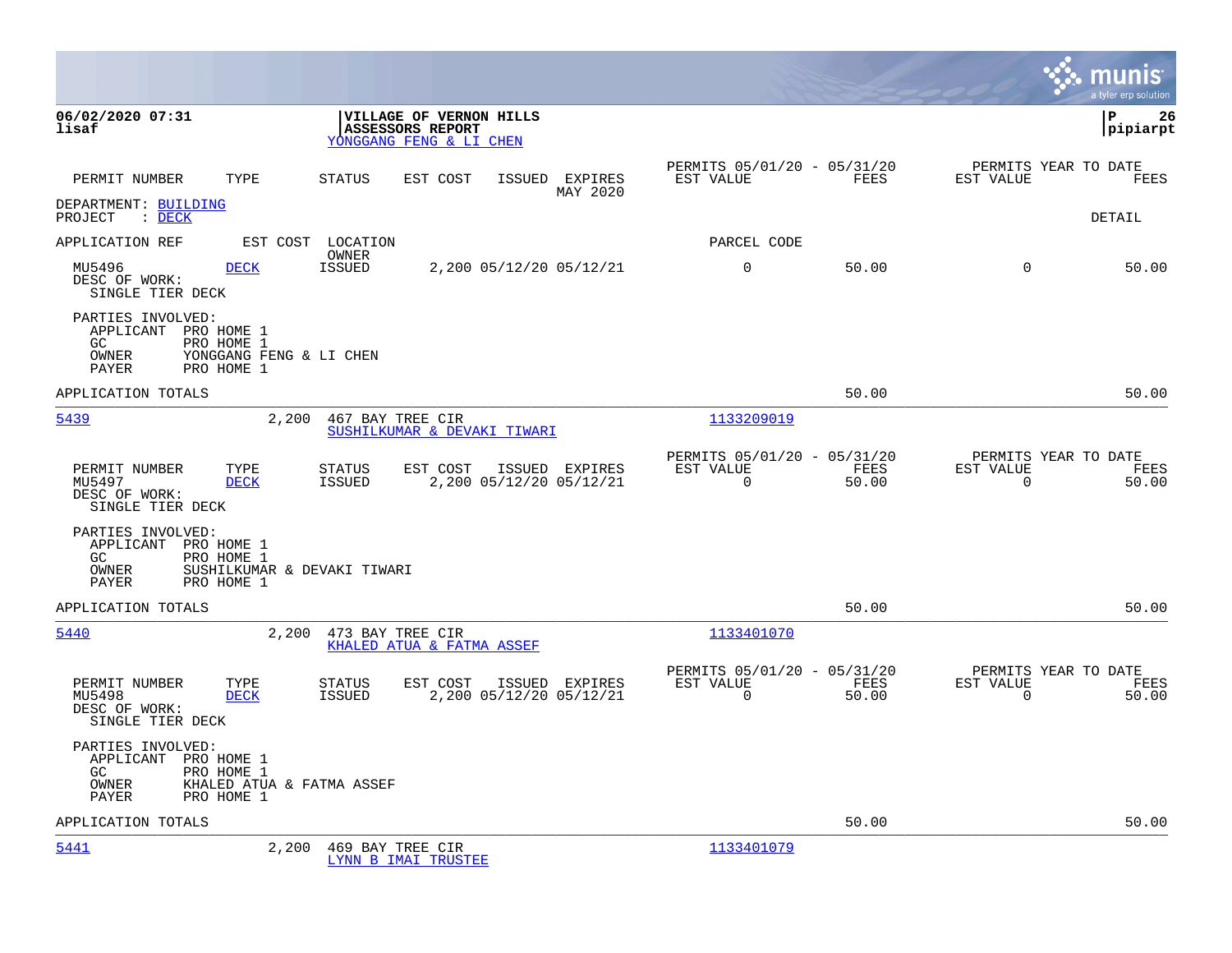|                                                                                                                                          |                                                      |                                                           |                            |                                                            |                   |                          | munis<br>a tyler erp solution         |
|------------------------------------------------------------------------------------------------------------------------------------------|------------------------------------------------------|-----------------------------------------------------------|----------------------------|------------------------------------------------------------|-------------------|--------------------------|---------------------------------------|
| 06/02/2020 07:31<br>lisaf                                                                                                                |                                                      | <b>VILLAGE OF VERNON HILLS</b><br><b>ASSESSORS REPORT</b> |                            |                                                            |                   |                          | l P<br>27<br> pipiarpt                |
| PERMIT NUMBER<br>TYPE                                                                                                                    | <b>STATUS</b>                                        | EST COST                                                  | ISSUED EXPIRES<br>MAY 2020 | PERMITS 05/01/20 - 05/31/20<br>EST VALUE                   | <b>FEES</b>       | EST VALUE                | PERMITS YEAR TO DATE<br>FEES          |
| DEPARTMENT: BUILDING<br>$\therefore$ DECK<br>PROJECT                                                                                     |                                                      |                                                           |                            |                                                            |                   |                          | DETAIL                                |
| APPLICATION REF                                                                                                                          | EST COST LOCATION<br>OWNER                           |                                                           |                            | PARCEL CODE                                                |                   |                          |                                       |
| <b>DECK</b><br>MU5499<br>DESC OF WORK:<br>SINGLE TIER DECK                                                                               | <b>ISSUED</b>                                        | 2,200 05/12/20 05/12/21                                   |                            | $\mathbf 0$                                                | 50.00             | $\mathbf 0$              | 50.00                                 |
| PARTIES INVOLVED:<br>APPLICANT PRO HOME 1<br>GC<br>PRO HOME 1<br>OWNER<br><b>PAYER</b><br>PRO HOME 1                                     | LYNN B IMAI TRUSTEE                                  |                                                           |                            |                                                            |                   |                          |                                       |
| APPLICATION TOTALS                                                                                                                       |                                                      |                                                           |                            |                                                            | 50.00             |                          | 50.00                                 |
| 5453                                                                                                                                     | 5,500<br><b>JULIO MACHAIN</b>                        | 367 CHERRY VALLEY RD                                      |                            | 1508107077                                                 |                   |                          |                                       |
| PERMIT NUMBER<br>TYPE<br>MU5533<br><b>DECK</b><br>DESC OF WORK:<br>DECK                                                                  | STATUS<br><b>ISSUED</b>                              | EST COST<br>5,500 05/20/20 05/20/21                       | ISSUED EXPIRES             | PERMITS 05/01/20 - 05/31/20<br>EST VALUE<br>$\Omega$       | FEES<br>50.00     | EST VALUE<br>$\Omega$    | PERMITS YEAR TO DATE<br>FEES<br>50.00 |
| PARTIES INVOLVED:<br>APPLICANT<br>JULIO MACHAIN<br>FENCE<br><b>JULIO MACHAIN</b><br>GC<br>JULIO MACHAIN<br>OWNER<br><b>JULIO MACHAIN</b> |                                                      |                                                           |                            |                                                            |                   |                          |                                       |
| APPLICATION TOTALS                                                                                                                       |                                                      |                                                           |                            |                                                            | 50.00             |                          | 50.00                                 |
| 5464                                                                                                                                     | 13 SAINT IVES LN<br>4,200                            | THOMAS G & ELLEN I BOOTH                                  |                            | 1504313006                                                 |                   |                          |                                       |
| PERMIT NUMBER<br>TYPE<br>MU5519<br><b>DECK</b><br>DESC OF WORK:<br>NEW DECK                                                              | STATUS<br>ISSUED                                     | EST COST<br>4,200 05/18/20 05/27/21                       | ISSUED EXPIRES             | PERMITS 05/01/20 - 05/31/20<br>EST VALUE<br>$\overline{0}$ | FEES<br>50.00     | EST VALUE<br>$\mathbf 0$ | PERMITS YEAR TO DATE<br>FEES<br>50.00 |
| PARTIES INVOLVED:<br>FENCE<br>BOOTH REMODELING<br>GC<br>BOOTH REMODELING<br>OWNER<br>PAYER                                               | THOMAS G & ELLEN I BOOTH<br>THOMAS G & ELLEN I BOOTH |                                                           |                            |                                                            |                   |                          |                                       |
| APPLICATION TOTALS<br>PROJECT TOTALS                                                                                                     |                                                      |                                                           |                            | $\mathbf 0$                                                | 50.00<br>2,600.00 | $\mathbf 0$              | 50.00<br>2,600.00                     |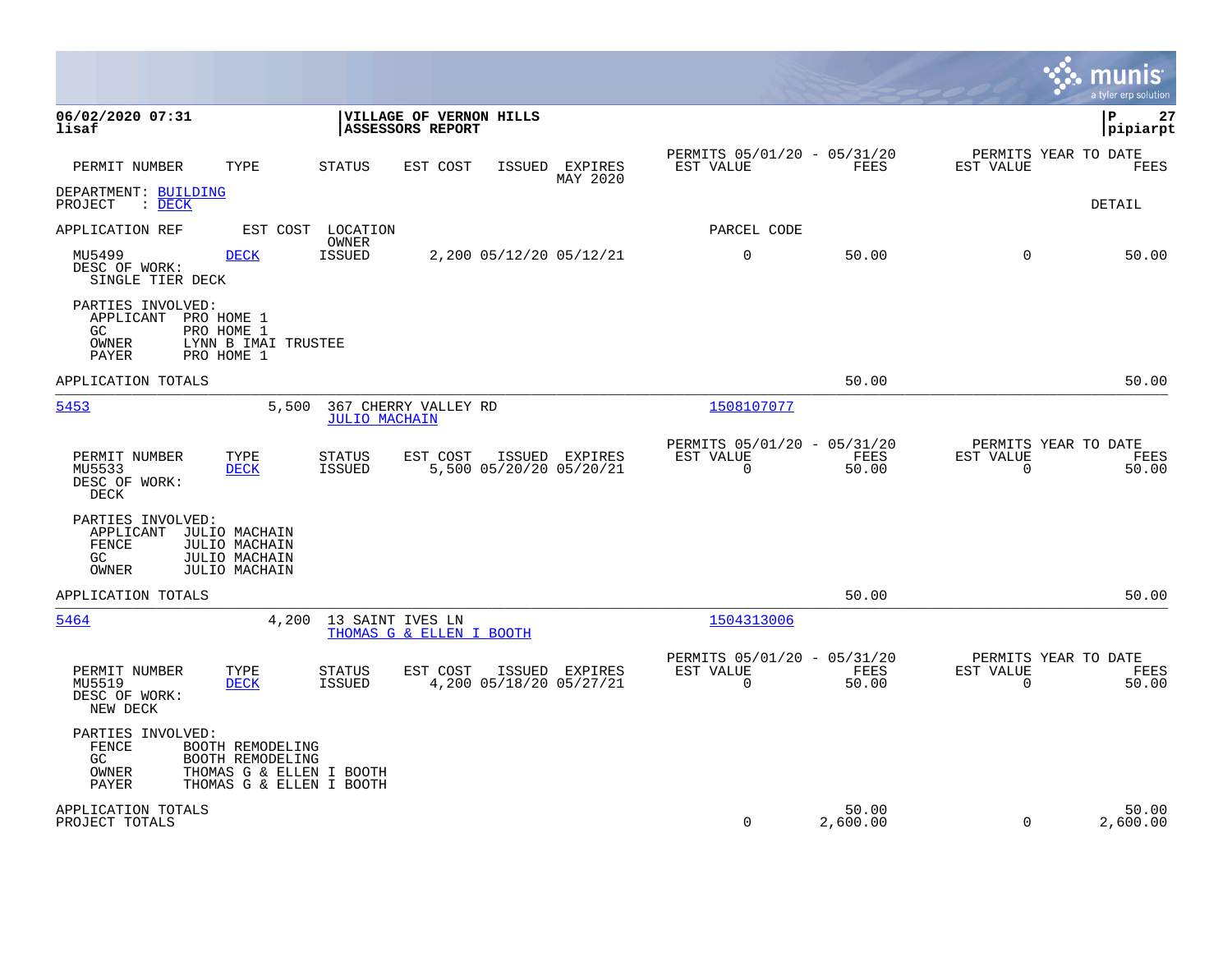|                                                                                                                                                                                             |                                                                                         |                                                                          | munis<br>a tyler erp solution                                     |
|---------------------------------------------------------------------------------------------------------------------------------------------------------------------------------------------|-----------------------------------------------------------------------------------------|--------------------------------------------------------------------------|-------------------------------------------------------------------|
| 06/02/2020 07:31<br>lisaf                                                                                                                                                                   | VILLAGE OF VERNON HILLS<br><b>ASSESSORS REPORT</b><br>MAY 2020                          |                                                                          | ΙP<br>28<br> pipiarpt                                             |
| DEPARTMENT: BUILDING<br>PROJECT<br>: DRIVEWAY                                                                                                                                               |                                                                                         |                                                                          | DETAIL                                                            |
| APPLICATION REF<br>EST COST                                                                                                                                                                 | LOCATION<br>OWNER                                                                       | PARCEL CODE                                                              |                                                                   |
| 4488                                                                                                                                                                                        | 6,000<br>304 SOUTHFIELD DR<br><b>JOE K GRAHAM</b>                                       | 1506401051                                                               |                                                                   |
| PERMIT NUMBER<br>TYPE<br>MU5481<br><b>DRVWY</b><br>DESC OF WORK:<br>DRIVEWAY, SIDEWALK, FRONT PAD                                                                                           | EST COST<br>STATUS<br>ISSUED EXPIRES<br><b>ISSUED</b><br>6,000 05/11/20 05/11/21        | PERMITS 05/01/20 - 05/31/20<br>EST VALUE<br>FEES<br>$\mathbf 0$<br>60.00 | PERMITS YEAR TO DATE<br>EST VALUE<br>FEES<br>60.00<br>0           |
| PARTIES INVOLVED:<br>APPLICANT<br>BRANCATO<br>GC<br><b>BRANCATO</b><br>OWNER<br>JOE K GRAHAM<br>PAYER<br>JOE K GRAHAM                                                                       |                                                                                         |                                                                          |                                                                   |
| APPLICATION TOTALS                                                                                                                                                                          |                                                                                         | 60.00                                                                    | 60.00                                                             |
| 4754                                                                                                                                                                                        | 5,920<br>351 STONE FENCE RD<br>JOHN E & FELICITAS H BLACKBURN                           | 1509105012                                                               |                                                                   |
| PERMIT NUMBER<br>TYPE<br>MU5225<br><b>DRVWY</b><br>DESC OF WORK:<br>REPLACEMENT OF DRIVEWAY                                                                                                 | <b>STATUS</b><br>EST COST<br>ISSUED EXPIRES<br>5,920 05/12/20 05/12/21<br>COMPLT        | PERMITS 05/01/20 - 05/31/20<br>EST VALUE<br>FEES<br>$\Omega$<br>59.00    | PERMITS YEAR TO DATE<br>EST VALUE<br>FEES<br>$\mathbf 0$<br>59.00 |
| PARTIES INVOLVED:<br>APPLICANT RAISING CHICAGOS CONCRETE<br><b>CONCRETE</b><br>RAISING CHICAGOS CONCRETE<br>RAISING CHICAGOS CONCRETE<br>GC.<br>OWNER<br>RAISING CHICAGOS CONCRETE<br>PAYER | JOHN E & FELICITAS H BLACKBURN                                                          |                                                                          |                                                                   |
| APPLICATION TOTALS                                                                                                                                                                          |                                                                                         | 59.00                                                                    | 59.00                                                             |
| 5290                                                                                                                                                                                        | 2,375<br>1679 STANWICH RD<br><b>BRIAN BELL</b>                                          | 1129314003                                                               |                                                                   |
| PERMIT NUMBER<br>TYPE<br>MU5422<br><b>DRVWY</b><br>DESC OF WORK:<br>DRIVEWAY                                                                                                                | <b>STATUS</b><br>EST COST<br>ISSUED EXPIRES<br><b>ISSUED</b><br>2,375 05/04/20 05/04/21 | PERMITS 05/01/20 - 05/31/20<br>EST VALUE<br>FEES<br>$\mathbf 0$<br>50.00 | PERMITS YEAR TO DATE<br>EST VALUE<br>FEES<br>$\mathbf 0$<br>50.00 |
| PARTIES INVOLVED:<br>APPLICANT<br>BRIAN BELL<br>GC.<br>OWNER<br>BRIAN BELL<br>PAYER<br>BRIAN BELL                                                                                           | AMERICAN ASPHALT MAINTENANCE INC                                                        |                                                                          |                                                                   |
| APPLICATION TOTALS                                                                                                                                                                          |                                                                                         | 50.00                                                                    | 50.00                                                             |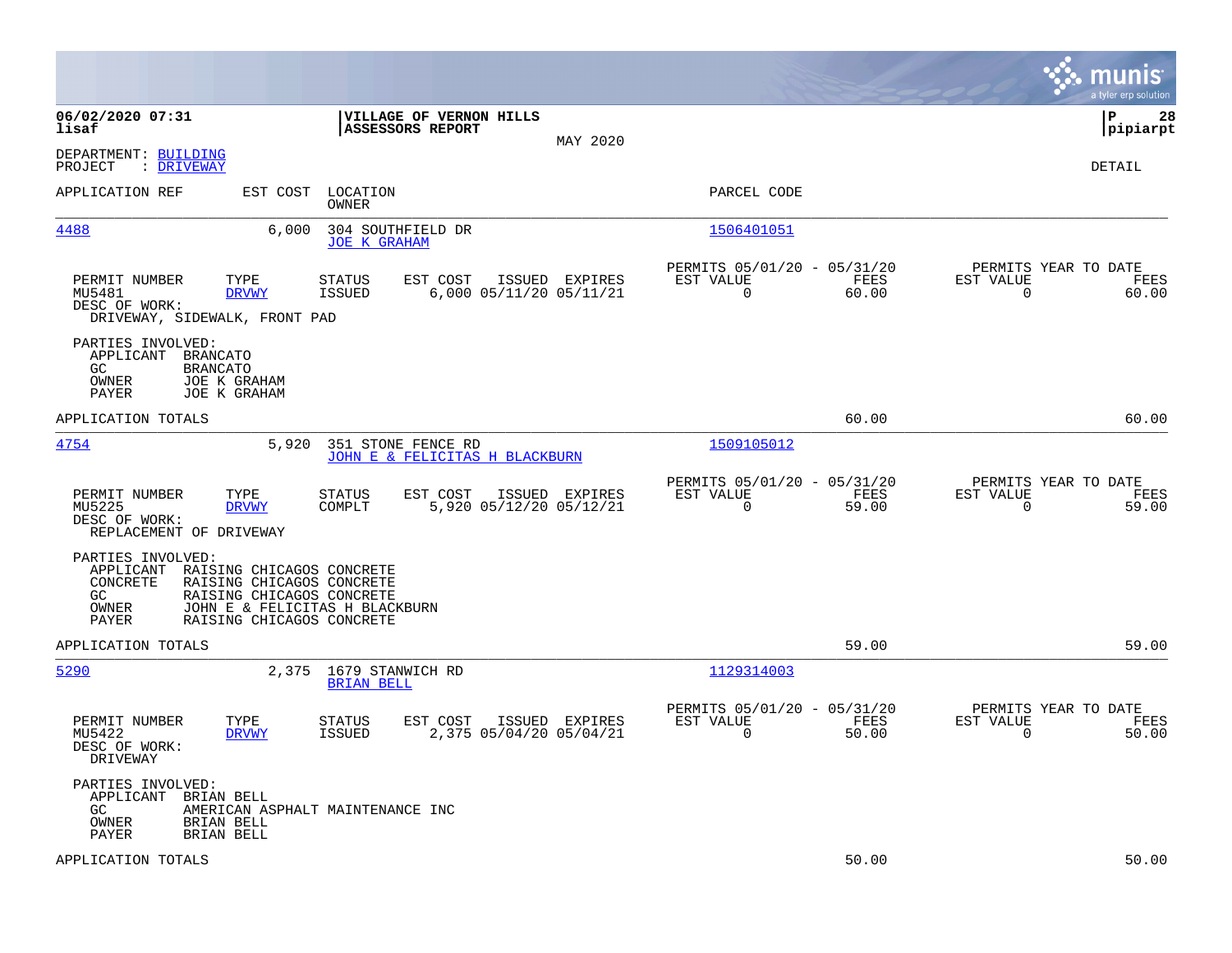|                                                                                                                      |                                                                                         |                                                                            | munis<br>a tyler erp solution                                     |
|----------------------------------------------------------------------------------------------------------------------|-----------------------------------------------------------------------------------------|----------------------------------------------------------------------------|-------------------------------------------------------------------|
| 06/02/2020 07:31<br>lisaf                                                                                            | VILLAGE OF VERNON HILLS<br>ASSESSORS REPORT<br>MAY 2020                                 |                                                                            | l P<br>29<br> pipiarpt                                            |
| DEPARTMENT: BUILDING<br>PROJECT<br>: DRIVEWAY                                                                        |                                                                                         |                                                                            | DETAIL                                                            |
| APPLICATION REF                                                                                                      | EST COST<br>LOCATION<br><b>OWNER</b>                                                    | PARCEL CODE                                                                |                                                                   |
| 5330                                                                                                                 | 2,900<br>1741 SAINT ANDREW DR<br><b>MARLON GARCIA</b>                                   | 1129312004                                                                 |                                                                   |
| PERMIT NUMBER<br>TYPE<br>MU5447<br><b>DRVWY</b><br>DESC OF WORK:<br>DRIVEWAY                                         | EST COST<br><b>STATUS</b><br>ISSUED EXPIRES<br>ISSUED<br>2,900 05/07/20 05/07/21        | PERMITS 05/01/20 - 05/31/20<br>EST VALUE<br>FEES<br>0<br>50.00             | PERMITS YEAR TO DATE<br>EST VALUE<br>FEES<br>$\mathbf 0$<br>50.00 |
| PARTIES INVOLVED:<br>APPLICANT<br>MARLON GARCIA<br>GC<br>OWNER<br>MARLON GARCIA<br><b>MARLON GARCIA</b><br>PAYER     | AMERICAN ASPHALT MAINTENANCE INC                                                        |                                                                            |                                                                   |
| APPLICATION TOTALS                                                                                                   |                                                                                         | 50.00                                                                      | 50.00                                                             |
| 5332                                                                                                                 | 1,920<br>307 RICHMOND PL<br><b>ELMAR DAVE</b>                                           | 1508405005                                                                 |                                                                   |
| PERMIT NUMBER<br>TYPE<br>MU5446<br><b>DRVWY</b><br>DESC OF WORK:<br>DRIVEWAY                                         | <b>STATUS</b><br>EST COST<br>ISSUED EXPIRES<br>1,920 05/07/20 05/07/21<br>ISSUED        | PERMITS 05/01/20 - 05/31/20<br>EST VALUE<br>FEES<br>$\Omega$<br>50.00      | PERMITS YEAR TO DATE<br>EST VALUE<br>FEES<br>$\Omega$<br>50.00    |
| PARTIES INVOLVED:<br>APPLICANT<br>ELMAR DAVE<br>GC.<br>GRADE A ASPHALT<br>OWNER<br>ELMAR DAVE<br>PAYER<br>ELMAR DAVE |                                                                                         |                                                                            |                                                                   |
| APPLICATION TOTALS                                                                                                   |                                                                                         | 50.00                                                                      | 50.00                                                             |
| 5448                                                                                                                 | 5,000<br>909 CREEK BEND DR<br><b>ABHAY MALPANI</b>                                      | 1516102012                                                                 |                                                                   |
| PERMIT NUMBER<br>TYPE<br>MU5504<br><b>DRVWY</b><br>DESC OF WORK:<br>CONCRETE DRIVEWAY AND APRON                      | EST COST<br>ISSUED EXPIRES<br><b>STATUS</b><br><b>ISSUED</b><br>5,000 05/12/20 05/12/21 | PERMITS 05/01/20 - 05/31/20<br>EST VALUE<br><b>FEES</b><br>$\Omega$<br>.00 | PERMITS YEAR TO DATE<br>EST VALUE<br>FEES<br>$\mathbf 0$<br>.00   |
| PARTIES INVOLVED:<br>APPLICANT VH PUBLIC WORKS<br>GC.<br>VH PUBLIC WORKS<br>OWNER<br>ABHAY MALPANI                   |                                                                                         |                                                                            |                                                                   |
| APPLICATION TOTALS                                                                                                   |                                                                                         | .00                                                                        | .00                                                               |
| 5451                                                                                                                 | 1,920 305 RICHMOND PL                                                                   | 1508405006                                                                 |                                                                   |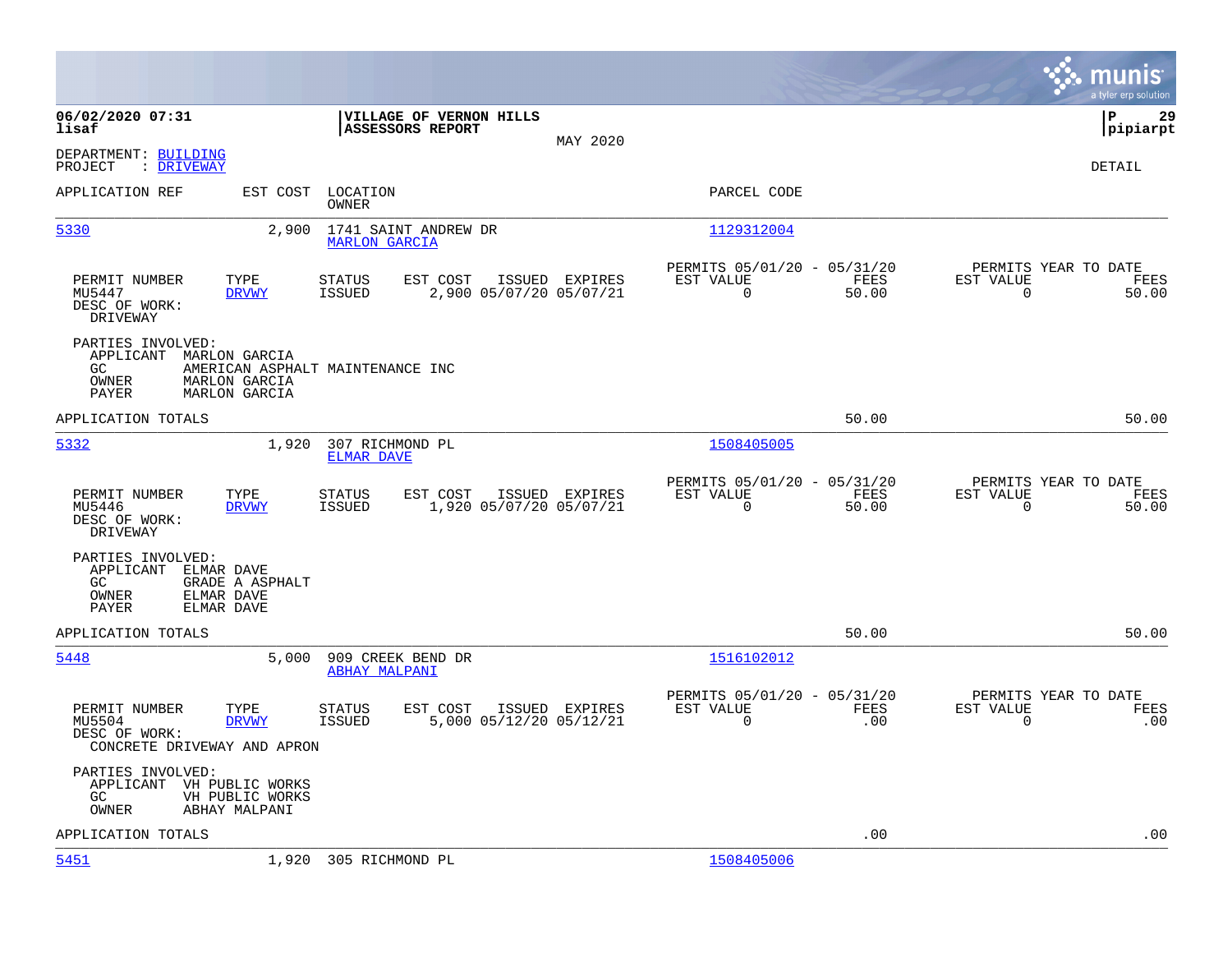|                                                                                                                                                          |                                                                                  |                                           |                     |                                                         |                 |                                               | munis<br>a tyler erp solution |
|----------------------------------------------------------------------------------------------------------------------------------------------------------|----------------------------------------------------------------------------------|-------------------------------------------|---------------------|---------------------------------------------------------|-----------------|-----------------------------------------------|-------------------------------|
| 06/02/2020 07:31<br>lisaf                                                                                                                                | VILLAGE OF VERNON HILLS<br><b>ASSESSORS REPORT</b><br>SCOTT & MICHELLE D COMITOR |                                           |                     |                                                         |                 |                                               | ΙP<br>30<br> pipiarpt         |
| TYPE<br>PERMIT NUMBER                                                                                                                                    | <b>STATUS</b><br>EST COST                                                        | ISSUED                                    | EXPIRES<br>MAY 2020 | PERMITS 05/01/20 - 05/31/20<br>EST VALUE                | FEES            | PERMITS YEAR TO DATE<br>EST VALUE             | FEES                          |
| DEPARTMENT: BUILDING<br>PROJECT<br>: DRIVEWAY                                                                                                            |                                                                                  |                                           |                     |                                                         |                 |                                               | <b>DETAIL</b>                 |
| APPLICATION REF                                                                                                                                          | EST COST LOCATION                                                                |                                           |                     | PARCEL CODE                                             |                 |                                               |                               |
| MU5569<br>FENCE<br>DESC OF WORK:<br>FENCE                                                                                                                | OWNER<br><b>ISSUED</b>                                                           | 1,920 05/29/20 05/29/21                   |                     | $\mathbf 0$                                             | .00             | $\Omega$                                      | .00                           |
| PARTIES INVOLVED:<br>APPLICANT<br>SCOTT & MICHELLE D COMITOR<br>FENCE<br>GRADE A ASPHALT<br>GC<br>GRADE A ASPHALT<br>OWNER<br>SCOTT & MICHELLE D COMITOR |                                                                                  |                                           |                     |                                                         |                 |                                               |                               |
| APPLICATION TOTALS                                                                                                                                       |                                                                                  |                                           |                     |                                                         | .00             |                                               | .00                           |
| 5456<br>5,800                                                                                                                                            | 343 HADDON CIRCLE<br>ROBERT NARDINI                                              |                                           |                     | 1508401043                                              |                 |                                               |                               |
| PERMIT NUMBER<br>TYPE<br>MU5556<br><b>DRVWY</b><br>DESC OF WORK:<br>DRIVEWAY/SIDEWALKS                                                                   | <b>STATUS</b><br>EST COST<br>ISSUED                                              | ISSUED EXPIRES<br>5,800 05/27/20 05/27/21 |                     | PERMITS 05/01/20 - 05/31/20<br>EST VALUE<br>$\mathbf 0$ | FEES<br>58.00   | PERMITS YEAR TO DATE<br>EST VALUE<br>$\Omega$ | FEES<br>58.00                 |
| PARTIES INVOLVED:<br>APPLICANT<br>ROBERT NARDINI<br>GC<br>ROBERT NARDINI<br>OWNER<br>PAYER<br>ROBERT NARDINI                                             | AMERICAN ASPHALT MAINTENANCE INC                                                 |                                           |                     |                                                         |                 |                                               |                               |
| APPLICATION TOTALS<br>PROJECT TOTALS                                                                                                                     |                                                                                  |                                           |                     | 0                                                       | 58.00<br>327.00 | $\Omega$                                      | 58.00<br>327.00               |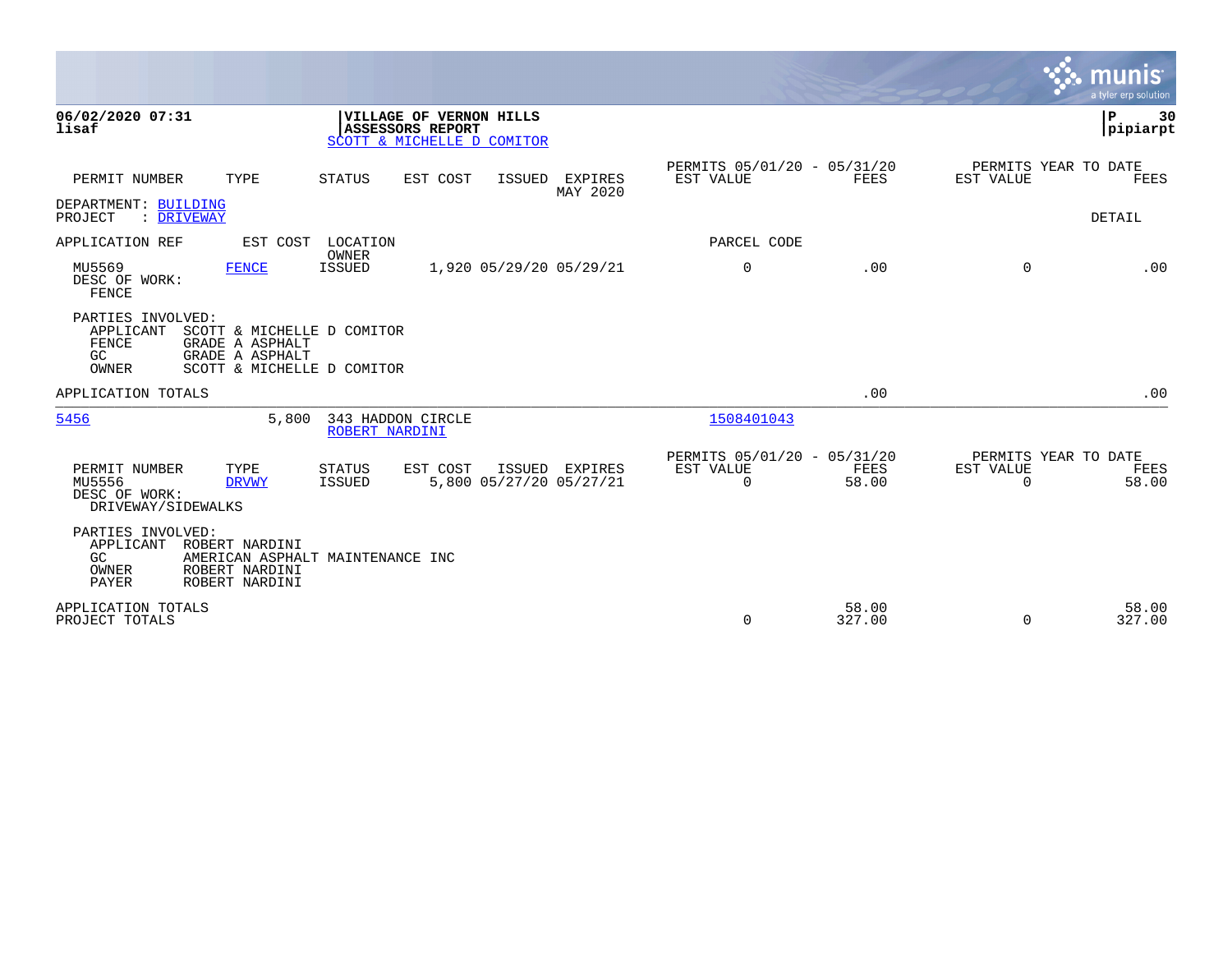|                                                                                                                                                                                                           |                                                                          | munis<br>a tyler erp solution                                     |
|-----------------------------------------------------------------------------------------------------------------------------------------------------------------------------------------------------------|--------------------------------------------------------------------------|-------------------------------------------------------------------|
| 06/02/2020 07:31<br>VILLAGE OF VERNON HILLS<br>ASSESSORS REPORT<br>lisaf<br>MAY 2020                                                                                                                      |                                                                          | l P<br>31<br> pipiarpt                                            |
| DEPARTMENT: BUILDING<br>PROJECT<br>$\colon$ FENCE                                                                                                                                                         |                                                                          | DETAIL                                                            |
| APPLICATION REF<br>EST COST<br>LOCATION<br>OWNER                                                                                                                                                          | PARCEL CODE                                                              |                                                                   |
| 5305<br>3,085<br>115 SOUTH DEERPATH DR<br>JULIO C & CONNIE J RODRIGUEZ                                                                                                                                    | 1509103024                                                               |                                                                   |
| PERMIT NUMBER<br>TYPE<br>EST COST<br><b>STATUS</b><br>ISSUED EXPIRES<br>MU5475<br><b>FENCE</b><br><b>ISSUED</b><br>3,085 05/11/20 05/22/21<br>DESC OF WORK:<br>FENCE                                      | PERMITS 05/01/20 - 05/31/20<br>EST VALUE<br>FEES<br>$\Omega$<br>50.00    | PERMITS YEAR TO DATE<br>EST VALUE<br>FEES<br>$\Omega$<br>50.00    |
| PARTIES INVOLVED:<br>APPLICANT<br>FIRST CLASS FENCE<br>FENCE<br>FIRST CLASS FENCE<br>GC<br>JULIO C & CONNIE J RODRIGUEZ<br>OWNER<br>JULIO C & CONNIE J RODRIGUEZ<br>JULIO C & CONNIE J RODRIGUEZ<br>PAYER |                                                                          |                                                                   |
| APPLICATION TOTALS                                                                                                                                                                                        | 50.00                                                                    | 50.00                                                             |
| 5315<br>216 ATLANTIC DR<br>5,600<br>DYAN R FLOOD                                                                                                                                                          | 1505420015                                                               |                                                                   |
| PERMIT NUMBER<br>TYPE<br><b>STATUS</b><br>EST COST<br>ISSUED EXPIRES<br>MU5514<br><b>FENCE</b><br><b>ISSUED</b><br>5,600 05/15/20 05/15/21<br>DESC OF WORK:<br>FENCE                                      | PERMITS 05/01/20 - 05/31/20<br>EST VALUE<br>FEES<br>$\mathbf 0$<br>56.00 | PERMITS YEAR TO DATE<br>EST VALUE<br>FEES<br>$\Omega$<br>56.00    |
| PARTIES INVOLVED:<br>FENCE<br>GOLDEN FENCE INC<br>GOLDEN FENCE INC<br>GC<br>OWNER<br>DYAN R FLOOD                                                                                                         |                                                                          |                                                                   |
| APPLICATION TOTALS                                                                                                                                                                                        | 56.00                                                                    | 56.00                                                             |
| 5322<br>2,000<br>25 MANCHESTER LN<br>EUFEMIO BELTRAN                                                                                                                                                      | 1508207008                                                               |                                                                   |
| PERMIT NUMBER<br>TYPE<br><b>STATUS</b><br>EST COST<br>ISSUED EXPIRES<br>2,000 05/14/20 06/01/21<br>MU5509<br><b>FENCE</b><br><b>ISSUED</b><br>DESC OF WORK:<br>REPLACE CHAIN LINK W CEDAR FENCE           | PERMITS 05/01/20 - 05/31/20<br>EST VALUE<br>FEES<br>0<br>50.00           | PERMITS YEAR TO DATE<br>EST VALUE<br>FEES<br>$\mathbf 0$<br>50.00 |
| PARTIES INVOLVED:<br>APPLICANT EUFEMIO BELTRAN<br>GC<br>EUFEMIO BELTRAN<br>EUFEMIO BELTRAN<br>OWNER<br>PAYER<br>EUFEMIO BELTRAN                                                                           |                                                                          |                                                                   |
| APPLICATION TOTALS                                                                                                                                                                                        | 50.00                                                                    | 50.00                                                             |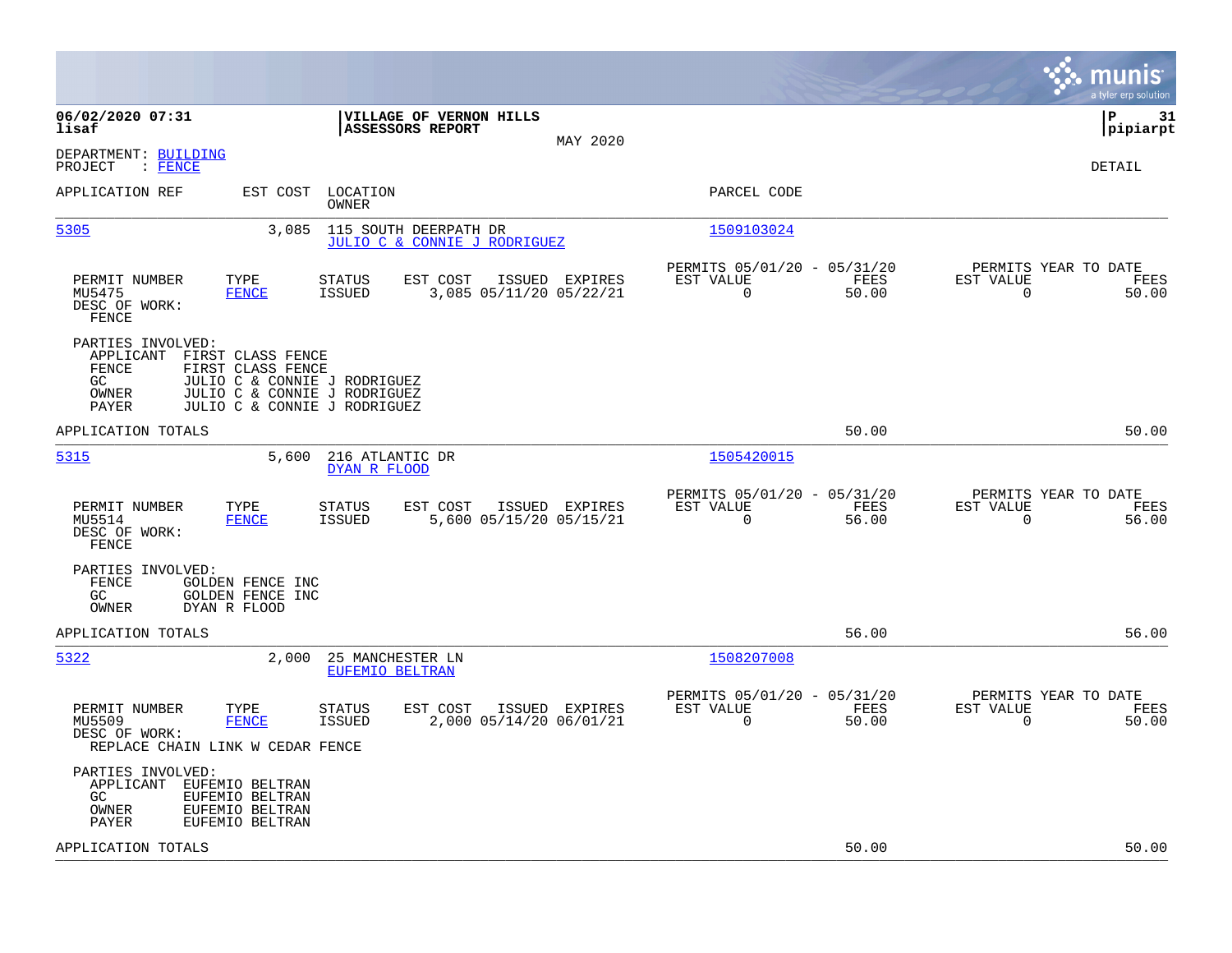|                                                                        |                                                                                                                                       |                                |                                                       |                                             |                                                         |                  |                                                  | munis<br>a tyler erp solution |
|------------------------------------------------------------------------|---------------------------------------------------------------------------------------------------------------------------------------|--------------------------------|-------------------------------------------------------|---------------------------------------------|---------------------------------------------------------|------------------|--------------------------------------------------|-------------------------------|
| 06/02/2020 07:31<br>lisaf<br>5325                                      | 5,842                                                                                                                                 | 304 ALBANY LN                  | VILLAGE OF VERNON HILLS<br>ASSESSORS REPORT           | CHRISTOPHER P & MARIBETH M BETTARELLI       | 1504301005                                              |                  |                                                  | 32<br>IΡ<br> pipiarpt         |
| PERMIT NUMBER                                                          | TYPE                                                                                                                                  | <b>STATUS</b>                  | EST COST                                              | ISSUED EXPIRES<br>MAY 2020                  | PERMITS 05/01/20 - 05/31/20<br>EST VALUE                | FEES             | PERMITS YEAR TO DATE<br>EST VALUE                | FEES                          |
| DEPARTMENT: BUILDING<br>PROJECT<br>$\colon$ FENCE                      |                                                                                                                                       |                                |                                                       |                                             |                                                         |                  |                                                  | DETAIL                        |
| APPLICATION REF                                                        | EST COST                                                                                                                              | LOCATION<br>OWNER              |                                                       |                                             | PARCEL CODE                                             |                  |                                                  |                               |
| MU5520<br>DESC OF WORK:<br>FENCE                                       | <b>FENCE</b>                                                                                                                          | <b>ISSUED</b>                  |                                                       | 5,842 05/18/20 05/18/21                     | 0                                                       | 58.42            | $\mathbf 0$                                      | 58.42                         |
| PARTIES INVOLVED:<br>APPLICANT<br><b>FENCE</b><br>GC<br>OWNER<br>PAYER | PEERLESS ENTERPRISES<br>PEERLESS ENTERPRISES<br>PEERLESS ENTERPRISES<br>CHRISTOPHER P & MARIBETH M BETTARELLI<br>PEERLESS ENTERPRISES |                                |                                                       |                                             |                                                         |                  |                                                  |                               |
| APPLICATION TOTALS                                                     |                                                                                                                                       |                                |                                                       |                                             |                                                         | 58.42            |                                                  | 58.42                         |
| 5346                                                                   | 186,000                                                                                                                               |                                | 1350 NORTH MILWAUKEE AVE<br>LOYOLA UNIVERSITY CHICAGO |                                             | 1133205072                                              |                  |                                                  |                               |
| PERMIT NUMBER<br>MU5416<br>DESC OF WORK:<br>CUNEO FENCING              | TYPE<br><b>FENCE</b>                                                                                                                  | <b>STATUS</b><br><b>ISSUED</b> | EST COST                                              | ISSUED EXPIRES<br>186,000 05/01/20 05/01/21 | PERMITS 05/01/20 - 05/31/20<br>EST VALUE<br>0           | FEES<br>1,860.00 | PERMITS YEAR TO DATE<br>EST VALUE<br>$\mathbf 0$ | FEES<br>1,860.00              |
| PARTIES INVOLVED:<br>APPLICANT ARONSON FENCE<br>FENCE<br>GC.<br>OWNER  | ARONSON FENCE<br>LOUIS B & LORI H MITCHELL<br>LOYOLA UNIVERSITY CHICAGO                                                               |                                |                                                       |                                             |                                                         |                  |                                                  |                               |
| APPLICATION TOTALS                                                     |                                                                                                                                       |                                |                                                       |                                             |                                                         | 1,860.00         |                                                  | 1,860.00                      |
| 5349                                                                   | 2,600                                                                                                                                 | 313 SHEFFIELD LN               | MONTE R & GITA F GOSS                                 |                                             | 1508408002                                              |                  |                                                  |                               |
| PERMIT NUMBER<br>MU5508<br>DESC OF WORK:<br>FENCE                      | TYPE<br><b>FENCE</b>                                                                                                                  | <b>STATUS</b><br><b>ISSUED</b> | EST COST                                              | ISSUED EXPIRES<br>2,600 05/13/20 05/13/21   | PERMITS 05/01/20 - 05/31/20<br>EST VALUE<br>$\mathbf 0$ | FEES<br>50.00    | PERMITS YEAR TO DATE<br>EST VALUE<br>$\mathbf 0$ | FEES<br>50.00                 |
| PARTIES INVOLVED:<br>APPLICANT<br>FENCE<br>GC<br>OWNER<br>PAYER        | MONTE R & GITA F GOSS<br><b>ASPEN FENCE</b><br>MONTE R & GITA F GOSS<br>MONTE R & GITA F GOSS<br>MONTE R & GITA F GOSS                |                                |                                                       |                                             |                                                         |                  |                                                  |                               |
| APPLICATION TOTALS                                                     |                                                                                                                                       |                                |                                                       |                                             |                                                         | 50.00            |                                                  | 50.00                         |

**College**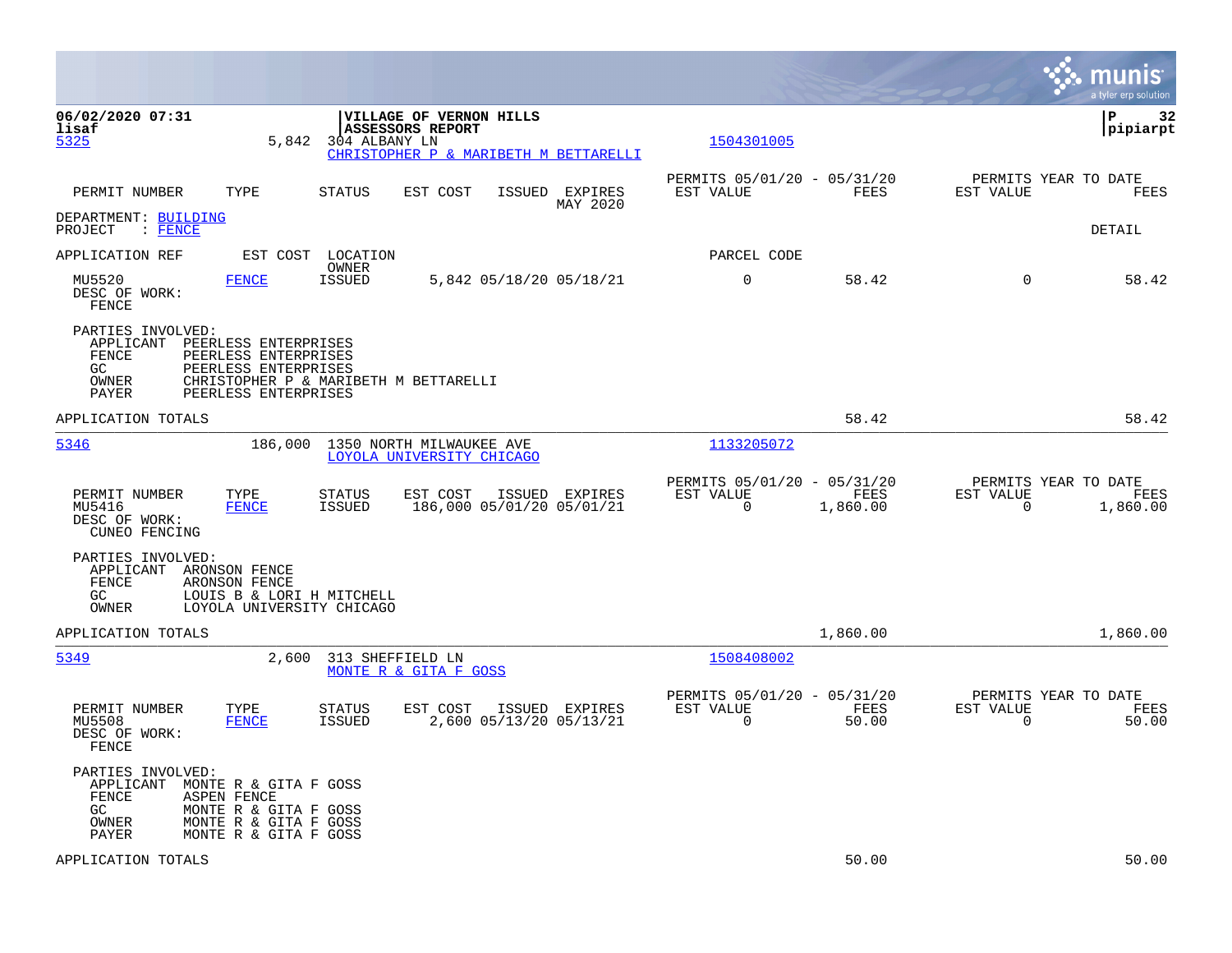|                                                                                                                                                                     |                                                                                         |                                                                | munis<br>a tyler erp solution                                     |
|---------------------------------------------------------------------------------------------------------------------------------------------------------------------|-----------------------------------------------------------------------------------------|----------------------------------------------------------------|-------------------------------------------------------------------|
| 06/02/2020 07:31<br>lisaf                                                                                                                                           | VILLAGE OF VERNON HILLS<br>ASSESSORS REPORT                                             |                                                                | P<br>33<br> pipiarpt                                              |
| DEPARTMENT: BUILDING<br>$:$ FENCE<br>PROJECT                                                                                                                        | MAY 2020                                                                                |                                                                | DETAIL                                                            |
| APPLICATION REF<br>EST COST                                                                                                                                         | LOCATION<br><b>OWNER</b>                                                                | PARCEL CODE                                                    |                                                                   |
| 5364<br>5,600                                                                                                                                                       | 143 ANNAPOLIS DR<br>CHRISTOPHER H WALLS                                                 | 1505412003                                                     |                                                                   |
| PERMIT NUMBER<br>TYPE<br>MU5547<br><b>FENCE</b><br>DESC OF WORK:<br>FENCE                                                                                           | EST COST<br>ISSUED EXPIRES<br>STATUS<br><b>ISSUED</b><br>5,600 05/26/20 05/26/21        | PERMITS 05/01/20 - 05/31/20<br>EST VALUE<br>FEES<br>0<br>56.00 | PERMITS YEAR TO DATE<br>EST VALUE<br>FEES<br>56.00<br>0           |
| PARTIES INVOLVED:<br>APPLICANT AZTEC FENCE COMPANY<br>FENCE<br>AZTEC FENCE COMPANY<br>GC<br>AZTEC FENCE COMPANY<br>OWNER<br>CHRISTOPHER H WALLS                     |                                                                                         |                                                                |                                                                   |
| APPLICATION TOTALS                                                                                                                                                  |                                                                                         | 56.00                                                          | 56.00                                                             |
| 5382<br>2,040                                                                                                                                                       | 8 SAINT IVES LN<br><b>SHIBV VARGHESE</b>                                                | 1504312008                                                     |                                                                   |
| TYPE<br>PERMIT NUMBER<br>MU5549<br><b>FENCE</b><br>DESC OF WORK:                                                                                                    | EST COST<br>ISSUED EXPIRES<br><b>STATUS</b><br>2,040 05/26/20 05/26/21<br><b>ISSUED</b> | PERMITS 05/01/20 - 05/31/20<br>EST VALUE<br>FEES<br>0<br>50.00 | PERMITS YEAR TO DATE<br>EST VALUE<br>FEES<br>$\mathbf 0$<br>50.00 |
| FENCE<br>PARTIES INVOLVED:<br>APPLICANT<br>PEERLESS FENCE<br>FENCE<br>PEERLESS FENCE<br>GC.<br>PEERLESS FENCE<br>SHIBV VARGHESE<br>OWNER<br>PAYER<br>PEERLESS FENCE |                                                                                         |                                                                |                                                                   |
| APPLICATION TOTALS                                                                                                                                                  |                                                                                         | 50.00                                                          | 50.00                                                             |
| 5383<br>1,640                                                                                                                                                       | 6 SAINT IVES LN<br><b>SCOTT MILLER</b>                                                  | 1504312007                                                     |                                                                   |
| PERMIT NUMBER<br>TYPE<br>MU5543<br><b>FENCE</b><br>DESC OF WORK:<br>FENCE                                                                                           | <b>STATUS</b><br>EST COST<br>ISSUED EXPIRES<br>1,640 05/26/20 05/26/21<br>ISSUED        | PERMITS 05/01/20 - 05/31/20<br>EST VALUE<br>FEES<br>0<br>50.00 | PERMITS YEAR TO DATE<br>EST VALUE<br>FEES<br>$\mathbf 0$<br>50.00 |
| PARTIES INVOLVED:<br>APPLICANT<br>PEERLESS FENCE<br>FENCE<br>PEERLESS FENCE<br>GC.<br>SCOTT MILLER<br><b>SCOTT MILLER</b><br>OWNER<br>SCOTT MILLER<br>PAYER         |                                                                                         |                                                                |                                                                   |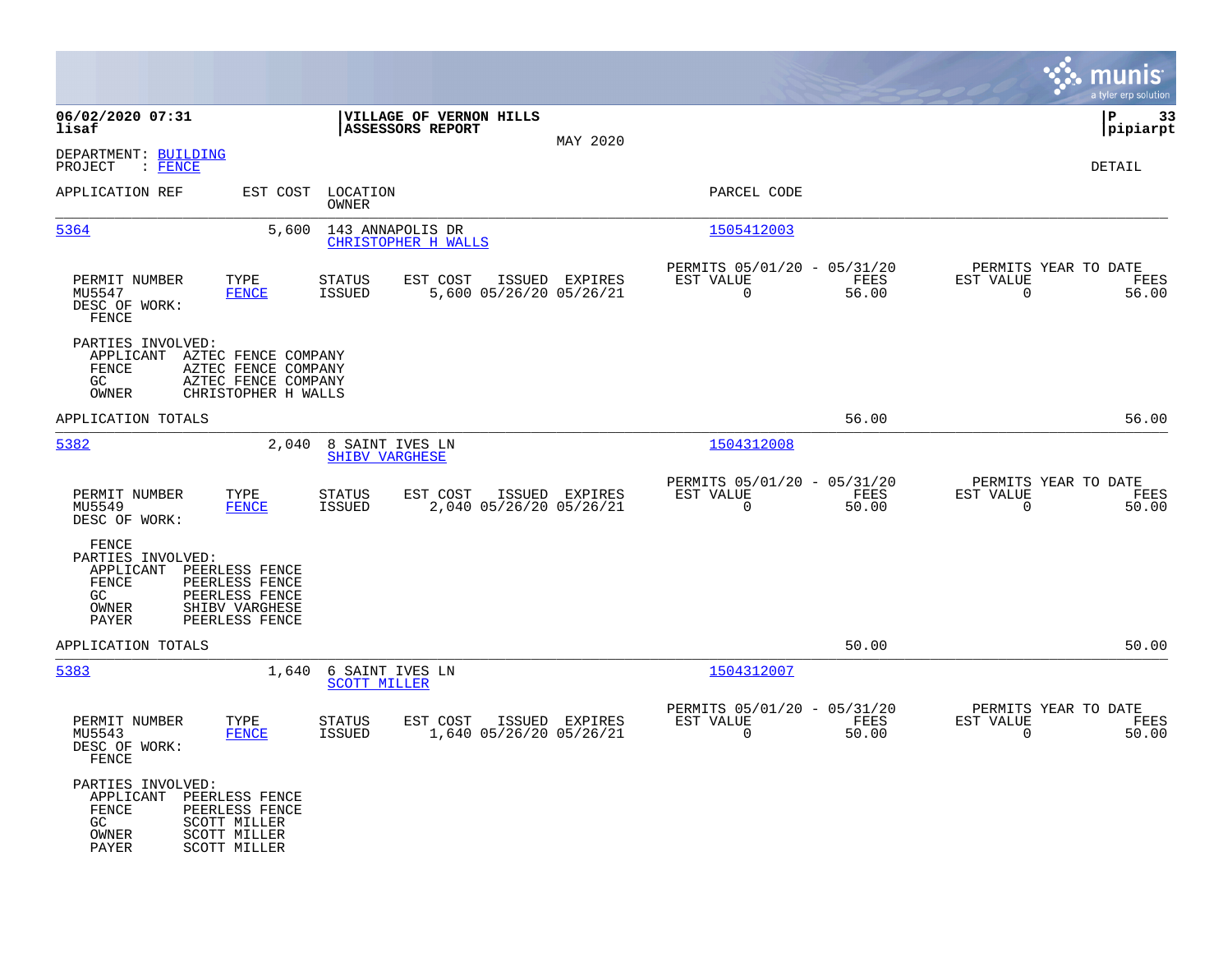|                                                                 |                                                                                                              |                                   |                                             |                |                                                            |                      |                                                  | munis<br>a tyler erp solution   |
|-----------------------------------------------------------------|--------------------------------------------------------------------------------------------------------------|-----------------------------------|---------------------------------------------|----------------|------------------------------------------------------------|----------------------|--------------------------------------------------|---------------------------------|
| 06/02/2020 07:31<br>lisaf<br>APPLICATION TOTALS                 |                                                                                                              |                                   | VILLAGE OF VERNON HILLS<br>ASSESSORS REPORT | MAY 2020       |                                                            | 50.00                |                                                  | l P<br>34<br> pipiarpt<br>50.00 |
| DEPARTMENT: BUILDING<br>PROJECT<br>: FENCE                      |                                                                                                              |                                   |                                             |                |                                                            |                      |                                                  | DETAIL                          |
| APPLICATION REF                                                 |                                                                                                              | EST COST LOCATION<br><b>OWNER</b> |                                             |                | PARCEL CODE                                                |                      |                                                  |                                 |
| 5417                                                            | 3,000                                                                                                        | 99 DEPOT ST                       | ORLANDO & LUCY LEDEZMA                      |                | 1509304003                                                 |                      |                                                  |                                 |
| PERMIT NUMBER<br>MU5507<br>DESC OF WORK:<br>FENCE               | TYPE<br><b>FENCE</b>                                                                                         | STATUS<br><b>ISSUED</b>           | EST COST<br>3,000 05/13/20 05/13/21         | ISSUED EXPIRES | PERMITS 05/01/20 - 05/31/20<br>EST VALUE<br>$\overline{0}$ | FEES<br>50.00        | PERMITS YEAR TO DATE<br>EST VALUE<br>$\mathbf 0$ | FEES<br>50.00                   |
| PARTIES INVOLVED:<br>APPLICANT<br>GC<br>OWNER<br>PAYER          | ORLANDO & LUCY LEDEZMA<br>FREDDIE & BROTHERS LANDSCAPING<br>ORLANDO & LUCY LEDEZMA<br>ORLANDO & LUCY LEDEZMA |                                   |                                             |                |                                                            |                      |                                                  |                                 |
| APPLICATION TOTALS                                              |                                                                                                              |                                   |                                             |                |                                                            | 50.00                |                                                  | 50.00                           |
| 5423                                                            | 899                                                                                                          | <b>JONATHAN LIVERA</b>            | 1041 WEST ROYAL OAK DR                      |                | 1507209008                                                 |                      |                                                  |                                 |
| PERMIT NUMBER<br>MU5542<br>DESC OF WORK:<br>FENCE               | TYPE<br><b>FENCE</b>                                                                                         | <b>STATUS</b><br>ISSUED           | EST COST<br>899 05/22/20 05/22/21           | ISSUED EXPIRES | PERMITS 05/01/20 - 05/31/20<br>EST VALUE<br>$\mathbf 0$    | <b>FEES</b><br>30.00 | PERMITS YEAR TO DATE<br>EST VALUE<br>$\mathbf 0$ | FEES<br>30.00                   |
| PARTIES INVOLVED:<br>APPLICANT<br>GC.<br>OWNER<br>PAYER         | JONATHAN LIVERA<br>JONATHAN LIVERA<br>JONATHAN LIVERA<br>JONATHAN LIVERA                                     |                                   |                                             |                |                                                            |                      |                                                  |                                 |
| APPLICATION TOTALS                                              |                                                                                                              |                                   |                                             |                |                                                            | 30.00                |                                                  | 30.00                           |
| 5455                                                            | 3,900                                                                                                        | ROBBY HELLER                      | 261 NORTH FIORE PKY                         |                | 1506409008                                                 |                      |                                                  |                                 |
| PERMIT NUMBER<br>MU5558<br>DESC OF WORK:<br>FENCE               | TYPE<br><b>FENCE</b>                                                                                         | <b>STATUS</b><br>ISSUED           | EST COST<br>3,900 05/27/20 05/27/21         | ISSUED EXPIRES | PERMITS 05/01/20 - 05/31/20<br>EST VALUE<br>$\Omega$       | FEES<br>50.00        | PERMITS YEAR TO DATE<br>EST VALUE<br>$\mathbf 0$ | FEES<br>50.00                   |
| PARTIES INVOLVED:<br>APPLICANT<br>FENCE<br>GC<br>OWNER<br>PAYER | EXPERT FENCE<br>EXPERT FENCE<br>EXPERT FENCE<br>ROBBY HELLER<br>EXPERT FENCE                                 |                                   |                                             |                |                                                            |                      |                                                  |                                 |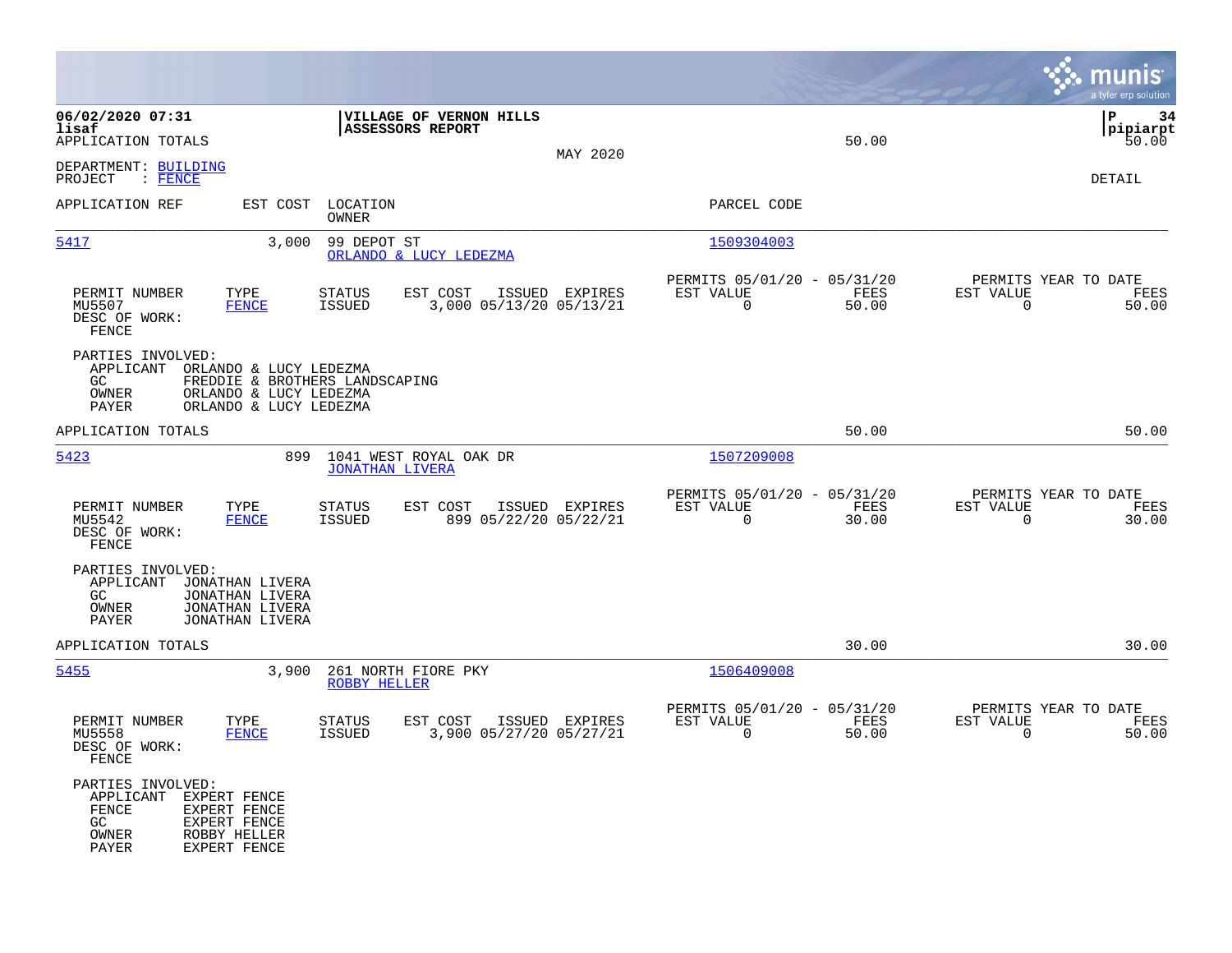|                                                                        |                                                                                    |                                       |                                                    |                                           |                                                         |                   |                          | munis<br>a tyler erp solution         |
|------------------------------------------------------------------------|------------------------------------------------------------------------------------|---------------------------------------|----------------------------------------------------|-------------------------------------------|---------------------------------------------------------|-------------------|--------------------------|---------------------------------------|
| 06/02/2020 07:31<br>lisaf<br>APPLICATION TOTALS                        |                                                                                    |                                       | VILLAGE OF VERNON HILLS<br><b>ASSESSORS REPORT</b> | MAY 2020                                  |                                                         | 50.00             |                          | P<br>35<br> pipiarpt<br>50.00         |
| DEPARTMENT: BUILDING<br>PROJECT<br>$:$ FENCE                           |                                                                                    |                                       |                                                    |                                           |                                                         |                   |                          | <b>DETAIL</b>                         |
| APPLICATION REF                                                        | EST COST                                                                           | LOCATION<br>OWNER                     |                                                    |                                           | PARCEL CODE                                             |                   |                          |                                       |
| 5470                                                                   | 2,136                                                                              | MICHAEL ZBYLUT                        | 404 CHESTERFIELD LN                                |                                           | 1508403010                                              |                   |                          |                                       |
| PERMIT NUMBER<br>MU5563<br>DESC OF WORK:<br>FENCE                      | TYPE<br><b>FENCE</b>                                                               | <b>STATUS</b><br>ISSUED               | EST COST                                           | ISSUED EXPIRES<br>2,136 05/28/20 05/28/21 | PERMITS 05/01/20 - 05/31/20<br>EST VALUE<br>$\mathbf 0$ | FEES<br>50.00     | EST VALUE<br>$\Omega$    | PERMITS YEAR TO DATE<br>FEES<br>50.00 |
| PARTIES INVOLVED:<br>APPLICANT<br>FENCE<br>GC<br>OWNER<br><b>PAYER</b> | ARTEAGA FENCE<br>ARTEAGA FENCE<br>ARTEAGA FENCE<br>MICHAEL ZBYLUT<br>ARTEAGA FENCE |                                       |                                                    |                                           |                                                         |                   |                          |                                       |
| APPLICATION TOTALS                                                     |                                                                                    |                                       |                                                    |                                           |                                                         | 50.00             |                          | 50.00                                 |
| 5484                                                                   | 2,631                                                                              | 205 ALPINE DR<br><b>AARON HERMANN</b> |                                                    |                                           | 1505422004                                              |                   |                          |                                       |
| PERMIT NUMBER<br>MU5554<br>DESC OF WORK:<br>FENCE                      | TYPE<br><b>FENCE</b>                                                               | <b>STATUS</b><br><b>ISSUED</b>        | EST COST                                           | ISSUED EXPIRES<br>2,631 05/27/20 05/27/21 | PERMITS 05/01/20 - 05/31/20<br>EST VALUE<br>0           | FEES<br>50.00     | EST VALUE<br>$\mathbf 0$ | PERMITS YEAR TO DATE<br>FEES<br>50.00 |
| PARTIES INVOLVED:<br>APPLICANT<br>FENCE<br>GC<br>OWNER<br>PAYER        | ARTEAGA FENCE<br>ARTEAGA FENCE<br>ARTEAGA FENCE<br>AARON HERMANN<br>AARON HERMANN  |                                       |                                                    |                                           |                                                         |                   |                          |                                       |
| APPLICATION TOTALS<br>PROJECT TOTALS                                   |                                                                                    |                                       |                                                    |                                           | 0                                                       | 50.00<br>2,510.42 | $\mathbf 0$              | 50.00<br>2,510.42                     |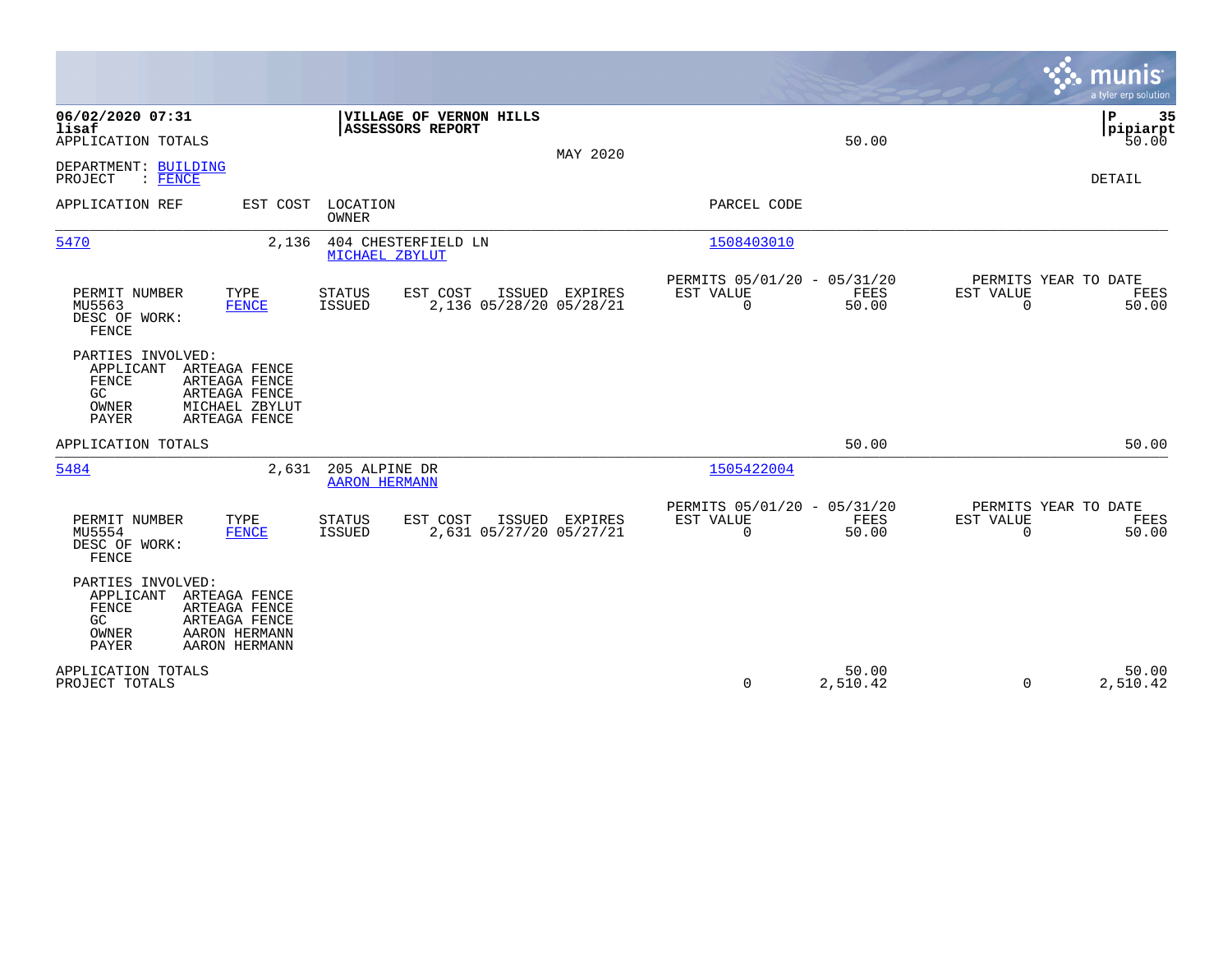|                                                                             |                                                                                                                                                                   |                   |                                                          |          |                                                      |                  |           | <b>munis</b><br>a tyler erp solution   |
|-----------------------------------------------------------------------------|-------------------------------------------------------------------------------------------------------------------------------------------------------------------|-------------------|----------------------------------------------------------|----------|------------------------------------------------------|------------------|-----------|----------------------------------------|
| 06/02/2020 07:31<br>lisaf                                                   |                                                                                                                                                                   |                   | VILLAGE OF VERNON HILLS<br>ASSESSORS REPORT              | MAY 2020 |                                                      |                  |           | 36<br>  P<br> pipiarpt                 |
| DEPARTMENT: BUILDING<br>PROJECT                                             | : FIRE ALARM                                                                                                                                                      |                   |                                                          |          |                                                      |                  |           | DETAIL                                 |
| APPLICATION REF                                                             | EST COST                                                                                                                                                          | LOCATION<br>OWNER |                                                          |          | PARCEL CODE                                          |                  |           |                                        |
| 5317                                                                        | 25,000                                                                                                                                                            |                   | 913 NORTH MILWAUKEE AVENUE 100<br>PASSCO MELODY FARM DST |          | 1134302008                                           |                  |           |                                        |
| PERMIT NUMBER<br>MU5512<br>DESC OF WORK:<br>FIRE ALARM                      | TYPE<br>FIRE ALARM ISSUED                                                                                                                                         | STATUS            | EST COST<br>ISSUED<br>25,000 05/15/20 05/15/21           | EXPIRES  | PERMITS 05/01/20 - 05/31/20<br>EST VALUE<br>$\Omega$ | FEES<br>685.00   | EST VALUE | PERMITS YEAR TO DATE<br>FEES<br>685.00 |
| PARTIES INVOLVED:<br>ALARM<br>APPLICANT<br>GC<br>OCCUPANT<br>OWNER<br>PAYER | SIEMENS INDUSTRY INC<br>SIEMENS INDUSTRY INC<br>SLYCE COAL FIRED PIZZA - VERNON HILLS<br>SLYCE COAL FIRED PIZZA<br>PASSCO MELODY FARM DST<br>SIEMENS INDUSTRY INC |                   | - VERNON HILLS                                           |          |                                                      |                  |           |                                        |
| APPLICATION TOTALS<br>PROJECT TOTALS                                        |                                                                                                                                                                   |                   |                                                          |          | 0                                                    | 685.00<br>685.00 | $\Omega$  | 685.00<br>685.00                       |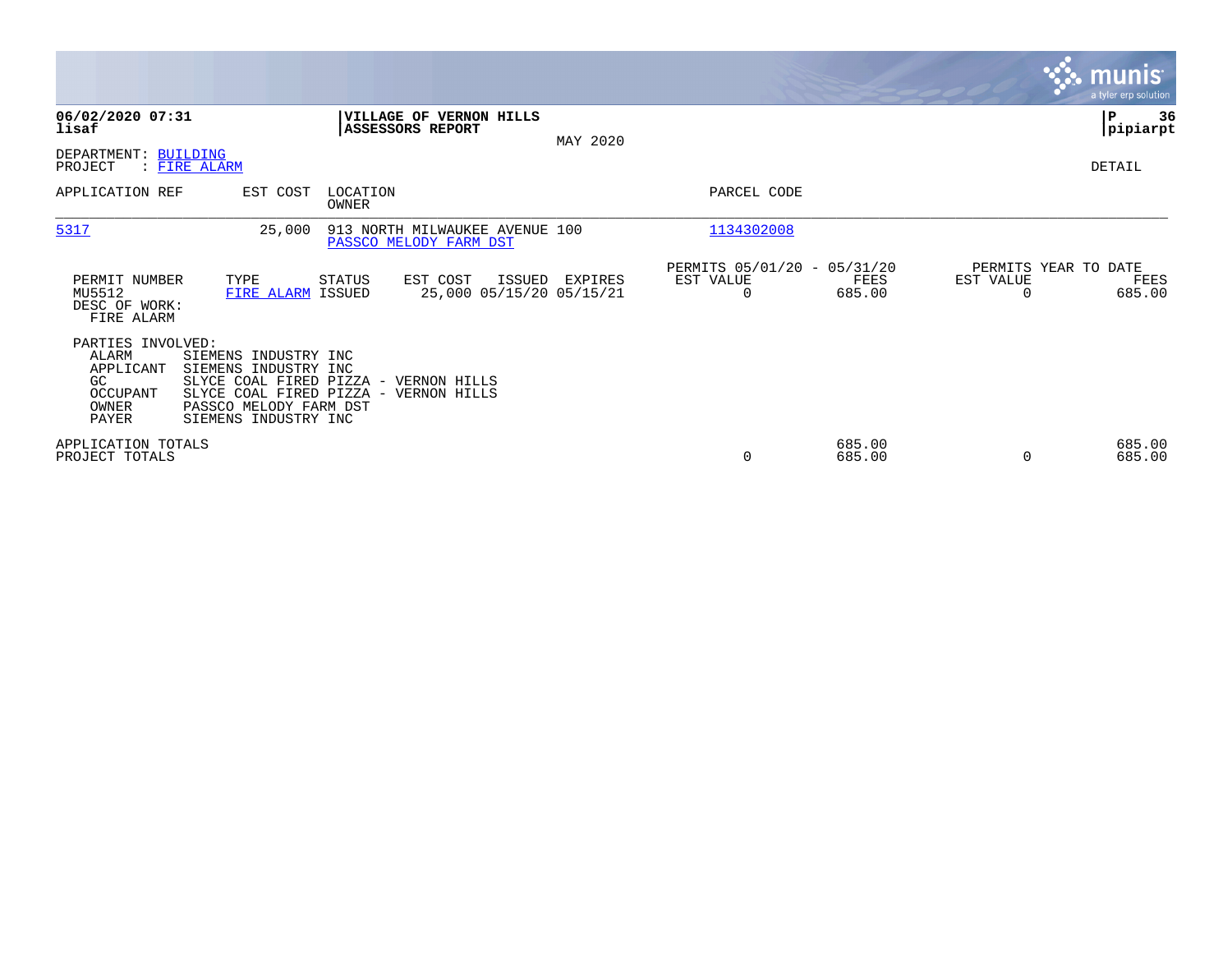|                                                                                                                 |                                                                                     |                                |                                                    |                |                                                            |                |                                                     | munis<br>a tyler erp solution |
|-----------------------------------------------------------------------------------------------------------------|-------------------------------------------------------------------------------------|--------------------------------|----------------------------------------------------|----------------|------------------------------------------------------------|----------------|-----------------------------------------------------|-------------------------------|
| 06/02/2020 07:31<br>lisaf                                                                                       |                                                                                     |                                | VILLAGE OF VERNON HILLS<br><b>ASSESSORS REPORT</b> |                |                                                            |                |                                                     | 37<br>P<br> pipiarpt          |
| DEPARTMENT: BUILDING<br>PROJECT<br>: FIRE SPRINKLER                                                             |                                                                                     |                                |                                                    | MAY 2020       |                                                            |                |                                                     | DETAIL                        |
| APPLICATION REF                                                                                                 | EST COST                                                                            | LOCATION<br>OWNER              |                                                    |                | PARCEL CODE                                                |                |                                                     |                               |
| 5311                                                                                                            | 10,430                                                                              | PLACEHOLDER                    | 1303 GARDEN VIEW DRIVE                             |                | 1133205069                                                 |                |                                                     |                               |
| PERMIT NUMBER<br>MU5540<br>DESC OF WORK:<br>FIRE SPRINKLERS                                                     | TYPE<br>FIRE SPR                                                                    | STATUS<br>ISSUED               | EST COST<br>10,430 05/22/20 05/22/21               | ISSUED EXPIRES | PERMITS 05/01/20 - 05/31/20<br>EST VALUE<br>$\overline{0}$ | FEES<br>304.30 | PERMITS YEAR TO DATE<br>EST VALUE<br>$\overline{0}$ | FEES<br>304.30                |
| PARTIES INVOLVED:<br>APPLICANT NOVA FIRE PROTECTION<br>FIRE SPRIN NOVA FIRE PROTECTION<br>GC<br>OWNER<br>PAYER  | NOVA FIRE PROTECTION<br>PLACEHOLDER<br>NOVA FIRE PROTECTION                         |                                |                                                    |                |                                                            |                |                                                     |                               |
| APPLICATION TOTALS                                                                                              |                                                                                     |                                |                                                    |                |                                                            | 304.30         |                                                     | 304.30                        |
| 5312                                                                                                            | 13,500                                                                              | PLACEHOLDER                    | 542 COUNCIL CIRCLE                                 |                | 1133205037                                                 |                |                                                     |                               |
| PERMIT NUMBER<br>MU5541<br>DESC OF WORK:<br>FIRE SPRINKLERS                                                     | TYPE<br>FIRE SPR                                                                    | STATUS<br>ISSUED               | EST COST<br>13,500 05/22/20 05/22/21               | ISSUED EXPIRES | PERMITS 05/01/20 - 05/31/20<br>EST VALUE<br>$\overline{0}$ | FEES<br>335.00 | PERMITS YEAR TO DATE<br>EST VALUE<br>$\Omega$       | FEES<br>335.00                |
| PARTIES INVOLVED:<br>APPLICANT NOVA FIRE PROTECTION<br>FIRE SPRIN NOVA FIRE PROTECTION<br>GC.<br>OWNER<br>PAYER | NOVA FIRE PROTECTION<br>PLACEHOLDER<br>NOVA FIRE PROTECTION                         |                                |                                                    |                |                                                            |                |                                                     |                               |
| APPLICATION TOTALS                                                                                              |                                                                                     |                                |                                                    |                |                                                            | 335.00         |                                                     | 335.00                        |
| 5379                                                                                                            |                                                                                     | PLACEHOLDER                    | 14,200 531 COUNCIL CIRCLE                          |                | 1133213010                                                 |                |                                                     |                               |
| PERMIT NUMBER<br>MU5546<br>DESC OF WORK:<br>FIRE SPRINKLERS                                                     | TYPE<br><b>FIRE SPR</b>                                                             | <b>STATUS</b><br><b>ISSUED</b> | EST COST<br>14,200 05/26/20 05/26/21               | ISSUED EXPIRES | PERMITS 05/01/20 - 05/31/20<br>EST VALUE<br>0              | FEES<br>342.00 | PERMITS YEAR TO DATE<br>EST VALUE<br>0              | FEES<br>342.00                |
| PARTIES INVOLVED:<br>APPLICANT NOVA FIRE PROTECTION<br>FENCE<br>GC<br>OWNER<br>PAYER                            | NOVA FIRE PROTECTION<br>NOVA FIRE PROTECTION<br>PLACEHOLDER<br>NOVA FIRE PROTECTION |                                |                                                    |                |                                                            |                |                                                     |                               |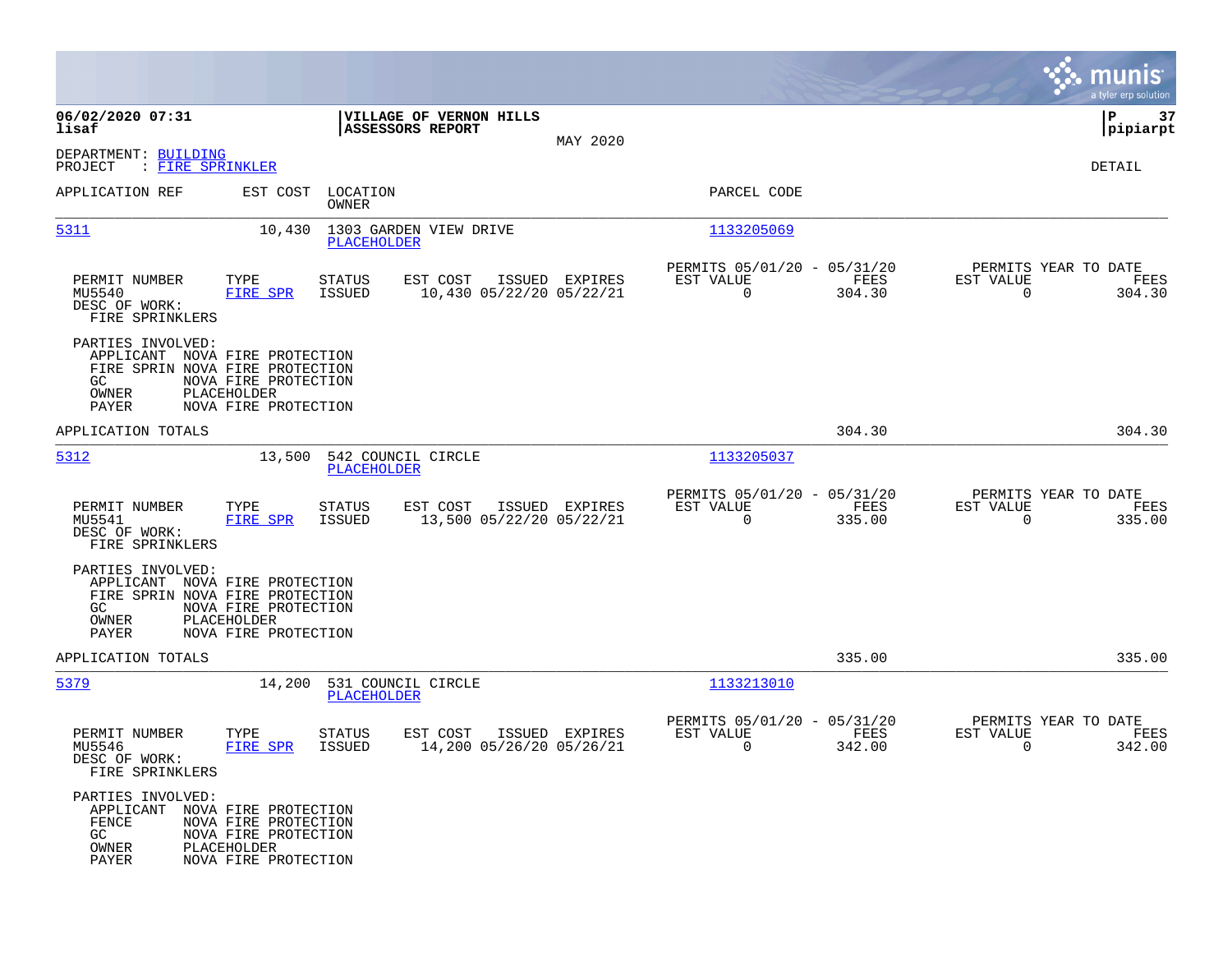|                                                                                                                                                                                                                         |                                                                    |          |                                               |                    | munis <sup>®</sup><br>a tyler erp solution                      |    |
|-------------------------------------------------------------------------------------------------------------------------------------------------------------------------------------------------------------------------|--------------------------------------------------------------------|----------|-----------------------------------------------|--------------------|-----------------------------------------------------------------|----|
| 06/02/2020 07:31<br>lisaf                                                                                                                                                                                               | VILLAGE OF VERNON HILLS<br>ASSESSORS REPORT                        | MAY 2020 |                                               |                    | ∣P<br> pipiarpt                                                 | 38 |
| DEPARTMENT: BUILDING<br>: FIRE SPRINKLER<br>PROJECT                                                                                                                                                                     |                                                                    |          |                                               |                    | DETAIL                                                          |    |
| APPLICATION REF<br>EST COST                                                                                                                                                                                             | LOCATION<br>OWNER                                                  |          | PARCEL CODE                                   |                    |                                                                 |    |
| APPLICATION TOTALS                                                                                                                                                                                                      |                                                                    |          |                                               | 342.00             | 342.00                                                          |    |
| 5384<br>12,700                                                                                                                                                                                                          | 375 NORTH FAIRWAY DR<br><b>199 LLC</b>                             |          | 1504401101                                    |                    |                                                                 |    |
| PERMIT NUMBER<br>TYPE<br>MU5545<br>FIRE SPR<br>DESC OF WORK:<br>INSTALL HOSE STATIONS                                                                                                                                   | EST COST<br>ISSUED<br>STATUS<br>12,700 05/26/20 05/26/21<br>ISSUED | EXPIRES  | PERMITS 05/01/20 - 05/31/20<br>EST VALUE<br>0 | FEES<br>327.00     | PERMITS YEAR TO DATE<br>EST VALUE<br>FEES<br>327.00<br>$\Omega$ |    |
| PARTIES INVOLVED:<br>APPLICANT<br>FOX VALLEY FIRE SYSTEM<br>FIRE SPRIN FOX VALLEY FIRE SYSTEM<br>FOX VALLEY FIRE SYSTEM<br>GC.<br>LEARNING RESOURCES<br>OCCUPANT<br>199 LLC<br>OWNER<br>PAYER<br>FOX VALLEY FIRE SYSTEM |                                                                    |          |                                               |                    |                                                                 |    |
| APPLICATION TOTALS<br>PROJECT TOTALS                                                                                                                                                                                    |                                                                    |          | $\mathbf 0$                                   | 327.00<br>1,308.30 | 327.00<br>0<br>1,308.30                                         |    |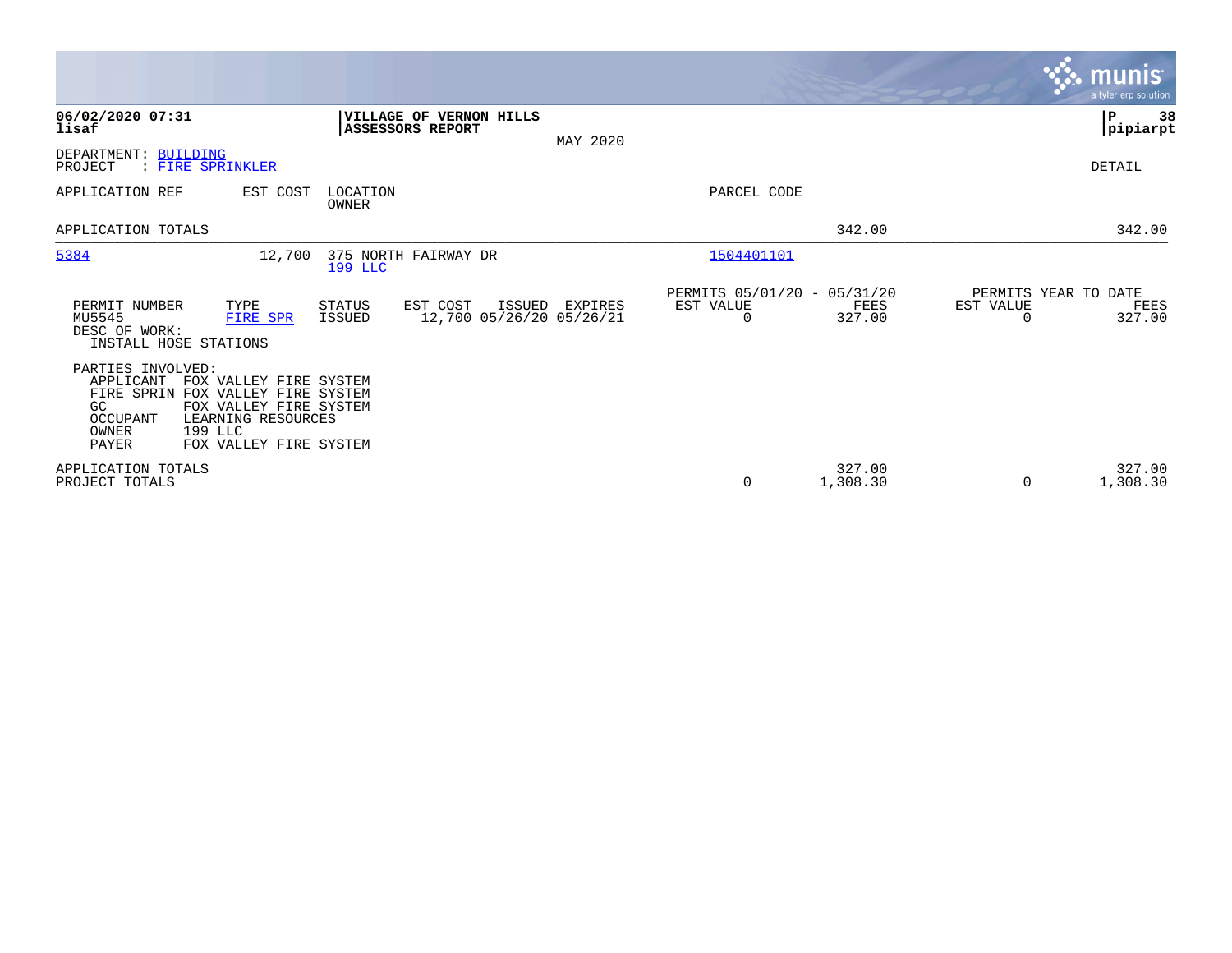|                                                                                                                                                                                                                                                                                                                                                                        |                                                                                                                                                          |                                                                              | munis<br>a tyler erp solution                                            |
|------------------------------------------------------------------------------------------------------------------------------------------------------------------------------------------------------------------------------------------------------------------------------------------------------------------------------------------------------------------------|----------------------------------------------------------------------------------------------------------------------------------------------------------|------------------------------------------------------------------------------|--------------------------------------------------------------------------|
| 06/02/2020 07:31<br>lisaf                                                                                                                                                                                                                                                                                                                                              | VILLAGE OF VERNON HILLS<br>ASSESSORS REPORT                                                                                                              |                                                                              | ΙP<br>39<br> pipiarpt                                                    |
| DEPARTMENT: BUILDING<br>: MISC COMMERCIAL<br>PROJECT                                                                                                                                                                                                                                                                                                                   | MAY 2020                                                                                                                                                 |                                                                              | DETAIL                                                                   |
| APPLICATION REF<br>EST COST                                                                                                                                                                                                                                                                                                                                            | LOCATION<br>OWNER                                                                                                                                        | PARCEL CODE                                                                  |                                                                          |
| 4065<br>2,453,000                                                                                                                                                                                                                                                                                                                                                      | LAKE COUNTY PUBLIC WORKS<br>LAKE COUNTY PUBLIC WORKS DEPARTMENT                                                                                          | 1133302016                                                                   |                                                                          |
| PERMIT NUMBER<br>TYPE<br>MU5559<br>MISC COMM<br>DESC OF WORK:                                                                                                                                                                                                                                                                                                          | EST COST<br>ISSUED EXPIRES<br>STATUS<br>2,453,000 05/28/20 05/28/21<br>ISSUED<br>ELECTRICAL & MECHANICAL UPGRADES AT VARIOUS LCPW LOCATIONS              | PERMITS 05/01/20 - 05/31/20<br>EST VALUE<br>FEES<br>$\mathbf 0$<br>24,530.00 | PERMITS YEAR TO DATE<br>EST VALUE<br>FEES<br>24,530.00<br>$\overline{0}$ |
| PARTIES INVOLVED:<br>APPLICANT DONOHUE & ASSOCIATES<br>J.J. HENDERSON<br>CARPENTER<br>CONCRETE<br>J.J. HENDERSON<br>ELECTRICIA PIEPER ELECTRIC<br>EXCAVATOR J.J. HENDERSON<br>GC<br>J.J. HENDERSON<br>GC<br><b>HVAC</b><br>COMPLETE MECHANICAL<br>INSULATOR LUSE<br>LOW VOLTAG PIEPER ELECTRIC<br><b>OCCUPANT</b><br>OWNER<br>PAYER<br>J.J. HENDERSON<br><b>ROOFER</b> | LAKE COUNTY PUBLIC WORKS DEPARTMENT<br>LAKE COUNTY PUBLIC WORKS DEPARTMENT<br>LAKE COUNTY PUBLIC WORKS DEPARTMENT<br>LAKE COUNTY PUBLIC WORKS DEPARTMENT |                                                                              |                                                                          |
| APPLICATION TOTALS                                                                                                                                                                                                                                                                                                                                                     |                                                                                                                                                          | 24,530.00                                                                    | 24,530.00                                                                |
| 5512                                                                                                                                                                                                                                                                                                                                                                   | 151 EAST TOWNLINE RD<br>$\Omega$<br>GENDELL PARTNERS VERNON HILLS II, LLC                                                                                | 1504109003                                                                   |                                                                          |
| PERMIT NUMBER<br>TYPE<br>MISC COMM<br>MU5561<br>DESC OF WORK:<br>TEMPORARY OUTDOOR SEATING                                                                                                                                                                                                                                                                             | STATUS<br>EST COST<br>ISSUED EXPIRES<br>$0$ 05/28/20 05/28/21<br>ISSUED                                                                                  | PERMITS 05/01/20 - 05/31/20<br>FEES<br>EST VALUE<br>$\Omega$<br>.00          | PERMITS YEAR TO DATE<br>EST VALUE<br>FEES<br>$\Omega$<br>.00             |
| PARTIES INVOLVED:<br>APPLICANT<br>JAMESON'S CHARHOUSE<br>GC<br>JAMESON'S CHARHOUSE<br>OWNER                                                                                                                                                                                                                                                                            | GENDELL PARTNERS VERNON HILLS II, LLC                                                                                                                    |                                                                              |                                                                          |
| APPLICATION TOTALS                                                                                                                                                                                                                                                                                                                                                     |                                                                                                                                                          | .00                                                                          | .00                                                                      |
| 5516                                                                                                                                                                                                                                                                                                                                                                   | $\Omega$<br>281 WEST TOWNLINE RD 150<br>THE TAXMAN CORPORATION                                                                                           | 1505207006                                                                   |                                                                          |
| PERMIT NUMBER<br>TYPE<br>MU5567<br>MISC COMM<br>DESC OF WORK:<br>TEMPORARY SEATING                                                                                                                                                                                                                                                                                     | EST COST<br>ISSUED EXPIRES<br>STATUS<br>ISSUED<br>$0$ 05/28/20 05/28/21                                                                                  | PERMITS 05/01/20 - 05/31/20<br>EST VALUE<br>FEES<br>.00<br>0                 | PERMITS YEAR TO DATE<br>EST VALUE<br>FEES<br>.00<br>0                    |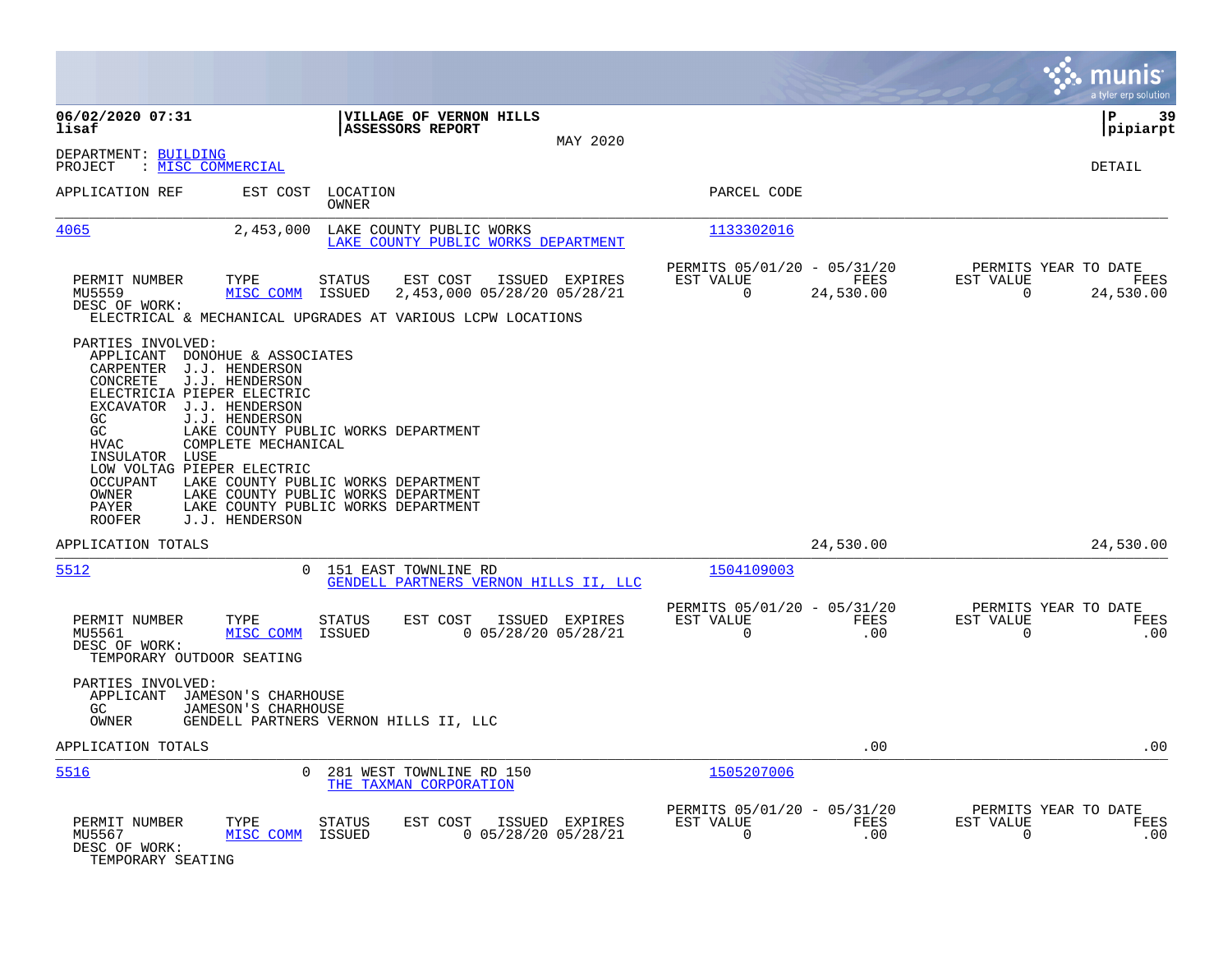|                                                                                                                                                    |                                                                                       |                                                         |             | munis<br>a tyler erp solution                                   |
|----------------------------------------------------------------------------------------------------------------------------------------------------|---------------------------------------------------------------------------------------|---------------------------------------------------------|-------------|-----------------------------------------------------------------|
| 06/02/2020 07:31<br>lisaf                                                                                                                          | VILLAGE OF VERNON HILLS<br>ASSESSORS REPORT                                           |                                                         |             | l P<br>40<br> pipiarpt                                          |
| DEPARTMENT: BUILDING                                                                                                                               |                                                                                       | MAY 2020                                                |             |                                                                 |
| PROJECT<br>: MISC COMMERCIAL                                                                                                                       |                                                                                       |                                                         |             | DETAIL                                                          |
| APPLICATION REF<br>EST COST                                                                                                                        | LOCATION<br><b>OWNER</b>                                                              | PARCEL CODE                                             |             |                                                                 |
| PARTIES INVOLVED:<br>GC.<br>SUSHI KUSHI SAN 3<br>OCCUPANT<br>SUSHI KUSHI SAN 3<br>OWNER<br>THE TAXMAN CORPORATION                                  |                                                                                       |                                                         |             |                                                                 |
| APPLICATION TOTALS                                                                                                                                 |                                                                                       |                                                         | .00         | .00                                                             |
| 5518                                                                                                                                               | $\Omega$<br>307 HAWTHORN CTR<br>CENTENNIAL                                            | 1133401086                                              |             |                                                                 |
| PERMIT NUMBER<br>TYPE<br>MISC COMM<br>MU5568<br>DESC OF WORK:<br>TEMP OUTDOOR DINING                                                               | <b>STATUS</b><br>EST COST<br>ISSUED EXPIRES<br>$0$ 05/29/20 05/29/21<br>ISSUED        | PERMITS 05/01/20 - 05/31/20<br>EST VALUE<br>$\mathbf 0$ | FEES<br>.00 | PERMITS YEAR TO DATE<br>EST VALUE<br>FEES<br>.00<br>$\mathbf 0$ |
| PARTIES INVOLVED:<br>APPLICANT<br>MAGGIANO'S<br>GC<br><b>MAGGIANO'S</b><br>OCCUPANT<br><b>MAGGIANO'S</b><br>OWNER<br>CENTENNIAL                    |                                                                                       |                                                         |             |                                                                 |
| APPLICATION TOTALS                                                                                                                                 |                                                                                       |                                                         | .00         | .00                                                             |
| 5520                                                                                                                                               | 890 NORTH MILWAUKEE AVENUE<br>$\Omega$<br>DENNY'S REALTY INC                          | 1133401014                                              |             |                                                                 |
| PERMIT NUMBER<br>TYPE<br>MISC COMM<br>MU5572<br>DESC OF WORK:<br>OUTDOOR DINING                                                                    | <b>STATUS</b><br>EST COST<br>ISSUED EXPIRES<br>ISSUED<br>$0$ 05/29/20 05/29/21        | PERMITS 05/01/20 - 05/31/20<br>EST VALUE<br>$\mathbf 0$ | FEES<br>.00 | PERMITS YEAR TO DATE<br>EST VALUE<br>FEES<br>.00<br>$\mathbf 0$ |
| PARTIES INVOLVED:<br>APPLICANT<br>DENNY'S REALTY INC<br>DENNY'S REALTY INC<br>GC.<br>OCCUPANT<br>DENNY'S REALTY INC<br>OWNER<br>DENNY'S REALTY INC |                                                                                       |                                                         |             |                                                                 |
| APPLICATION TOTALS                                                                                                                                 |                                                                                       |                                                         | .00         | .00                                                             |
| 5522                                                                                                                                               | 700 NORTH MILWAUKEE AVENUE 132<br>0<br>KIMCO REALTY                                   | 1504201051                                              |             |                                                                 |
| PERMIT NUMBER<br>TYPE<br>MU5573<br>MISC COMM<br>DESC OF WORK:<br>TEMPORARY OUTDOOR SEATING                                                         | <b>STATUS</b><br>EST COST<br>ISSUED EXPIRES<br>$0$ 05/29/20 06/01/21<br><b>ISSUED</b> | PERMITS 05/01/20 - 05/31/20<br>EST VALUE<br>$\mathbf 0$ | FEES<br>.00 | PERMITS YEAR TO DATE<br>EST VALUE<br>FEES<br>$\mathbf 0$<br>.00 |

PARTIES INVOLVED: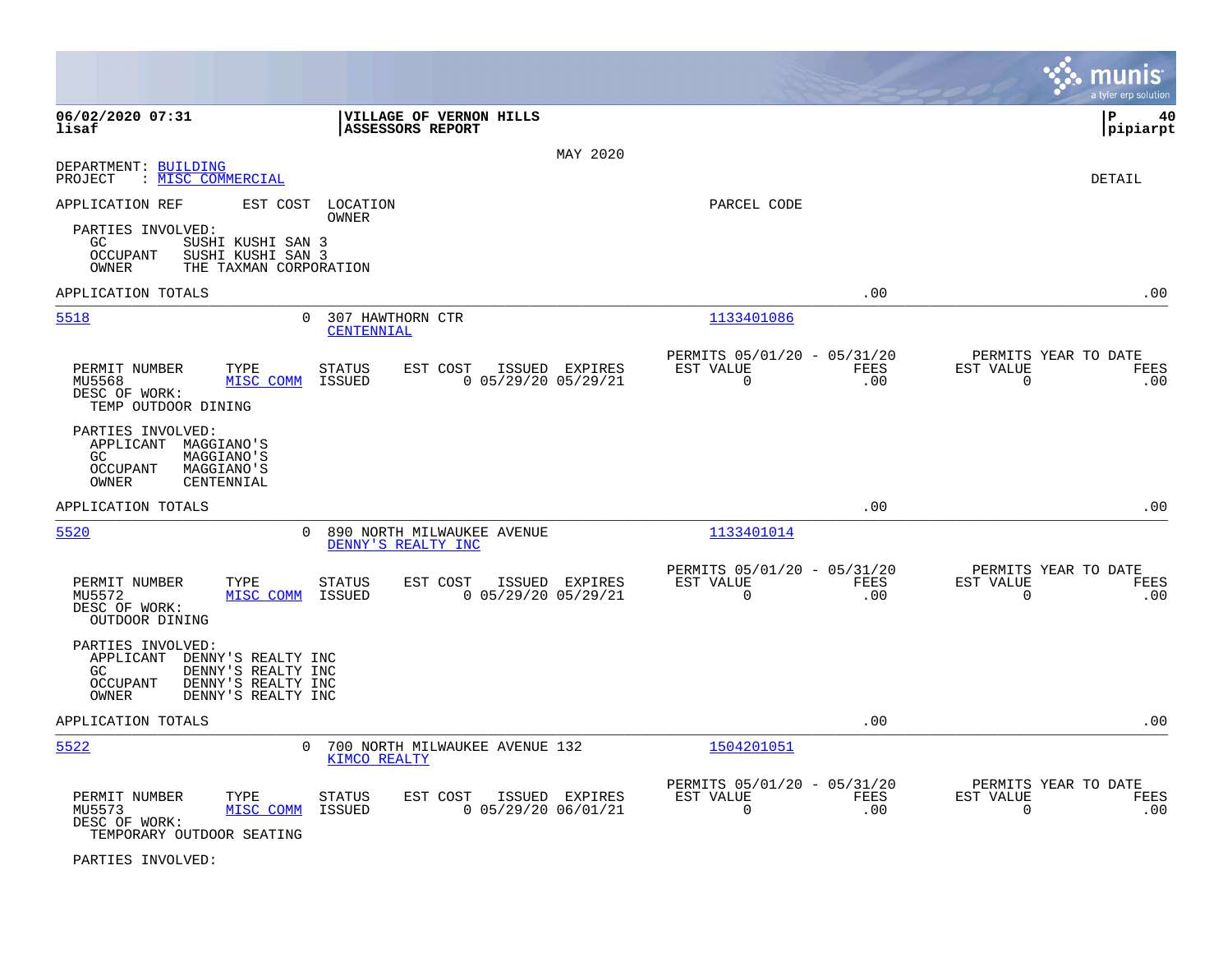|                                                                                                             |                                                                                |                                                                        | munis<br>a tyler erp solution                                   |
|-------------------------------------------------------------------------------------------------------------|--------------------------------------------------------------------------------|------------------------------------------------------------------------|-----------------------------------------------------------------|
| 06/02/2020 07:31<br>lisaf                                                                                   | VILLAGE OF VERNON HILLS<br>ASSESSORS REPORT<br>MAY 2020                        |                                                                        | ΙP<br>41<br> pipiarpt                                           |
| DEPARTMENT: BUILDING<br>: MISC COMMERCIAL<br>PROJECT                                                        |                                                                                |                                                                        | DETAIL                                                          |
| APPLICATION REF<br>EST COST                                                                                 | LOCATION<br>OWNER                                                              | PARCEL CODE                                                            |                                                                 |
| SCOTTY'S ON 21<br>APPLICANT<br>GC.<br>SCOTTY'S ON 21<br>SCOTTY'S ON 21<br>OCCUPANT<br>OWNER<br>KIMCO REALTY |                                                                                |                                                                        |                                                                 |
| APPLICATION TOTALS                                                                                          |                                                                                | .00                                                                    | .00                                                             |
| 5523                                                                                                        | 0 887 NORTH MILWAUKEE AVENUE 300<br>PASSCO MELODY FARM DST                     | 1134302008                                                             |                                                                 |
| PERMIT NUMBER<br>TYPE<br>MU5574<br>MISC COMM<br>DESC OF WORK:<br>TEMPORARY SEATING                          | <b>STATUS</b><br>EST COST<br>ISSUED EXPIRES<br>$0$ 05/29/20 05/29/21<br>ISSUED | PERMITS 05/01/20 - 05/31/20<br>EST VALUE<br>FEES<br>$\Omega$<br>.00    | PERMITS YEAR TO DATE<br>EST VALUE<br>FEES<br>$\Omega$<br>.00    |
| PARTIES INVOLVED:<br>GC<br>INVICTO<br>OCCUPANT<br>INVICTO<br>OWNER<br>PASSCO MELODY FARM DST                |                                                                                |                                                                        |                                                                 |
| APPLICATION TOTALS                                                                                          |                                                                                | .00                                                                    | .00                                                             |
| 5524                                                                                                        | 0 276 HAWTHORN VILLAGE COMMONS<br>US TRUST-BOA-SAM RES                         | 1133302053                                                             |                                                                 |
| PERMIT NUMBER<br>TYPE<br>MISC COMM<br>MU5575<br>DESC OF WORK:<br>TEMPORARY SEATING                          | STATUS<br>EST COST<br>ISSUED EXPIRES<br>$0$ 05/29/20 06/01/21<br>ISSUED        | PERMITS 05/01/20 - 05/31/20<br>EST VALUE<br>FEES<br>$\mathbf 0$<br>.00 | PERMITS YEAR TO DATE<br>EST VALUE<br>FEES<br>$\mathbf 0$<br>.00 |
| PARTIES INVOLVED:<br>GC.<br>TASTY THAI<br>TASTY THAI<br>OCCUPANT<br>OWNER<br>US TRUST-BOA-SAM RES           |                                                                                |                                                                        |                                                                 |
| APPLICATION TOTALS<br>PROJECT TOTALS                                                                        |                                                                                | .00<br>0<br>24,530.00                                                  | .00<br>24,530.00<br>$\Omega$                                    |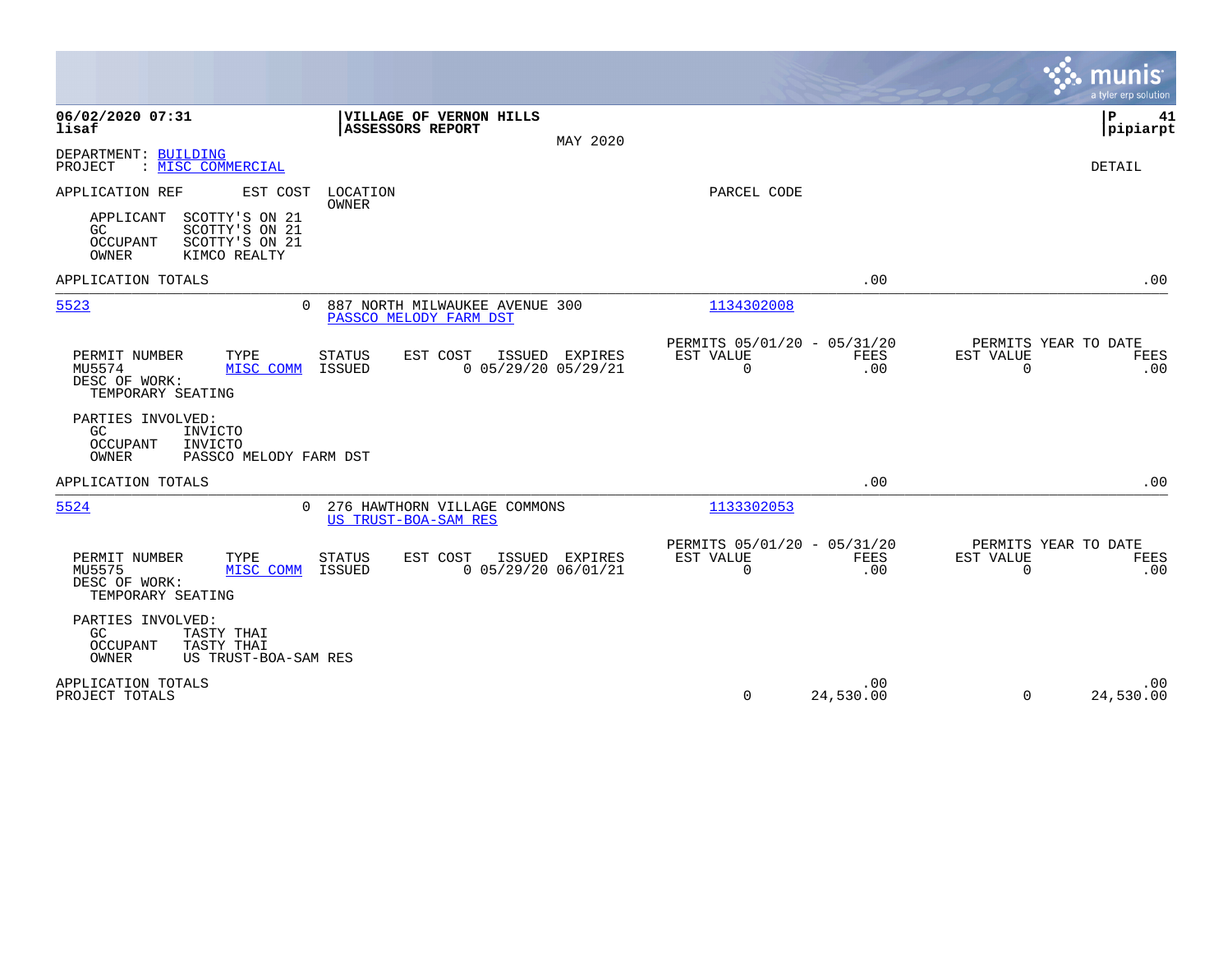|                                                                                                                                                                                              | munis<br>a tyler erp solution                                                                                                                 |
|----------------------------------------------------------------------------------------------------------------------------------------------------------------------------------------------|-----------------------------------------------------------------------------------------------------------------------------------------------|
| 06/02/2020 07:31<br>VILLAGE OF VERNON HILLS<br>lisaf<br><b>ASSESSORS REPORT</b>                                                                                                              | P<br>42<br> pipiarpt<br>MAY 2020                                                                                                              |
| DEPARTMENT: BUILDING<br>: MISC ELECTRIC COMM<br>PROJECT                                                                                                                                      | DETAIL                                                                                                                                        |
| APPLICATION REF<br>EST COST<br>LOCATION<br><b>OWNER</b>                                                                                                                                      | PARCEL CODE                                                                                                                                   |
| 5295<br>1400 INDIANWOOD DR<br>354,430<br>VILLAGE OF VERNON HILLS                                                                                                                             | 1132200013                                                                                                                                    |
| PERMIT NUMBER<br>TYPE<br><b>STATUS</b><br>EST COST<br>ISSUED EXPIRES<br>354,430 05/18/20 05/18/21<br>MU5524<br><b>ISSUED</b><br>MISC ELEC<br>DESC OF WORK:<br>SOLAR PANELS                   | PERMITS 05/01/20 - 05/31/20<br>PERMITS YEAR TO DATE<br>EST VALUE<br><b>FEES</b><br>EST VALUE<br>FEES<br>$\mathbf 0$<br>$\Omega$<br>.00<br>.00 |
| PARTIES INVOLVED:<br>APPLICANT<br>VERNON HILLS PARK DISTRICT<br>GC<br>VERNON HILLS PARK DISTRICT<br>VERNON HILLS PARK DISTRICT<br><b>OCCUPANT</b><br><b>OWNER</b><br>VILLAGE OF VERNON HILLS |                                                                                                                                               |
| APPLICATION TOTALS                                                                                                                                                                           | .00<br>.00                                                                                                                                    |
| 5306<br>37 MANCHESTER LN<br>9,856<br>KEVIN B LONDOS, TRUSTEE                                                                                                                                 | 1508207014                                                                                                                                    |
| PERMIT NUMBER<br>TYPE<br><b>STATUS</b><br>EST COST<br>ISSUED EXPIRES<br>9,856 05/14/20 05/14/21<br>MU5510<br>MISC ELEC<br>ISSUED<br>DESC OF WORK:<br>SOLAR PANELS                            | PERMITS 05/01/20 - 05/31/20<br>PERMITS YEAR TO DATE<br>EST VALUE<br>FEES<br>EST VALUE<br>FEES<br>98.56<br>98.56<br>$\mathbf 0$<br>$\mathbf 0$ |
| PARTIES INVOLVED:<br>APPLICANT<br>VIVINT SOLAR<br>GC<br>VIVINT SOLAR<br>OWNER<br>KEVIN B LONDOS, TRUSTEE<br>PAYER<br>VIVINT SOLAR                                                            |                                                                                                                                               |
| APPLICATION TOTALS<br>PROJECT TOTALS                                                                                                                                                         | 98.56<br>98.56<br>0<br>98.56<br>98.56<br>$\Omega$                                                                                             |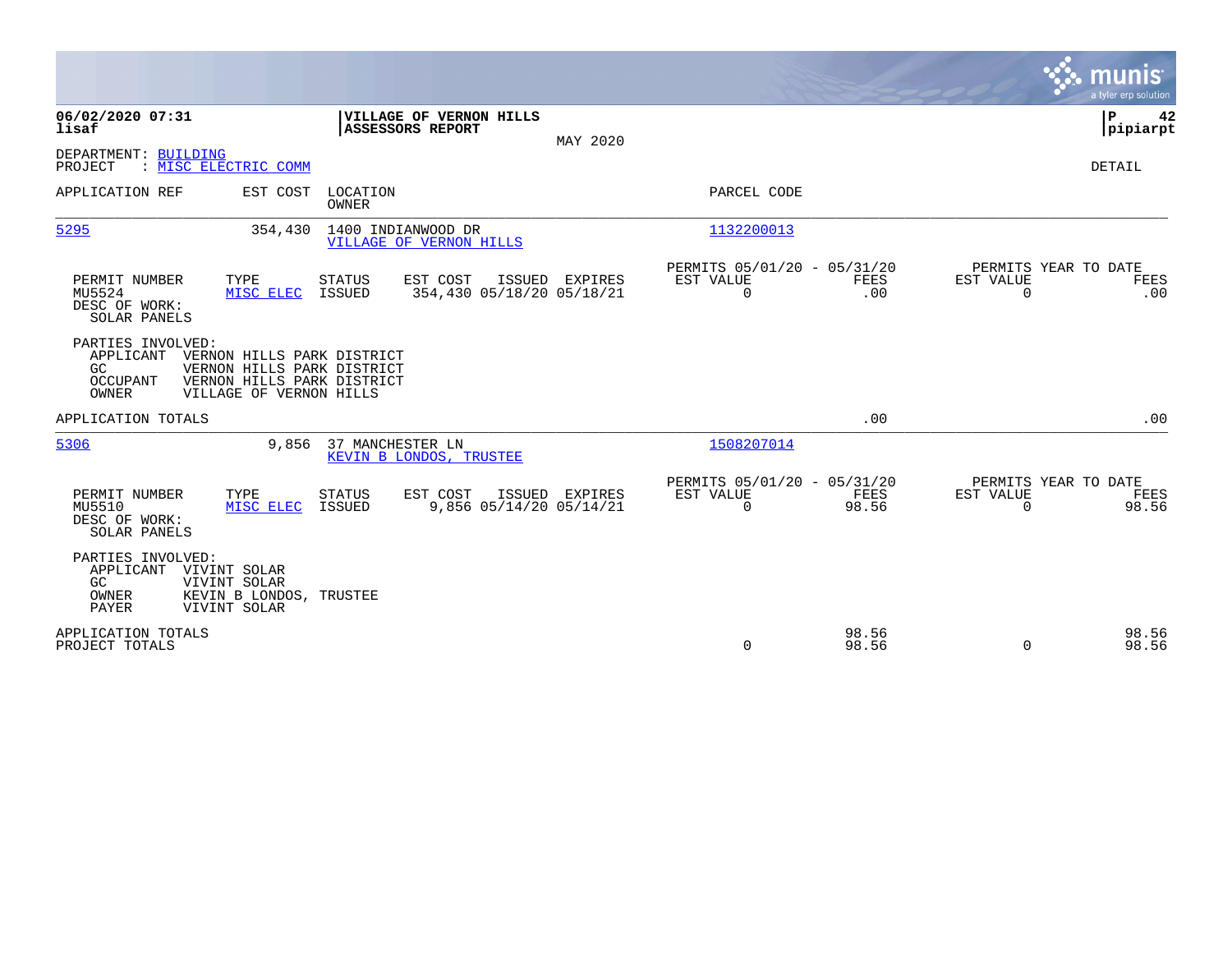|                                                                                                                                                                                     |                                                                                                 | munis<br>a tyler erp solution          |
|-------------------------------------------------------------------------------------------------------------------------------------------------------------------------------------|-------------------------------------------------------------------------------------------------|----------------------------------------|
| 06/02/2020 07:31<br>VILLAGE OF VERNON HILLS<br>lisaf<br>ASSESSORS REPORT                                                                                                            | MAY 2020                                                                                        | P<br>43<br> pipiarpt                   |
| DEPARTMENT: BUILDING<br>: MIS ELEC RESIDENTIAL<br>PROJECT                                                                                                                           |                                                                                                 | DETAIL                                 |
| APPLICATION REF<br>EST COST<br>LOCATION<br><b>OWNER</b>                                                                                                                             | PARCEL CODE                                                                                     |                                        |
| 5334<br>17,670<br>368 COLONIAL DR<br><b>BIKASH SHARMA</b>                                                                                                                           | 1128111002                                                                                      |                                        |
| PERMIT NUMBER<br>TYPE<br>STATUS<br>EST COST<br>ISSUED EXPIRES<br>MU5527<br>17,670 05/19/20 05/19/21<br><b>ISSUED</b><br>ELEC RES<br>DESC OF WORK:<br>SOLAR PANELS                   | PERMITS 05/01/20 - 05/31/20<br>FEES<br>EST VALUE<br>EST VALUE<br>$\Omega$<br>176.70<br>$\Omega$ | PERMITS YEAR TO DATE<br>FEES<br>176.70 |
| PARTIES INVOLVED:<br>APPLICANT<br>SUNRUN INSTALLATION SERVICES<br>ELECTRICIA SUNRUN INSTALLATION SERVICES<br>OWNER<br>BIKASH SHARMA<br><b>PAYER</b><br>SUNRUN INSTALLATION SERVICES |                                                                                                 |                                        |
| APPLICATION TOTALS                                                                                                                                                                  | 176.70                                                                                          | 176.70                                 |
| 5483<br>79 SOUTHFIELD DR<br>15,488<br><b>JASON FITZGERALD</b>                                                                                                                       | 1506415009                                                                                      |                                        |
| PERMIT NUMBER<br>TYPE<br>EST COST<br>ISSUED EXPIRES<br>STATUS<br>MU5555<br>15,488 05/27/20 05/27/21<br><b>ELEC RES</b><br><b>ISSUED</b><br>DESC OF WORK:<br>SOLAR PANELS            | PERMITS 05/01/20 - 05/31/20<br>FEES<br>EST VALUE<br>EST VALUE<br>$\Omega$<br>154.88<br>$\Omega$ | PERMITS YEAR TO DATE<br>FEES<br>154.88 |
| PARTIES INVOLVED:<br>APPLICANT VIVENT SOLAR DEVELOPER LLC<br>ELECTRICIA VIVENT SOLAR DEVELOPER LLC<br>OWNER<br><b>JASON FITZGERALD</b><br>PAYER<br>VIVENT SOLAR DEVELOPER LLC       |                                                                                                 |                                        |
| APPLICATION TOTALS<br>PROJECT TOTALS                                                                                                                                                | 154.88<br>$\mathbf 0$<br>331.58<br>$\Omega$                                                     | 154.88<br>331.58                       |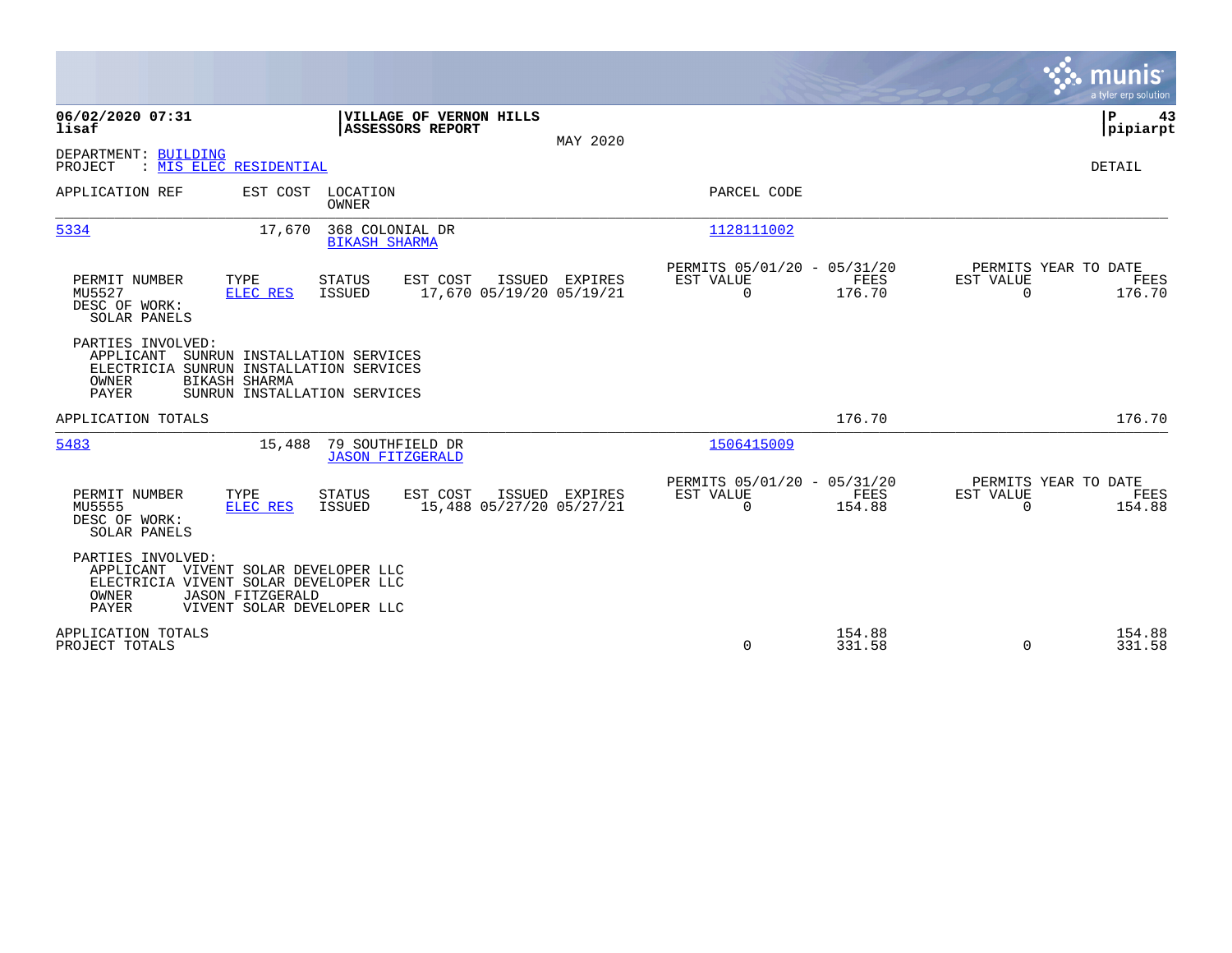|                                                                                                                                                                    |                                                                          | munis<br>a tyler erp solution                                        |
|--------------------------------------------------------------------------------------------------------------------------------------------------------------------|--------------------------------------------------------------------------|----------------------------------------------------------------------|
| 06/02/2020 07:31<br>VILLAGE OF VERNON HILLS<br>ASSESSORS REPORT<br>lisaf<br>MAY 2020                                                                               |                                                                          | lР<br>44<br> pipiarpt                                                |
| DEPARTMENT: BUILDING<br>PROJECT<br>: MISC RESIDENTIAL                                                                                                              |                                                                          | DETAIL                                                               |
| APPLICATION REF<br>EST COST<br>LOCATION<br>OWNER                                                                                                                   | PARCEL CODE                                                              |                                                                      |
| 5337<br>5,535<br>277 SOUTHWICK CT<br><b>PLACEHOLDER</b>                                                                                                            | 1133101056                                                               |                                                                      |
| PERMIT NUMBER<br>TYPE<br><b>STATUS</b><br>EST COST<br>ISSUED EXPIRES<br>MU5407<br>MISC RES<br>ISSUED<br>5,535 05/01/20 05/01/21<br>DESC OF WORK:<br><b>BALCONY</b> | PERMITS 05/01/20 - 05/31/20<br>EST VALUE<br>FEES<br>$\mathbf 0$<br>55.35 | PERMITS YEAR TO DATE<br>EST VALUE<br>FEES<br>$\overline{0}$<br>55.35 |
| PARTIES INVOLVED:<br>APPLICANT<br>MCGILL MANAGEMENT<br>GC<br>MCGILL MANAGEMENT<br>PLACEHOLDER<br>OWNER<br>PAYER<br>MCGILL MANAGEMENT                               |                                                                          |                                                                      |
| APPLICATION TOTALS                                                                                                                                                 | 55.35                                                                    | 55.35                                                                |
| 5338<br>6,428 1234 STREAMWOOD LN<br><b>PLACEHOLDER</b>                                                                                                             | 1133101352                                                               |                                                                      |
| TYPE<br>EST COST<br>ISSUED EXPIRES<br>PERMIT NUMBER<br><b>STATUS</b><br>MISC RES<br>6,428 05/01/20 05/01/21<br>MU5408<br>ISSUED<br>DESC OF WORK:<br><b>BALCONY</b> | PERMITS 05/01/20 - 05/31/20<br>EST VALUE<br>FEES<br>$\mathbf 0$<br>64.28 | PERMITS YEAR TO DATE<br>EST VALUE<br>FEES<br>$\mathbf 0$<br>64.28    |
| PARTIES INVOLVED:<br>APPLICANT MCGILL MANAGEMENT<br>GC<br>MCGILL MANAGEMENT<br>OWNER<br>PLACEHOLDER<br>PAYER<br>WILLIAM J & DIANE L DUNN                           |                                                                          |                                                                      |
| APPLICATION TOTALS                                                                                                                                                 | 64.28                                                                    | 64.28                                                                |
| 5339<br>6,428 1232 STREAMWOOD LN<br><b>PLACEHOLDER</b>                                                                                                             | 1133101351                                                               |                                                                      |
| TYPE<br>EST COST<br>ISSUED EXPIRES<br>PERMIT NUMBER<br><b>STATUS</b><br>MU5409<br>MISC RES<br>ISSUED<br>6,428 05/01/20 05/01/21<br>DESC OF WORK:<br><b>BALCONY</b> | PERMITS 05/01/20 - 05/31/20<br>EST VALUE<br>FEES<br>$\mathbf 0$<br>64.28 | PERMITS YEAR TO DATE<br>EST VALUE<br>FEES<br>$\mathbf 0$<br>64.28    |
| PARTIES INVOLVED:<br>APPLICANT MCGILL MANAGEMENT<br>GC.<br>MCGILL MANAGEMENT<br>PLACEHOLDER<br>OWNER<br>PAYER<br>MCGILL MANAGEMENT                                 |                                                                          |                                                                      |
| APPLICATION TOTALS                                                                                                                                                 | 64.28                                                                    | 64.28                                                                |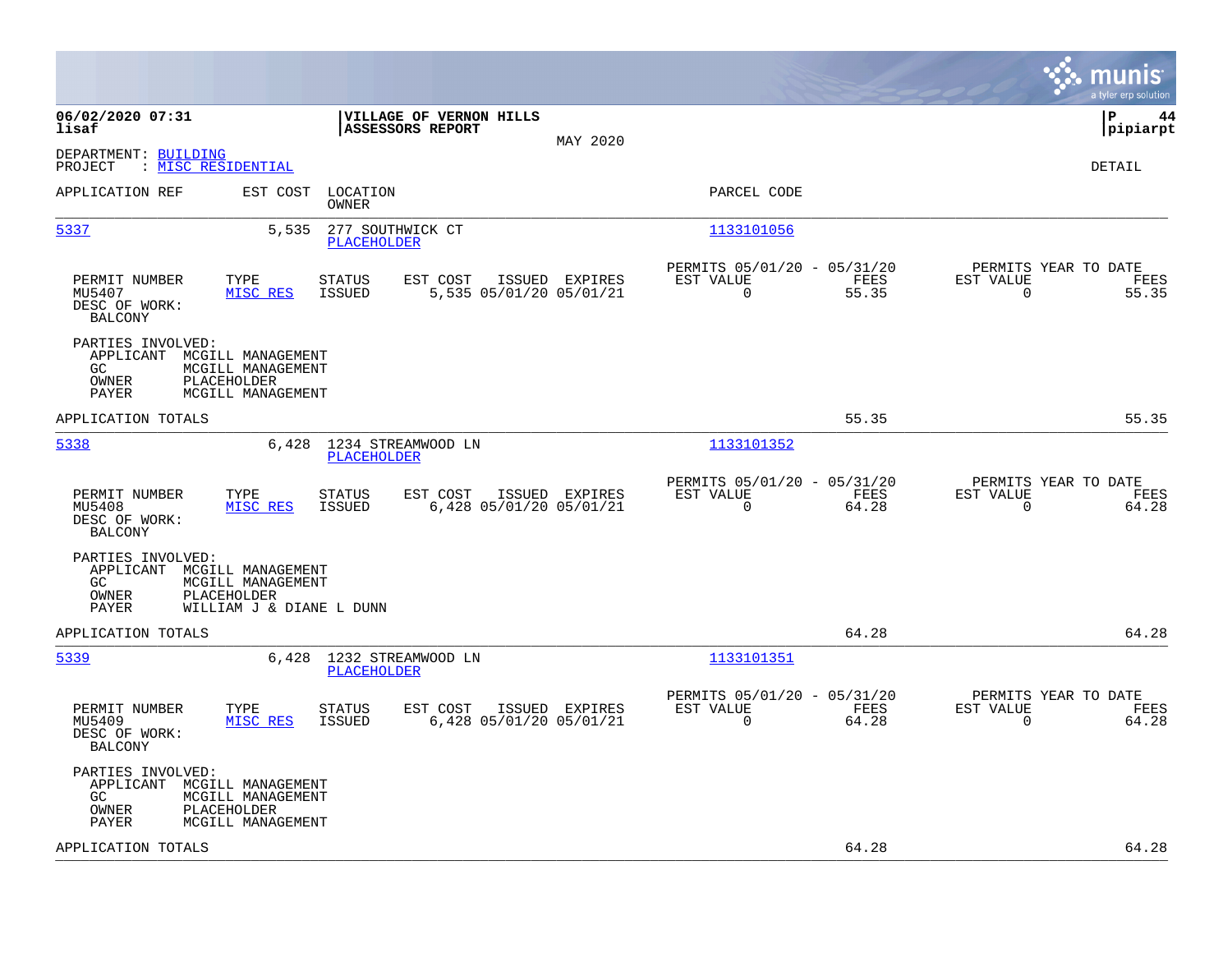|                                                                          |                                                                                  |                                                |                                                           |                            |                                                            |                      |                                                     | munis<br>a tyler erp solution |
|--------------------------------------------------------------------------|----------------------------------------------------------------------------------|------------------------------------------------|-----------------------------------------------------------|----------------------------|------------------------------------------------------------|----------------------|-----------------------------------------------------|-------------------------------|
| 06/02/2020 07:31<br>lisaf<br>5340                                        | 6,428                                                                            | 1224 STREAMWOOD LN<br>PLACEHOLDER              | <b>VILLAGE OF VERNON HILLS</b><br><b>ASSESSORS REPORT</b> |                            | 1133101356                                                 |                      |                                                     | l P<br>45<br> pipiarpt        |
| PERMIT NUMBER                                                            | TYPE                                                                             | <b>STATUS</b>                                  | EST COST                                                  | ISSUED EXPIRES<br>MAY 2020 | PERMITS 05/01/20 - 05/31/20<br>EST VALUE                   | FEES                 | PERMITS YEAR TO DATE<br>EST VALUE                   | FEES                          |
| DEPARTMENT: BUILDING<br>PROJECT                                          | : <u>MISC RESIDENTIAL</u>                                                        |                                                |                                                           |                            |                                                            |                      |                                                     | DETAIL                        |
| APPLICATION REF                                                          | EST COST                                                                         | LOCATION<br>OWNER                              |                                                           |                            | PARCEL CODE                                                |                      |                                                     |                               |
| MU5410<br>DESC OF WORK:<br><b>BALCONY</b>                                | MISC RES                                                                         | ISSUED                                         | 6,428 05/01/20 05/01/21                                   |                            | $\mathbf 0$                                                | 64.28                | $\Omega$                                            | 64.28                         |
| PARTIES INVOLVED:<br>APPLICANT MCGILL MANAGEMENT<br>GC<br>OWNER<br>PAYER | MCGILL MANAGEMENT<br>PLACEHOLDER<br>MCGILL MANAGEMENT                            |                                                |                                                           |                            |                                                            |                      |                                                     |                               |
| APPLICATION TOTALS                                                       |                                                                                  |                                                |                                                           |                            |                                                            | 64.28                |                                                     | 64.28                         |
| 5341                                                                     | 6,428                                                                            | 1222 STREAMWOOD LN<br><b>PLACEHOLDER</b>       |                                                           |                            | 1133101355                                                 |                      |                                                     |                               |
| PERMIT NUMBER<br>MU5411<br>DESC OF WORK:<br><b>BALCONY</b>               | TYPE<br>MISC RES                                                                 | <b>STATUS</b><br>ISSUED                        | EST COST<br>6,428 05/01/20 05/01/21                       | ISSUED EXPIRES             | PERMITS 05/01/20 - 05/31/20<br>EST VALUE<br>$\overline{0}$ | FEES<br>64.28        | PERMITS YEAR TO DATE<br>EST VALUE<br>$\mathbf 0$    | FEES<br>64.28                 |
| PARTIES INVOLVED:<br>APPLICANT MCGILL MANAGEMENT<br>GC<br>OWNER<br>PAYER | MCGILL MANAGEMENT<br>PLACEHOLDER<br>MCGILL MANAGEMENT                            |                                                |                                                           |                            |                                                            |                      |                                                     |                               |
| APPLICATION TOTALS                                                       |                                                                                  |                                                |                                                           |                            |                                                            | 64.28                |                                                     | 64.28                         |
| 5342                                                                     | 6,428                                                                            | 1212 STREAMWOOD LN<br><b>CHRISTINE GREGORY</b> |                                                           |                            | 1133304006                                                 |                      |                                                     |                               |
| PERMIT NUMBER<br>MU5412<br>DESC OF WORK:<br><b>BALCONY</b>               | TYPE<br>MISC RES                                                                 | <b>STATUS</b><br><b>ISSUED</b>                 | EST COST<br>6,428 05/01/20 05/01/21                       | ISSUED EXPIRES             | PERMITS 05/01/20 - 05/31/20<br>EST VALUE<br>$\mathbf 0$    | <b>FEES</b><br>64.28 | PERMITS YEAR TO DATE<br>EST VALUE<br>$\overline{0}$ | FEES<br>64.28                 |
| PARTIES INVOLVED:<br>APPLICANT<br>GC.<br>OWNER<br>PAYER                  | MCGILL MANAGEMENT<br>MCGILL MANAGEMENT<br>CHRISTINE GREGORY<br>MCGILL MANAGEMENT |                                                |                                                           |                            |                                                            |                      |                                                     |                               |
| APPLICATION TOTALS                                                       |                                                                                  |                                                |                                                           |                            |                                                            | 64.28                |                                                     | 64.28                         |
| 5343                                                                     |                                                                                  | 6,428 1210 STREAMWOOD LN                       |                                                           |                            | 1133304005                                                 |                      |                                                     |                               |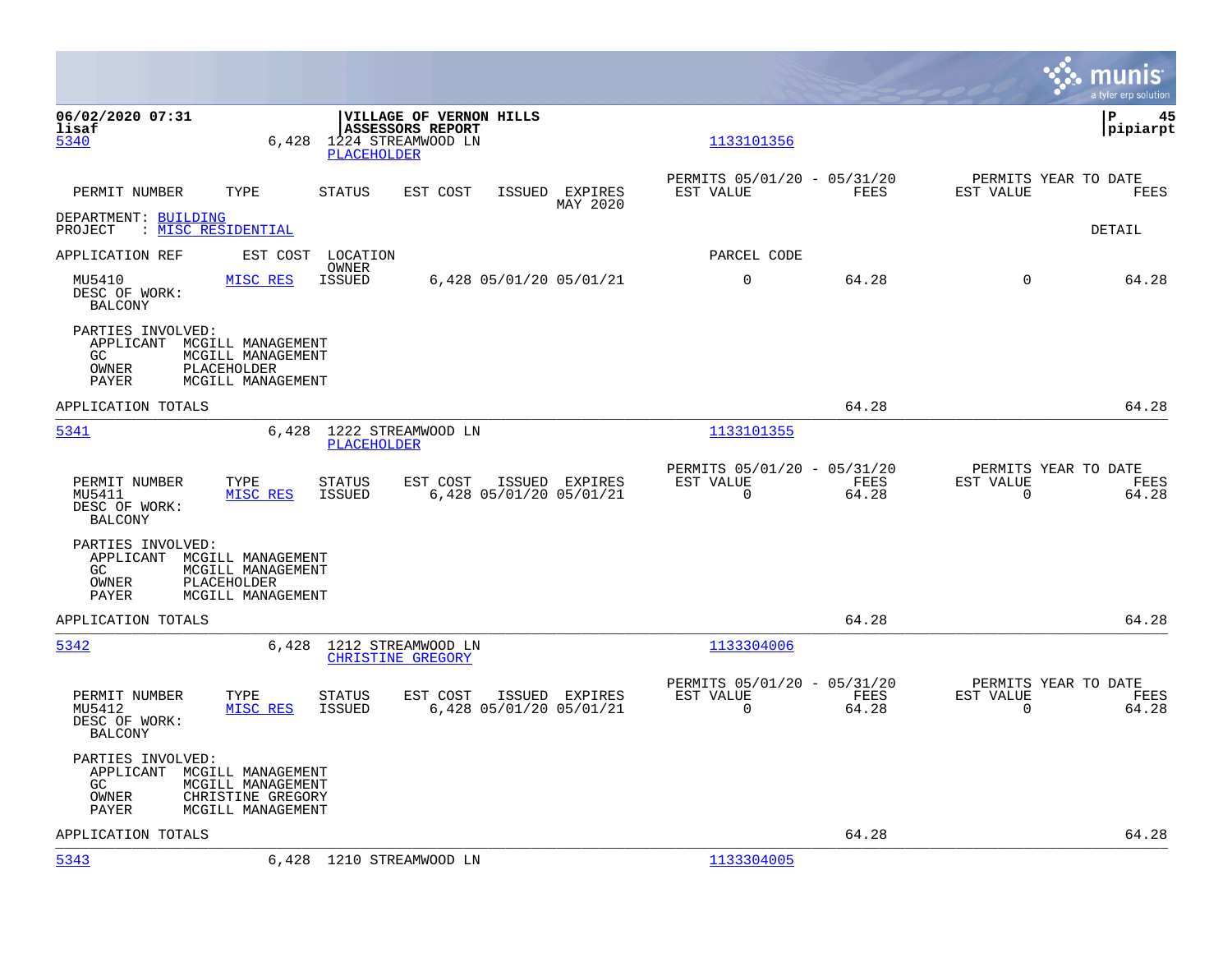|                                                                                                                                   |                                                                          |                                                    |                            |                                                      |               |                                               | munis<br>a tyler erp solution |
|-----------------------------------------------------------------------------------------------------------------------------------|--------------------------------------------------------------------------|----------------------------------------------------|----------------------------|------------------------------------------------------|---------------|-----------------------------------------------|-------------------------------|
| 06/02/2020 07:31<br>lisaf                                                                                                         | VILLAGE OF VERNON HILLS<br><b>ASSESSORS REPORT</b><br><b>PLACEHOLDER</b> |                                                    |                            |                                                      |               |                                               | l P<br>46<br> pipiarpt        |
| TYPE<br>PERMIT NUMBER                                                                                                             | STATUS<br>EST COST                                                       |                                                    | ISSUED EXPIRES<br>MAY 2020 | PERMITS 05/01/20 - 05/31/20<br>EST VALUE             | FEES          | PERMITS YEAR TO DATE<br>EST VALUE             | FEES                          |
| DEPARTMENT: BUILDING<br>PROJECT : MISC RESIDENTIAL                                                                                |                                                                          |                                                    |                            |                                                      |               |                                               | DETAIL                        |
| APPLICATION REF                                                                                                                   | EST COST LOCATION<br>OWNER                                               |                                                    |                            | PARCEL CODE                                          |               |                                               |                               |
| MU5413<br>MISC RES<br>DESC OF WORK:<br>BALCONY                                                                                    | ISSUED                                                                   | 6,428 05/01/20 05/01/21                            |                            | $\mathbf 0$                                          | 64.28         | $\Omega$                                      | 64.28                         |
| PARTIES INVOLVED:<br>APPLICANT MCGILL MANAGEMENT<br>GC<br>MCGILL MANAGEMENT<br>OWNER<br>PLACEHOLDER<br>MCGILL MANAGEMENT<br>PAYER |                                                                          |                                                    |                            |                                                      |               |                                               |                               |
| APPLICATION TOTALS                                                                                                                |                                                                          |                                                    |                            |                                                      | 64.28         |                                               | 64.28                         |
| 5344                                                                                                                              | 6,428 1202 STREAMWOOD LN<br>PLACEHOLDER                                  |                                                    |                            | 1133304010                                           |               |                                               |                               |
| PERMIT NUMBER<br>TYPE<br>MU5414<br>MISC RES<br>DESC OF WORK:<br><b>BALCONY</b>                                                    | STATUS<br>ISSUED                                                         | EST COST ISSUED EXPIRES<br>6,428 05/01/20 05/01/21 |                            | PERMITS 05/01/20 - 05/31/20<br>EST VALUE<br>$\Omega$ | FEES<br>64.28 | PERMITS YEAR TO DATE<br>EST VALUE<br>$\Omega$ | FEES<br>64.28                 |
| PARTIES INVOLVED:<br>APPLICANT MCGILL MANAGEMENT<br>MCGILL MANAGEMENT<br>GC<br>PLACEHOLDER<br>OWNER<br>PAYER<br>MCGILL MANAGEMENT |                                                                          |                                                    |                            |                                                      |               |                                               |                               |
| APPLICATION TOTALS                                                                                                                |                                                                          |                                                    |                            |                                                      | 64.28         |                                               | 64.28                         |
| 5345                                                                                                                              | 6,428 1200 STREAMWOOD LN<br><b>PLACEHOLDER</b>                           |                                                    |                            | 1133304009                                           |               |                                               |                               |
| TYPE<br>PERMIT NUMBER<br>MISC RES<br>MU5415<br>DESC OF WORK:<br><b>BALCONY</b>                                                    | STATUS<br><b>ISSUED</b>                                                  | EST COST ISSUED EXPIRES<br>6,428 05/01/20 05/01/21 |                            | PERMITS 05/01/20 - 05/31/20<br>EST VALUE<br>$\Omega$ | FEES<br>64.28 | PERMITS YEAR TO DATE<br>EST VALUE<br>$\Omega$ | FEES<br>64.28                 |
| PARTIES INVOLVED:<br>APPLICANT MCGILL MANAGEMENT<br>GC<br>MCGILL MANAGEMENT<br>PLACEHOLDER<br>OWNER<br>MCGILL MANAGEMENT<br>PAYER |                                                                          |                                                    |                            |                                                      |               |                                               |                               |
| APPLICATION TOTALS                                                                                                                |                                                                          |                                                    |                            |                                                      | 64.28         |                                               | 64.28                         |
| 5354<br>6,428                                                                                                                     | 202 BLUEWATER LN<br><b>PLACEHOLDER</b>                                   |                                                    |                            | 1133101288                                           |               |                                               |                               |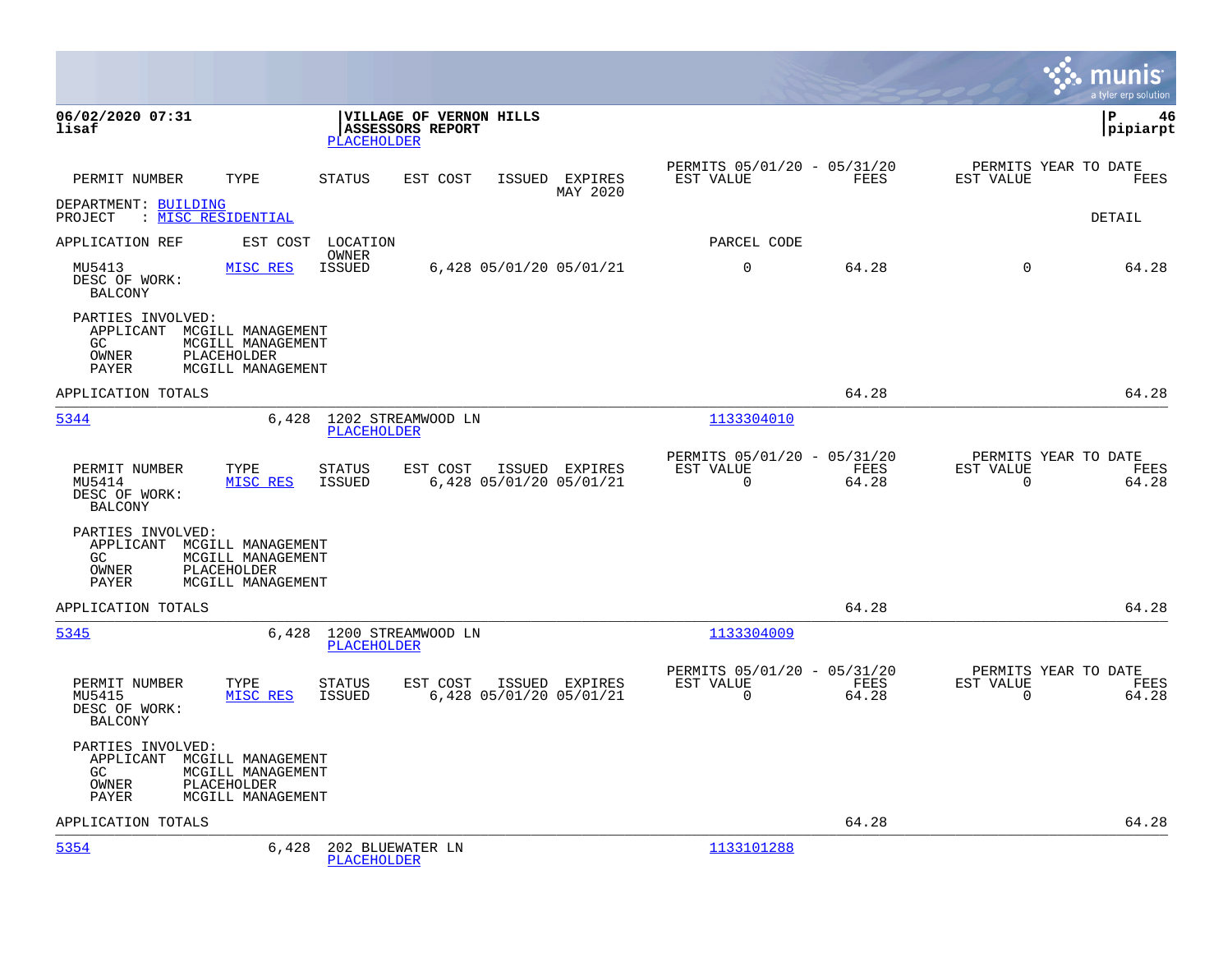|                                                                                                                                                                                                             |                                                                                   |                                                                          | munis<br>a tyler erp solution                                   |
|-------------------------------------------------------------------------------------------------------------------------------------------------------------------------------------------------------------|-----------------------------------------------------------------------------------|--------------------------------------------------------------------------|-----------------------------------------------------------------|
| 06/02/2020 07:31<br>lisaf                                                                                                                                                                                   | <b>VILLAGE OF VERNON HILLS</b><br><b>ASSESSORS REPORT</b>                         |                                                                          | l P<br>47<br> pipiarpt                                          |
| PERMIT NUMBER<br>TYPE                                                                                                                                                                                       | STATUS<br>EST COST<br>ISSUED EXPIRES<br>MAY 2020                                  | PERMITS 05/01/20 - 05/31/20<br>EST VALUE<br>FEES                         | PERMITS YEAR TO DATE<br>EST VALUE<br>FEES                       |
| DEPARTMENT: BUILDING<br>: <u>MISC RESIDENTIAL</u><br>PROJECT                                                                                                                                                |                                                                                   |                                                                          | DETAIL                                                          |
| APPLICATION REF<br>EST COST                                                                                                                                                                                 | LOCATION                                                                          | PARCEL CODE                                                              |                                                                 |
| MU5420<br>MISC RES<br>DESC OF WORK:<br><b>BALCONY</b>                                                                                                                                                       | OWNER<br><b>ISSUED</b><br>6,428 05/04/20 05/04/21                                 | $\mathbf 0$<br>64.28                                                     | $\mathbf 0$<br>64.28                                            |
| PARTIES INVOLVED:<br>APPLICANT MCGILL MANAGEMENT<br>MCGILL MANAGEMENT<br>GC.<br>OWNER<br>PLACEHOLDER<br>PAYER<br>MCGILL MANAGEMENT                                                                          |                                                                                   |                                                                          |                                                                 |
| APPLICATION TOTALS                                                                                                                                                                                          |                                                                                   | 64.28                                                                    | 64.28                                                           |
| 5355<br>6,428                                                                                                                                                                                               | 200 BLUEWATER LN<br><b>PLACEHOLDER</b>                                            | 1133101287                                                               |                                                                 |
| PERMIT NUMBER<br>TYPE<br>MU5421<br>MISC RES<br>DESC OF WORK:<br><b>BALCONY</b>                                                                                                                              | EST COST<br>STATUS<br>ISSUED EXPIRES<br><b>ISSUED</b><br>6,428 05/04/20 05/04/21  | PERMITS 05/01/20 - 05/31/20<br>EST VALUE<br>FEES<br>$\mathbf 0$<br>64.28 | PERMITS YEAR TO DATE<br>EST VALUE<br>FEES<br>0<br>64.28         |
| PARTIES INVOLVED:<br>APPLICANT<br>MCGILL MANAGEMENT<br>GC.<br>MCGILL MANAGEMENT<br>PLACEHOLDER<br>OWNER<br>PAYER<br>MCGILL MANAGEMENT                                                                       |                                                                                   |                                                                          |                                                                 |
| APPLICATION TOTALS                                                                                                                                                                                          |                                                                                   | 64.28                                                                    | 64.28                                                           |
| 5357<br>10,000                                                                                                                                                                                              | 1696 SAINT ANDREW DR<br><b>CODY WHITEHAIR</b>                                     | 1129311025                                                               |                                                                 |
| PERMIT NUMBER<br>TYPE<br>MU5445<br>MISC RES<br>DESC OF WORK:<br>DRY BAR/ENTERTAINMENT CENTER                                                                                                                | <b>STATUS</b><br>EST COST<br>ISSUED EXPIRES<br>ISSUED<br>10,000 05/07/20 05/07/21 | PERMITS 05/01/20 - 05/31/20<br>FEES<br>EST VALUE<br>$\Omega$<br>100.00   | PERMITS YEAR TO DATE<br>EST VALUE<br>FEES<br>$\Omega$<br>100.00 |
| PARTIES INVOLVED:<br>APPLICANT OUINTESSENTIAL RENOVATIONS INC<br>ELECTRICIA SCOTT NELSON INC<br>GC.<br>OUINTESSENTIAL RENOVATIONS INC<br>OWNER<br>CODY WHITEHAIR<br>OUINTESSENTIAL RENOVATIONS INC<br>PAYER |                                                                                   |                                                                          |                                                                 |
| APPLICATION TOTALS                                                                                                                                                                                          |                                                                                   | 100.00                                                                   | 100.00                                                          |
| 5365<br>6,428                                                                                                                                                                                               | 190 BLUEWATER LN<br><b>PLACEHOLDER</b>                                            | 1133101292                                                               |                                                                 |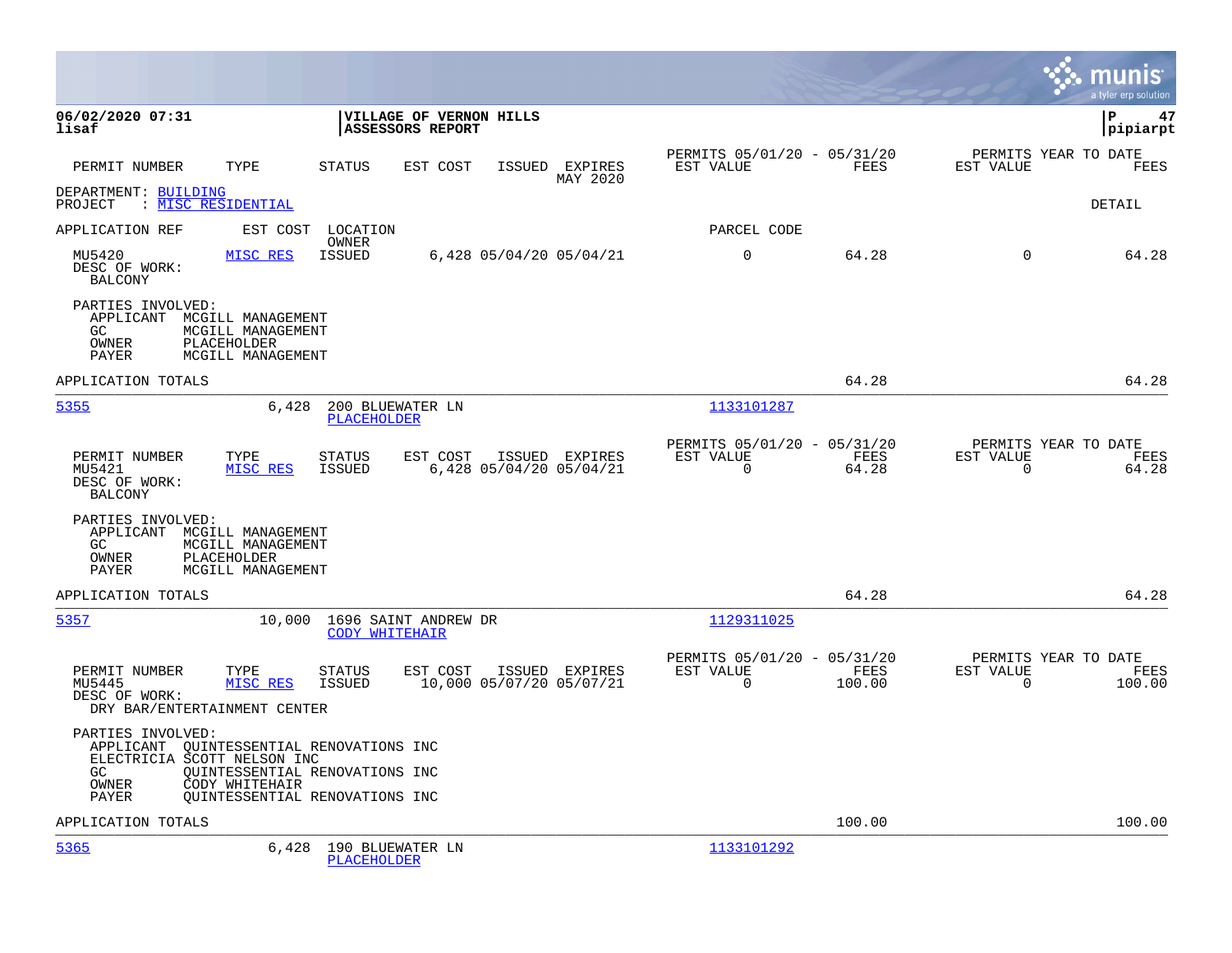|                                                                                                                                                  |                                            |                                                    |                            |                                                         |               | munis<br>a tyler erp solution                                     |    |
|--------------------------------------------------------------------------------------------------------------------------------------------------|--------------------------------------------|----------------------------------------------------|----------------------------|---------------------------------------------------------|---------------|-------------------------------------------------------------------|----|
| 06/02/2020 07:31<br>lisaf                                                                                                                        |                                            | VILLAGE OF VERNON HILLS<br><b>ASSESSORS REPORT</b> |                            |                                                         |               | l P<br> pipiarpt                                                  | 48 |
| PERMIT NUMBER<br>TYPE                                                                                                                            | <b>STATUS</b>                              | EST COST                                           | ISSUED EXPIRES<br>MAY 2020 | PERMITS 05/01/20 - 05/31/20<br>EST VALUE                | FEES          | PERMITS YEAR TO DATE<br>EST VALUE<br>FEES                         |    |
| DEPARTMENT: BUILDING<br>: <u>MISC RESIDENTIAL</u><br>PROJECT                                                                                     |                                            |                                                    |                            |                                                         |               | DETAIL                                                            |    |
| APPLICATION REF                                                                                                                                  | EST COST<br>LOCATION                       |                                                    |                            | PARCEL CODE                                             |               |                                                                   |    |
| MU5429<br>DESC OF WORK:<br><b>BALCONY</b>                                                                                                        | OWNER<br>MISC RES<br>ISSUED                | 6,428 05/06/20 05/06/21                            |                            | $\mathbf 0$                                             | 64.28         | $\Omega$<br>64.28                                                 |    |
| PARTIES INVOLVED:<br>APPLICANT MCGILL MANAGEMENT<br>GC<br>MCGILL MANAGEMENT<br>OWNER<br>PLACEHOLDER<br>PAYER<br>MCGILL MANAGEMENT                |                                            |                                                    |                            |                                                         |               |                                                                   |    |
| APPLICATION TOTALS                                                                                                                               |                                            |                                                    |                            |                                                         | 64.28         | 64.28                                                             |    |
| 5366                                                                                                                                             | 6,428 188 BLUEWATER LN<br>PLACEHOLDER      |                                                    |                            | 1133101291                                              |               |                                                                   |    |
| PERMIT NUMBER<br>TYPE<br>MU5430<br>DESC OF WORK:<br><b>BALCONY</b>                                                                               | <b>STATUS</b><br>ISSUED<br>MISC RES        | EST COST<br>6,428 05/06/20 05/06/21                | ISSUED EXPIRES             | PERMITS 05/01/20 - 05/31/20<br>EST VALUE<br>$\mathbf 0$ | FEES<br>64.28 | PERMITS YEAR TO DATE<br>EST VALUE<br>FEES<br>64.28<br>0           |    |
| PARTIES INVOLVED:<br>APPLICANT MCGILL MANAGEMENT<br>GC<br>MCGILL MANAGEMENT<br>OWNER<br>PLACEHOLDER<br>PAYER<br>MCGILL MANAGEMENT                |                                            |                                                    |                            |                                                         |               |                                                                   |    |
| APPLICATION TOTALS                                                                                                                               |                                            |                                                    |                            |                                                         | 64.28         | 64.28                                                             |    |
| 5367                                                                                                                                             | 6,428 163 BROOK LN<br><b>PLACEHOLDER</b>   |                                                    |                            | 1133304014                                              |               |                                                                   |    |
| PERMIT NUMBER<br>TYPE<br>MU5431<br>DESC OF WORK:<br><b>BALCONY</b>                                                                               | <b>STATUS</b><br>MISC RES<br>ISSUED        | EST COST<br>6,428 05/06/20 05/06/21                | ISSUED EXPIRES             | PERMITS 05/01/20 - 05/31/20<br>EST VALUE<br>$\mathbf 0$ | FEES<br>64.28 | PERMITS YEAR TO DATE<br>EST VALUE<br>FEES<br>$\mathbf 0$<br>64.28 |    |
| PARTIES INVOLVED:<br>APPLICANT MCGILL MANAGEMENT<br>MCGILL MANAGEMENT<br>GC.<br><b>PLACEHOLDER</b><br>OWNER<br><b>PAYER</b><br>MCGILL MANAGEMENT |                                            |                                                    |                            |                                                         |               |                                                                   |    |
| APPLICATION TOTALS                                                                                                                               |                                            |                                                    |                            |                                                         | 64.28         | 64.28                                                             |    |
| 5368                                                                                                                                             | 6,428<br>161 BROOK LN<br><b>MARK MAYER</b> |                                                    |                            | 1133304013                                              |               |                                                                   |    |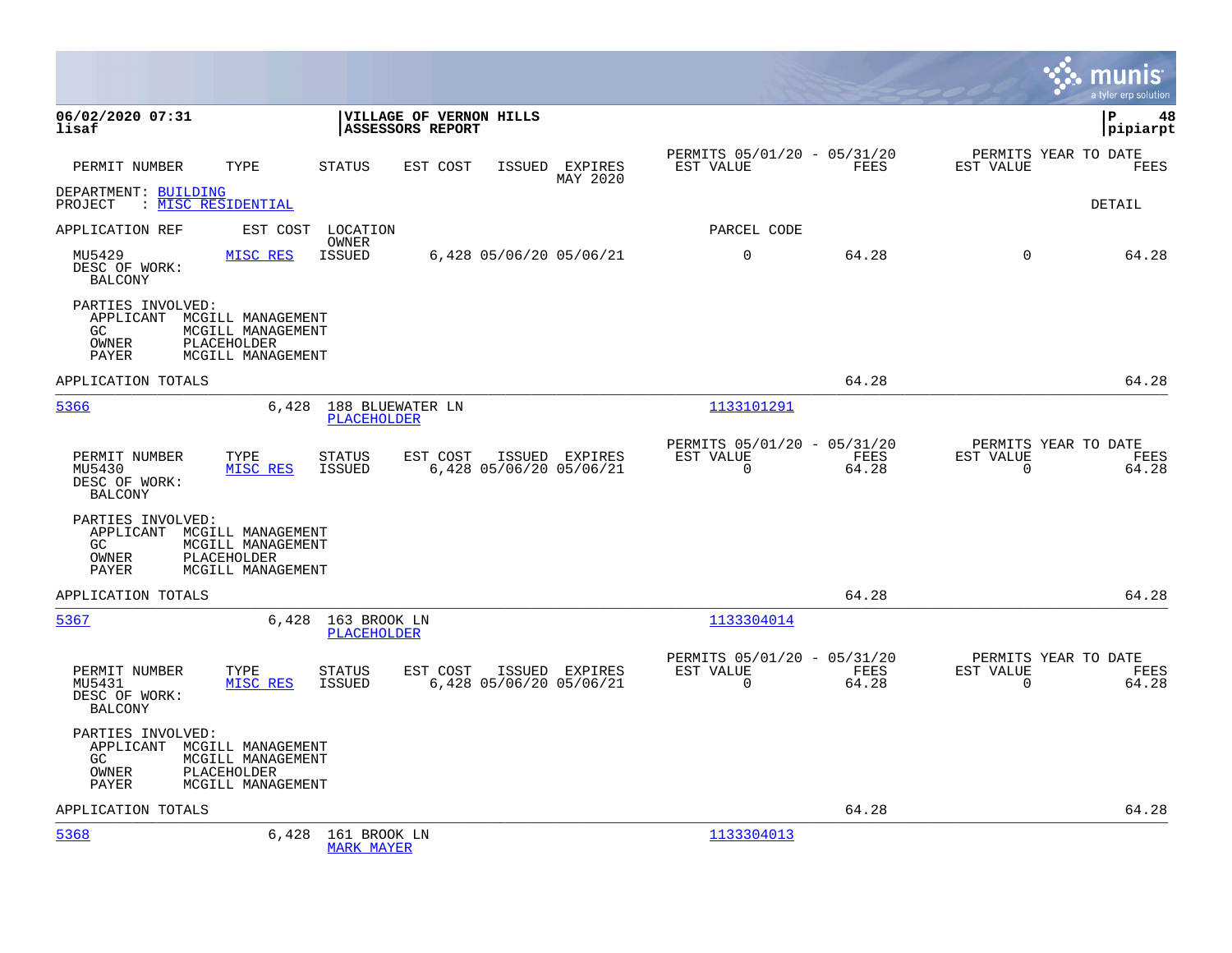|                                                                                                                                           |                                                                                         |                                                                       | munis<br>a tyler erp solution                                     |
|-------------------------------------------------------------------------------------------------------------------------------------------|-----------------------------------------------------------------------------------------|-----------------------------------------------------------------------|-------------------------------------------------------------------|
| 06/02/2020 07:31<br>lisaf                                                                                                                 | VILLAGE OF VERNON HILLS<br>ASSESSORS REPORT                                             | PERMITS 05/01/20 - 05/31/20                                           | lР<br>49<br> pipiarpt<br>PERMITS YEAR TO DATE                     |
| TYPE<br>PERMIT NUMBER                                                                                                                     | <b>STATUS</b><br>EST COST<br>ISSUED<br>EXPIRES<br>MAY 2020                              | FEES<br>EST VALUE                                                     | EST VALUE<br>FEES                                                 |
| DEPARTMENT: BUILDING<br>: MISC RESIDENTIAL<br>PROJECT                                                                                     |                                                                                         |                                                                       | DETAIL                                                            |
| APPLICATION REF<br>EST COST                                                                                                               | LOCATION<br>OWNER                                                                       | PARCEL CODE                                                           |                                                                   |
| MU5432<br>MISC RES<br>DESC OF WORK:<br><b>BALCONY</b>                                                                                     | <b>ISSUED</b><br>6,428 05/06/20 05/06/21                                                | $\mathbf 0$<br>64.28                                                  | $\overline{0}$<br>64.28                                           |
| PARTIES INVOLVED:<br>APPLICANT MCGILL MANAGEMENT<br>GC<br>MCGILL MANAGEMENT<br>OWNER<br>MARK MAYER<br>PAYER                               | PATRICK S PHILLIPS & ACACIA M SCHULLMAN                                                 |                                                                       |                                                                   |
| APPLICATION TOTALS                                                                                                                        |                                                                                         | 64.28                                                                 | 64.28                                                             |
| 5369                                                                                                                                      | 1252 STREAMWOOD LN<br>6,428<br><b>PLACEHOLDER</b>                                       | 1133101339                                                            |                                                                   |
| PERMIT NUMBER<br>TYPE<br>MU5433<br>MISC RES<br>DESC OF WORK:<br><b>BALCONY</b>                                                            | EST COST<br>ISSUED EXPIRES<br><b>STATUS</b><br><b>ISSUED</b><br>6,428 05/06/20 05/06/21 | PERMITS 05/01/20 - 05/31/20<br>EST VALUE<br>FEES<br>$\Omega$<br>64.28 | PERMITS YEAR TO DATE<br>EST VALUE<br>FEES<br>$\Omega$<br>64.28    |
| PARTIES INVOLVED:<br>APPLICANT MCGILL MANAGEMENT<br>MCGILL MANAGEMENT<br>GC.<br>OWNER<br><b>PLACEHOLDER</b><br>PAYER<br>MCGILL MANAGEMENT |                                                                                         |                                                                       |                                                                   |
| APPLICATION TOTALS                                                                                                                        |                                                                                         | 64.28                                                                 | 64.28                                                             |
| 5370                                                                                                                                      | 6,428 1254 STREAMWOOD LN<br><b>PLACEHOLDER</b>                                          | 1133101340                                                            |                                                                   |
| PERMIT NUMBER<br>TYPE<br>MU5434<br>MISC RES<br>DESC OF WORK:<br>BALCONY                                                                   | <b>STATUS</b><br>EST COST<br>ISSUED EXPIRES<br><b>ISSUED</b><br>6,428 05/06/20 05/06/21 | PERMITS 05/01/20 - 05/31/20<br>EST VALUE<br>FEES<br>0<br>64.28        | PERMITS YEAR TO DATE<br>EST VALUE<br>FEES<br>$\mathbf 0$<br>64.28 |
| PARTIES INVOLVED:<br>APPLICANT MCGILL MANAGEMENT<br>GC.<br>MCGILL MANAGEMENT<br>PLACEHOLDER<br>OWNER<br>PAYER<br>MCGILL MANAGEMENT        |                                                                                         |                                                                       |                                                                   |
| APPLICATION TOTALS                                                                                                                        |                                                                                         | 64.28                                                                 | 64.28                                                             |
| 5371                                                                                                                                      | 1262 STREAMWOOD LN<br>6,428<br><b>PLACEHOLDER</b>                                       | 1133101335                                                            |                                                                   |
|                                                                                                                                           |                                                                                         | PERMITS 05/01/20 - 05/31/20                                           | PERMITS YEAR TO DATE                                              |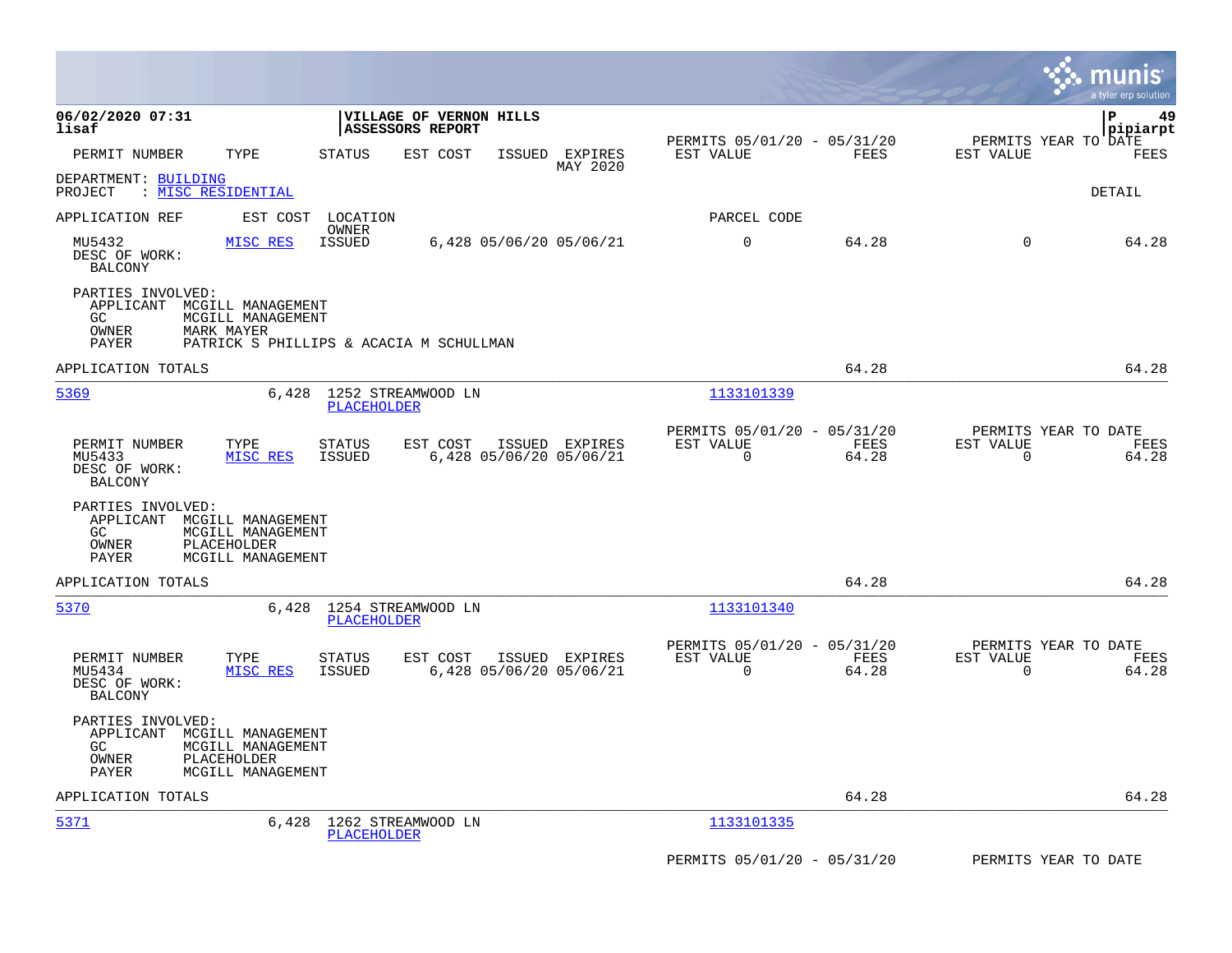|                                                                                                                                    |                                         |                                                         |                |                                                         |               |                                                  | munis<br>a tyler erp solution |
|------------------------------------------------------------------------------------------------------------------------------------|-----------------------------------------|---------------------------------------------------------|----------------|---------------------------------------------------------|---------------|--------------------------------------------------|-------------------------------|
| 06/02/2020 07:31<br>lisaf<br>TYPE<br>PERMIT NUMBER                                                                                 | <b>STATUS</b>                           | VILLAGE OF VERNON HILLS<br>ASSESSORS REPORT<br>EST COST | ISSUED EXPIRES | EST VALUE                                               | FEES          | EST VALUE                                        | ΙP<br>50<br> pipiarpt<br>FEES |
| DEPARTMENT: BUILDING<br>: MISC RESIDENTIAL<br>PROJECT                                                                              |                                         |                                                         | MAY 2020       |                                                         |               |                                                  | DETAIL                        |
| APPLICATION REF                                                                                                                    | EST COST<br>LOCATION                    |                                                         |                | PARCEL CODE                                             |               |                                                  |                               |
| MU5435<br>MISC RES<br>DESC OF WORK:<br><b>BALCONY</b>                                                                              | OWNER<br>ISSUED                         | 6,428 05/06/20 05/06/21                                 |                | $\mathbf 0$                                             | 64.28         | $\Omega$                                         | 64.28                         |
| PARTIES INVOLVED:<br>APPLICANT MCGILL MANAGEMENT<br>GC.<br>MCGILL MANAGEMENT<br>OWNER<br>PLACEHOLDER<br>PAYER<br>MCGILL MANAGEMENT |                                         |                                                         |                |                                                         |               |                                                  |                               |
| APPLICATION TOTALS                                                                                                                 |                                         |                                                         |                |                                                         | 64.28         |                                                  | 64.28                         |
| 5372                                                                                                                               | 6,428<br>PLACEHOLDER                    | 1264 STREAMWOOD LN                                      |                | 1133101336                                              |               |                                                  |                               |
| PERMIT NUMBER<br>TYPE<br>MU5436<br>MISC RES<br>DESC OF WORK:<br><b>BALCONY</b>                                                     | <b>STATUS</b><br>ISSUED                 | EST COST<br>6,428 05/06/20 05/06/21                     | ISSUED EXPIRES | PERMITS 05/01/20 - 05/31/20<br>EST VALUE<br>$\mathbf 0$ | FEES<br>64.28 | PERMITS YEAR TO DATE<br>EST VALUE<br>$\mathbf 0$ | FEES<br>64.28                 |
| PARTIES INVOLVED:<br>APPLICANT MCGILL MANAGEMENT<br>GC.<br>MCGILL MANAGEMENT<br>OWNER<br>PLACEHOLDER<br>PAYER<br>MCGILL MANAGEMENT |                                         |                                                         |                |                                                         |               |                                                  |                               |
| APPLICATION TOTALS                                                                                                                 |                                         |                                                         |                |                                                         | 64.28         |                                                  | 64.28                         |
| 5373                                                                                                                               | 6,428 1292 STREAMWOOD LN<br>PLACEHOLDER |                                                         |                | 1133101319                                              |               |                                                  |                               |
| PERMIT NUMBER<br>TYPE<br>MU5437<br>MISC RES<br>DESC OF WORK:<br><b>BALCONY</b>                                                     | STATUS<br>ISSUED                        | EST COST<br>6,428 05/06/20 05/06/21                     | ISSUED EXPIRES | PERMITS 05/01/20 - 05/31/20<br>EST VALUE<br>0           | FEES<br>64.28 | PERMITS YEAR TO DATE<br>EST VALUE<br>0           | FEES<br>64.28                 |
| PARTIES INVOLVED:<br>APPLICANT MCGILL MANAGEMENT<br>GC.<br>MCGILL MANAGEMENT<br>PLACEHOLDER<br>OWNER<br>MCGILL MANAGEMENT<br>PAYER |                                         |                                                         |                |                                                         |               |                                                  |                               |
| APPLICATION TOTALS                                                                                                                 |                                         |                                                         |                |                                                         | 64.28         |                                                  | 64.28                         |
| 5377                                                                                                                               | 53,032<br>ROBERT HOERL                  | 295 SADDLE BACK RD                                      |                | 1504317002                                              |               |                                                  |                               |
| TYPE<br>PERMIT NUMBER                                                                                                              | <b>STATUS</b>                           | EST COST<br>ISSUED                                      | EXPIRES        | PERMITS 05/01/20 - 05/31/20<br>EST VALUE                | FEES          | PERMITS YEAR TO DATE<br>EST VALUE                | FEES                          |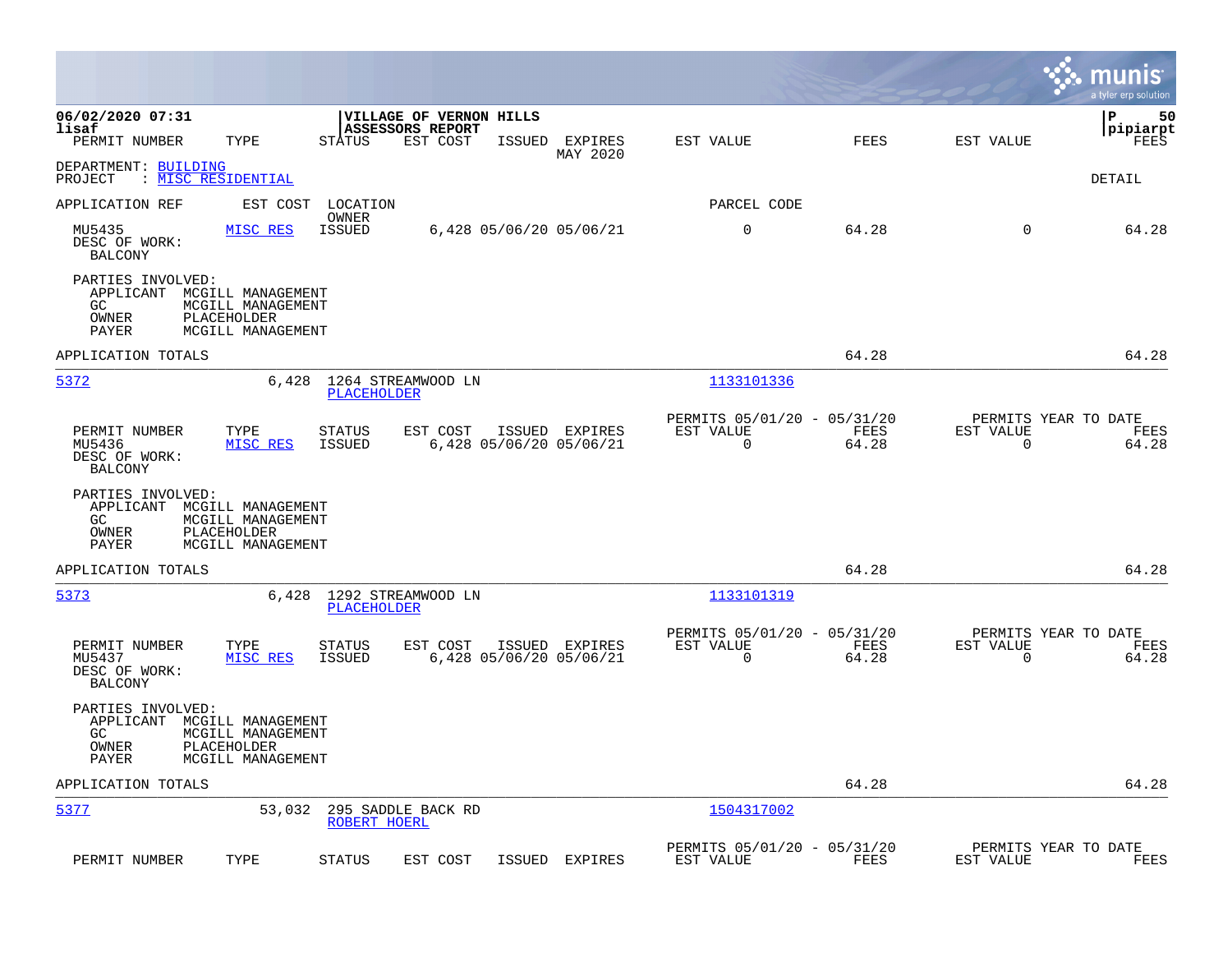|                                                                                                                                                                                                                                                                              |                                                                        |                |                                                         |                |                                                  | munis<br>a tyler erp solution |
|------------------------------------------------------------------------------------------------------------------------------------------------------------------------------------------------------------------------------------------------------------------------------|------------------------------------------------------------------------|----------------|---------------------------------------------------------|----------------|--------------------------------------------------|-------------------------------|
| 06/02/2020 07:31<br>lisaf                                                                                                                                                                                                                                                    | VILLAGE OF VERNON HILLS<br><b>ASSESSORS REPORT</b>                     | MAY 2020       |                                                         |                |                                                  | l P<br>51<br> pipiarpt        |
| DEPARTMENT: BUILDING<br>: MISC RESIDENTIAL<br>PROJECT                                                                                                                                                                                                                        |                                                                        |                |                                                         |                |                                                  | <b>DETAIL</b>                 |
| EST COST<br>APPLICATION REF                                                                                                                                                                                                                                                  | LOCATION<br>OWNER                                                      |                | PARCEL CODE                                             |                |                                                  |                               |
| MU5511<br>MISC RES<br>DESC OF WORK:<br>KITCHEN REMODEL                                                                                                                                                                                                                       | ISSUED<br>53,032 05/14/20 05/14/21                                     |                | $\mathbf 0$                                             | 530.32         | $\Omega$                                         | 530.32                        |
| PARTIES INVOLVED:<br>APPLICANT MODERN CONTRACTORS<br>CARPENTER<br>MODERN CONTRACTORS<br>DRYWALL<br>MODERN CONTRACTORS<br>ELECTRICIA FDR ELECTRIC<br>MODERN CONTRACTORS<br>GC.<br>HVAC<br>MAKI & ASSOCIATES<br>OWNER<br>ROBERT HOERL<br>WATRBENDER ENTERPRISES LLC<br>PLUMBER |                                                                        |                |                                                         |                |                                                  |                               |
| APPLICATION TOTALS                                                                                                                                                                                                                                                           |                                                                        |                |                                                         | 530.32         |                                                  | 530.32                        |
| 5380<br>950                                                                                                                                                                                                                                                                  | 2168 BEAVER CREEK DR<br>JEFFREY & KAREN SCHULMAN                       |                | 1129201089                                              |                |                                                  |                               |
| PERMIT NUMBER<br>TYPE<br>MISC RES<br>MU5535<br>DESC OF WORK:<br>RPZ REPLACEMENT                                                                                                                                                                                              | EST COST<br>STATUS<br>ISSUED<br>950 05/20/20 05/20/21                  | ISSUED EXPIRES | PERMITS 05/01/20 - 05/31/20<br>EST VALUE<br>$\mathbf 0$ | FEES<br>30.00  | PERMITS YEAR TO DATE<br>EST VALUE<br>$\mathbf 0$ | FEES<br>30.00                 |
| PARTIES INVOLVED:<br>APPLICANT<br>NORTHSHORE LAWN SPRINKLER<br>GC<br>NORTHSHORE LAWN SPRINKLER<br>OWNER<br>JEFFREY & KAREN SCHULMAN<br>PLUMBER<br>NORTHSHORE LAWN SPRINKLER<br>NORTHSHORE LAWN SPRINKLER<br>PAYER                                                            |                                                                        |                |                                                         |                |                                                  |                               |
| APPLICATION TOTALS                                                                                                                                                                                                                                                           |                                                                        |                |                                                         | 30.00          |                                                  | 30.00                         |
| 5397<br>42,756                                                                                                                                                                                                                                                               | 204 MELODY LN<br>ERIC S & LAUREN D KATZMAN                             |                | 1504303035                                              |                |                                                  |                               |
| PERMIT NUMBER<br>TYPE<br>MISC RES<br>MU5532<br>DESC OF WORK:<br>SUN ROON ADDITION                                                                                                                                                                                            | <b>STATUS</b><br>EST COST<br><b>ISSUED</b><br>42,756 05/20/20 05/20/21 | ISSUED EXPIRES | PERMITS 05/01/20 - 05/31/20<br>EST VALUE<br>$\mathbf 0$ | FEES<br>427.56 | PERMITS YEAR TO DATE<br>EST VALUE<br>$\mathbf 0$ | FEES<br>427.56                |
| PARTIES INVOLVED:<br>APPLICANT<br>ENVY HOME SERVICES<br>ENVY HOME SERVICES<br>CARPENTER<br>ENVY HOME SERVICES<br>CONCRETE<br>ELECTRICIA RL WEST ELECTRIC<br>ENVY HOME SERVICES<br>GC.<br>OWNER<br>ERIC S & LAUREN D KATZMAN<br>PAYER<br>ENVY HOME SERVICES                   |                                                                        |                |                                                         |                |                                                  |                               |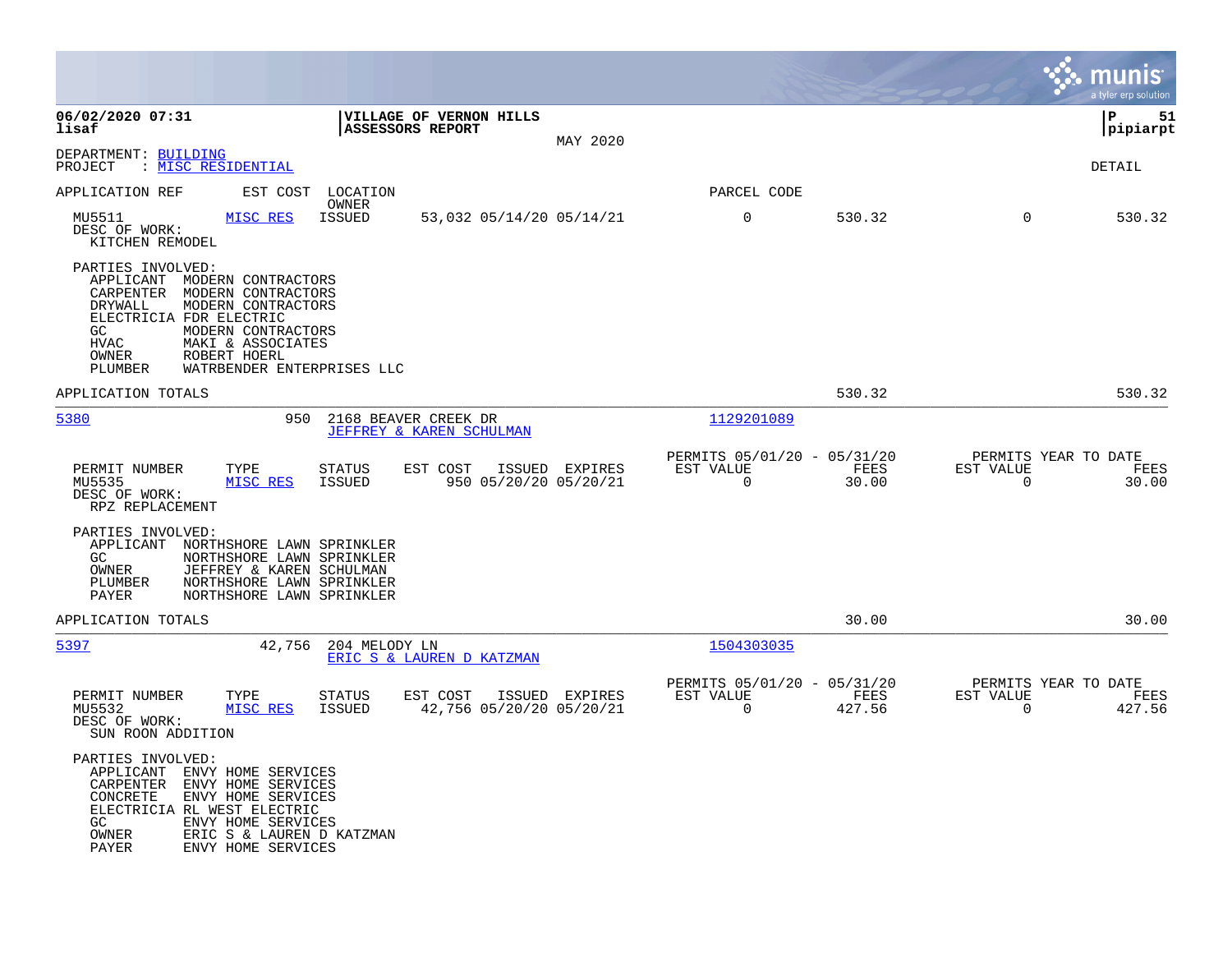|                                                                                                                                                                                                                         |                                                                                         |                                                                          | a tyler erp solution                                              |
|-------------------------------------------------------------------------------------------------------------------------------------------------------------------------------------------------------------------------|-----------------------------------------------------------------------------------------|--------------------------------------------------------------------------|-------------------------------------------------------------------|
| 06/02/2020 07:31<br>lisaf<br>APPLICATION TOTALS                                                                                                                                                                         | VILLAGE OF VERNON HILLS<br>ASSESSORS REPORT<br>MAY 2020                                 | 427.56                                                                   | ΙP<br>52<br> pipiarpt<br>427.56                                   |
| DEPARTMENT: BUILDING<br>: MISC RESIDENTIAL<br>PROJECT                                                                                                                                                                   |                                                                                         |                                                                          | <b>DETAIL</b>                                                     |
| EST COST<br>APPLICATION REF                                                                                                                                                                                             | LOCATION<br>OWNER                                                                       | PARCEL CODE                                                              |                                                                   |
| 5420<br>8,432                                                                                                                                                                                                           | 1145 MUSEUM BLVD 513<br>THE MIL TON APARTMENTS                                          | 1133406003                                                               |                                                                   |
| PERMIT NUMBER<br>TYPE<br>MU5521<br>MISC RES<br>DESC OF WORK:<br>MISC RENOVATION<br>513                                                                                                                                  | STATUS<br>EST COST<br>ISSUED EXPIRES<br><b>ISSUED</b><br>8,432 05/18/20 05/22/21        | PERMITS 05/01/20 - 05/31/20<br>FEES<br>EST VALUE<br>84.32<br>$\Omega$    | PERMITS YEAR TO DATE<br>EST VALUE<br>FEES<br>84.32<br>$\Omega$    |
| PARTIES INVOLVED:<br>APPLICANT MAROUETTE MANAGEMENT<br>ELECTRICIA ALL ABOUT QUALITY ELECTRIC<br>DOCI, INC<br>GC.<br>OWNER<br>THE MIL TON APARTMENTS<br>PLUMBER<br>LOUIS ARREOLA<br><b>PAYER</b><br>MAROUETTE MANAGEMENT |                                                                                         |                                                                          |                                                                   |
| APPLICATION TOTALS                                                                                                                                                                                                      |                                                                                         | 84.32                                                                    | 84.32                                                             |
| 5422<br>4,920                                                                                                                                                                                                           | 49 MANCHESTER LN<br>MICHAEL & SARA MELINE                                               | 1508207018                                                               |                                                                   |
| PERMIT NUMBER<br>TYPE<br>MU5539<br>MISC RES<br>DESC OF WORK:<br>COLUMN & PAD                                                                                                                                            | <b>STATUS</b><br>EST COST<br>ISSUED EXPIRES<br><b>ISSUED</b><br>4,920 05/21/20 05/21/21 | PERMITS 05/01/20 - 05/31/20<br>EST VALUE<br>FEES<br>$\mathbf 0$<br>50.00 | PERMITS YEAR TO DATE<br>EST VALUE<br>FEES<br>$\mathbf 0$<br>50.00 |
| PARTIES INVOLVED:<br>APPLICANT<br>ATLAS RESTORATION LLC<br>ATLAS RESTORATION LLC<br>GC.<br>MICHAEL & SARA MELINE<br>OWNER<br><b>PAYER</b><br>ATLAS RESTORATION LLC                                                      |                                                                                         |                                                                          |                                                                   |
| APPLICATION TOTALS<br>PROJECT TOTALS                                                                                                                                                                                    |                                                                                         | 50.00<br>$\mathbf 0$<br>2,498.87                                         | 50.00<br>$\Omega$<br>2,498.87                                     |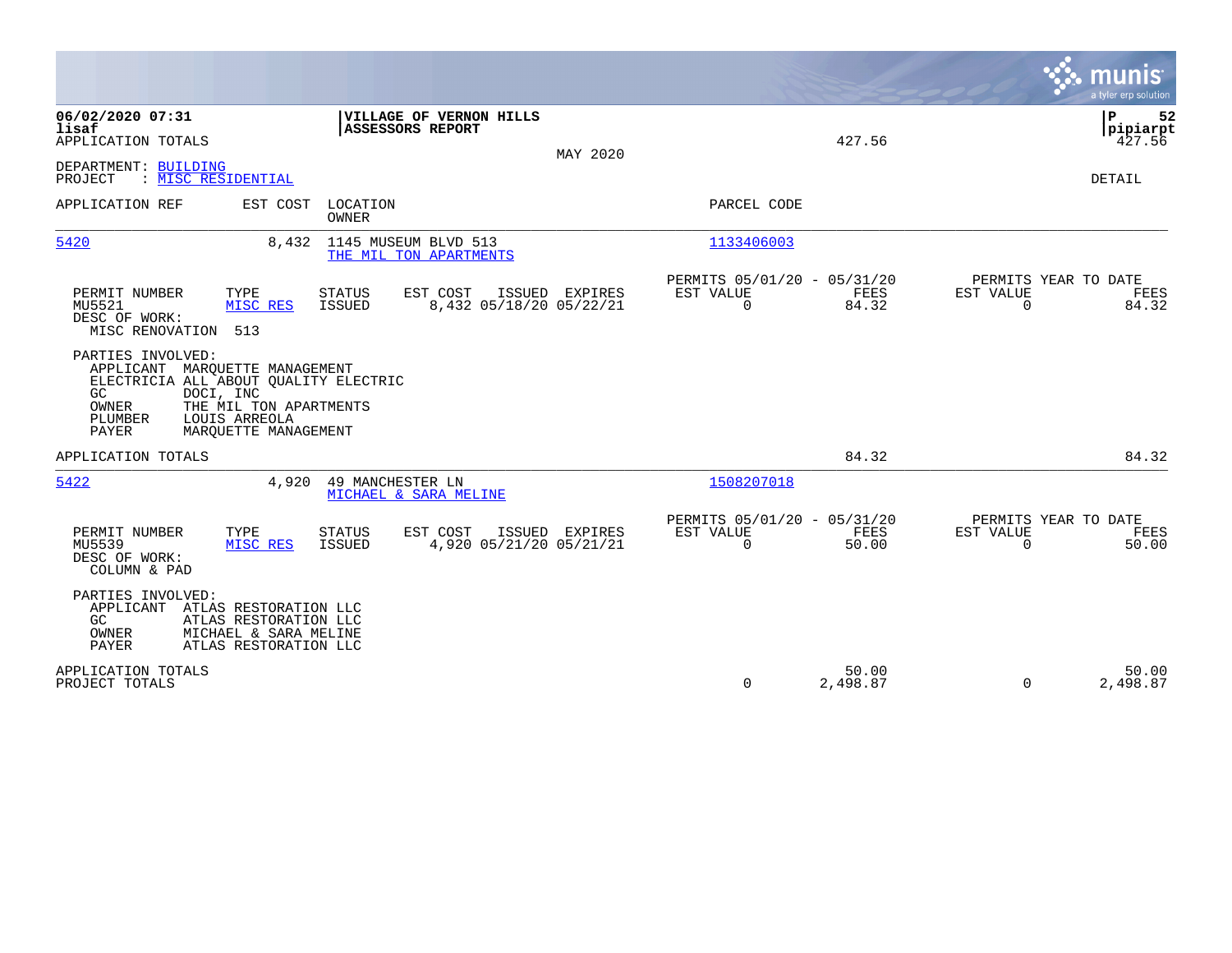|                                                                    |                                                                                                                          |                                   |                         |        |                                    |                                                      |                  |                                   | <b>munis</b><br>a tyler erp solution |
|--------------------------------------------------------------------|--------------------------------------------------------------------------------------------------------------------------|-----------------------------------|-------------------------|--------|------------------------------------|------------------------------------------------------|------------------|-----------------------------------|--------------------------------------|
| 06/02/2020 07:31<br>lisaf                                          |                                                                                                                          | <b>ASSESSORS REPORT</b>           | VILLAGE OF VERNON HILLS |        | MAY 2020                           |                                                      |                  |                                   | ∣P<br>53<br> pipiarpt                |
| DEPARTMENT: BUILDING<br>PROJECT                                    | : PARKING LOT                                                                                                            |                                   |                         |        |                                    |                                                      |                  |                                   | DETAIL                               |
| APPLICATION REF                                                    | EST COST                                                                                                                 | LOCATION<br>OWNER                 |                         |        |                                    | PARCEL CODE                                          |                  |                                   |                                      |
| 5359                                                               | 5,879                                                                                                                    | 565 LAKEVIEW PKY<br>WESTFIELD LLC |                         |        |                                    | 1504201016                                           |                  |                                   |                                      |
| PERMIT NUMBER<br>MU5548<br>DESC OF WORK:                           | TYPE<br>PKG LOT<br>PARKING LOT MAINTENANCE                                                                               | STATUS<br>ISSUED                  | EST COST                | ISSUED | EXPIRES<br>5,879 05/26/20 05/26/21 | PERMITS 05/01/20 - 05/31/20<br>EST VALUE<br>$\Omega$ | FEES<br>235.00   | PERMITS YEAR TO DATE<br>EST VALUE | FEES<br>235.00                       |
| PARTIES INVOLVED:<br>APPLICANT<br>GC<br>OCCUPANT<br>OWNER<br>PAYER | DEMARR SEALCOATING INC<br>DEMARR SEALCOATING INC<br>GLOBE PROPERTY MANAGEMENT<br>WESTFIELD LLC<br>DEMARR SEALCOATING INC |                                   |                         |        |                                    |                                                      |                  |                                   |                                      |
| APPLICATION TOTALS<br>PROJECT TOTALS                               |                                                                                                                          |                                   |                         |        |                                    | 0                                                    | 235.00<br>235.00 |                                   | 235.00<br>235.00                     |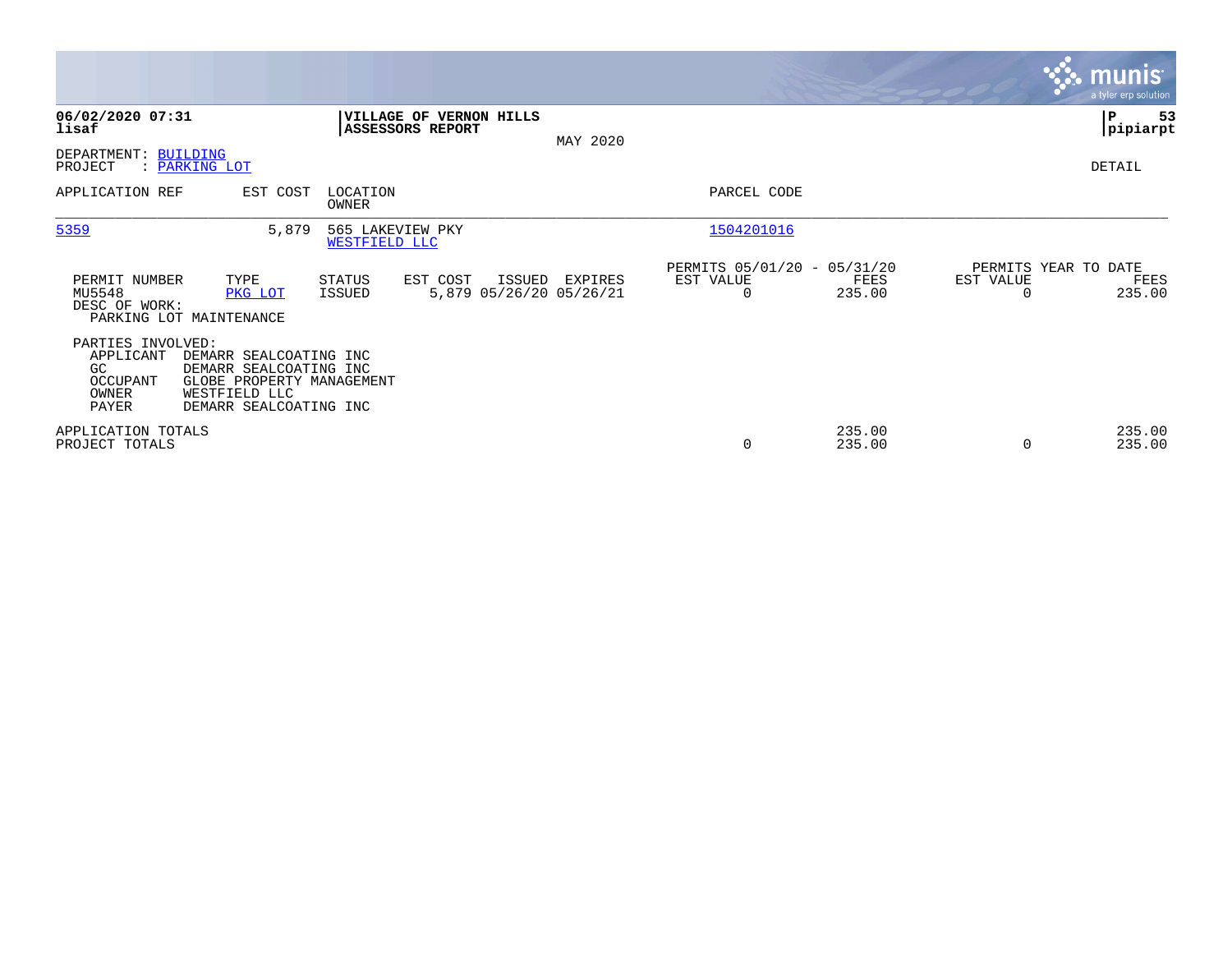|                                                                                      |                                                                                            |                                                    |                |                                                         |                |                                                  | munis<br>a tyler erp solution |
|--------------------------------------------------------------------------------------|--------------------------------------------------------------------------------------------|----------------------------------------------------|----------------|---------------------------------------------------------|----------------|--------------------------------------------------|-------------------------------|
| 06/02/2020 07:31<br>lisaf                                                            |                                                                                            | VILLAGE OF VERNON HILLS<br><b>ASSESSORS REPORT</b> | MAY 2020       |                                                         |                |                                                  | l P<br>54<br> pipiarpt        |
| DEPARTMENT: BUILDING<br>PROJECT<br>: PATIO                                           |                                                                                            |                                                    |                |                                                         |                |                                                  | DETAIL                        |
| APPLICATION REF                                                                      | EST COST LOCATION<br>OWNER                                                                 |                                                    |                | PARCEL CODE                                             |                |                                                  |                               |
| 5269                                                                                 | 21,842                                                                                     | 653 INSULL DRIVE<br>JEFF AND KARIN BRONSWICK       |                | 1133205088                                              |                |                                                  |                               |
| PERMIT NUMBER<br>MU5529<br>DESC OF WORK:<br>NEW PATIO                                | TYPE<br><b>STATUS</b><br><b>PATIO</b><br>ISSUED                                            | EST COST<br>21,842 05/20/20 06/01/21               | ISSUED EXPIRES | PERMITS 05/01/20 - 05/31/20<br>EST VALUE<br>$\mathbf 0$ | FEES<br>218.42 | PERMITS YEAR TO DATE<br>EST VALUE<br>$\mathbf 0$ | FEES<br>218.42                |
| PARTIES INVOLVED:<br>APPLICANT<br>GC.<br>OWNER<br>PAYER                              | POUL'S LANDSCAPING<br>POUL'S LANDSCAPING<br>JEFF AND KARIN BRONSWICK<br>POUL'S LANDSCAPING |                                                    |                |                                                         |                |                                                  |                               |
| APPLICATION TOTALS                                                                   |                                                                                            |                                                    |                |                                                         | 218.42         |                                                  | 218.42                        |
| 5270                                                                                 | 41,823 1307 GARDEN VIEW DRIVE<br><b>BRUCE LEVINE</b>                                       |                                                    |                | 1133205070                                              |                |                                                  |                               |
| PERMIT NUMBER<br>MU5530<br>DESC OF WORK:<br>NEW FRONT PATIO, STEPS, WALK             | TYPE<br><b>STATUS</b><br><b>PATIO</b><br>ISSUED                                            | EST COST<br>41,823 05/20/20 05/20/21               | ISSUED EXPIRES | PERMITS 05/01/20 - 05/31/20<br>EST VALUE<br>$\Omega$    | FEES<br>418.23 | PERMITS YEAR TO DATE<br>EST VALUE<br>$\Omega$    | FEES<br>418.23                |
| PARTIES INVOLVED:<br>GC<br>OWNER<br>PAYER                                            | POUL'S LANDSCAPING<br><b>BRUCE LEVINE</b><br>POUL'S LANDSCAPING                            |                                                    |                |                                                         |                |                                                  |                               |
| APPLICATION TOTALS                                                                   |                                                                                            |                                                    |                |                                                         | 418.23         |                                                  | 418.23                        |
| 5418                                                                                 | 4,845                                                                                      | 520 COUNCIL CIRCLE<br><b>JOE &amp; LISA WILSON</b> |                | 1133205060                                              |                |                                                  |                               |
| PERMIT NUMBER<br>MU5523<br>DESC OF WORK:<br>PATIO                                    | TYPE<br><b>STATUS</b><br><b>PATIO</b><br>ISSUED                                            | EST COST<br>4,845 05/18/20 05/18/21                | ISSUED EXPIRES | PERMITS 05/01/20 - 05/31/20<br>EST VALUE<br>$\mathbf 0$ | FEES<br>50.00  | PERMITS YEAR TO DATE<br>EST VALUE<br>$\mathbf 0$ | FEES<br>50.00                 |
| PARTIES INVOLVED:<br>APPLICANT JOE & LISA WILSON<br>GC.<br>Z-CRETE<br>OWNER<br>PAYER | JOE & LISA WILSON<br>JOE & LISA WILSON                                                     |                                                    |                |                                                         |                |                                                  |                               |
| APPLICATION TOTALS                                                                   |                                                                                            |                                                    |                |                                                         | 50.00          |                                                  | 50.00                         |
| 5419                                                                                 | 14,830 202 MONTCLAIR RD                                                                    |                                                    |                | 1508409022                                              |                |                                                  |                               |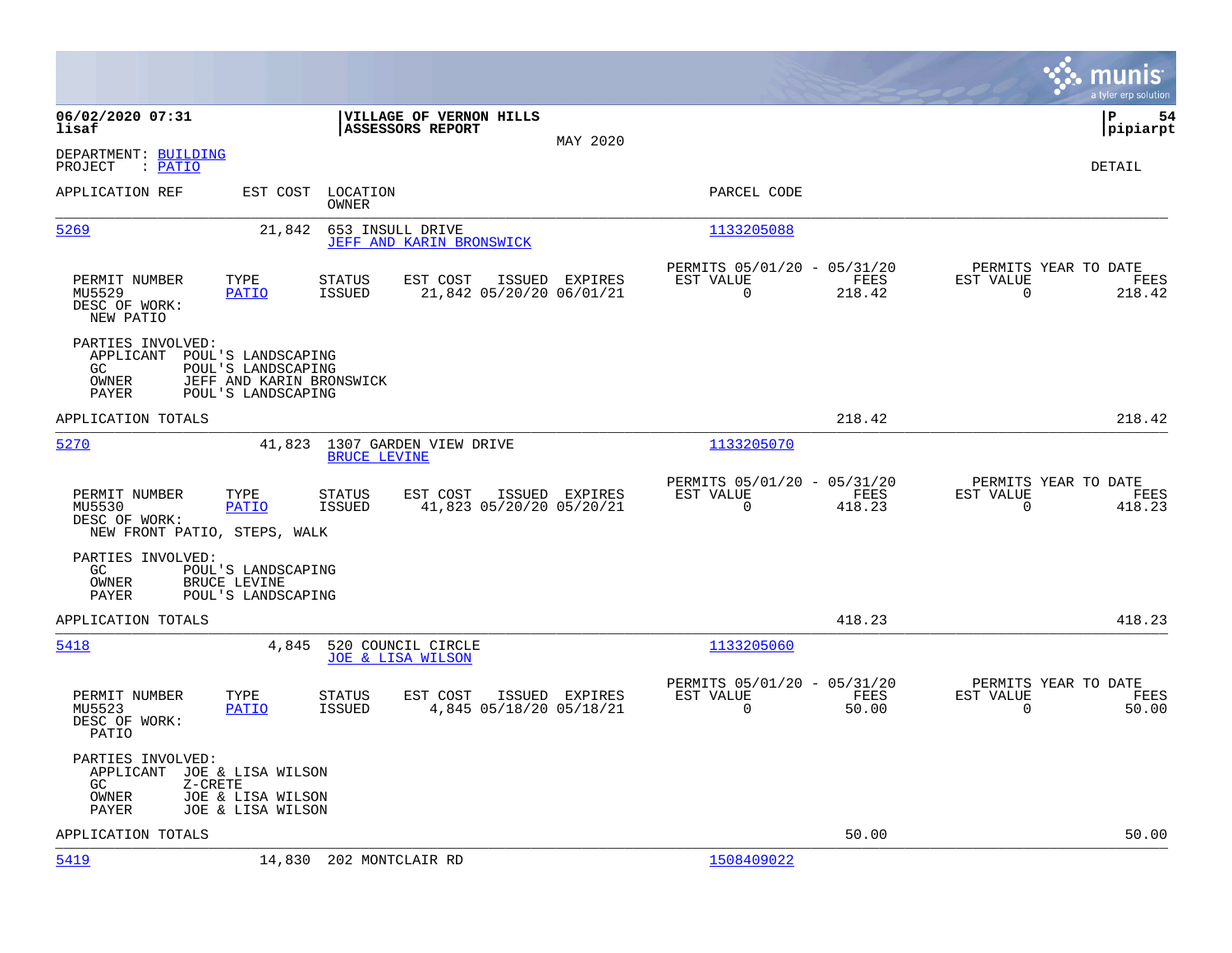|                                                                                                                                                                       |                                                                                   |                                                                           | munis<br>a tyler erp solution                                             |
|-----------------------------------------------------------------------------------------------------------------------------------------------------------------------|-----------------------------------------------------------------------------------|---------------------------------------------------------------------------|---------------------------------------------------------------------------|
| 06/02/2020 07:31<br>lisaf                                                                                                                                             | VILLAGE OF VERNON HILLS<br><b>ASSESSORS REPORT</b><br>JOHN A & DANA P KNAPP       |                                                                           | l P<br>55<br> pipiarpt                                                    |
| TYPE<br>PERMIT NUMBER                                                                                                                                                 | STATUS<br>EST COST<br>ISSUED EXPIRES<br>MAY 2020                                  | PERMITS 05/01/20 - 05/31/20<br>EST VALUE                                  | PERMITS YEAR TO DATE<br>FEES<br>EST VALUE<br>FEES                         |
| DEPARTMENT: BUILDING<br>PROJECT : PATIO                                                                                                                               |                                                                                   |                                                                           | <b>DETAIL</b>                                                             |
| APPLICATION REF                                                                                                                                                       | EST COST LOCATION                                                                 | PARCEL CODE                                                               |                                                                           |
| MU5526<br><b>PATIO</b><br>DESC OF WORK:<br>PATIO                                                                                                                      | OWNER<br>ISSUED<br>14,830 05/19/20 05/19/21                                       | $\mathbf 0$<br>148.30                                                     | $\Omega$<br>148.30                                                        |
| PARTIES INVOLVED:<br>APPLICANT JOHN A & DANA P KNAPP<br>KAPLAN PAVING LLC<br>GC.<br>OWNER<br>JOHN A & DANA P KNAPP<br>JOHN A & DANA P KNAPP<br>PAYER                  |                                                                                   |                                                                           |                                                                           |
| APPLICATION TOTALS                                                                                                                                                    |                                                                                   | 148.30                                                                    | 148.30                                                                    |
| 5457<br>8,500                                                                                                                                                         | 308E AOUA CT<br>JAMES & ROBIN J TEHRANI                                           | 1505425020                                                                |                                                                           |
| PERMIT NUMBER<br>TYPE<br><b>PATIO</b><br>MU5570<br>DESC OF WORK:<br>PAVER PATIO                                                                                       | STATUS<br>EST COST<br>ISSUED EXPIRES<br>ISSUED<br>8,500 05/29/20 05/29/21         | PERMITS 05/01/20 - 05/31/20<br>EST VALUE<br>$\mathbf 0$<br>85.00          | PERMITS YEAR TO DATE<br>FEES<br>EST VALUE<br>FEES<br>$\mathbf 0$<br>85.00 |
| PARTIES INVOLVED:<br>APPLICANT JAMES & ROBIN J TEHRANI<br>GC.<br>MISTRETTA LANDSCAPING<br>JAMES & ROBIN J TEHRANI<br>OWNER<br><b>PAYER</b><br>JAMES & ROBIN J TEHRANI |                                                                                   |                                                                           |                                                                           |
| APPLICATION TOTALS                                                                                                                                                    |                                                                                   | 85.00                                                                     | 85.00                                                                     |
| 39,000<br>5468                                                                                                                                                        | 22 WARRINGTON RD<br>CHRISTOPHER M GLUCK                                           | 1504101034                                                                |                                                                           |
| PERMIT NUMBER<br>TYPE<br><b>PATIO</b><br>MU5565<br>DESC OF WORK:<br>PAVER PATIO, RETAINING WALL, GRILL, FIRE TABLE                                                    | STATUS<br>EST COST<br>ISSUED EXPIRES<br><b>ISSUED</b><br>39,000 05/28/20 05/28/21 | PERMITS 05/01/20 - 05/31/20<br>FEES<br>EST VALUE<br>$\mathbf 0$<br>390.00 | PERMITS YEAR TO DATE<br>EST VALUE<br>FEES<br>$\Omega$<br>390.00           |
| PARTIES INVOLVED:<br>APPLICANT APEX LANDSCAPING<br>GC<br>APEX LANDSCAPING<br>GC<br>CHRISTOPHER GLUCK<br>CHRISTOPHER M GLUCK<br>OWNER<br>PAYER<br>APEX LANDSCAPING     |                                                                                   |                                                                           |                                                                           |
| APPLICATION TOTALS                                                                                                                                                    |                                                                                   | 390.00                                                                    | 390.00                                                                    |
| 5482                                                                                                                                                                  | 7,000 1113 MEADOW CREEK CT                                                        | 1507209015                                                                |                                                                           |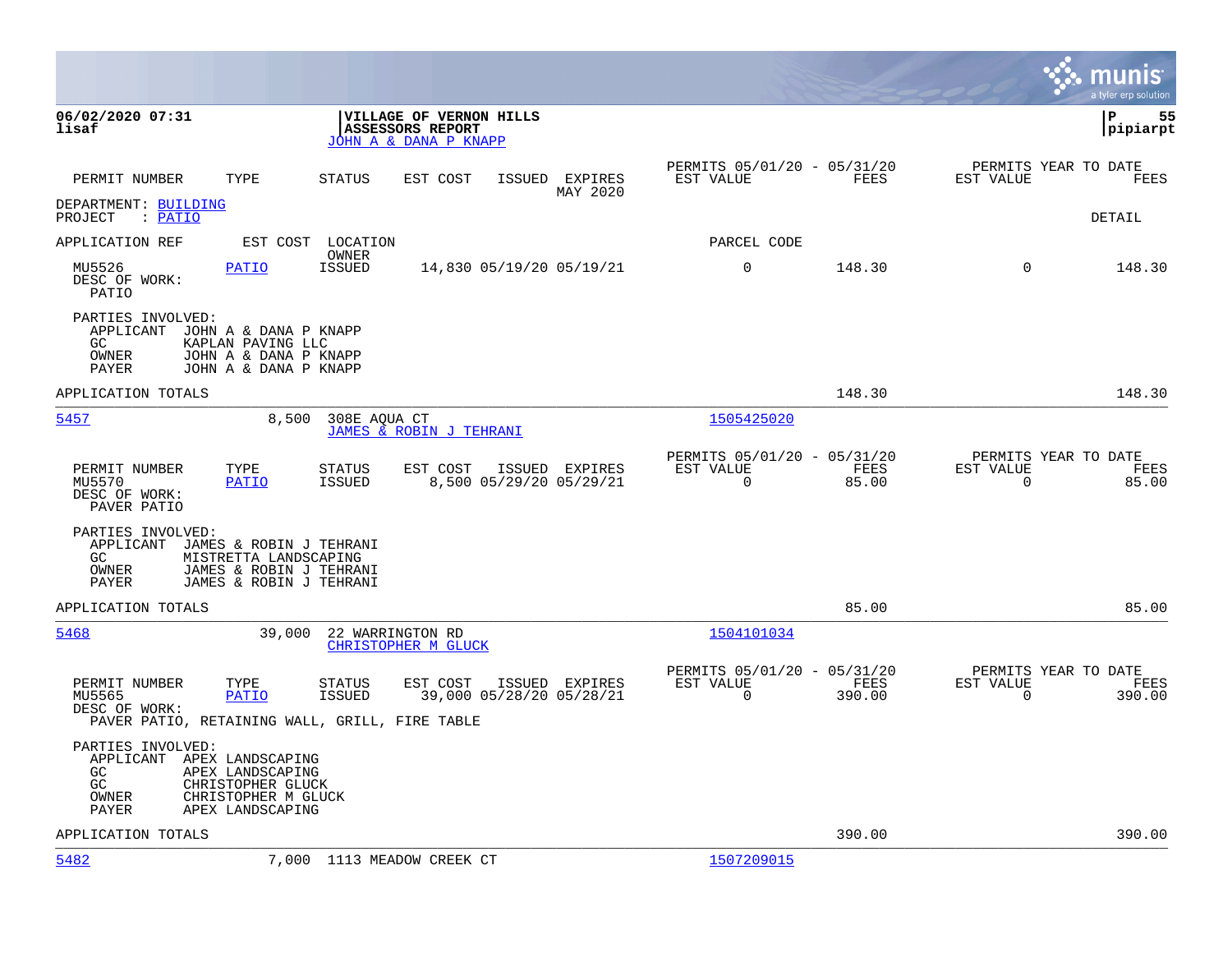|                                                  |                                                                                                                |                   |                                                                                          |        |                         |                                          |                   |                                   | munıs<br>a tyler erp solution |
|--------------------------------------------------|----------------------------------------------------------------------------------------------------------------|-------------------|------------------------------------------------------------------------------------------|--------|-------------------------|------------------------------------------|-------------------|-----------------------------------|-------------------------------|
| 06/02/2020 07:31<br>lisaf                        |                                                                                                                |                   | VILLAGE OF VERNON HILLS<br><b>ASSESSORS REPORT</b><br>H KISHINEVSKY & DIANA CHERNYHOVSKY |        |                         |                                          |                   |                                   | ${\bf P}$<br>56<br>pipiarpt   |
| PERMIT NUMBER                                    | TYPE                                                                                                           | STATUS            | EST COST                                                                                 | ISSUED | EXPIRES<br>MAY 2020     | PERMITS 05/01/20 - 05/31/20<br>EST VALUE | FEES              | PERMITS YEAR TO DATE<br>EST VALUE | FEES                          |
| DEPARTMENT: BUILDING<br>PROJECT<br>: PATIO       |                                                                                                                |                   |                                                                                          |        |                         |                                          |                   |                                   | DETAIL                        |
| APPLICATION REF                                  | EST COST                                                                                                       | LOCATION<br>OWNER |                                                                                          |        |                         | PARCEL CODE                              |                   |                                   |                               |
| MU5557<br>DESC OF WORK:<br>PATIO                 | PATIO                                                                                                          | ISSUED            |                                                                                          |        | 7,000 05/27/20 05/27/21 | $\mathbf 0$                              | 70.00             | $\Omega$                          | 70.00                         |
| PARTIES INVOLVED:<br>GC<br>OWNER<br><b>PAYER</b> | H KISHINEVSKY & DIANA CHERNYHOVSKY<br>H KISHINEVSKY & DIANA CHERNYHOVSKY<br>H KISHINEVSKY & DIANA CHERNYHOVSKY |                   |                                                                                          |        |                         |                                          |                   |                                   |                               |
| APPLICATION TOTALS<br>PROJECT TOTALS             |                                                                                                                |                   |                                                                                          |        |                         | 0                                        | 70.00<br>1,379.95 | $\Omega$                          | 70.00<br>1,379.95             |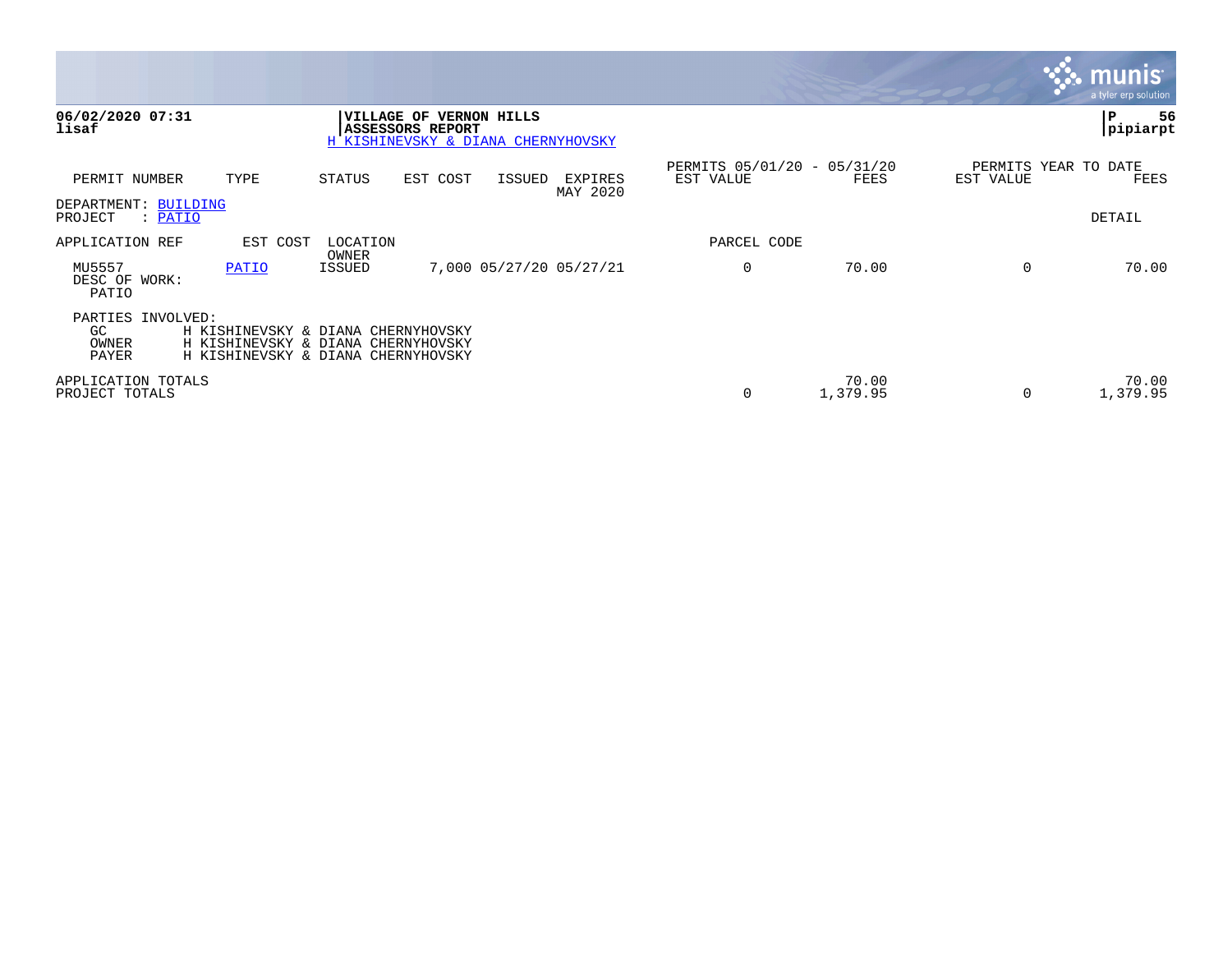|                                                                                              |                                                                                                                           |                                    |                                             |                                           |                                                         |                       |                                                  | munis<br>a tyler erp solution |
|----------------------------------------------------------------------------------------------|---------------------------------------------------------------------------------------------------------------------------|------------------------------------|---------------------------------------------|-------------------------------------------|---------------------------------------------------------|-----------------------|--------------------------------------------------|-------------------------------|
| 06/02/2020 07:31<br>lisaf                                                                    |                                                                                                                           |                                    | VILLAGE OF VERNON HILLS<br>ASSESSORS REPORT |                                           |                                                         |                       |                                                  | 57<br>IΡ<br> pipiarpt         |
| DEPARTMENT: BUILDING<br>PROJECT<br>: <u>REROOF</u>                                           |                                                                                                                           |                                    |                                             | MAY 2020                                  |                                                         |                       |                                                  | DETAIL                        |
| APPLICATION REF                                                                              |                                                                                                                           | EST COST LOCATION<br>OWNER         |                                             |                                           | PARCEL CODE                                             |                       |                                                  |                               |
| 5201                                                                                         | 8,375                                                                                                                     | 349 TALLY HO DR<br>DANIEL P HANSON |                                             |                                           | 1508220008                                              |                       |                                                  |                               |
| PERMIT NUMBER<br>MU5281<br>DESC OF WORK:<br>REROOF                                           | TYPE<br><b>REROOF</b>                                                                                                     | <b>STATUS</b><br>COMPLT            | EST COST                                    | ISSUED EXPIRES<br>8,375 05/07/20 05/07/21 | PERMITS 05/01/20 - 05/31/20<br>EST VALUE<br>$\mathbf 0$ | FEES<br>83.75         | PERMITS YEAR TO DATE<br>EST VALUE<br>$\mathbf 0$ | FEES<br>83.75                 |
| PARTIES INVOLVED:<br>GC.<br>OWNER<br>PAYER<br>PAYER<br><b>ROOFER</b>                         | E&L ROOFING & WINDOWS LLC<br>DANIEL P HANSON<br>DANIEL P HANSON<br>E&L ROOFING & WINDOWS LLC<br>E&L ROOFING & WINDOWS LLC |                                    |                                             |                                           |                                                         |                       |                                                  |                               |
| APPLICATION TOTALS                                                                           |                                                                                                                           |                                    |                                             |                                           |                                                         | 83.75                 |                                                  | 83.75                         |
| 5356                                                                                         | 4,800                                                                                                                     | ILYA & JANE IOFFE                  | 699 CHERRY VALLEY RD                        |                                           | 1508108052                                              |                       |                                                  |                               |
| PERMIT NUMBER<br>MU5423<br>DESC OF WORK:<br><b>REROOF</b>                                    | TYPE<br><b>REROOF</b>                                                                                                     | <b>STATUS</b><br>COMPLT            | EST COST                                    | ISSUED EXPIRES<br>4,800 05/05/20 05/13/21 | PERMITS 05/01/20 - 05/31/20<br>EST VALUE<br>0           | FEES<br>50.00         | PERMITS YEAR TO DATE<br>EST VALUE<br>$\mathbf 0$ | FEES<br>50.00                 |
| PARTIES INVOLVED:<br>APPLICANT<br>GC.<br>OWNER<br>PAYER<br><b>ROOFER</b>                     | IRA CONSTRUCTION<br>IRA CONSTRUCTION<br>ILYA & JANE IOFFE<br>IRA CONSTRUCTION<br>IRA CONSTRUCTION                         |                                    |                                             |                                           |                                                         |                       |                                                  |                               |
| APPLICATION TOTALS                                                                           |                                                                                                                           |                                    |                                             |                                           |                                                         | 50.00                 |                                                  | 50.00                         |
| 5358                                                                                         | 14,200                                                                                                                    | 351 BALTIMORE DR                   | AMIN UR REHMAN NADEEM                       |                                           | 1132209002                                              |                       |                                                  |                               |
| PERMIT NUMBER<br>MU5424<br>DESC OF WORK:<br>REROOF                                           | TYPE<br><b>REROOF</b>                                                                                                     | <b>STATUS</b><br><b>ISSUED</b>     | EST COST<br>14,200 05/05/20 05/05/21        | ISSUED EXPIRES                            | PERMITS 05/01/20 - 05/31/20<br>EST VALUE<br>0           | <b>FEES</b><br>142.00 | PERMITS YEAR TO DATE<br>EST VALUE<br>0           | FEES<br>142.00                |
| PARTIES INVOLVED:<br>APPLICANT PETERSON ROOFING INC<br>GC<br>OWNER<br>PAYER<br><b>ROOFER</b> | PETERSON ROOFING INC<br>AMIN UR REHMAN NADEEM<br>PETERSON ROOFING INC<br>PETERSON ROOFING INC                             |                                    |                                             |                                           |                                                         |                       |                                                  |                               |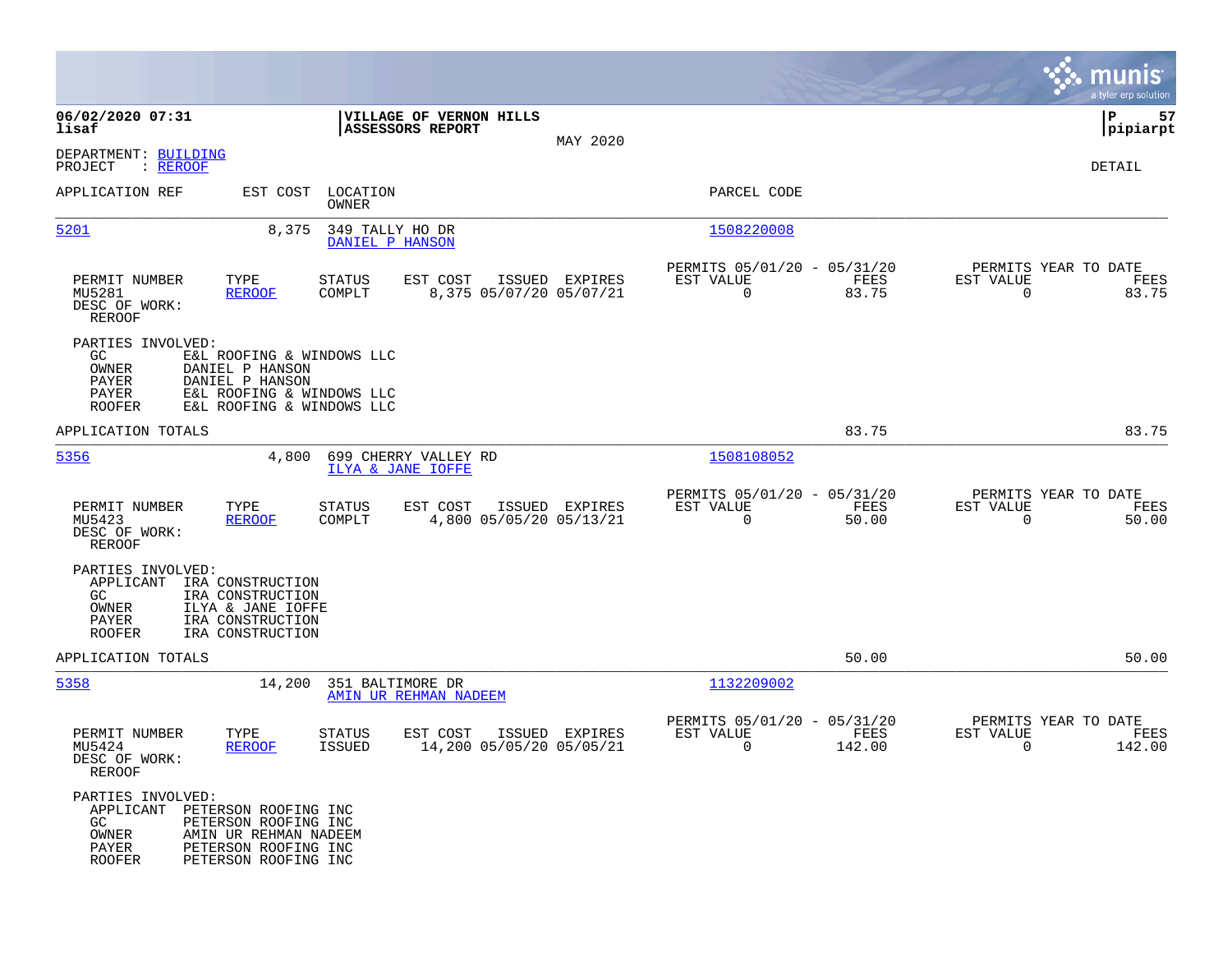|                                                                                                                                                                      |                                                                                          |          |                                                                               | munis<br>a tyler erp solution                                   |
|----------------------------------------------------------------------------------------------------------------------------------------------------------------------|------------------------------------------------------------------------------------------|----------|-------------------------------------------------------------------------------|-----------------------------------------------------------------|
| 06/02/2020 07:31<br>lisaf                                                                                                                                            | VILLAGE OF VERNON HILLS<br><b>ASSESSORS REPORT</b>                                       | MAY 2020 |                                                                               | l P<br>58<br> pipiarpt                                          |
| DEPARTMENT: BUILDING<br>PROJECT<br>: REROOF                                                                                                                          |                                                                                          |          |                                                                               | DETAIL                                                          |
| APPLICATION REF<br>EST COST                                                                                                                                          | LOCATION<br>OWNER                                                                        |          | PARCEL CODE                                                                   |                                                                 |
| APPLICATION TOTALS                                                                                                                                                   |                                                                                          |          | 142.00                                                                        | 142.00                                                          |
| 5362<br>6,250                                                                                                                                                        | 212 BRYANT PL<br>ROBERT E LUNDEEN                                                        |          | 1132401010                                                                    |                                                                 |
| PERMIT NUMBER<br>TYPE<br>MU5427<br><b>REROOF</b><br>DESC OF WORK:<br><b>REROOF</b>                                                                                   | EST COST<br>ISSUED EXPIRES<br><b>STATUS</b><br>6,250 05/05/20 05/05/21<br><b>ISSUED</b>  |          | PERMITS 05/01/20 - 05/31/20<br>EST VALUE<br>FEES<br>$\Omega$<br>62.50         | PERMITS YEAR TO DATE<br>EST VALUE<br>FEES<br>$\Omega$<br>62.50  |
| PARTIES INVOLVED:<br>GC.<br>E&L ROOFING & WINDOWS LLC<br>OWNER<br>ROBERT E LUNDEEN<br><b>PAYER</b><br>ROBERT E LUNDEEN<br><b>ROOFER</b><br>E&L ROOFING & WINDOWS LLC |                                                                                          |          |                                                                               |                                                                 |
| APPLICATION TOTALS                                                                                                                                                   |                                                                                          |          | 62.50                                                                         | 62.50                                                           |
| 5363<br>28,820                                                                                                                                                       | 1234 SARAH BLVD<br><b>ASHISH AGARWAL</b>                                                 |          | 1515302060                                                                    |                                                                 |
| PERMIT NUMBER<br>TYPE<br>MU5428<br><b>REROOF</b><br>DESC OF WORK:<br>REROOF 1234-1252 CHRISTINE                                                                      | <b>STATUS</b><br>EST COST<br>ISSUED EXPIRES<br>28,820 05/06/20 05/06/21<br><b>ISSUED</b> |          | PERMITS 05/01/20 - 05/31/20<br>EST VALUE<br><b>FEES</b><br>$\Omega$<br>288.20 | PERMITS YEAR TO DATE<br>EST VALUE<br>FEES<br>$\Omega$<br>288.20 |
| PARTIES INVOLVED:<br>APPLICANT PARAGON ROOFING<br>PARAGON ROOFING<br>GC.<br>OWNER<br>ASHISH AGARWAL<br>PAYER<br>PARAGON ROOFING<br><b>ROOFER</b><br>PARAGON ROOFING  |                                                                                          |          |                                                                               |                                                                 |
| APPLICATION TOTALS                                                                                                                                                   |                                                                                          |          | 288.20                                                                        | 288.20                                                          |
| 5374<br>6,750                                                                                                                                                        | 216 BRYANT PL<br>JACK & NORMA ZION                                                       |          | 1132401008                                                                    |                                                                 |
| PERMIT NUMBER<br>TYPE<br>MU5439<br><b>REROOF</b><br>DESC OF WORK:<br>REROOF                                                                                          | EST COST<br>ISSUED EXPIRES<br><b>STATUS</b><br><b>ISSUED</b><br>6,750 05/06/20 05/06/21  |          | PERMITS 05/01/20 - 05/31/20<br>EST VALUE<br>FEES<br>$\Omega$<br>67.50         | PERMITS YEAR TO DATE<br>EST VALUE<br>FEES<br>67.50<br>$\Omega$  |
| PARTIES INVOLVED:<br>GC.<br>E&L ROOFING & WINDOWS LLC<br>OWNER<br>JACK & NORMA ZION<br>PAYER<br>E&L ROOFING & WINDOWS LLC                                            |                                                                                          |          |                                                                               |                                                                 |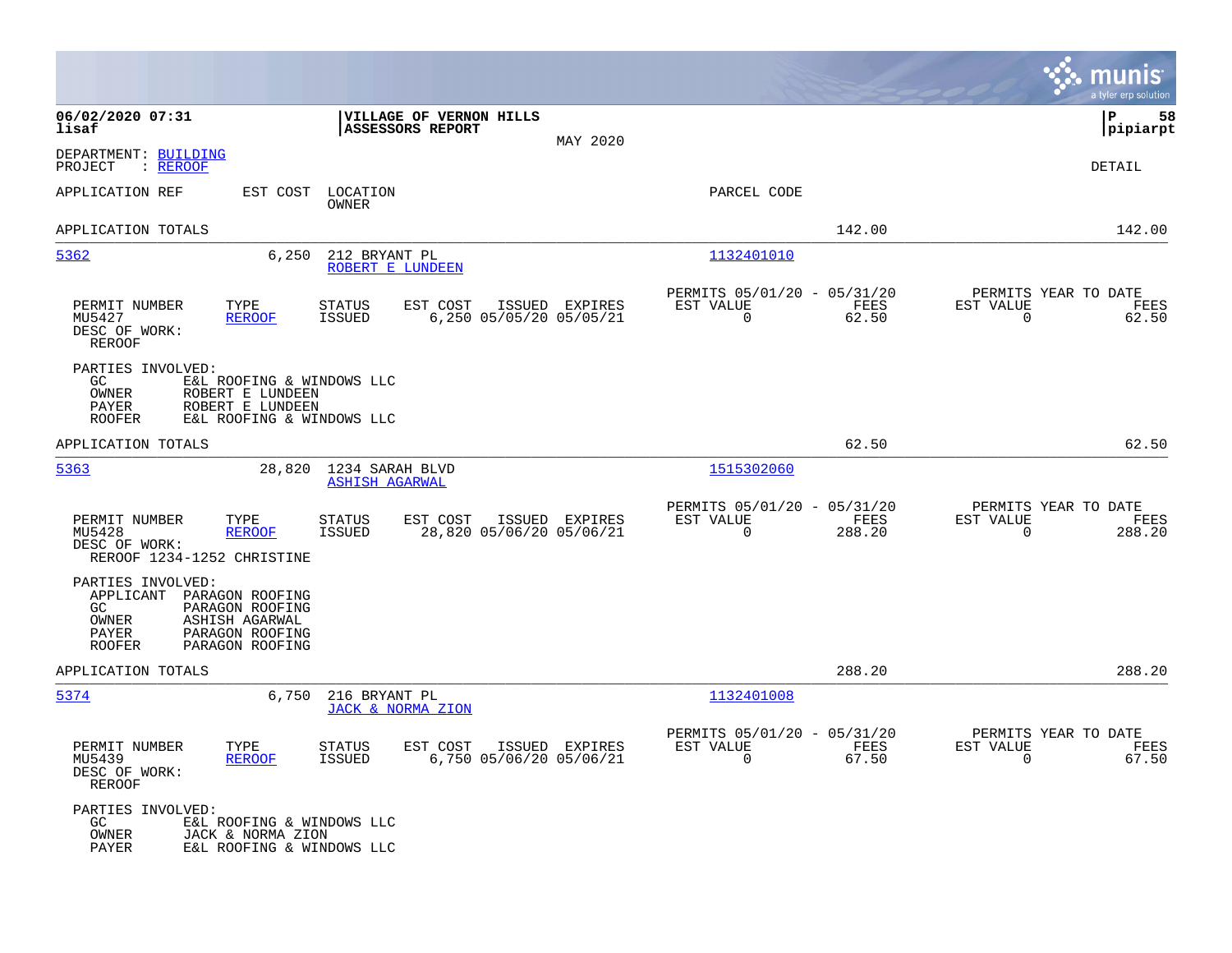|                                                                                             |                                                                                                                                      |                                |                                                           |                |                                                         |               |                                                  | munis<br>a tyler erp solution  |
|---------------------------------------------------------------------------------------------|--------------------------------------------------------------------------------------------------------------------------------------|--------------------------------|-----------------------------------------------------------|----------------|---------------------------------------------------------|---------------|--------------------------------------------------|--------------------------------|
| 06/02/2020 07:31<br>lisaf<br>APPLICATION TOTALS                                             |                                                                                                                                      |                                | <b>VILLAGE OF VERNON HILLS</b><br><b>ASSESSORS REPORT</b> | MAY 2020       |                                                         | 67.50         |                                                  | 59<br>ΙP<br> pipiarpt<br>67.50 |
| DEPARTMENT: BUILDING<br>: REROOF<br>PROJECT                                                 |                                                                                                                                      |                                |                                                           |                |                                                         |               |                                                  | DETAIL                         |
| APPLICATION REF                                                                             | EST COST                                                                                                                             | LOCATION<br>OWNER              |                                                           |                | PARCEL CODE                                             |               |                                                  |                                |
| 5378                                                                                        | 9,900                                                                                                                                | 1767 STANWICH RD               | BRUCE & YVONNE BROWN                                      |                | 1129410004                                              |               |                                                  |                                |
| PERMIT NUMBER<br>MU5441<br>DESC OF WORK:<br><b>REROOF</b>                                   | TYPE<br><b>REROOF</b>                                                                                                                | STATUS<br><b>ISSUED</b>        | EST COST<br>9,900 05/07/20 05/21/21                       | ISSUED EXPIRES | PERMITS 05/01/20 - 05/31/20<br>EST VALUE<br>$\mathbf 0$ | FEES<br>99.00 | PERMITS YEAR TO DATE<br>EST VALUE<br>$\mathbf 0$ | FEES<br>99.00                  |
| PARTIES INVOLVED:<br>APPLICANT<br>GC<br>OWNER<br>PAYER<br><b>ROOFER</b>                     | A&D HOME IMPROVEMENT LLC<br>A&D HOME IMPROVEMENT LLC<br>BRUCE & YVONNE BROWN<br>A&D HOME IMPROVEMENT LLC<br>A&D HOME IMPROVEMENT LLC |                                |                                                           |                |                                                         |               |                                                  |                                |
| APPLICATION TOTALS                                                                          |                                                                                                                                      |                                |                                                           |                |                                                         | 99.00         |                                                  | 99.00                          |
| 5386                                                                                        | 9,850                                                                                                                                | 1431 MAIDSTONE DR              | ROBERT & JESSICA STEVO                                    |                | 1132104058                                              |               |                                                  |                                |
| PERMIT NUMBER<br>MU5448<br>DESC OF WORK:<br>REROOF                                          | TYPE<br><b>REROOF</b>                                                                                                                | STATUS<br><b>ISSUED</b>        | EST COST<br>9,850 05/08/20 05/08/21                       | ISSUED EXPIRES | PERMITS 05/01/20 - 05/31/20<br>EST VALUE<br>$\mathbf 0$ | FEES<br>98.50 | PERMITS YEAR TO DATE<br>EST VALUE<br>0           | FEES<br>98.50                  |
| PARTIES INVOLVED:<br>APPLICANT AMB ROOFING<br>GC<br>OWNER<br>PAYER<br><b>ROOFER</b>         | AMB ROOFING<br>ROBERT & JESSICA STEVO<br>AMB ROOFING<br>AMB ROOFING                                                                  |                                |                                                           |                |                                                         |               |                                                  |                                |
| APPLICATION TOTALS                                                                          |                                                                                                                                      |                                |                                                           |                |                                                         | 98.50         |                                                  | 98.50                          |
| 5444                                                                                        | 27,904                                                                                                                               |                                | 200 WEST HAWTHORN PKY<br>VERNON HILLS PARK DISTRICT       |                | 1132412097                                              |               |                                                  |                                |
| PERMIT NUMBER<br>MU5500<br>DESC OF WORK:<br>REROOF - CYNTHIA T PETERSEN PARK                | TYPE<br><b>REROOF</b>                                                                                                                | <b>STATUS</b><br><b>ISSUED</b> | EST COST<br>27,904 05/12/20 05/12/21                      | ISSUED EXPIRES | PERMITS 05/01/20 - 05/31/20<br>EST VALUE                | FEES<br>.00   | PERMITS YEAR TO DATE<br>EST VALUE                | FEES<br>.00                    |
| PARTIES INVOLVED:<br>APPLICANT ANTHONY ROOFING TECTA AMERICA LLC<br>GC<br>OCCUPANT<br>OWNER | ANTHONY ROOFING TECTA AMERICA LLC<br>VERNON HILLS PARK DISTRICT<br>VERNON HILLS PARK DISTRICT                                        |                                |                                                           |                |                                                         |               |                                                  |                                |

**Contract**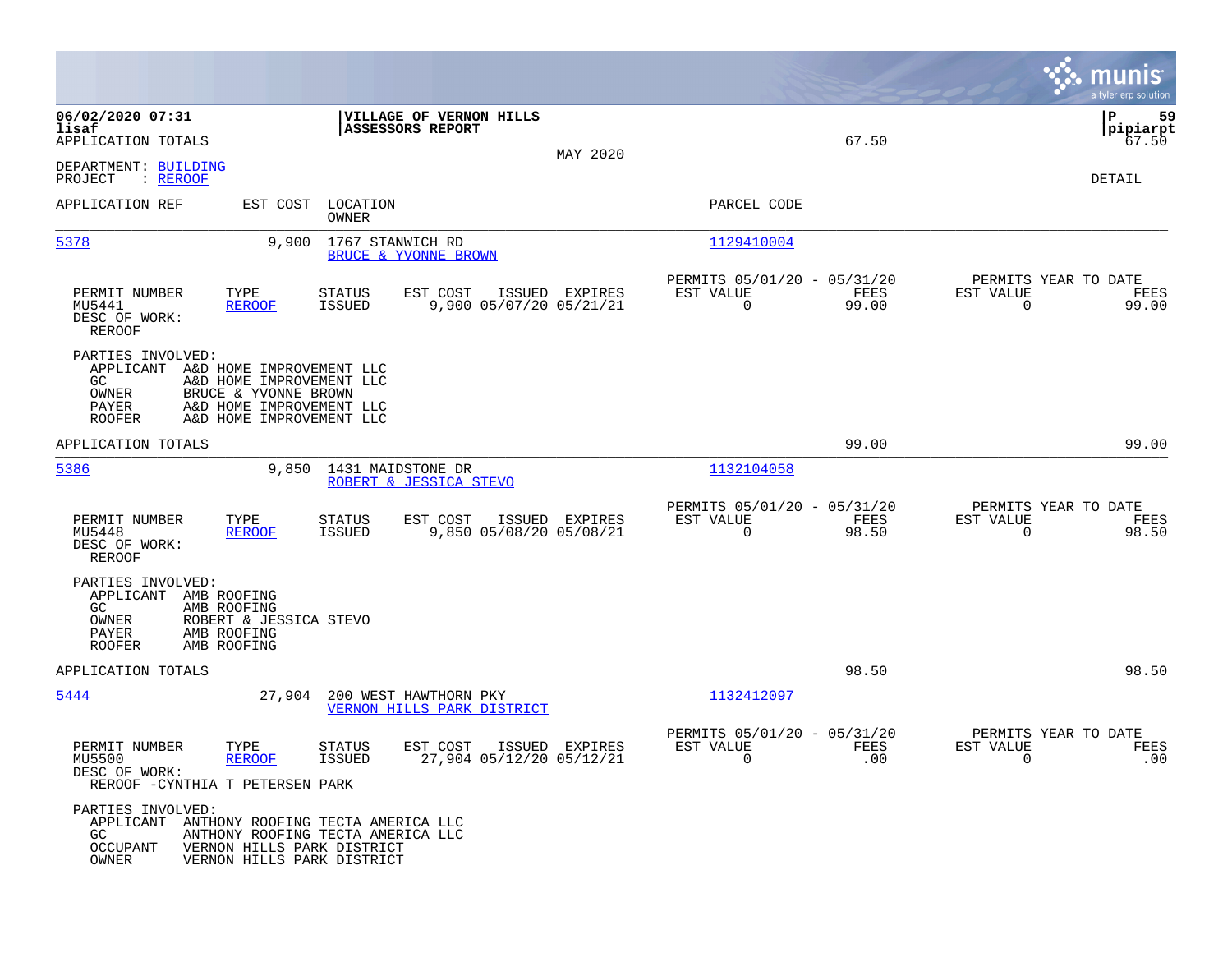|                                                                                                                                                                                                                 |                                             |                                                         |                  |                                                     | munis<br>a tyler erp solution |
|-----------------------------------------------------------------------------------------------------------------------------------------------------------------------------------------------------------------|---------------------------------------------|---------------------------------------------------------|------------------|-----------------------------------------------------|-------------------------------|
| VILLAGE OF VERNON HILLS<br>06/02/2020 07:31<br>ASSESSORS REPORT<br>lisaf                                                                                                                                        | MAY 2020                                    |                                                         |                  |                                                     | ΙP<br>60<br> pipiarpt         |
| DEPARTMENT: BUILDING<br>PROJECT<br>: REROOF                                                                                                                                                                     |                                             |                                                         |                  |                                                     | DETAIL                        |
| APPLICATION REF<br>EST COST<br>LOCATION                                                                                                                                                                         |                                             | PARCEL CODE                                             |                  |                                                     |                               |
| OWNER<br><b>ROOFER</b><br>ANTHONY ROOFING TECTA AMERICA LLC                                                                                                                                                     |                                             |                                                         |                  |                                                     |                               |
| APPLICATION TOTALS                                                                                                                                                                                              |                                             |                                                         | .00              |                                                     | .00                           |
| 5465<br>21,916<br>882 SAUGATUCK TRL<br>PATRICIO R & EVELYN C COLLERA                                                                                                                                            |                                             | 1507211006                                              |                  |                                                     |                               |
| PERMIT NUMBER<br>TYPE<br><b>STATUS</b><br>EST COST<br>MU5515<br><b>REROOF</b><br>ISSUED<br>DESC OF WORK:<br>REROOF                                                                                              | ISSUED EXPIRES<br>21,916 05/15/20 06/01/21  | PERMITS 05/01/20 - 05/31/20<br>EST VALUE<br>$\mathbf 0$ | FEES<br>219.16   | PERMITS YEAR TO DATE<br>EST VALUE<br>$\mathbf 0$    | FEES<br>219.16                |
| PARTIES INVOLVED:<br>APPLICANT A&D HOME IMPROVEMENT LLC<br>GC.<br>A&D HOME IMPROVEMENT LLC<br>OWNER<br>PATRICIO R & EVELYN C COLLERA<br>A&D HOME IMPROVEMENT LLC<br>PAYER<br>ROOFER<br>A&D HOME IMPROVEMENT LLC |                                             |                                                         |                  |                                                     |                               |
| APPLICATION TOTALS                                                                                                                                                                                              |                                             |                                                         | 219.16           |                                                     | 219.16                        |
| 5466<br>126,000<br>601 CORPORATE WOODS PARKWAY<br>CORPORATE WOODS INVESTORS, LLC                                                                                                                                |                                             | 1509402010                                              |                  |                                                     |                               |
| PERMIT NUMBER<br>EST COST<br>TYPE<br>STATUS<br>MU5516<br><b>REROOF</b><br><b>ISSUED</b><br>DESC OF WORK:<br><b>REROOF</b>                                                                                       | ISSUED EXPIRES<br>126,000 05/15/20 05/15/21 | PERMITS 05/01/20 - 05/31/20<br>EST VALUE<br>$\Omega$    | FEES<br>1,260.00 | PERMITS YEAR TO DATE<br>EST VALUE<br>0              | FEES<br>1,260.00              |
| PARTIES INVOLVED:<br>APPLICANT FUNDERBURK ROOFING<br>GC.<br>FUNDERBURK ROOFING<br>OWNER<br>CORPORATE WOODS INVESTORS, LLC<br>PAYER<br>FUNDERBURK ROOFING<br>ROOFER<br>FUNDERBURK ROOFING                        |                                             |                                                         |                  |                                                     |                               |
| APPLICATION TOTALS                                                                                                                                                                                              |                                             |                                                         | 1,260.00         |                                                     | 1,260.00                      |
| 5467<br>326,885<br>171 CORPORATE WOODS PARKWAY<br>FUJI AMERICA CORPORATION                                                                                                                                      |                                             | 1509403030                                              |                  |                                                     |                               |
| PERMIT NUMBER<br>TYPE<br><b>STATUS</b><br>EST COST<br>MU5517<br><b>REROOF</b><br><b>ISSUED</b><br>DESC OF WORK:<br>REROOF                                                                                       | ISSUED EXPIRES<br>326,885 05/15/20 05/15/21 | PERMITS 05/01/20 - 05/31/20<br>EST VALUE<br>$\mathbf 0$ | FEES<br>3,268.85 | PERMITS YEAR TO DATE<br>EST VALUE<br>$\overline{0}$ | FEES<br>3,268.85              |
| PARTIES INVOLVED:<br>APPLICANT DURAPLY ROOFING<br>GC.<br>DURAPLY ROOFING                                                                                                                                        |                                             |                                                         |                  |                                                     |                               |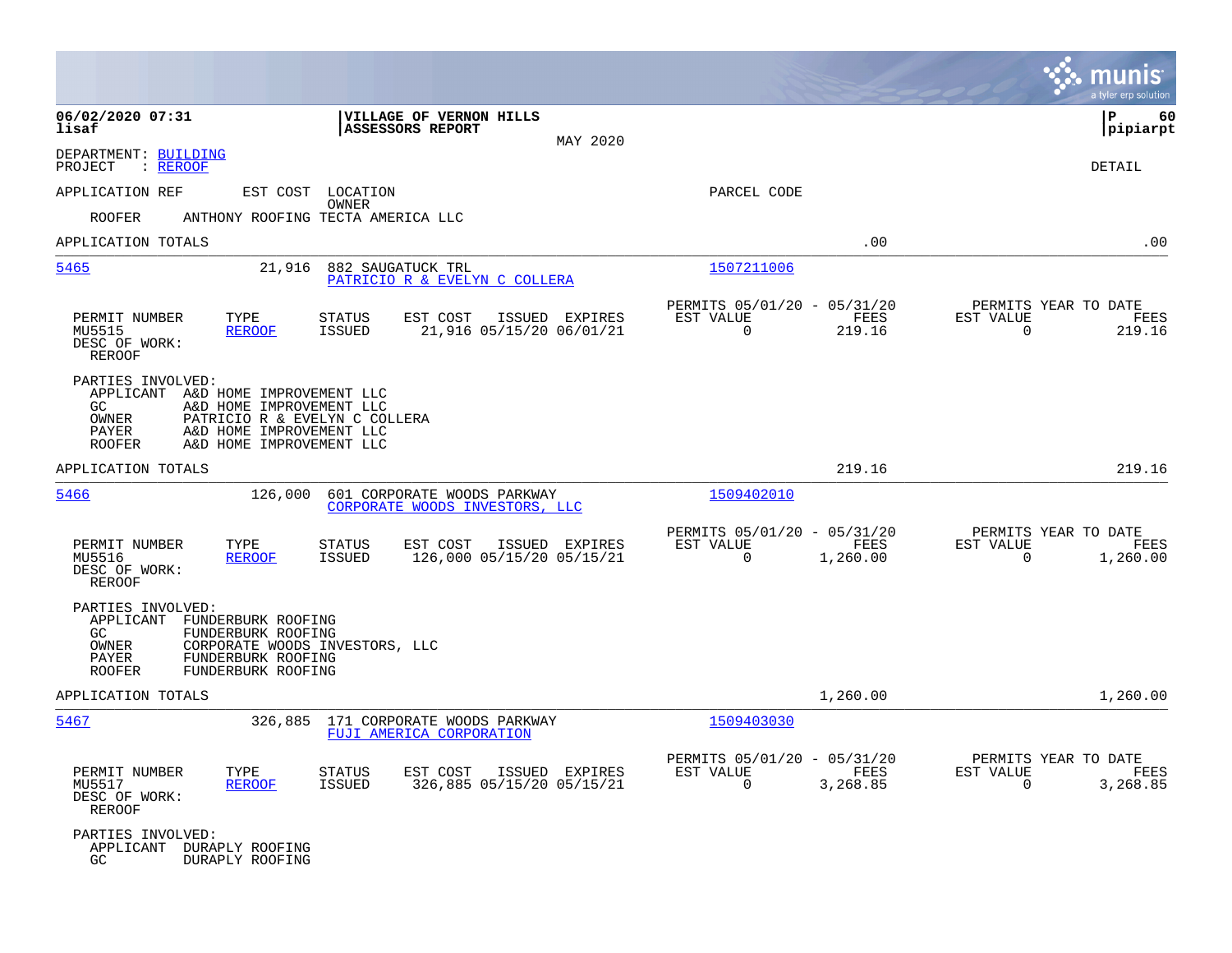|                                                                                                                                                                                                       |                                                                        |                             |                                                              | a tyler erp solution                                               |
|-------------------------------------------------------------------------------------------------------------------------------------------------------------------------------------------------------|------------------------------------------------------------------------|-----------------------------|--------------------------------------------------------------|--------------------------------------------------------------------|
| 06/02/2020 07:31<br>lisaf                                                                                                                                                                             | VILLAGE OF VERNON HILLS<br><b>ASSESSORS REPORT</b>                     | MAY 2020                    |                                                              | lР<br>61<br> pipiarpt                                              |
| DEPARTMENT: BUILDING<br>PROJECT<br>: REROOF                                                                                                                                                           |                                                                        |                             |                                                              | <b>DETAIL</b>                                                      |
| APPLICATION REF                                                                                                                                                                                       | EST COST LOCATION<br><b>OWNER</b>                                      |                             | PARCEL CODE                                                  |                                                                    |
| <b>OCCUPANT</b><br>FUJI AMERICA CORPORATION<br>OWNER<br>FUJI AMERICA CORPORATION<br>PAYER<br>DURAPLY ROOFING<br>DURAPLY ROOFING<br><b>ROOFER</b>                                                      |                                                                        |                             |                                                              |                                                                    |
| APPLICATION TOTALS                                                                                                                                                                                    |                                                                        |                             | 3,268.85                                                     | 3,268.85                                                           |
| 5487<br>4,500                                                                                                                                                                                         | 32 MONTAUK LN<br>PATRICK A & MARY J FAVIA                              |                             | 1508204027                                                   |                                                                    |
| PERMIT NUMBER<br>TYPE<br>MU5537<br><b>REROOF</b><br>DESC OF WORK:<br><b>REROOF</b>                                                                                                                    | <b>STATUS</b><br>EST COST<br>4,500 05/21/20 05/21/21<br><b>ISSUED</b>  | ISSUED EXPIRES<br>EST VALUE | PERMITS 05/01/20 - 05/31/20<br>FEES<br>0<br>50.00            | PERMITS YEAR TO DATE<br>EST VALUE<br>FEES<br>$\mathbf 0$<br>50.00  |
| PARTIES INVOLVED:<br>APPLICANT<br>PATRICK A & MARY J FAVIA<br>GC<br>PATRICK A & MARY J FAVIA<br>PATRICK A & MARY J FAVIA<br>OWNER<br>PAYER<br>PATRICK A & MARY J FAVIA                                |                                                                        |                             |                                                              |                                                                    |
| APPLICATION TOTALS                                                                                                                                                                                    |                                                                        |                             | 50.00                                                        | 50.00                                                              |
| 5511                                                                                                                                                                                                  | 22,630 467 SYCAMORE STREET<br><b>467 SYCAMORE TRUST</b>                |                             | 1132108006                                                   |                                                                    |
| PERMIT NUMBER<br>TYPE<br>MU5560<br><b>REROOF</b><br>DESC OF WORK:<br><b>REROOF</b>                                                                                                                    | <b>STATUS</b><br>EST COST<br><b>ISSUED</b><br>22,630 05/28/20 05/28/21 | EST VALUE<br>ISSUED EXPIRES | PERMITS 05/01/20 - 05/31/20<br>FEES<br>$\mathbf 0$<br>226.30 | PERMITS YEAR TO DATE<br>EST VALUE<br>FEES<br>226.30<br>$\mathbf 0$ |
| PARTIES INVOLVED:<br>APPLICANT<br>PETERSON ROOFING INC<br>PETERSON ROOFING INC<br>GC.<br>467 SYCAMORE TRUST<br>OWNER<br><b>PAYER</b><br>PETERSON ROOFING INC<br><b>ROOFER</b><br>PETERSON ROOFING INC |                                                                        |                             |                                                              |                                                                    |
| APPLICATION TOTALS                                                                                                                                                                                    |                                                                        |                             | 226.30                                                       | 226.30                                                             |
| 5514<br>10,500                                                                                                                                                                                        | 204 COURT OF ASH<br>STEVEN C SHIPWAY                                   |                             | 1508106013                                                   |                                                                    |
| PERMIT NUMBER<br>TYPE<br>MU5564<br><b>REROOF</b><br>DESC OF WORK:<br><b>REROOF</b>                                                                                                                    | <b>STATUS</b><br>EST COST<br>10,500 05/28/20 05/28/21<br><b>ISSUED</b> | EST VALUE<br>ISSUED EXPIRES | PERMITS 05/01/20 - 05/31/20<br><b>FEES</b><br>0<br>105.00    | PERMITS YEAR TO DATE<br>EST VALUE<br>FEES<br>0<br>105.00           |

PARTIES INVOLVED: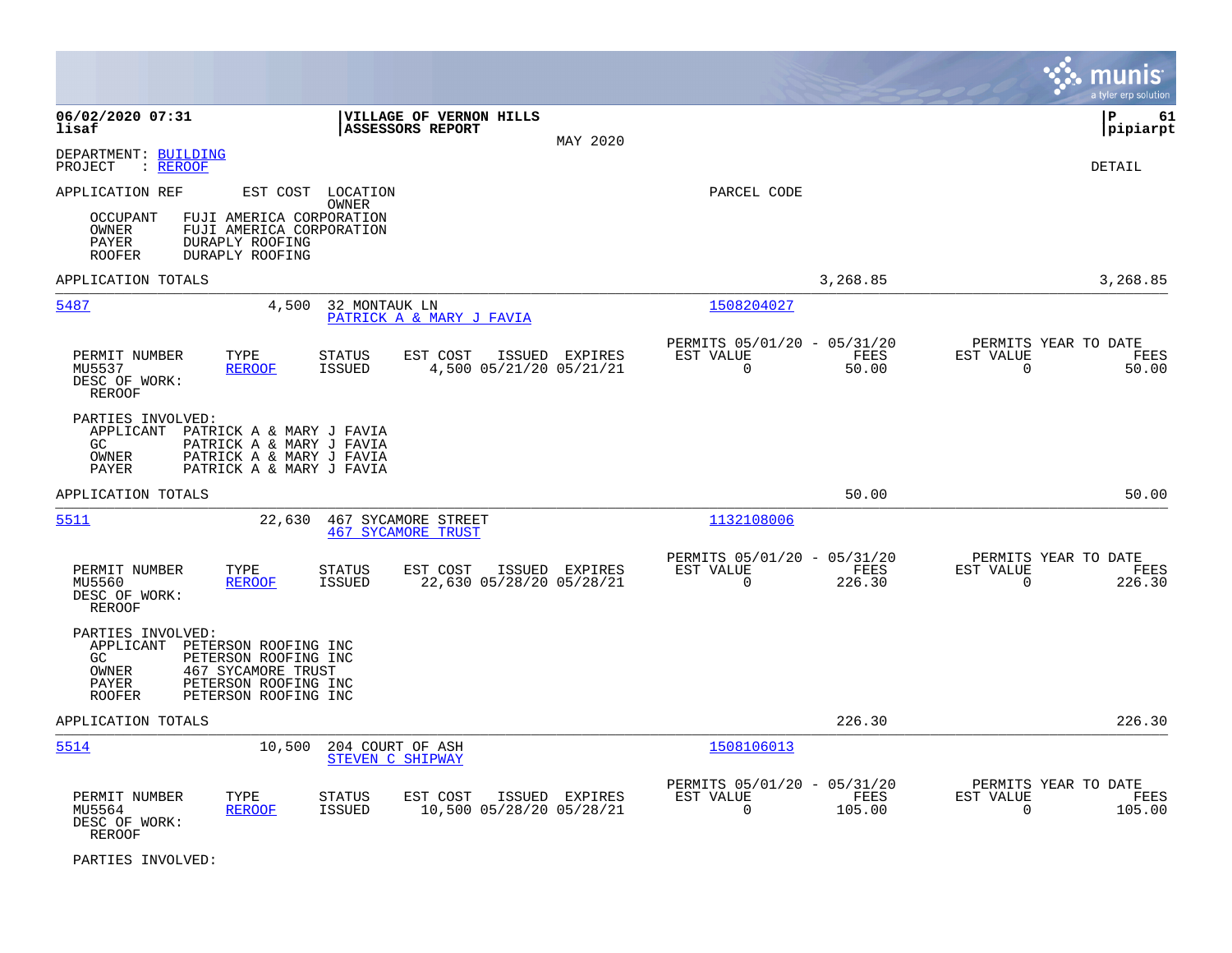|                                                                |                                                                                                                   |                                                    |          |             |                    |   | <b>munis</b><br>a tyler erp solution |
|----------------------------------------------------------------|-------------------------------------------------------------------------------------------------------------------|----------------------------------------------------|----------|-------------|--------------------|---|--------------------------------------|
| 06/02/2020 07:31<br>lisaf                                      |                                                                                                                   | VILLAGE OF VERNON HILLS<br><b>ASSESSORS REPORT</b> | MAY 2020 |             |                    |   | 62<br>ΙP<br>pipiarpt                 |
| DEPARTMENT: BUILDING<br>PROJECT<br>: REROOF                    |                                                                                                                   |                                                    |          |             |                    |   | DETAIL                               |
| APPLICATION REF<br>APPLICANT<br>GC<br>OWNER<br>PAYER<br>ROOFER | EST COST<br>STEVEN C SHIPWAY<br>STEVEN C SHIPWAY<br>STEVEN C SHIPWAY<br>STEVEN C SHIPWAY<br>PRECISION ROOFING INC | LOCATION<br>OWNER                                  |          | PARCEL CODE |                    |   |                                      |
| APPLICATION TOTALS<br>PROJECT TOTALS                           |                                                                                                                   |                                                    |          | 0           | 105.00<br>6,020.76 | 0 | 105.00<br>6,020.76                   |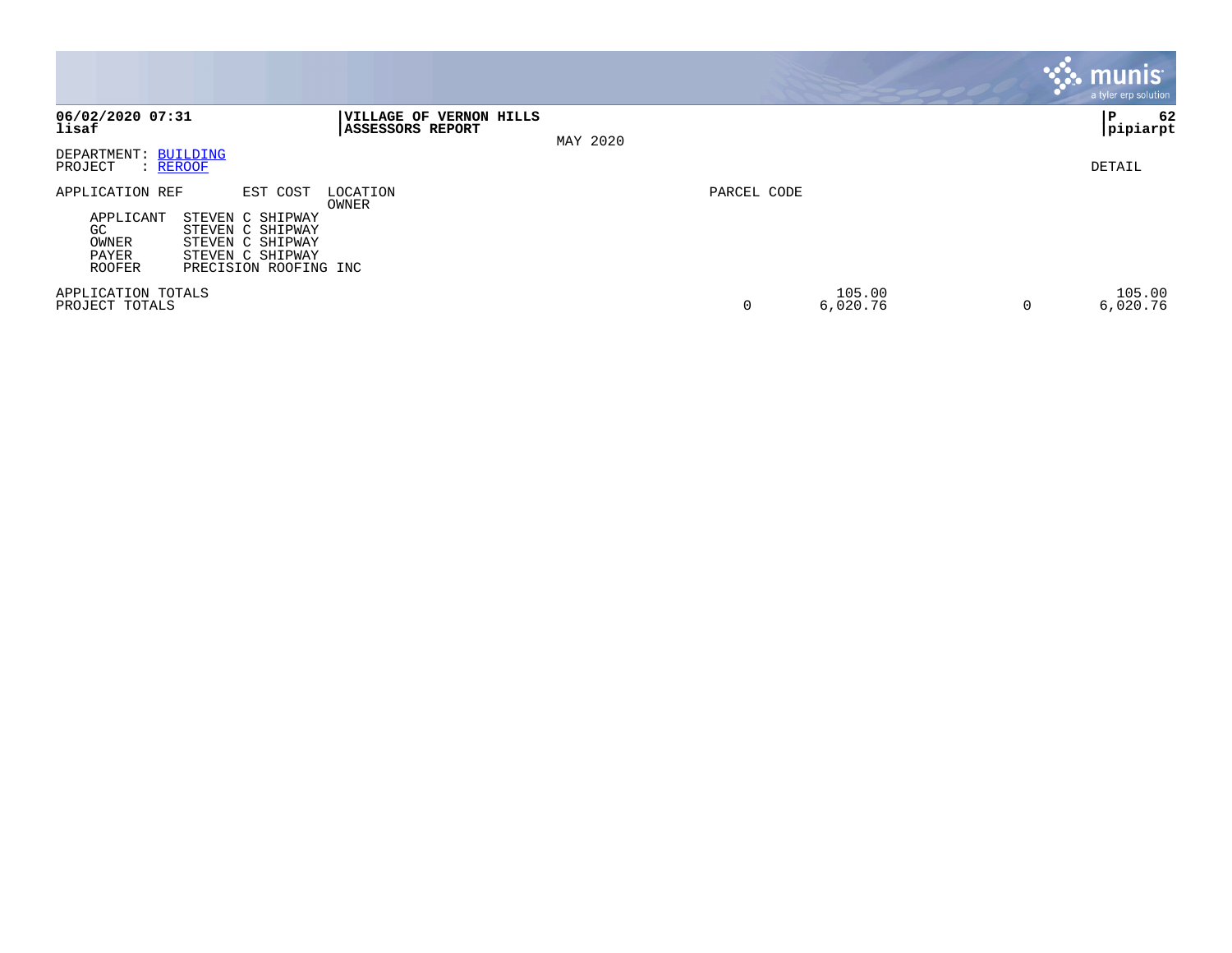|                                                                                                                                                                                                          |                                                                |                |                                                                          | munis<br>a tyler erp solution                                     |
|----------------------------------------------------------------------------------------------------------------------------------------------------------------------------------------------------------|----------------------------------------------------------------|----------------|--------------------------------------------------------------------------|-------------------------------------------------------------------|
| 06/02/2020 07:31<br>lisaf                                                                                                                                                                                | VILLAGE OF VERNON HILLS<br><b>ASSESSORS REPORT</b>             |                |                                                                          | 63<br>IΡ<br> pipiarpt                                             |
| DEPARTMENT: BUILDING<br>: SEWER REPAIR<br>PROJECT                                                                                                                                                        |                                                                | MAY 2020       |                                                                          | DETAIL                                                            |
| APPLICATION REF                                                                                                                                                                                          | EST COST LOCATION<br>OWNER                                     |                | PARCEL CODE                                                              |                                                                   |
| 5375                                                                                                                                                                                                     | 3,776 1140 CREEK VIEW DR<br>BORIS & LYUDMILA VAYSMAN           |                | 1516103016                                                               |                                                                   |
| TYPE<br>PERMIT NUMBER<br>MU5440<br>SEWER REP<br>DESC OF WORK:<br>SEWER REPIAR                                                                                                                            | <b>STATUS</b><br>EST COST<br>3,776 05/07/20 05/13/21<br>COMPLT | ISSUED EXPIRES | PERMITS 05/01/20 - 05/31/20<br>FEES<br>EST VALUE<br>$\mathbf 0$<br>50.00 | PERMITS YEAR TO DATE<br>EST VALUE<br>FEES<br>$\mathbf 0$<br>50.00 |
| PARTIES INVOLVED:<br>APPLICANT VJ KILLIAN CO<br>VJ KILLIAN CO<br>GC.<br>BORIS & LYUDMILA VAYSMAN<br>OWNER<br>PLUMBER<br>VJ KILLIAN CO<br>PAYER<br>VJ KILLIAN CO                                          |                                                                |                |                                                                          |                                                                   |
| APPLICATION TOTALS                                                                                                                                                                                       |                                                                |                | 50.00                                                                    | 50.00                                                             |
| 5478<br>3,840                                                                                                                                                                                            | 306 OAKWOOD RD<br>THOMAS J CARTER                              |                | 1508111003                                                               |                                                                   |
| PERMIT NUMBER<br>TYPE<br>MU5525<br><b>SEWER REP</b><br>DESC OF WORK:<br>SEWER REPAIR                                                                                                                     | EST COST<br>STATUS<br>3,840 05/19/20 05/27/21<br>ISSUED        | ISSUED EXPIRES | PERMITS 05/01/20 - 05/31/20<br>EST VALUE<br>FEES<br>$\mathbf 0$<br>50.00 | PERMITS YEAR TO DATE<br>EST VALUE<br>FEES<br>$\Omega$<br>50.00    |
| PARTIES INVOLVED:<br>APPLICANT<br>SHORELINE PLUMBING INC<br>SHORELINE PLUMBING INC<br>GC.<br>THOMAS J CARTER<br>OWNER<br>PLUMBER<br>SHORELINE PLUMBING INC<br>PAYER<br>SHORELINE PLUMBING INC            |                                                                |                |                                                                          |                                                                   |
| APPLICATION TOTALS                                                                                                                                                                                       |                                                                |                | 50.00                                                                    | 50.00                                                             |
| 5490                                                                                                                                                                                                     | 2,375 1114 REVERE PL<br>PATRICIA I WHITE, TRUSTEE              |                | 1132203006                                                               |                                                                   |
| PERMIT NUMBER<br>TYPE<br>MU5538<br>SEWER REP<br>DESC OF WORK:<br>SEWER REPAIR                                                                                                                            | <b>STATUS</b><br>EST COST<br>2,375 05/21/20 05/21/21<br>ISSUED | ISSUED EXPIRES | PERMITS 05/01/20 - 05/31/20<br>EST VALUE<br>FEES<br>0<br>50.00           | PERMITS YEAR TO DATE<br>EST VALUE<br>FEES<br>0<br>50.00           |
| PARTIES INVOLVED:<br>APPLICANT DUANE BLANTON PLUMBING<br>GC<br>DUANE BLANTON PLUMBING<br>OWNER<br>PATRICIA I WHITE, TRUSTEE<br>DUANE BLANTON PLUMBING<br>PAYER<br><b>SEWER</b><br>DUANE BLANTON PLUMBING |                                                                |                |                                                                          |                                                                   |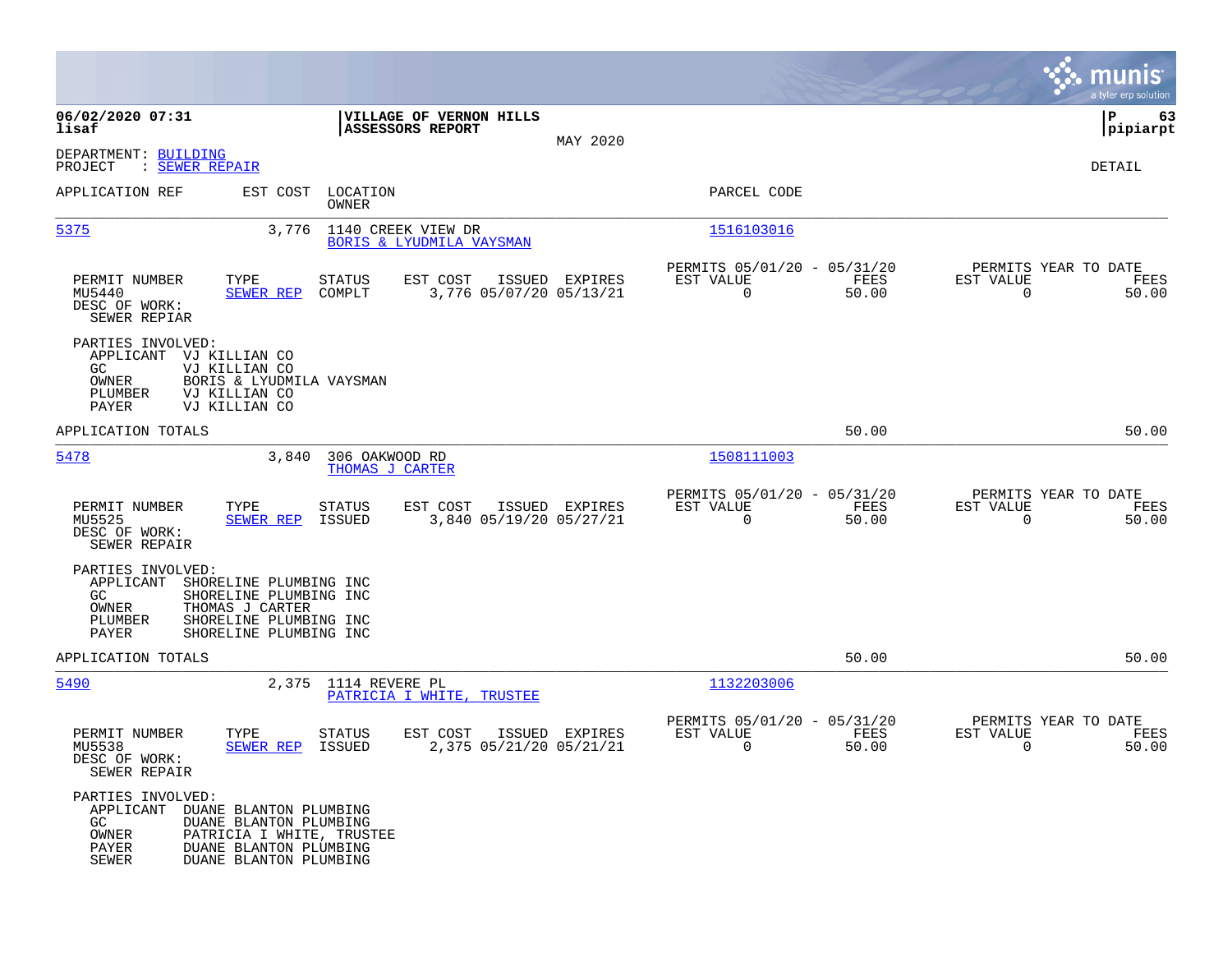|                                                   |          |                                                    |          |             |                 | $\cdot$ munis $\cdot$<br>a tyler erp solution |
|---------------------------------------------------|----------|----------------------------------------------------|----------|-------------|-----------------|-----------------------------------------------|
| 06/02/2020 07:31<br>lisaf                         |          | VILLAGE OF VERNON HILLS<br><b>ASSESSORS REPORT</b> | MAY 2020 |             |                 | 64<br>ΙP<br> pipiarpt                         |
| DEPARTMENT: BUILDING<br>PROJECT<br>: SEWER REPAIR |          |                                                    |          |             |                 | DETAIL                                        |
| APPLICATION REF                                   | EST COST | LOCATION<br>OWNER                                  |          | PARCEL CODE |                 |                                               |
| APPLICATION TOTALS<br>PROJECT TOTALS              |          |                                                    |          | 0           | 50.00<br>150.00 | 50.00<br>150.00                               |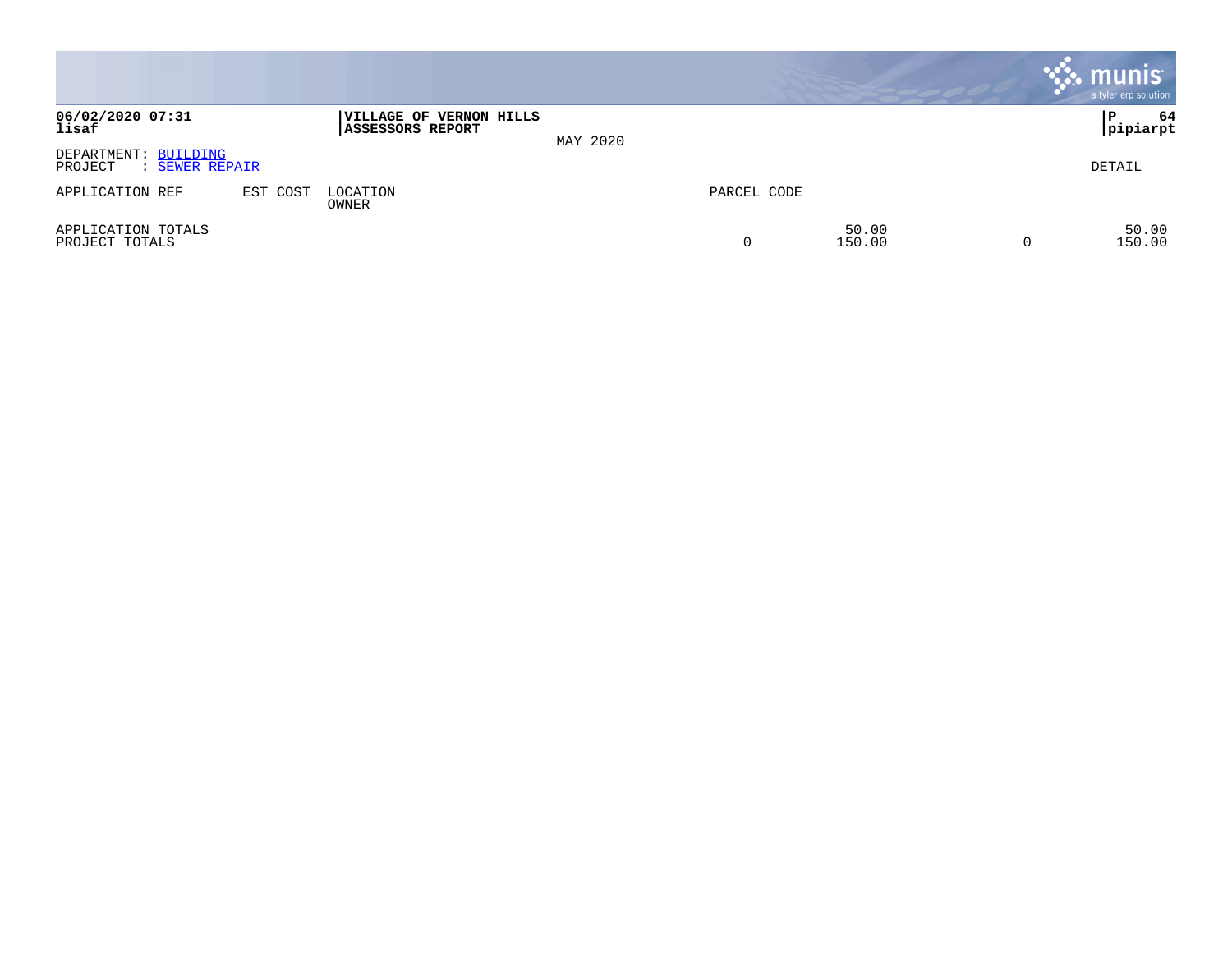|                                                                                                                                                                                              | munis<br>a tyler erp solution                                                                                                                      |
|----------------------------------------------------------------------------------------------------------------------------------------------------------------------------------------------|----------------------------------------------------------------------------------------------------------------------------------------------------|
| 06/02/2020 07:31<br>VILLAGE OF VERNON HILLS<br>lisaf<br><b>ASSESSORS REPORT</b>                                                                                                              | P<br>65<br> pipiarpt<br>MAY 2020                                                                                                                   |
| DEPARTMENT: BUILDING<br>$:$ SHED<br>PROJECT                                                                                                                                                  | DETAIL                                                                                                                                             |
| APPLICATION REF<br>EST COST<br>LOCATION<br>OWNER                                                                                                                                             | PARCEL CODE                                                                                                                                        |
| 100 APPIAN WAY<br>5385<br>1,000<br><b>JENNIFER PETERSEN</b>                                                                                                                                  | 1505424035                                                                                                                                         |
| PERMIT NUMBER<br>TYPE<br>EST COST<br>ISSUED<br><b>STATUS</b><br>MU5528<br><b>SHED</b><br><b>ISSUED</b><br>1,000 05/19/20 05/27/21<br>DESC OF WORK:<br>SHED                                   | PERMITS 05/01/20 - 05/31/20<br>PERMITS YEAR TO DATE<br>EST VALUE<br>FEES<br>EST VALUE<br>FEES<br>EXPIRES<br>30.00<br>0<br>$\mathbf 0$<br>30.00     |
| PARTIES INVOLVED:<br>APPLICANT<br><b>SCOTT PETERSEN</b><br>CARPENTER<br>SCOTT PETERSEN<br>GC<br><b>SCOTT PETERSEN</b><br>OWNER<br><b>JENNIFER PETERSEN</b><br>PAYER<br><b>SCOTT PETERSEN</b> |                                                                                                                                                    |
| APPLICATION TOTALS                                                                                                                                                                           | 30.00<br>30.00                                                                                                                                     |
| 5442<br>329 HADDON CIR<br>1,500<br>STEPHEN W & DIANE PALACE                                                                                                                                  | 1508401050                                                                                                                                         |
| PERMIT NUMBER<br>TYPE<br>EST COST<br>ISSUED<br>STATUS<br>MU5534<br>1,500 05/20/20 05/20/21<br><b>SHED</b><br>ISSUED<br>DESC OF WORK:<br><b>SHED</b>                                          | PERMITS 05/01/20 - 05/31/20<br>PERMITS YEAR TO DATE<br>EST VALUE<br>FEES<br>EXPIRES<br>EST VALUE<br>FEES<br>$\Omega$<br>30.00<br>30.00<br>$\Omega$ |
| PARTIES INVOLVED:<br>APPLICANT<br>STEPHEN W & DIANE PALACE<br><b>GC</b><br>STEPHEN W & DIANE PALACE<br>STEPHEN W & DIANE PALACE<br>OWNER<br>PAYER<br>STEPHEN W & DIANE PALACE                |                                                                                                                                                    |
| APPLICATION TOTALS<br>PROJECT TOTALS                                                                                                                                                         | 30.00<br>30.00<br>0<br>60.00<br>60.00<br>$\Omega$                                                                                                  |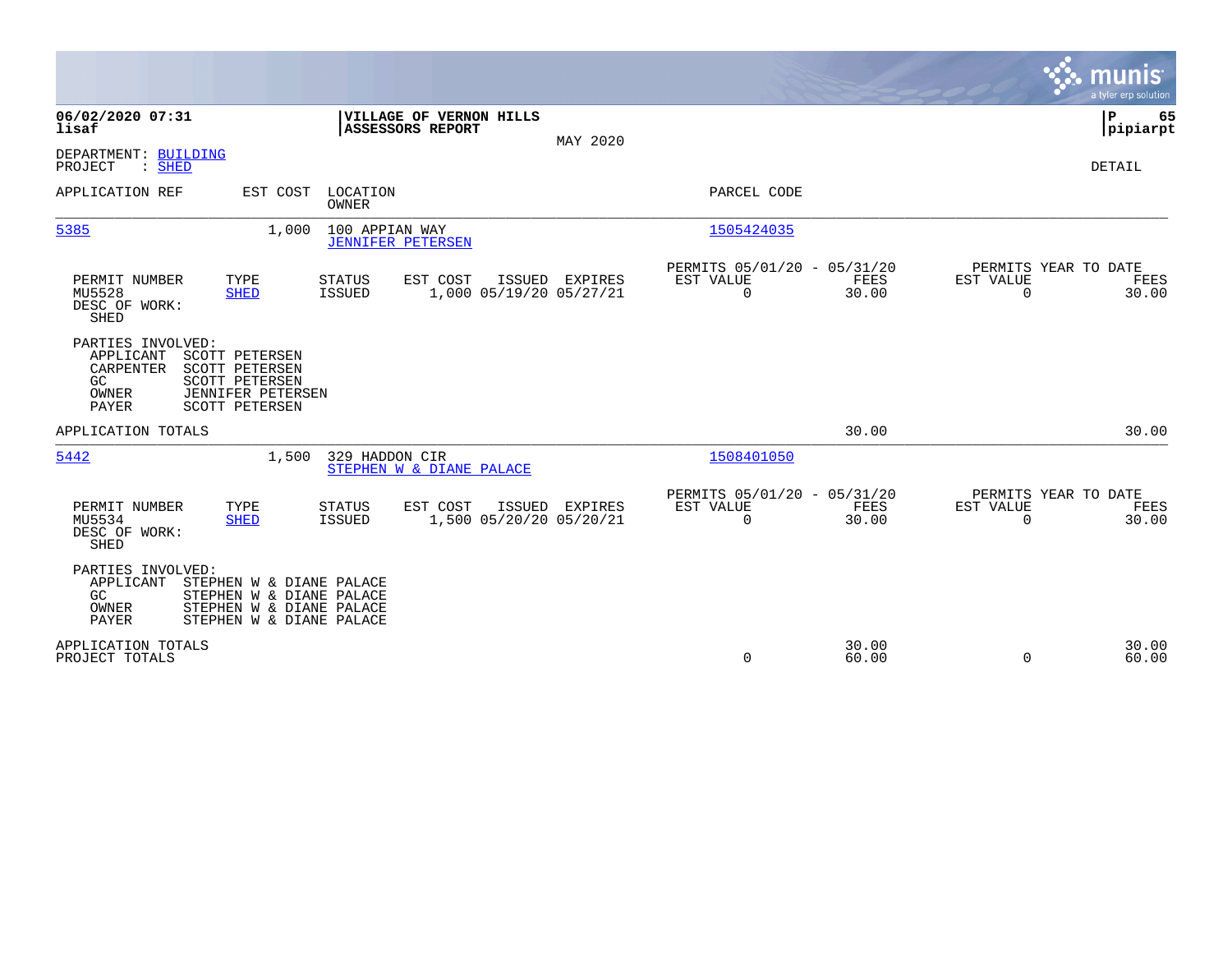|                                                        |                                                                                                                      |                   |                                                 |        |                                     |                                                      |                  |           | <b>munis</b><br>a tyler erp solution   |
|--------------------------------------------------------|----------------------------------------------------------------------------------------------------------------------|-------------------|-------------------------------------------------|--------|-------------------------------------|------------------------------------------------------|------------------|-----------|----------------------------------------|
| 06/02/2020 07:31<br>lisaf                              |                                                                                                                      |                   | VILLAGE OF VERNON HILLS<br>ASSESSORS REPORT     |        | MAY 2020                            |                                                      |                  |           | P<br>66<br> pipiarpt                   |
| DEPARTMENT: BUILDING<br>PROJECT<br>: SIDING            |                                                                                                                      |                   |                                                 |        |                                     |                                                      |                  |           | DETAIL                                 |
| APPLICATION REF                                        | EST COST                                                                                                             | LOCATION<br>OWNER |                                                 |        |                                     | PARCEL CODE                                          |                  |           |                                        |
| 5496                                                   | 10,000                                                                                                               |                   | 103 BIRMINGHAM PL<br>VLADYMYR & VALENTYNA BABIN |        |                                     | 1504303075                                           |                  |           |                                        |
| PERMIT NUMBER<br>MU5544<br>DESC OF WORK:<br>SIDING     | TYPE<br>SIDING                                                                                                       | STATUS<br>ISSUED  | EST COST                                        | ISSUED | EXPIRES<br>10,000 05/26/20 05/26/21 | PERMITS 05/01/20 - 05/31/20<br>EST VALUE<br>$\Omega$ | FEES<br>100.00   | EST VALUE | PERMITS YEAR TO DATE<br>FEES<br>100.00 |
| PARTIES INVOLVED:<br>APPLICANT<br>GC<br>OWNER<br>PAYER | STATE RESTORATION SERVICES<br>STATE RESTORATION SERVICES<br>VLADYMYR & VALENTYNA BABIN<br>STATE RESTORATION SERVICES |                   |                                                 |        |                                     |                                                      |                  |           |                                        |
| APPLICATION TOTALS<br>PROJECT TOTALS                   |                                                                                                                      |                   |                                                 |        |                                     | 0                                                    | 100.00<br>100.00 |           | 100.00<br>100.00                       |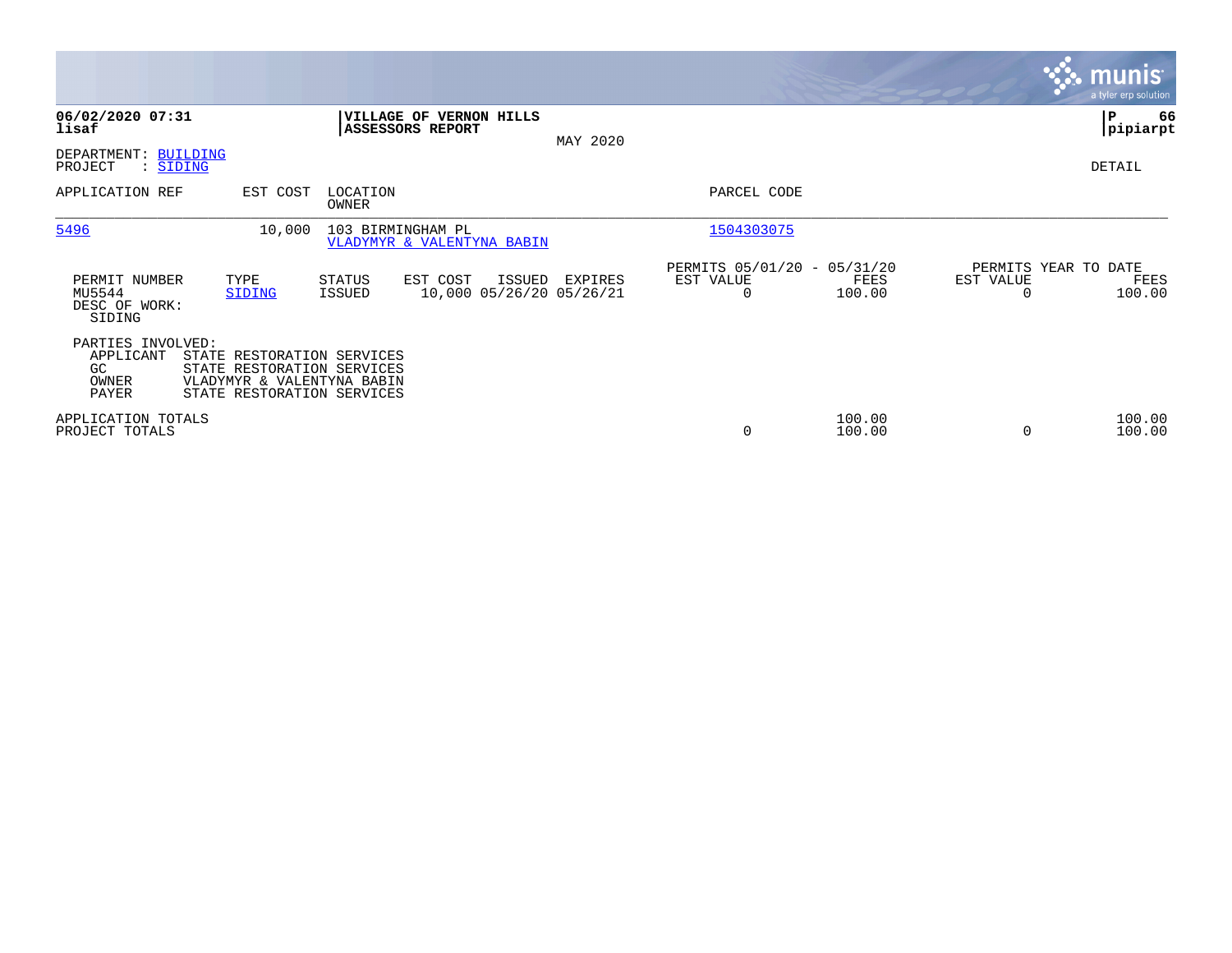|                                                               |                                                                             |                   |                                                           |          |                                               |             |                       | <b>munis</b><br>a tyler erp solution |
|---------------------------------------------------------------|-----------------------------------------------------------------------------|-------------------|-----------------------------------------------------------|----------|-----------------------------------------------|-------------|-----------------------|--------------------------------------|
| 06/02/2020 07:31<br>lisaf                                     |                                                                             |                   | <b>VILLAGE OF VERNON HILLS</b><br><b>ASSESSORS REPORT</b> | MAY 2020 |                                               |             |                       | P<br>67<br> pipiarpt                 |
| DEPARTMENT: BUILDING<br>PROJECT<br>$:$ TENT                   |                                                                             |                   |                                                           |          |                                               |             |                       | DETAIL                               |
| APPLICATION REF                                               | EST COST                                                                    | LOCATION<br>OWNER |                                                           |          | PARCEL CODE                                   |             |                       |                                      |
| 5521                                                          |                                                                             | $\Omega$          | 1260 SOUTH MILWAUKEE AVE<br>SHAKER APARTMENTS LLC         |          | 1515410004                                    |             |                       |                                      |
| PERMIT NUMBER<br>MU5571<br>DESC OF WORK:<br>TEMPORARY SEATING | TYPE<br><b>TENT</b>                                                         | STATUS<br>ISSUED  | EST COST<br>ISSUED<br>$0$ 05/29/20 05/29/21               | EXPIRES  | PERMITS 05/01/20 - 05/31/20<br>EST VALUE<br>0 | FEES<br>.00 | EST VALUE<br>$\Omega$ | PERMITS YEAR TO DATE<br>FEES<br>.00  |
| PARTIES INVOLVED:<br>APPLICANT<br>GC<br>OCCUPANT<br>OWNER     | REAL URBAN BBQ<br>REAL URBAN BBQ<br>REAL URBAN BBQ<br>SHAKER APARTMENTS LLC |                   |                                                           |          |                                               |             |                       |                                      |
| APPLICATION TOTALS<br>PROJECT TOTALS                          |                                                                             |                   |                                                           |          | 0                                             | .00<br>.00  | 0                     | .00<br>.00                           |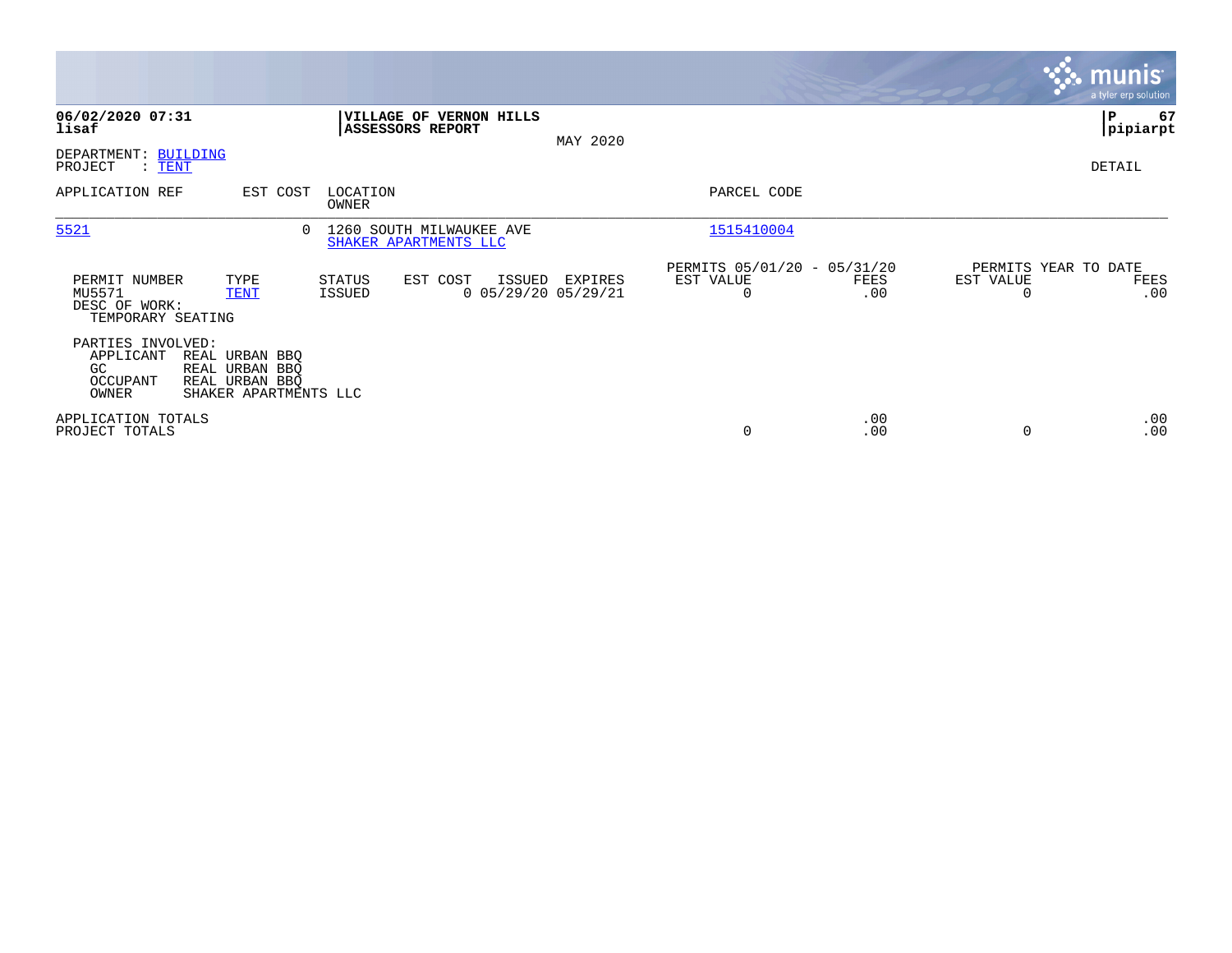|                                                                                                                                                                                                                                        |                                                                |          |                                               |                |                                   | <b>munis</b><br>a tyler erp solution |
|----------------------------------------------------------------------------------------------------------------------------------------------------------------------------------------------------------------------------------------|----------------------------------------------------------------|----------|-----------------------------------------------|----------------|-----------------------------------|--------------------------------------|
| 06/02/2020 07:31<br>lisaf                                                                                                                                                                                                              | VILLAGE OF VERNON HILLS<br>ASSESSORS REPORT                    | MAY 2020 |                                               |                |                                   | ∣₽<br>68<br> pipiarpt                |
| DEPARTMENT: BUILDING<br>: VOICE/DATA<br>PROJECT                                                                                                                                                                                        |                                                                |          |                                               |                |                                   | DETAIL                               |
| APPLICATION REF<br>EST COST                                                                                                                                                                                                            | LOCATION<br>OWNER                                              |          | PARCEL CODE                                   |                |                                   |                                      |
| 5360<br>1,500                                                                                                                                                                                                                          | 252 EAST TOWNLINE ROAD<br>US TRUST-BOA-SAM RES                 |          | 1133302053                                    |                |                                   |                                      |
| PERMIT NUMBER<br>TYPE<br>MU5425<br><b>VOICE/DATA ISSUED</b><br>DESC OF WORK:<br>VOICE/DATE                                                                                                                                             | <b>STATUS</b><br>EST COST<br>ISSUED<br>1,500 05/05/20 05/05/21 | EXPIRES  | PERMITS 05/01/20 - 05/31/20<br>EST VALUE<br>0 | FEES<br>75.00  | PERMITS YEAR TO DATE<br>EST VALUE | FEES<br>75.00                        |
| PARTIES INVOLVED:<br>APPLICANT<br>CLEAR COMMUNICATIONS INC<br>ELECTRICIA CLEAR COMMUNICATIONS INC<br>GC<br>CLEAR COMMUNICATIONS INC<br>OCCUPANT<br>PANDA EXPRESS<br>US TRUST-BOA-SAM RES<br>OWNER<br>PAYER<br>CLEAR COMMUNICATIONS INC |                                                                |          |                                               |                |                                   |                                      |
| APPLICATION TOTALS<br>PROJECT TOTALS                                                                                                                                                                                                   |                                                                |          | $\mathbf 0$                                   | 75.00<br>75.00 |                                   | 75.00<br>75.00                       |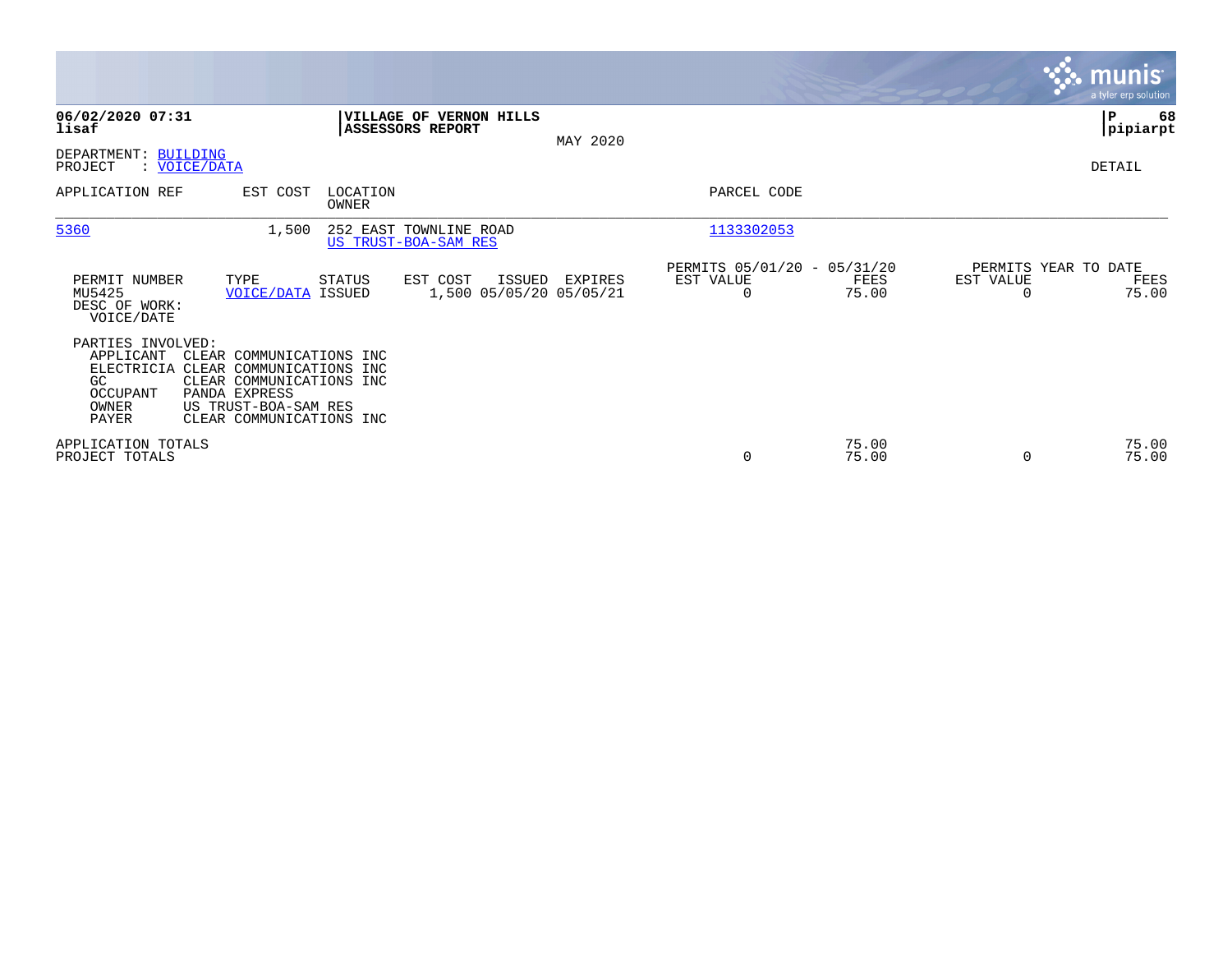|                                                                                                                                                                                                                         |                                                                        |                                                            |                    |                                                     | munis<br>a tyler erp solution |
|-------------------------------------------------------------------------------------------------------------------------------------------------------------------------------------------------------------------------|------------------------------------------------------------------------|------------------------------------------------------------|--------------------|-----------------------------------------------------|-------------------------------|
| 06/02/2020 07:31<br>lisaf                                                                                                                                                                                               | VILLAGE OF VERNON HILLS<br><b>ASSESSORS REPORT</b>                     | MAY 2020                                                   |                    |                                                     | P<br>69<br> pipiarpt          |
| DEPARTMENT: BUILDING<br>: WATER HEATER<br>PROJECT                                                                                                                                                                       |                                                                        |                                                            |                    |                                                     | <b>DETAIL</b>                 |
| EST COST LOCATION<br>APPLICATION REF                                                                                                                                                                                    | OWNER                                                                  | PARCEL CODE                                                |                    |                                                     |                               |
| 5347<br>$\Omega$                                                                                                                                                                                                        | 594 HARVEY LAKE DR<br>PLACEHOLDER                                      | 1133402032                                                 |                    |                                                     |                               |
| PERMIT NUMBER<br>TYPE<br>MU5417<br>WATER HEAT ISSUED<br>DESC OF WORK:<br>WATER HEATER                                                                                                                                   | STATUS<br>EST COST<br>ISSUED EXPIRES<br>$0$ 05/01/20 05/01/21          | PERMITS 05/01/20 - 05/31/20<br>EST VALUE<br>$\mathbf 0$    | FEES<br>.00        | PERMITS YEAR TO DATE<br>EST VALUE<br>0              | FEES<br>.00                   |
| PARTIES INVOLVED:<br>APPLICANT B. KIESGAN PLUMBING INC<br>B. KIESGAN PLUMBING INC<br>GC<br>PLACEHOLDER<br>OWNER<br>ROBERT A & JOANNE J JONES<br>PLUMBER<br>PAYER<br>B. KIESGAN PLUMBING INC                             |                                                                        |                                                            |                    |                                                     |                               |
| APPLICATION TOTALS                                                                                                                                                                                                      |                                                                        |                                                            | .00                |                                                     | .00                           |
| 5361                                                                                                                                                                                                                    | 2,067 1 GREENVALE RD<br>DAVID B MILLUNCHICK                            | 1504102001                                                 |                    |                                                     |                               |
| PERMIT NUMBER<br>TYPE<br>MU5426<br>WATER HEAT ISSUED<br>DESC OF WORK:<br>WATER HEATER                                                                                                                                   | ISSUED EXPIRES<br>STATUS<br>EST COST<br>2,067 05/05/20 05/05/21        | PERMITS 05/01/20 - 05/31/20<br>EST VALUE<br>$\overline{0}$ | <b>FEES</b><br>.00 | PERMITS YEAR TO DATE<br>EST VALUE<br>$\overline{0}$ | FEES<br>.00                   |
| PARTIES INVOLVED:<br>GC<br>DRF TRUSTED PROPERTY SOLUTIONS<br>OWNER<br>DAVID B MILLUNCHICK<br>DAVID B MILLUNCHICK<br>PAYER                                                                                               |                                                                        |                                                            |                    |                                                     |                               |
| APPLICATION TOTALS                                                                                                                                                                                                      |                                                                        |                                                            | .00                |                                                     | .00                           |
| 5449                                                                                                                                                                                                                    | 1,806 175 SOUTHFIELD DR<br>JAMES J & PHYLLIS J KING                    | 1506404025                                                 |                    |                                                     |                               |
| PERMIT NUMBER<br>TYPE<br>MU5505<br>WATER HEAT ISSUED<br>DESC OF WORK:<br>WATER HEATER                                                                                                                                   | <b>STATUS</b><br>EST COST<br>ISSUED EXPIRES<br>1,806 05/13/20 05/13/21 | PERMITS 05/01/20 - 05/31/20<br>EST VALUE<br>$\Omega$       | FEES<br>.00        | PERMITS YEAR TO DATE<br>EST VALUE<br>0              | FEES<br>.00                   |
| PARTIES INVOLVED:<br>APPLICANT JAMES J & PHYLLIS J KING<br>GC.<br>DRF TRUSTED PROPERTY SOLUTIONS<br>OWNER<br>JAMES J & PHYLLIS J KING<br>PLUMBER<br>DRF TRUSTED PROPERTY SOLUTIONS<br>JAMES J & PHYLLIS J KING<br>PAYER |                                                                        |                                                            |                    |                                                     |                               |
| APPLICATION TOTALS                                                                                                                                                                                                      |                                                                        |                                                            | .00                |                                                     | .00                           |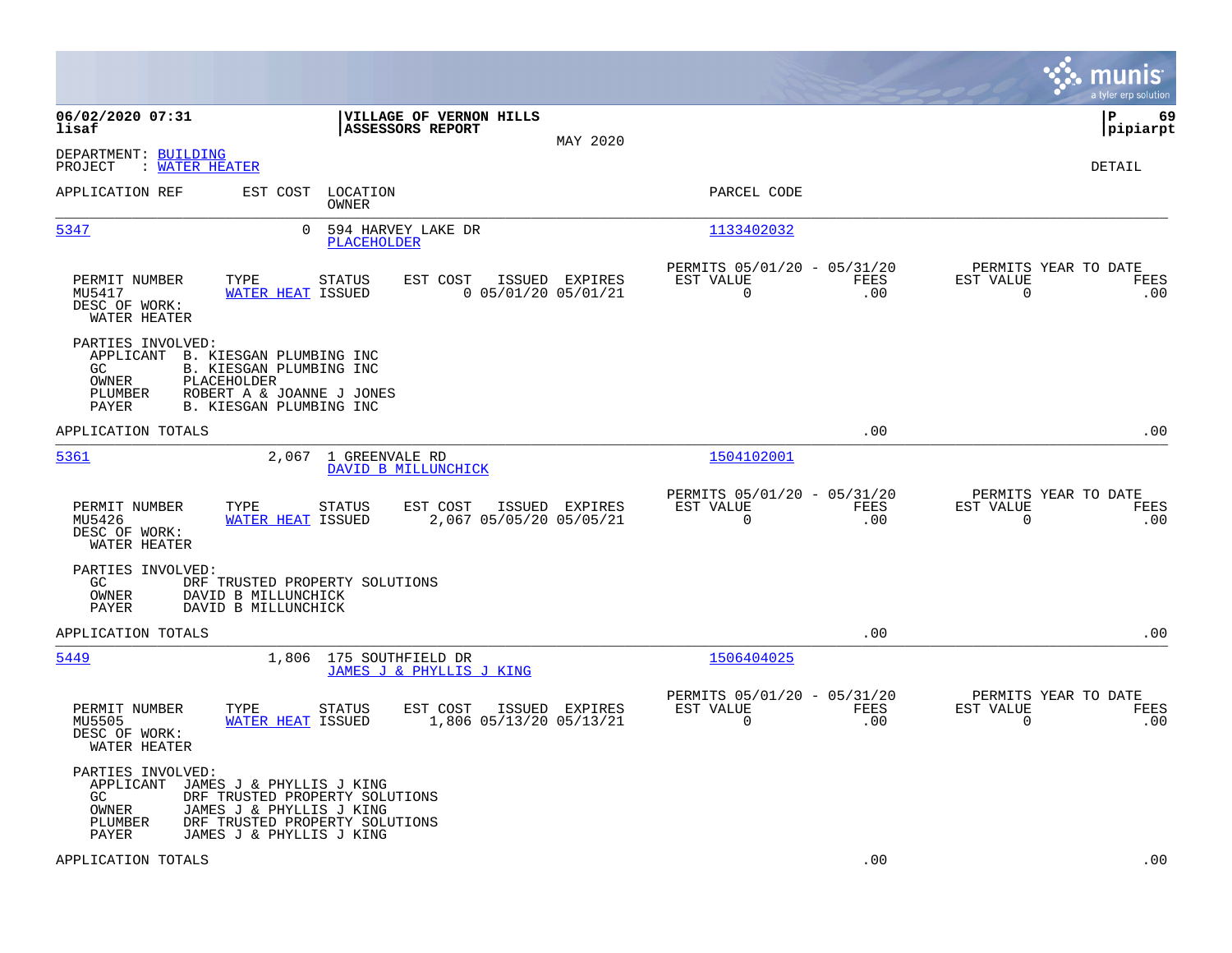|                                                   |          |                                                           |          |             |     | <b>munis</b><br>a tyler erp solution |
|---------------------------------------------------|----------|-----------------------------------------------------------|----------|-------------|-----|--------------------------------------|
| 06/02/2020 07:31<br>lisaf                         |          | <b>VILLAGE OF VERNON HILLS</b><br><b>ASSESSORS REPORT</b> | MAY 2020 |             |     | 70<br>P<br> pipiarpt                 |
| DEPARTMENT: BUILDING<br>PROJECT<br>: WATER HEATER |          |                                                           |          |             |     | DETAIL                               |
| APPLICATION REF                                   | EST COST | LOCATION                                                  |          | PARCEL CODE |     |                                      |
| PROJECT TOTALS                                    |          | OWNER                                                     |          | 0           | .00 | .00                                  |